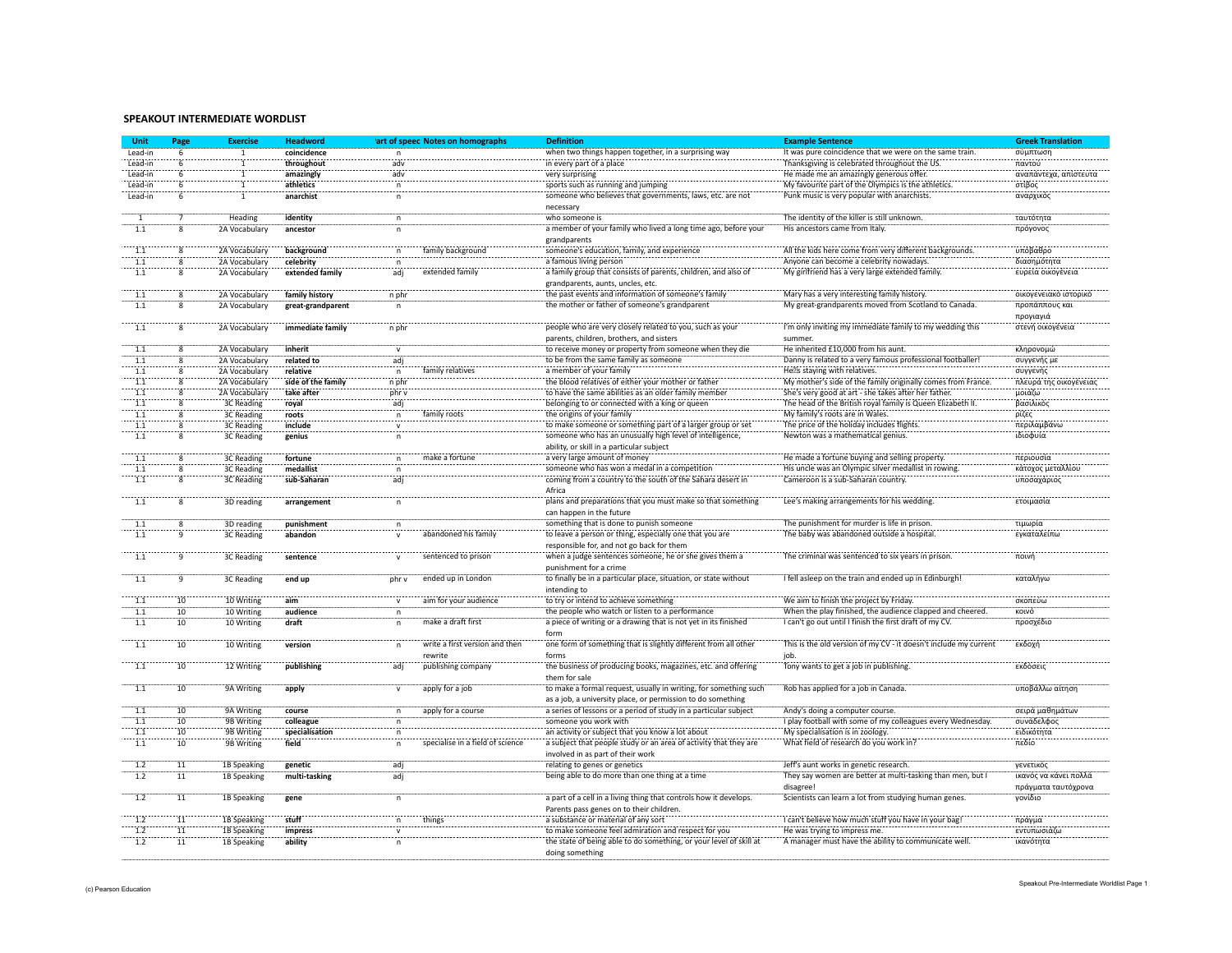| 1.2              | 11              | 1B Speaking                     | be in charge                               | v phr        |                                         | to have control over or responsibility for something or<br>someone                                                                            | My dad's in charge of the TV remote in our house!                                | υπεύθυνος                     |
|------------------|-----------------|---------------------------------|--------------------------------------------|--------------|-----------------------------------------|-----------------------------------------------------------------------------------------------------------------------------------------------|----------------------------------------------------------------------------------|-------------------------------|
| 1.2              | 11              | 1B Speaking                     | refuse                                     | $\mathsf{v}$ |                                         | to say firmly that you will not do or accept something                                                                                        | I asked her to marry me, but she refused.                                        | αρνούμαι                      |
| 1.2              | 11              | 1B Speaking                     | bark                                       | $\mathsf{v}$ | dogs bark                               | when a dog barks, it makes a short loud sound                                                                                                 | The dog always barks at strangers.                                               | γαβγίζω                       |
| 1.2              | 11              | 1B Speaking                     | outfit                                     | $\mathsf{n}$ | change outfits three times a<br>day     | a set of clothes that you wear together                                                                                                       | She was wearing her usual outfit of white blouse and black<br>skirt.             | ντύσιμο                       |
| $\overline{1.2}$ | $\overline{12}$ | 4A Listening                    | documentary                                | n            |                                         | a film or television programme that gives information about a<br>subject                                                                      | They are making a documentary about volcanoes.                                   | ντοκιμαντέρ                   |
| 1.2              | $\overline{12}$ | 4A Listening                    | male                                       | adi          | male brain vs. female brain             | belonging to the sex that cannot have babies                                                                                                  | Male lions are bigger than female lions.                                         | αρσενικός                     |
| 1.2              | ïï              | 4A Listening                    | female                                     | adj          | male brain vs. female brain             | belonging to the sex that can have babies or produce eggs                                                                                     | Is your dog male or female?                                                      | θηλυκός                       |
| 1.2              | 12              | 4D Listening                    | chain                                      | $\mathsf{n}$ | bicycle chain                           | a line of metal rings connected together                                                                                                      | Do you know what to do if your bike chain breaks?                                | αλυσίδα                       |
| 1.2              | 12              | <b>4D Listening</b>             | pedal                                      | n            | bicycle pedals                          | the part of a bicycle that you push round with your foot to<br>make it move forward                                                           | I need to buy some new pedals for my bike.                                       | πετάλι                        |
| 1.2              | $\overline{12}$ | 4D Listening                    | handlebars                                 |              |                                         | the bars above the front wheel of a bicycle or motorcycle, that<br>you turn to control the direction you go in                                | I broke my arm when I crashed my bike and went over the<br>handlebars.           | τιμόνι                        |
| $\frac{1}{2}$    | $\overline{12}$ | 4D Listening                    | accurate                                   | adj          |                                         | exact and correct                                                                                                                             | Patients should be given accurate information about their<br>treatment           | ακριβής                       |
| $\overline{1.2}$ | $\overline{12}$ | 6A Vocabulary                   | boss                                       |              |                                         | the person who employs you or who is in charge of you at work                                                                                 | She asked her boss for the day off.                                              | αφεντικό                      |
| 1.2              | $\overline{12}$ | 6A Vocabular                    | classmate                                  |              |                                         | someone who is in the same class as you at school or college                                                                                  | I haven't seen any of my old classmates for years!                               | συμμαθητή                     |
| $\overline{1.2}$ | $\overline{12}$ | 6A Vocabulary                   | employee                                   | n            |                                         | someone who receives a salary ( = payment) to work for an<br>organisation, person, or company                                                 | The company I work for has over 10,000 employees<br>worldwide.                   | υπάλληλος                     |
| 1.2              | 12              | 6A Vocabulary                   | fiancé                                     | $\mathsf{n}$ |                                         | the man whom a woman is going to marry                                                                                                        | I don't like Sally's fiancé - he's really rude!                                  | αρραβωνιστικός                |
| 1.2              | $\overline{12}$ | 6A Vocabulary                   | fiancée                                    | n            |                                         | the woman whom a man is going to marry                                                                                                        | Phil's fiancée is very pretty.                                                   | αρραβωνιαστικιά               |
| 1.2              | 12              | 6A Vocabulary                   | godfather                                  | $\mathsf{n}$ |                                         | a man who promises at a baptism ceremony to help a child,                                                                                     | Bella went to live with her godfather after her parents died.                    | νονός                         |
| $\overline{1.2}$ | $\overline{12}$ | 6A Vocabulary                   |                                            | $\mathsf{n}$ |                                         | and to teach him or her Christian values<br>a woman who promises at a baptism ceremony to help a child,                                       | Nigel went to live with his godmother after his parents died.                    | νονά                          |
|                  |                 |                                 | godmother                                  |              | member in a club                        | and to teach him or her Christian values                                                                                                      | He samember of the tennis club.                                                  | μέλος                         |
| 1.2              | 12              | 6A Vocabulary                   | member                                     | $\mathsf n$  |                                         | someone who belongs to a group or organisation                                                                                                |                                                                                  |                               |
| 1.2<br>1.2       | $\overline{12}$ | 6A Vocabulary                   | mentor                                     | n            |                                         | someone who advises and helps a less experienced person                                                                                       | I'm going to be a mentor for a new employee in my office.                        | σύμβουλος, μέντορας           |
|                  | 12              | 6A Vocabulary                   | partner                                    | $\mathsf{n}$ | business partner                        | the person that you are married to, or that you live with as if<br>you were married                                                           | She lives with her partner Tom.                                                  | σύντροφος                     |
| $\overline{1.2}$ | $\overline{12}$ | 6A Vocabulary                   | pupil                                      | n            |                                         | a child in a school                                                                                                                           | My primary school only had about 150 pupils.                                     | μαθητής                       |
| 1.2              | $\overline{12}$ | 6A Vocabulary                   | team-mate                                  | $\mathsf n$  |                                         | someone who belongs to the same team as you                                                                                                   | I'm good friends with all my team-mates.                                         | συμπαίκτης / συνάδελφος       |
| 1.2              | 13              | 8A Vocabulary Plus              | commission                                 |              | commission somebody to do<br>something  | to ask someone to do a particular piece of work for you                                                                                       | The government commissioned the report last year                                 | αναθέτω                       |
| 1.2              | $\overline{13}$ | 8A Vocabulary Plus respond      |                                            |              | answer a quiz                           | to do something because of something that has happened                                                                                        | How will the government respond to this latest<br>development?                   | απαντώ, αντιδρώ               |
| $\frac{1}{2}$    | $\overline{13}$ | 8A Vocabulary Plus challenge    |                                            |              | the biggest challenge fo<br>women today | something that tests your skill or ability, especially in a way that<br>is interesting                                                        | The race is a tough challenge for any athlete.                                   | πρόκληση                      |
| $\overline{1.2}$ | $\overline{13}$ | 8A Vocabulary Plus balance      |                                            |              | balancing career and family             | to be in a steady position, without falling, or to put something<br>in this position                                                          | Can you balance on one leg?                                                      | ισορροπώ                      |
| 1.2              | 13              | 8A Vocabulary Plus according to |                                            | prep         |                                         | as shown by something or said by someone                                                                                                      | According to the weather forecast, it's going to rain<br>tomorrow                | σύμφωνα με                    |
| 1.3              | 13              | Vocabulary Plus 9B do exercise  |                                            | v phr        |                                         | to do physical activity to become healthier                                                                                                   | My doctor told me to do more exercise.                                           | ασκούμαι                      |
| 1.3              | 13              | Vocabulary Plus 9B              | housework                                  | $\mathsf{n}$ |                                         | work that you do to look after a house, for example cleaning<br>and washing                                                                   | I spent all morning doing the housework.                                         | νοικοκυριό                    |
| 1.3              | 13              | Vocabulary Plus 9B research     |                                            | $\mathsf{n}$ |                                         | serious and detailed study of a subject in order to find out new<br>information                                                               | My father is doing scientific research into heart disease.                       | έρευνα                        |
| $\overline{1.3}$ | $\overline{13}$ | Vocabulary Plus 9B              | do someone a favour                        | v phr        |                                         | to do something for someone to help them or be kind                                                                                           | Can you do me a favour and take the dog for a walk, please?                      | κάνω σε κάποιον μια χάρη      |
| $\overline{1.3}$ | $\overline{13}$ | Vocabulary Plus 9B degree       |                                            | $\mathsf{n}$ |                                         | a course of study at a university or college, or the qualification<br>that is given to you when you have successfully completed the<br>course | My cousin's doing a degree in marine biology                                     | πτυχίο                        |
| $\overline{1.3}$ | 13              | Vocabulary Plus 9B              | get on with someone                        | phr v        |                                         | to have a good relationship with someone                                                                                                      | I get on really well with my boss.                                               | τα πηγαίνω καλά με<br>κάποιον |
| 1.3              | 13              | Vocabulary Plus 9B go grey      |                                            | v phr        |                                         | when someone's hair changes from its natural colour to grey,<br>usually because of age                                                        | My father started going grey when he was in his 20s.                             | γκριζάρω                      |
| 1.3              | 13              |                                 | Vocabulary Plus 9B go off something        | phr v        |                                         | to stop liking something                                                                                                                      | I've gone off eating meat since I saw that TV programme<br>about farming.        | δε μου αρέσει κάτι πλέον      |
| $\overline{1.3}$ | $\overline{13}$ | Vocabulary Plus 9B go on a diet |                                            | v phr        |                                         | to change what you eat in order to lose weight or become<br>healthier                                                                         | Trisha goes on a diet every summer before she goes on<br>holidav.                | αρχίζω δίαιτα                 |
| $\overline{1.3}$ | 13              | Vocabulary Plus 9B take part in |                                            | v phi        |                                         | to participate                                                                                                                                | This weekend I'm taking part in a bicycle race with my<br>brother.               | συμμετέχω                     |
| $\frac{1}{1.3}$  | $\overline{13}$ |                                 | Vocabulary Plus 9B take responsibility for | v phr        |                                         | to agree to be in charge of something or someone                                                                                              | I'm taking responsibility for organising my office Christmas<br>party this year. | αναλαμβάνω την ευθύνη<br>νια  |
| $\overline{1.3}$ | $\overline{14}$ | 1A Speaking                     | inquiry                                    | n            | police inquiry                          | a question you ask in order to get information                                                                                                | We're getting a lot of inquiries about our new bus service.                      | ερώτηση                       |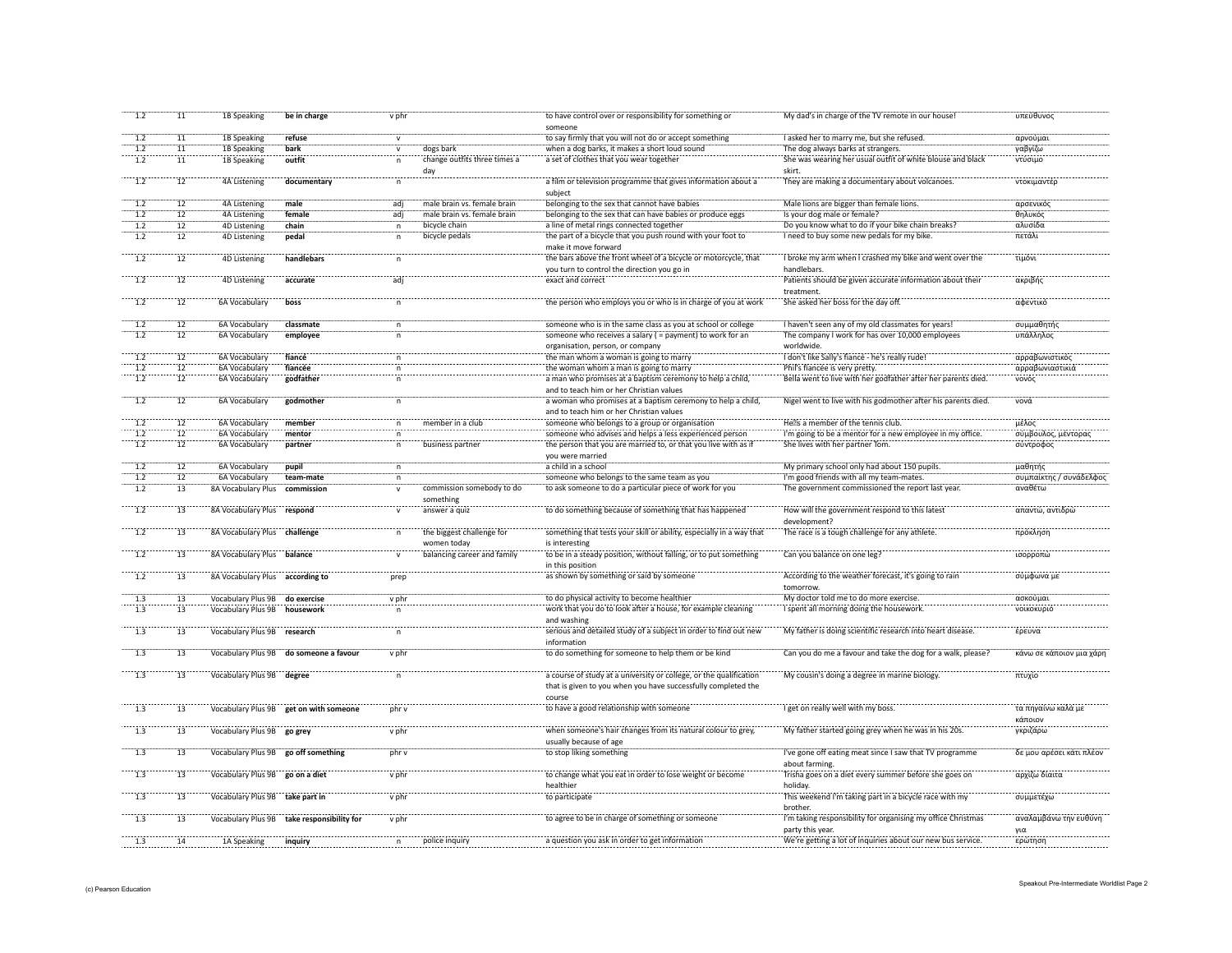| 1.3              | 14              | 1A Speaking        | placement       | n                  | placement test           | a job that is found for someone, especially to give them<br>experience of work                      | When I was at university, I did a work experience placement<br>in Madrid.                    | πρακτική                           |
|------------------|-----------------|--------------------|-----------------|--------------------|--------------------------|-----------------------------------------------------------------------------------------------------|----------------------------------------------------------------------------------------------|------------------------------------|
| 1.3              | 14              | 2A Vocabulary      |                 | adv                |                          | suitable for a particular time, situation, or purpose                                               | The teacher told the girl she wasn't dressed appropriately.                                  | κατάλληλα                          |
|                  |                 |                    | appropriately   |                    |                          |                                                                                                     |                                                                                              |                                    |
| 1.3              | 14              | 2A Vocabulary      | avoid           |                    |                          | to prevent something bad from happening                                                             | I left my house early this morning to avoid the traffic.                                     | αποφεύγω                           |
| 1.3              | 14              | 2A Vocabulary      | briefly         | adv                |                          | continuing for only a short time                                                                    | I worked as a waiter briefly when I was at university.                                       | σύντομα                            |
| 1.3              | 14              | 2A Vocabulary      | enthusiasm      |                    |                          | a strong feeling of interest and enjoyment                                                          | She shares your enthusiasm for jazz.                                                         | ενθουσιασμό                        |
| 1.3              | 14              | 2A Vocabulary      | eye contact     | n phr              |                          | when two people look at each other seyes                                                            | The boy avoided making eye contact with me and I knew he<br>was lying.                       | οπτική επαφή                       |
| 1.3              | 14              | 2A Vocabulary      | firmly          | adv                |                          | not gently, using quite a lot of strength                                                           | When you have a job interview, you should always shake<br>hands firmly with the interviewer. | σταθερά, γερά                      |
| $\overline{1.3}$ | 14              | 2A Vocabulary      | potential       | adj                | potential customers      | likely to become a particular type of person or thing in the<br>future                              | The salesmen wanted to impress potential customers.                                          | πιθανός                            |
| $\overline{1.3}$ | $\overline{14}$ | 2A Vocabulary      | reference       | n                  | work references          | part of something you say or write in which you mention a<br>person or thing                        | Her writings contain references to members of her family                                     | αναφορά                            |
| $\frac{1}{1.3}$  | $\overline{14}$ | 2A Vocabulary      | shake hands     | $\overline{v}$ phr |                          | a way of greeting someone when you meet them                                                        | My grandmother was very excited when she shook hands<br>with the Queen.                      | χαιρετώ δια χειραψίας              |
| $\overline{1.3}$ | 14              | 2A Vocabulary      | smartly         | adv                |                          | in a formal way                                                                                     | You don't have to dress smartly for all job interviews.                                      | κομψά                              |
| 1.3              | 14              | <b>4B Function</b> | summer camp     | n                  |                          | a place where children in the US can stay during the summer,<br>and take part in various activities | Did you go to summer camp as a child?                                                        | θερινή κατασκήνωση                 |
| $\overline{1.3}$ | $\overline{14}$ | <b>4B Function</b> | online          | adj                | online course            | connected to or using a computer or network of computers                                            | I'm doing all my Christmas shopping online this year.                                        | συνδεδεμένος ή                     |
|                  |                 |                    |                 |                    |                          |                                                                                                     |                                                                                              | διαθέσιμος στο διαδίκτυο           |
| 1.3              | 14              | <b>4B Function</b> | face-to-face    | adj                | face-to-face course      | a face-to-face meeting, conversation, etc. is one where you are<br>with another person              | Do you prefer telephone or face-to-face interviews?                                          | πρόσωπο με πρόσωπο                 |
| $\overline{1.3}$ | $\overline{15}$ | 5A Function        | tutor           |                    |                          | someone who teaches one person or a small group of people                                           | My brother has a private tutor to help him improve his<br>maths.                             | δάσκαλος                           |
| 1.3              | $\overline{15}$ | <b>5A Function</b> | query           |                    |                          | a question asking for more information                                                              | Staff are always available to answer your queries                                            | ερώτημα                            |
| 1.3              | 15              | 5B Function        | aspect          | n                  |                          | one part of a situation, plan, or subject                                                           | What's the most interesting aspect of your work?                                             | πλευρά, όψη                        |
| 1.4              | 16              | 1A DVD preview     | alter           | $\mathbf{v}$       |                          | to change, or to make something or someone change                                                   | Would you like to alter anything about your appearance                                       | αλλάζω                             |
| 1.4              | 16              | 1A DVD preview     | pick            | v                  | choose                   | to choose something or someone                                                                      | Students have to pick three subjects to study at college.                                    | διαλέγω                            |
| 1.4              | 16              | 1A DVD preview     | socialise       |                    |                          | to spend time with other people in a friendly way                                                   | Do you socialise much with your colleagues?                                                  | συναναστρέφομαι                    |
| 1.4              | 16              | 1A DVD preview     | resident        |                    |                          | someone who lives in a house, apartment, area, etc.                                                 | Do you get on well with the other residents in your building?                                | κάτοικος                           |
|                  |                 |                    |                 | $\mathsf n$        |                          |                                                                                                     |                                                                                              |                                    |
| 1.4              | 16              | 1A DVD preview     | currency        | $\mathsf{n}$       | money                    | the type of money that a country uses                                                               | What's the currency of Poland?                                                               | νόμισμα                            |
| 1.4              | 16              | 3A DVD view        | avatar          | $\mathsf{n}$       | create an avatar         | a virtual personality which represents a real person in an online<br>community                      | In some online communities, you can customise the<br>appearance of your avatar.              | εικονικό είδωλο, άβαταρ            |
| 1.4              | 16              | 3A DVD view        | turn out        | phr v              |                          | to happen in a particular way or to be found to be something                                        | Joanna wished things had turned out differently.                                             | καταλήγω                           |
| 1.4              | 16              | 3A DVD view        | go up to        | phr v              | go up to anyone and chat | to move towards a person and start speaking                                                         | I went up to her and asked her to dance.                                                     | πλησιάζω                           |
| 1.4              | 16              | 3A DVD view        | chat            |                    | talk                     | to talk in a friendly informal way, especially about unimportant<br>things                          | Jo was chatting to Sam.                                                                      | κουβεντιάζω                        |
| $-1.4$           | $\overline{16}$ | 3C DVD preview     | investigate     |                    |                          | to try to find out about something, especially a crime or<br>accident                               | The cause of the fire is being investigated                                                  | ερευνώ                             |
| 1.4              | 16              | 3C DVD preview     | virtual         | adj                | virtual reality          | simulated, not real                                                                                 | Second Life is a huge virtual world.                                                         | ΕΙΚΟνικός                          |
| 1.4              | 16              | 3C DVD preview     | community       |                    |                          | a group of people who have the same interests, religion, race,<br>etc.                              | Are you a member of any online communities                                                   | κοινότητα                          |
| $\overline{1.4}$ | $\overline{16}$ | 4 DVD view         | get addicted to | v phr              |                          | to become unable to live without something                                                          | Magda's addicted to chocolate!                                                               | εθίζομαι σε                        |
| 1.4              | $\overline{17}$ | 5B Speakout        | reinvent        |                    | reinvented herself       | to completely change your appearance and imag                                                       | Pop stars constantly need to reinvent themselves                                             | επαναπροσδιορίζω<br>εφευρίσκω ξανά |
|                  | '17             | 5B Speakout        | image           |                    | a new image of hersel    | the way that people consider someone or something to be                                             | The political party is trying to improve its image                                           | εικόνα                             |
| 1.4              | $\overline{17}$ | 5B Speakout        | be based on     |                    |                          | when something is created using an existing thing for<br>inspiration                                | The film is based on a Charles Dickens novel.                                                | βασίζομαι σε                       |
| $\overline{1.5}$ | 18              |                    | band            |                    | music band               | a group of musicians who play popular music together                                                | Her boyfriend was in a band.                                                                 | μουσικό συγκρότημα                 |
| $\overline{1.5}$ | 18              |                    | lifestyle       |                    |                          | the way that someone lives, including their work and activities,<br>and what things they own        | Regular exercise is part of a healthy lifestyle                                              | τρόπος ζωής                        |
| $\overline{1.5}$ | 18              | ัว                 | caravan         |                    | live in a caravan        | a vehicle that can be pulled by a car, and that people can live<br>and sleep in                     | I loved going on caravan holidays when I was a child                                         | τροχόσπιτο                         |
| 1.5              | 18              | 1A                 | cousin          | n                  |                          | a child of your aunt or uncle                                                                       | Jane and I are cousins.                                                                      | ξάδελφος                           |
| 1.5              | 18              | 1A                 | nephew          | n                  |                          | the son of your brother or sister, or the son of your husband s<br>or wife s brother or sister      | I've got one nephew.                                                                         | ανηψιός                            |
| 1.5              | 18              | 2A                 | awake           | adj                |                          | not sleeping                                                                                        | Are you awake? I can't sleep!                                                                | ξύπνιος                            |
| 1.5              | 18              | 5Ä                 | court           | n                  | tennis courts            | an area made for playing games such as tennis                                                       | Her new house has two tennis courts!                                                         | γήπεδο                             |
| 1.5              | 18              | 5A                 | qualified       | adj                | qualified for a job      | having suitable knowledge, experience, or skills, especially for a<br>particular job                | Sandra is highly qualified for the job.                                                      | κατάλληλος                         |
| $\overline{1.5}$ | $\overline{18}$ | <br>5A             | employ          |                    |                          | to pay someone to do a job                                                                          | The factory employs 2,000 people                                                             | απασχολώ                           |
| 1.5              | 18              | <b>5A</b>          | set             | $\mathsf{v}$       | where is the film set?   | to base a film, book, etc. in a particular time or place                                            | The film is set in ancient Egypt.                                                            | σκηνικό                            |
| 1.5              | 18              | 5C                 | podcast         |                    | video podcast            | a radio programme that can be downloaded from the Internet                                          | Do you prefer listening to podcasts or normal radio?                                         | ψηφιακό αρχεί                      |
|                  |                 |                    |                 |                    |                          |                                                                                                     |                                                                                              | διαθέσιμο μέσω<br>διαδικτύου       |
| $\frac{1}{2}$    |                 | Heading            | tale            |                    |                          | a story about things that happened long ago, or things that may<br>not have really happened         | I bought my nephew a book of fairy tales for his birthday.                                   | ιστορία                            |
|                  |                 |                    |                 |                    |                          |                                                                                                     |                                                                                              |                                    |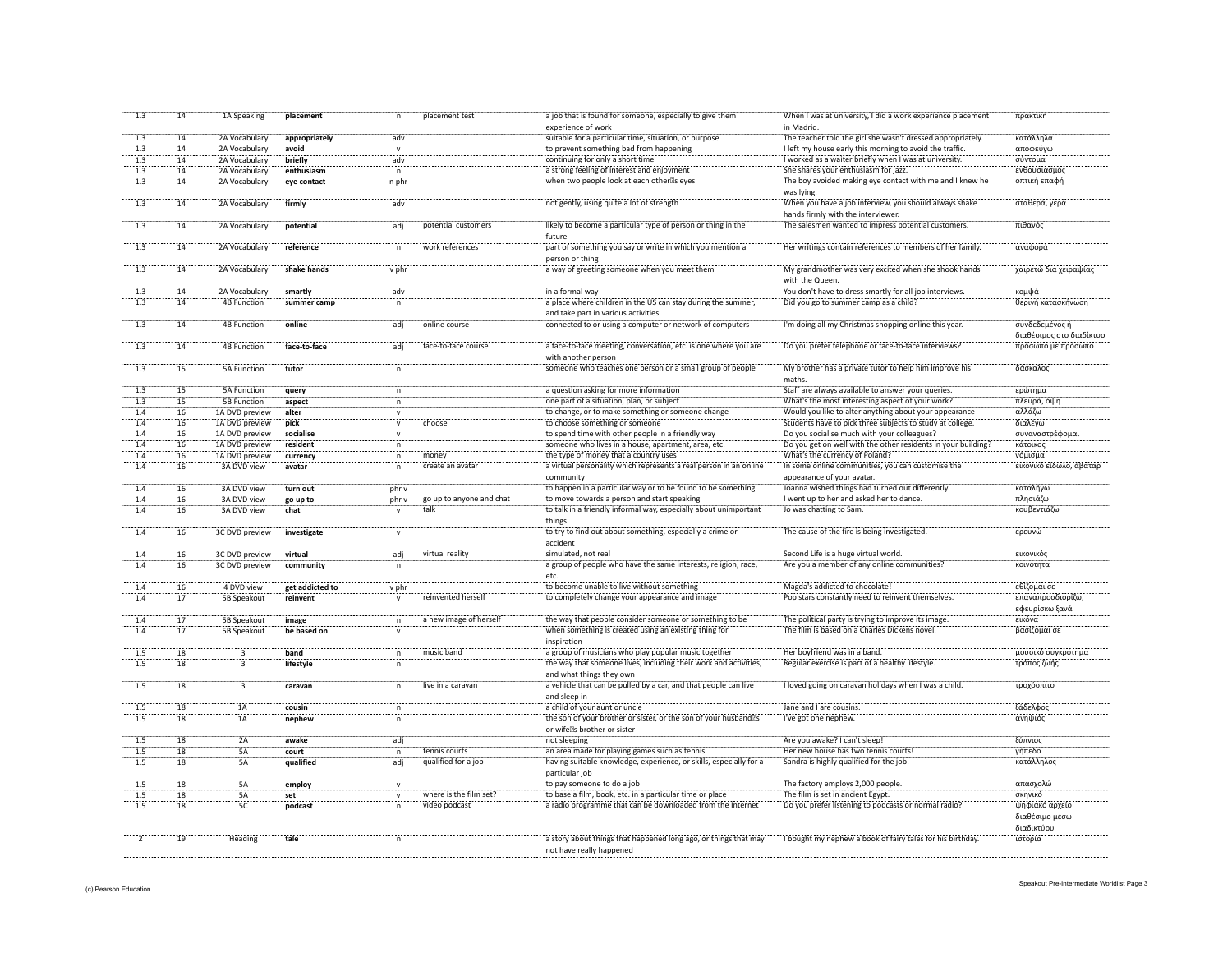| 2.1              | 20              | 2A Speaking          | inaccurate             | adj          |                              | not correct                                                         | The architect's drawings were totally inaccurate.               | ανακριβής             |
|------------------|-----------------|----------------------|------------------------|--------------|------------------------------|---------------------------------------------------------------------|-----------------------------------------------------------------|-----------------------|
| 2.1              | 20              | 2A Speaking          | captain                | $\mathsf{n}$ |                              | an army officer more imortant than a lieutenant, but less           | My brother was promoted to captain when he returned from        | λοχαγός               |
|                  |                 |                      |                        |              |                              | important than a major                                              | the war.                                                        |                       |
|                  |                 |                      |                        |              |                              |                                                                     |                                                                 |                       |
| 2.1              | 20              | 2A Speaking          | samurai                | $\mathsf{n}$ |                              | a member of a powerful military class in Japan in the past          | There are no more samurai in Japan.                             | σαμουράι              |
| 2.1              | 20              | 2A Speaking          | warrior                |              |                              | a soldier or fighter who is brave and experienced usually used      | Warriors were well-respected in all societies.                  | πολεμιστής            |
|                  |                 |                      |                        |              |                              | about people in the past                                            |                                                                 |                       |
| 2.1              | 20              | 2A Speaking          | inspire                | $\mathsf{v}$ | is inspired by the view      | to encourage someone and make them want to do something             | She inspired many young people to take up the sport.            | εμπνέω                |
|                  |                 |                      |                        |              |                              |                                                                     |                                                                 |                       |
| 2.1              | 20              | 2A Speaking          | real-life              | adj          |                              | actually happening in life, not invented in a book                  | The film tells the story of a real-life drama                   | πραγματική ζωή        |
| 2.1              | 20              | 2A Speaking          | scene                  | $\mathsf{n}$ | scene in a film              | a short part of a play or film, when the events happen in one       | The opening scene of the film has spectacular special effects.  | σκηνή                 |
|                  |                 |                      |                        |              |                              | place                                                               |                                                                 |                       |
| 2.1              | $\overline{20}$ | 2A Speaking          | emperor                | n.           |                              | a man who rules an empire                                           | Julius Caesar is probably the most famous Roman emperor.        | αυτοκράτορας          |
| 2.1              | 20              | 2A Speaking          | at the hands of        | prep phr     |                              | done by a person                                                    | Julius Caesar died at the hands of his son Brutus.              | από τα χέρια κάποιου  |
| $\overline{2.1}$ | 20              | 2A Speaking          | gladiator              |              |                              | a man who had to fight other men or animals as entertainment        | Sportsmen are modern-day gladiators.                            | μονομάχος             |
|                  |                 |                      |                        | $\mathsf{n}$ |                              |                                                                     |                                                                 |                       |
|                  |                 |                      |                        |              |                              | in ancient Rome                                                     |                                                                 |                       |
| $\overline{2.1}$ | $\overline{20}$ | 2A Speaking          | lead                   |              | leading an army of people    | to take someone to a place by going with them or in front of        | The captain lead his warriors into battle.                      | οδηγώ                 |
|                  |                 |                      |                        |              |                              | them                                                                |                                                                 |                       |
| 2.1              | $\overline{20}$ | 3A Vocabulary        | action                 |              | action film                  | a type of film or story in which heroes chase and fight             | My favourite action film is "The Bourne identity                | δράση                 |
| 2.1              | $\overline{20}$ |                      | battle                 |              | characters battle with their | to try or fight very hard to achieve something difficult            | She battled bravely against cancer.                             |                       |
|                  |                 | 3A Vocabulary        |                        |              |                              |                                                                     |                                                                 | μάχομαι, πολεμ        |
|                  |                 |                      |                        |              | minds                        |                                                                     |                                                                 |                       |
| $\overline{2.1}$ | $\overline{20}$ | 3A Vocabulary        | biopic                 |              |                              | a film that tells the story of someone s life                       | Have you seen the new biopic about that New York mafia          | βιογραφική ταινία     |
|                  |                 |                      |                        |              |                              |                                                                     | boss?                                                           |                       |
| 2.1              | $\overline{20}$ | 3A Vocabular         | by mistake             | prep phr     |                              | without intending to do something                                   | I deleted all my computer files by mistake.                     | κατά λάθος            |
|                  |                 |                      |                        |              |                              |                                                                     |                                                                 |                       |
| 2.1              | $\overline{20}$ | 3A Vocabulary        | character              |              | characters in a film         | a person in a film, story, book, etc.                               | Who's your favourite character in The Wizard of Oz'             | ήρωας                 |
| $\frac{1}{2.1}$  | $\overline{20}$ | 3A Vocabulary        | chase                  |              | heroes chase and fight       | an act of following someone or something quickly to catch           | That new action film is full of car chases!                     | καταδίωξη             |
|                  |                 |                      |                        |              |                              | them                                                                |                                                                 |                       |
| $\overline{2.1}$ | 20              | 3A Vocabulary        | costume                | $\mathsf{n}$ | dressed up in period costume | a set of clothes worn by an actor, or to make someone look like     | I've thought of a brilliant costume for Halloween this year.    | στολή                 |
|                  |                 |                      |                        |              |                              | a particular type of person, animal, etc.                           |                                                                 |                       |
|                  |                 |                      |                        |              |                              |                                                                     |                                                                 |                       |
| 2.1              | 20              | 3A Vocabulary        | crime                  | n            | crime film                   | illegal activities in general                                       | There was very little crime when we moved here.                 | έγκλημα               |
| 2.1              | 20              | 3A Vocabulary        | criminal               | $\mathsf{n}$ |                              | someone who has done something wrong or illegal                     | Police have described the man as a violent and dangerous        | εγκληματίας           |
|                  |                 |                      |                        |              |                              |                                                                     | criminal                                                        |                       |
| 2.1              | 20              | <b>3A Vocabulary</b> | disaster               | n            |                              | an event such as an accident, flood, or storm that causes a lot     | Last night there was an air disaster in which 329 people died.  | καταστροφή            |
|                  |                 |                      |                        |              |                              |                                                                     |                                                                 |                       |
|                  |                 |                      |                        |              |                              | of harm or suffering                                                |                                                                 |                       |
| $\overline{2.1}$ | $\overline{20}$ | 3A Vocabulary        | docudrama              | n            |                              | a television programme or film which shows real events in the       | Tonight on TV there's a docudrama about the life of Queen       | δραματοποιημένο       |
|                  |                 |                      |                        |              |                              | form of a story                                                     | Victoria                                                        | ντοκιμαντέρ           |
| 2.1              | 20              | 3A Vocabulary        | dress up               | phr v        | dressed up in period costume | to wear special clothes for fun                                     | I went to the party dressed up as a gorilla.                    | μεταμφιέζομαι         |
| 2.1              | 20              | <b>3A Vocabulary</b> | fantasy                | adi          |                              | a type of film in which strange things happen in the future or in   | I don't really like fantasy films - I prefer period dramas.     | φαντασία              |
|                  |                 |                      |                        |              |                              |                                                                     |                                                                 |                       |
|                  |                 |                      |                        |              |                              | imaginary worlds                                                    |                                                                 |                       |
| $\overline{2.1}$ | $\overline{20}$ | 3A Vocabulary        | hero                   | n            |                              | a man who is admired for doing something very brave or good         | In this book, the hero is a police detective.                   | ήρωας                 |
| $\overline{2.1}$ | $\overline{20}$ | 3A Vocabulary        | imaginary              | adj          |                              | not real, but imagined                                              | Children love drawing imaginary animals and places.             | φανταστικό            |
| $\overline{2.1}$ | $\overline{20}$ | 3A Vocabulary        | mystery                | adj          | mystery film                 | a type of story in which something that is difficult to explain or  | I love reading mystery novels!                                  | μυστήριο              |
|                  |                 |                      |                        |              |                              | understand                                                          |                                                                 |                       |
| $\overline{2.1}$ |                 |                      |                        |              |                              |                                                                     |                                                                 |                       |
|                  | $\overline{20}$ | 3A Vocabulary        | period drama           | $\mathsf{n}$ |                              | a type of film or television programme in which people dress        | My mum's favourite period drama is Pride and Predjudice.        | δράμα εποχής          |
|                  |                 |                      |                        |              |                              | up in old-fashioned costumes                                        |                                                                 |                       |
| $\overline{2.1}$ | $\overline{20}$ | 3A Vocabulary        | psychological thriller | $\mathsf{n}$ |                              | a type of film or television programme in which characters          | I watched a psychological thriller on TV last night and it gave | ψυχολογικό θρίλερ     |
|                  |                 |                      |                        |              |                              | battle with their minds                                             | me nightmares!                                                  |                       |
| 2.1              | 20              | 3A Vocabulary        | romantic comedy        | $\sf n$      |                              | a film which is intended to make people laugh and which             | My girlfriend loves romantic comedies.                          | ρομαντική κωμωδία     |
|                  |                 |                      |                        |              |                              |                                                                     |                                                                 |                       |
|                  |                 |                      |                        |              |                              | involves a love story                                               |                                                                 |                       |
| 2.1              | 20              | 3A Vocabulary        | science fiction        | $\sf n$      |                              | books and stories about the future, for example about               | I don't like science fiction films - I think they're silly      | επιστημονική φαντασία |
|                  |                 |                      |                        |              |                              | travelling in time and space                                        |                                                                 |                       |
| $\overline{2.1}$ | $\overline{20}$ | 4A Listening         | accent                 | n            | has a Scottish accent        | a way of pronouncing words that someone has because of              | He s got a strong northern accent.                              | προφορά               |
|                  |                 |                      |                        |              |                              |                                                                     |                                                                 |                       |
|                  |                 |                      |                        |              |                              | where they were born or live                                        |                                                                 |                       |
| 2.1              | 20              | 4A Listening         | recent                 | adj          | recent years                 | having happened or been done only a short time ago                  | This is a recent photo of the criminal.                         | πρόσφατος             |
| $\overline{2.1}$ | $\overline{20}$ | <b>4A Listening</b>  | recognise              |              |                              | to know who someone is or what something is, because you            | I didn't recognise you in your uniform.                         | αναγνωρίζω            |
|                  |                 |                      |                        |              |                              | have seen, heard, experienced, or learned about them in the         |                                                                 |                       |
|                  |                 |                      |                        |              |                              | past                                                                |                                                                 |                       |
| $\overline{2.1}$ | $\overline{21}$ |                      |                        |              |                              |                                                                     |                                                                 |                       |
|                  |                 | 10A Speaking         | embarrassing           | adi          |                              | if something is embarrassing, it makes you feel uncomfortable       | It was so embarrassing when my mum showed my new                | αμήχανος, σε δύσκολη  |
|                  |                 |                      |                        |              |                              |                                                                     | boyfriend my baby photos.                                       | θέση                  |
| $\overline{2.1}$ | 21              | 10A Speaking         | in public              | prep phr     |                              | if you do something in public, you do it where other people can     | Thate speaking in public.                                       | δημόσια               |
|                  |                 |                      |                        |              |                              | see you                                                             |                                                                 |                       |
| 2.1              | 21              | 10A Speaking         | poem                   | n.           |                              | a piece of writing that is written in short lines, especially using | "Daffodils" is a famous poem by Wordsworth.                     | ποίημα                |
|                  |                 |                      |                        |              |                              |                                                                     |                                                                 |                       |
|                  |                 |                      |                        |              |                              | words that rhyme (have similar sounds at the end)                   |                                                                 |                       |
| 2.1              | $\overline{21}$ | <b>7B</b> Grammar    | specify                |              | isn't specified              | to give information or instructions in an exact and detailed way    | The rules specify that competitors must be under 18 years of    | καθορίζω, αναφέρω     |
|                  |                 |                      |                        |              |                              |                                                                     |                                                                 | λεπτομερώς            |
| $\frac{1}{2.1}$  | $\overline{21}$ | 9 Grammar            | millionaire            |              |                              | someone who is very rich and has at least one million dollars or    | His uncle was a millionaire who made his money in oil.          | εκατομμυριούχος       |
|                  |                 |                      |                        |              |                              |                                                                     |                                                                 |                       |
|                  |                 |                      |                        |              |                              | pounds                                                              |                                                                 |                       |
| 2.1              | $\overline{21}$ | 9 Grammar            | at one stage           | prep phr     |                              | at a particular point in time                                       | At one stage, the British Empire was the most powerful in the   | σε κάποια φάση        |
|                  |                 |                      |                        |              |                              |                                                                     | world.                                                          |                       |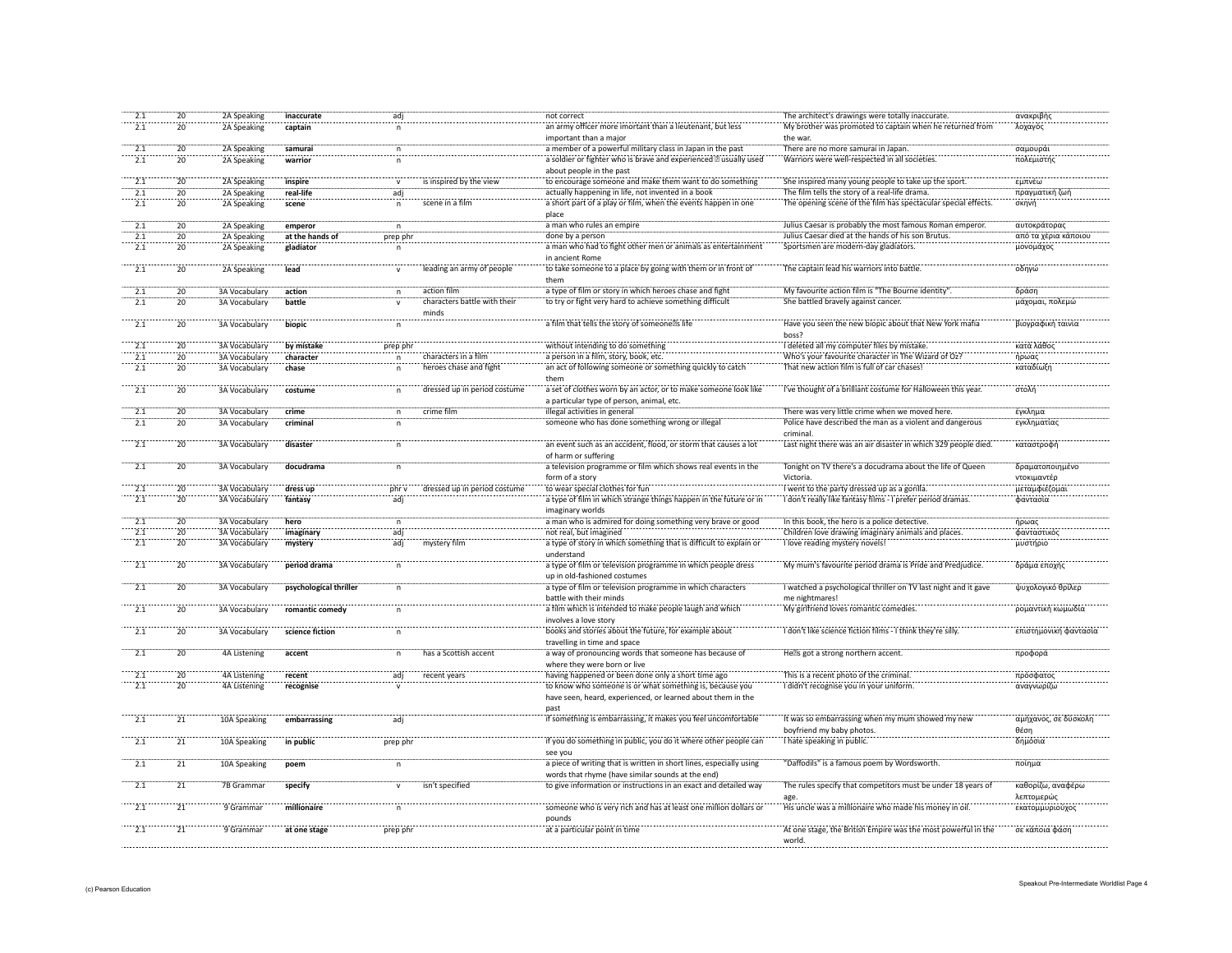| 2.1             | 21              | 9 Grammar                 | stockbroker   |              |                                                                   | someone whose job is to buy and sell shares, stocks, and bonds                   | She's a stockbroker who works on Wall Street in New York.           | χρηματιστής            |
|-----------------|-----------------|---------------------------|---------------|--------------|-------------------------------------------------------------------|----------------------------------------------------------------------------------|---------------------------------------------------------------------|------------------------|
|                 |                 |                           |               |              |                                                                   | for other people                                                                 |                                                                     |                        |
| 2.1             | 21              | 9 Grammar                 | successful    | adj          |                                                                   | having the result or effect that you intended                                    | Who's the most successful person you know?                          | επιτυχημένος           |
| 2.1             | 21              | 9 Grammar                 | homeless      | adj          |                                                                   | without a place to live                                                          | Thousands of people were made homeless.                             | άστεγος                |
|                 |                 |                           |               |              |                                                                   |                                                                                  |                                                                     |                        |
| 2.1             | 22              | Vocabulary Plus 14        | survive       |              |                                                                   | to continue to live after an accident, war, illness, etc.                        | She was the only person in her family who survived the<br>disaster. | επιζώ, επιβιώνω        |
| 2.1             | 22              | Vocabulary Plus 14        | by chance     | prep phr     |                                                                   | in an unexpected way                                                             | We met by chance on a train. Six months later, we were<br>married!  | τυχαία                 |
| 2.1             | $\overline{22}$ | Vocabulary Plus 14        | by hand       | prep phr     |                                                                   | using your hands, not a machine                                                  | She writes all her university work by hand.                         | ιδιοχείρως, με το χέρι |
| 2.1             | 22              | Vocabulary Plus 14        | in a hurry    |              |                                                                   | more quickly than usual                                                          | Sorry, I can't stop to talk, I'm in a hurry.                        | βιαστικά               |
|                 |                 |                           |               | prep phr     |                                                                   |                                                                                  |                                                                     |                        |
| 2.1             | $\overline{22}$ | Vocabulary Plus 14        | in a moment   | prep phr     |                                                                   | in a very short time                                                             | I'll be there in a moment, I'm just brushing my teeth.              | σε λίγο, αμέσως        |
| 2.1             | 22              | Vocabulary Plus 14        | in the end    | prep phr     |                                                                   | finally                                                                          | What did you decide to do in the end?                               | τελικά                 |
| 2.1             | 22              | Vocabulary Plus 14        | on business   | prep phr     |                                                                   | not on holiday, but for work                                                     | I'm going to Greece on business next week.                          | για δουλειά            |
| 2.1             | $\overline{22}$ | <b>Vocabulary Plus 14</b> | on your own   | prep phr     |                                                                   | alone, not with other people                                                     | I'm spending Christmas on my own this year.                         | μόνος μου              |
|                 |                 |                           |               |              |                                                                   |                                                                                  |                                                                     |                        |
| 2.1             | 22              | Vocabulary Plus 14        | on purpose    | prep phr     |                                                                   | deliberately, not a mistake                                                      | I'm sorry. I didn't hurt you on purpose.                            | επίτηδες, σκόπιμα      |
| 2.1             | 22              | Vocabulary Plus 14        | on time       | prep phr     |                                                                   | at the correct time or the time that was arranged                                | You must get to work on time.                                       | εγκαίρως, στην ώρα μου |
| 2.2             | 23              | 3B Reading                | conspiracy    | $\mathsf n$  |                                                                   | a secret plan made by two or more people to do something bad<br>or illegal       | There was a conspiracy to take the Prime Minister hostage.          | συνωμοσία              |
|                 |                 |                           |               |              |                                                                   |                                                                                  |                                                                     |                        |
| 2.2             | $\overline{23}$ | 3B Reading                | theory        | n            |                                                                   | an idea that tries to explain something                                          | Many people believe in Darwin's theory of evolution.                | θεωρία                 |
| 2.2             | 23              | <b>3B Reading</b>         | claim         | n            | there are claims that people<br>haven't been to the moon          | a statement that something is true, even though it might not be                  | There have been claims that the competition was unfair.             | ισχυρισμός             |
| 2.2             | 23              | 3B Reading                | giant         | adj          |                                                                   | much bigger than usual                                                           | Mike's got a giant TV in his sitting room - it must be at least     | γιγάντιος              |
|                 |                 |                           |               |              |                                                                   |                                                                                  | 60 inches!                                                          |                        |
| $\frac{1}{2.2}$ | $\overline{23}$ | 3B Reading                | leap          | n            | a giant leap for mankind                                          | a big development                                                                | The new dicovery is a leap in scientific research                   | άλμα                   |
| 2.2             | 23              | <b>3B Reading</b>         | mankind       |              |                                                                   | all humans, considered as a group                                                | The evolution of mankind will never stop.                           | ανθρώπινο είδοι        |
|                 |                 |                           |               |              |                                                                   |                                                                                  |                                                                     |                        |
|                 |                 |                           |               |              |                                                                   |                                                                                  |                                                                     | ανθρωπότητα            |
| $\frac{1}{2.2}$ | $\overline{23}$ | 3B Reading                | doubt         |              |                                                                   | a feeling that you have when you are not certain whether                         | I have doubts about his ability to do the job.                      | αμφιβολία              |
|                 |                 |                           |               |              |                                                                   | something is true or possible                                                    |                                                                     |                        |
| 2.2             | $\overline{23}$ | 3B Reading                | surface       |              |                                                                   | the outside or top layer of something                                            | Road surfaces can be very dangerous in cold weather.                | επιφάνεια              |
| 2.2             | 23              | 3B Reading                | shadow        |              | the shadows were long                                             | a dark shape on a surface, caused by a person or object being                    | Your shadow is always longer at the end of the day.                 | σκιά                   |
|                 |                 |                           |               |              |                                                                   | between the light and the surface                                                |                                                                     |                        |
| 2.2             | $\overline{23}$ | 3B Reading                | visible       | adj          |                                                                   | something that is visible can be seen or noticed                                 | There has been a visible increase in the number of                  | ορατός                 |
|                 |                 |                           |               |              |                                                                   |                                                                                  |                                                                     |                        |
|                 |                 |                           |               |              |                                                                   |                                                                                  | unemployed people this year.                                        |                        |
| 2.2             | 23              | <b>3B Reading</b>         | wave          | $\mathbf{v}$ | the flag was waving                                               | to move from side to side                                                        | The flag was waving gently in the breeze.                           | κυματίζω               |
| 2.2             | 23              | <b>3B Reading</b>         | lighting      | adi          | the lighting conditions                                           | the lights in a place, or the quality of the light                               | Better street lighting could help prevent crime.                    | φωτισμός               |
|                 |                 |                           |               |              |                                                                   |                                                                                  |                                                                     |                        |
|                 |                 |                           |               |              |                                                                   |                                                                                  |                                                                     |                        |
| 2.2             | $\overline{23}$ | <b>3B Reading</b>         | complicated   | adj          |                                                                   | having a lot of different parts or being difficult to understand or              | The instructions are much too complicated.                          | περίπλοκος             |
|                 |                 |                           |               |              |                                                                   | deal with                                                                        |                                                                     |                        |
| 2.2             | 23              | 3B Reading                | flutter       | $\mathbf{v}$ | the flag was fluttering                                           | to wave or move gently in the air                                                | Flags fluttered in the wind.                                        | κυματίζω, ανεμίζω      |
| 2.2             | 23              | 3B Reading                | affair        | n            | here it's a play of words as it<br>suggests both having an affair | public or political events and activities                                        | I'm very interested in current affairs.                             | υπόθεση, ζήτημα        |
|                 |                 |                           |               |              | and a strange affair                                              |                                                                                  |                                                                     |                        |
| $\frac{1}{2.2}$ | 23              | 3B Reading                | conclude      |              |                                                                   | to decide something after considering all the information you                    | The report concluded that the criminal was guilty.                  | συμπεραίνω             |
|                 |                 |                           |               |              |                                                                   | have                                                                             |                                                                     |                        |
| 2.2             | 23              | 3B Reading                | evidence      |              | there was no evidence of fou                                      | facts or signs that show that something is true or that                          | There was not enough evidence to send the man to prison.            | στοιχείο, ένδειξη      |
|                 |                 |                           |               |              | play                                                              | something exists                                                                 |                                                                     |                        |
| $\overline{22}$ | $\overline{23}$ | 3B Reading                |               | adj          |                                                                   | when a female human or animal has an unborn baby growing                         | Have you heard the news? I'm pregnant!                              | έγκυος                 |
|                 |                 |                           | pregnant      |              |                                                                   |                                                                                  |                                                                     |                        |
|                 |                 |                           |               |              |                                                                   | in her body                                                                      |                                                                     |                        |
| 2.2             | 23              | 3B Reading                | assassination | $\mathsf n$  |                                                                   | the murder of an important person                                                | Can you think of any celebrities who have survived an               | δολοφονία              |
|                 |                 |                           |               |              |                                                                   |                                                                                  | assassination attempt?                                              |                        |
| 2.2             | 23              | 3B Reading                | gunman        | n            |                                                                   | a criminal who uses a gun                                                        | The gunman was instantly arrested by the police.                    | ένοπλος κακοποιός      |
| 2.2             | 23              | 3B Reading                | investigation | n            |                                                                   | an official attempt to find out about something, especially a                    | Have you been following the murder investigation on the             | έρευνα                 |
|                 |                 |                           |               |              |                                                                   | crime or accident                                                                | news?                                                               |                        |
| 2.2             | $\overline{23}$ | 3B Reading                | criticise     |              | his methods were criticised                                       | to express your disapproval of someone or something, or to                       | Ron does nothing but criticize and complain all the time.           | επικρίνω               |
|                 |                 |                           |               |              |                                                                   | talk about their faults                                                          |                                                                     |                        |
| 2.2             | 24              | 6 Gramman                 | parade        | $\mathsf{n}$ |                                                                   | a public celebration when musical bands, decorated vehicles,                     | I'm going to Rio to see the carnival and the street parades.        | παρέλαση               |
|                 |                 |                           |               |              |                                                                   | etc. move down the street                                                        |                                                                     |                        |
| $\frac{1}{2.2}$ | $\overline{24}$ | 6 Gramma                  | solidarity    |              |                                                                   | support and agreement among people who share the same aim                        | We are striking to show solidarity with the nurses.                 | αλληλεγγύη             |
|                 |                 |                           |               |              |                                                                   | or opinions                                                                      |                                                                     |                        |
| 2.2             | $\overline{24}$ | 6 Gramma                  | cheer         |              | there was a huge cheer when                                       | a shout of approval, happiness, or encouragement                                 | A great cheer went up from the crowd.                               | ζητωκραυγή, επευφημία  |
|                 |                 |                           |               |              | they saw the politician                                           |                                                                                  |                                                                     |                        |
| 2.2             | $\frac{1}{24}$  | 6 Gramma                  | branch        |              | branches of a tree                                                | the part of a tree from which leaves grow                                        | Look at the monkey sitting on that branch                           | κλαδί                  |
|                 |                 |                           |               |              |                                                                   |                                                                                  |                                                                     |                        |
| 2.2             | 24              | 6 Grammar                 | shot          |              | gun shots                                                         | when someone fires a gun, or the sound that this makes                           | The gunman fired three shots.                                       | πυροβολισμός           |
| 2.2             | 24              | 7A Vocabulary             | affect        |              |                                                                   | to cause a change in someone or something, or to change the                      | Everyone was affected by the news.                                  | επηρεάζω               |
|                 |                 |                           |               |              |                                                                   | situation they are in                                                            |                                                                     |                        |
| 2.2             | 24              | 7A Vocabulary             | arrest        |              | fugitive arrested                                                 | when someone is taken away by the police because they think                      | The police arrested Eric for shoplifting                            | συλλαμβάνω             |
|                 |                 |                           |               |              |                                                                   | the person has done something illegal                                            |                                                                     |                        |
|                 |                 |                           |               |              |                                                                   |                                                                                  |                                                                     |                        |
| 2.2             | 24              | 7A Vocabulary             | attack        |              | terrorists attacked the                                           | to use violence to try to hurt or kill someone, or to cause<br>damage to a place | She was attacked as she walked home from school.                    | επιτίθεμαι             |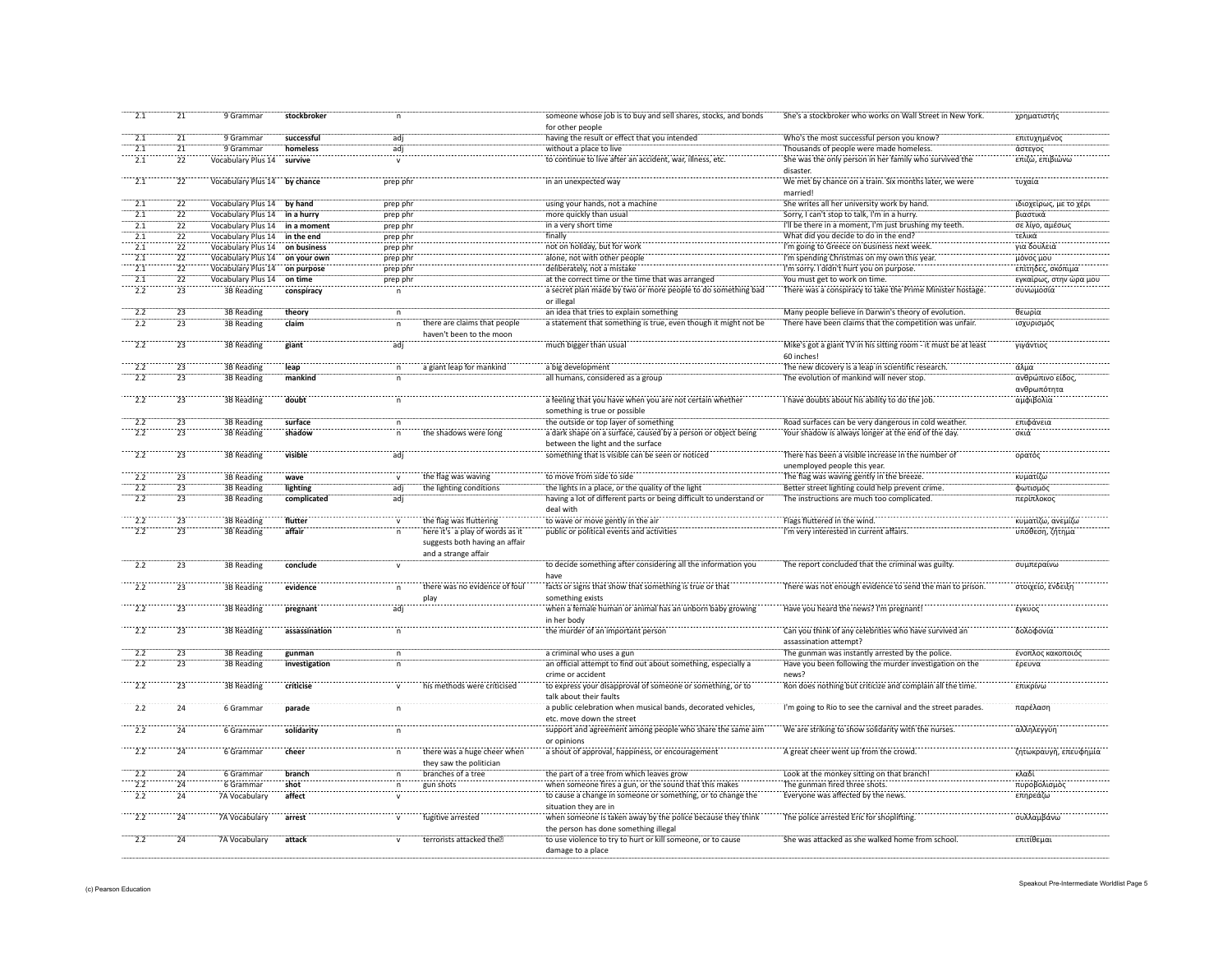| 2.2              | 24              | 7A Vocabulary | collapse               | n            | businesses hit by collapse of<br>banks   | the sudden failure of a business, system, or plan                                                                      | Many banks closed because of the recent economic collapse.                       | κατάρρευση                         |
|------------------|-----------------|---------------|------------------------|--------------|------------------------------------------|------------------------------------------------------------------------------------------------------------------------|----------------------------------------------------------------------------------|------------------------------------|
| 2.2              | 24              | 7A Vocabulary | commit                 | $\mathsf{v}$ | commit a crime                           | to do something wrong or illegal                                                                                       | They say that the crime was committed by a young woman.                          | διαπράττω                          |
| 2.2              | 24              | 7A Vocabulary | crash                  | n            | car crash                                | an accident in which a vehicle hits something else                                                                     | Six vehicles were involved in the crash.                                         | σύγκρουση, τρακάρισμα              |
| 2.2              | 24              | 7A Vocabulary | crop                   | $\mathsf{n}$ | wheat crop                               | plants such as wheat, fruit, vegetables, etc. that farmers grow                                                        | Our main crops are rice and oats.                                                | σοδειά                             |
|                  |                 |               |                        |              |                                          | and sell                                                                                                               |                                                                                  |                                    |
| 2.2              | 24              | 7A Vocabulary | damage                 | $\mathsf{v}$ | damage a building                        | to cause physical harm to something                                                                                    | The house has been badly damaged by fire.                                        | προξενώ ζημιά                      |
| 2.2              | 24              | 7A Vocabulary | demonstration          | n.           | student demonstration turns<br>violent   | an occasion when a large group of people meet to show that<br>they disagree with or support something                  | There was a student demonstration against the government<br>in London last week. | διαδήλωση                          |
| $\overline{2.2}$ | $\overline{24}$ | 7A Vocabulary | destroy                |              |                                          | to damage something very badly, so that it no longer exists, or<br>cannot be repaired                                  | The building was completely destroyed by floods.                                 | καταστρέφω                         |
| $\frac{1}{2.2}$  | 24              | 7A Vocabulary | earthquake             |              |                                          | a sudden shaking of the earth s surface that often causes a lot<br>of damage                                           | Japan sufferes from a lot of earthquakes                                         | σεισμός                            |
| $\overline{2.2}$ | $\overline{24}$ | 7A Vocabulary | economic crisis        | n phr        |                                          | a very serious situation in which a country loses a lot of money<br>and a lot of people lose their jobs                | Spain has been very badly affected by the current economic<br>crisis.            | οικονομική κρίση                   |
| $\overline{2.2}$ | $\overline{24}$ | 7A Vocabulary | farmland               | $\mathsf{n}$ |                                          | land used for farming                                                                                                  | We don't have any neighbours - our house is surrounded by<br>farmland            | χωράφι                             |
| 2.2              | 24              | 7A Vocabulary | flood                  | $\mathsf{n}$ |                                          | a very large amount of water that covers an area that is usually<br>dry                                                | Their homes were washed away by floods.                                          | πλημμύρα                           |
| 2.2              | 24              | 7A Vocabulary | fugitive               | $\mathsf{n}$ |                                          | someone who is trying to avoid being caught by the police                                                              | The fugitive escaped from prison three weeks ago.                                | φυγάς                              |
| 2.2              | 24              | 7A Vocabulary | hostage                | $\mathsf{n}$ | hostages released                        | someone who is kept as a prisoner by an enemy, and may be                                                              | The group are holding two western tourists hostage.                              | όμηρος                             |
| 2.2              | 24              |               |                        |              | music legent shot                        | hurt or killed in order to force other people to do something<br>an extremely famous and popular person                | Bob Marley, Elvis Presley and Jimi Hendrix are all music                         | θρύλος                             |
|                  |                 | 7A Vocabulary | legend                 | $\mathsf{n}$ |                                          |                                                                                                                        | legends.                                                                         |                                    |
| $\overline{2.2}$ | $\overline{24}$ | 7A Vocabulary | massive                | adi          |                                          | very big                                                                                                               | My neighbour has a massive dog - I think it's a Saint Bernard.                   | ογκώδης                            |
| 2.2              | 24              | 7A Vocabulary | <b>Prime Minister</b>  | $\mathsf{n}$ |                                          | the leader of the government in some countries with a                                                                  | The British Prime Minister is travelling to Brussels this week.                  | Πρωθυπουργός                       |
| $\overline{2.2}$ | $\overline{24}$ | 7A Vocabulary | prisoner               |              |                                          | parliament<br>someone who is kept in a prison as a punishment                                                          | Last night, three prisoners escaped from a maximum-security                      | κρατούμενος,                       |
|                  |                 |               |                        |              |                                          |                                                                                                                        | jail in the US.                                                                  | φυλακισμένος                       |
| $\frac{1}{2.2}$  | $\overline{24}$ | 7A Vocabulary | protest                |              | people are protesting against<br>the law | to show publicly that you think something is wrong                                                                     | The teachers are protesting against changes to the education<br>system           | διαμαρτύρομαι                      |
| 2.2              | 24              | 7A Vocabulary | rebel                  |              | talks with rebels                        | someone who opposes or fights against people in authority                                                              | The rebels have taken the President hostage                                      | επαναστάτης                        |
| $\overline{2.2}$ | 24              | 7A Vocabulary | release                | $\mathbf v$  | hostages released                        | to allow someone to be free after you have kept them<br>somewhere                                                      | The hostages were released this morning.                                         | απελευθερώνω                       |
| 2.2              | 24              | 7A Vocabulary | shoot                  |              | he was shot outside his house            | to fire a gun at someone, or kill or injure someone with a gun                                                         | She pulled out a gun and shot him.                                               | πυροβολώ                           |
| 2.2              | 24              | 7A Vocabulary | strike                 | n            | go on a strike                           | when a group of workers stop working for a period of time<br>because they want better pay or better working conditions | The workers have been on strike for two months.                                  | απεργία                            |
| 2.2              | 24              | 7A Vocabulary |                        | $\mathsf{v}$ |                                          | to think that someone may be guilty of a crime                                                                         | She is suspected of murder.                                                      |                                    |
| 2.2              | 24              |               | suspect                |              |                                          |                                                                                                                        | The rebels threatened to shoot him.                                              | υποπτεύομαι<br>απειλώ              |
|                  |                 | 7A Vocabulary | threaten               |              |                                          | to tell someone that you will hurt them or cause serious<br>problems for them if they do not do what you want          |                                                                                  |                                    |
| $\overline{2.2}$ | $\overline{24}$ | 7A Vocabulary | violent                | adj          |                                          | using force to hurt or kill people                                                                                     | There has been an increase in violent crime recently                             | βίαιος                             |
| 2.2              | 25              | 10A Learn to  | as soon as             | conj         |                                          | immediately after something has happened                                                                               | I came as soon as I heard the news.                                              | αμέσως μόλις                       |
| 2.2              | 25              | 10A Learn to  | during                 | coni         |                                          | through all of a period of time                                                                                        | During the summer she worked as a waitress.                                      | κατά τη διάρκεια                   |
| 2.2              | 25              | 10A Learn to  | by the time            | conj         |                                          | when                                                                                                                   | By the time the police arrived, the criminals had escaped.                       | ώσπου                              |
| 2.2              | 25              | 9A Writing    | fraud                  | $\mathsf{n}$ |                                          | the crime of deceiving people in order to get money                                                                    | She was found guilty of fraud.                                                   | απάτη                              |
| 2.2              | 25              | 9A Writing    | trap                   | n            | police trap                              | a plan or piece of equipment used to trap people or animals                                                            | You should set a trap to catch mice.                                             | παγίδα                             |
| 2.2              | $\overline{25}$ | 9A Writing    | reveal                 |              |                                          | to tell people something that was secret                                                                               | The information was first revealed in a Sunday newspaper.                        | αποκαλύπτω                         |
| 2.2              | 25              | 9A Writing    | falsely                | adv          |                                          | wrongly                                                                                                                | I was falsely accused of stealing a car.                                         | ψευδώς, αναληθώς                   |
| 2.2              | $\overline{25}$ | 9A Writing    | obtain                 | V            |                                          | to get something                                                                                                       | Maps can be obtained from the tourist office.                                    | αποκτώ                             |
| $\overline{2.2}$ | $\overline{25}$ | 9A Writing    | credit                 | $\mathsf{n}$ | falsely obtained credit from the         | a way of buying goods in which you arrange to pay for them                                                             | The TV and the washing machine were bought on credit                             | με πίστωση                         |
|                  |                 |               |                        |              | bank                                     | later                                                                                                                  |                                                                                  |                                    |
| 2.2              | 25              | 9A Writing    | escape                 | $\mathsf{v}$ |                                          | to leave a place or dangerous situation when someone is trying<br>to catch you or stop you                             | He escaped from prison.                                                          | δραπετεύω                          |
| 2.2              | 25              | 9A Writing    | buddy                  | n            | me and my buddies                        | a friend                                                                                                               | Bill and I are good buddies.                                                     | φιλαράκι                           |
| 2.2              | 25              | 9A Writing    | attorney               | n            |                                          | a lawver                                                                                                               | Sophy's training to be an attorney.                                              | δικηγόρος                          |
| 2.2              | 25              | 9A Writing    | definitely             | adv          |                                          | without any doubt                                                                                                      | That's definitely true.                                                          | αναμφίβολα, σίγουρα                |
| 2.2              | 25              | 9A Writing    | befriend               | $\mathbf{v}$ |                                          | to become someone s friend, especially someone who needs<br>your help                                                  | They befriended me when I first arrived in London as a<br>student.               | βοηθώ, υποστηρίζω                  |
| 2.2              | $\overline{25}$ | 9A Writing    | former                 | adj          | former official                          | happening, existing, or true in the past, but not now                                                                  | That man over there is my former employer.                                       | πρώην                              |
| 2.2              | 25              | 9A Writing    | justice department     | n            |                                          | a department of the government that deals with legal issues                                                            | He's hoping to get a job in the justice department.                              | Υπουργείο Δικαιοσύνης              |
| 2.2              | 25              | 9A Writing    | official               | n            | a former justice department              | someone who has a position of authority in an organisation,                                                            | US Administration officials are visiting London this week.                       | αξιωματούχος                       |
|                  |                 |               |                        |              | official                                 | especially a government                                                                                                |                                                                                  |                                    |
| 2.2              | 25              | 9A Writing    | social networking site | adj          | a networking site                        | a website through which you can share personal information<br>and pictures with people and make new friends            | Facebook is the most well-known social networking site.                          | ιστοσελίδα κοινωνικής<br>δικτύωσης |
| $\frac{1}{2}$    | $\overline{25}$ | 9A Writing    | authorities, the       |              | the Mexican authorities                  | the people or organisations that are in charge of a particular<br>country or area                                      | The trap for the criminals was set by the local authorities.                     | οι αρχές                           |
| $\frac{1}{2.2}$  | $\overline{25}$ | 9A Writing    | currently              | adv          |                                          | happening, existing, or being used now                                                                                 | The criminals are currently being interviewed by police.                         | αυτή τη στιγμή                     |
|                  |                 |               |                        |              |                                          |                                                                                                                        |                                                                                  |                                    |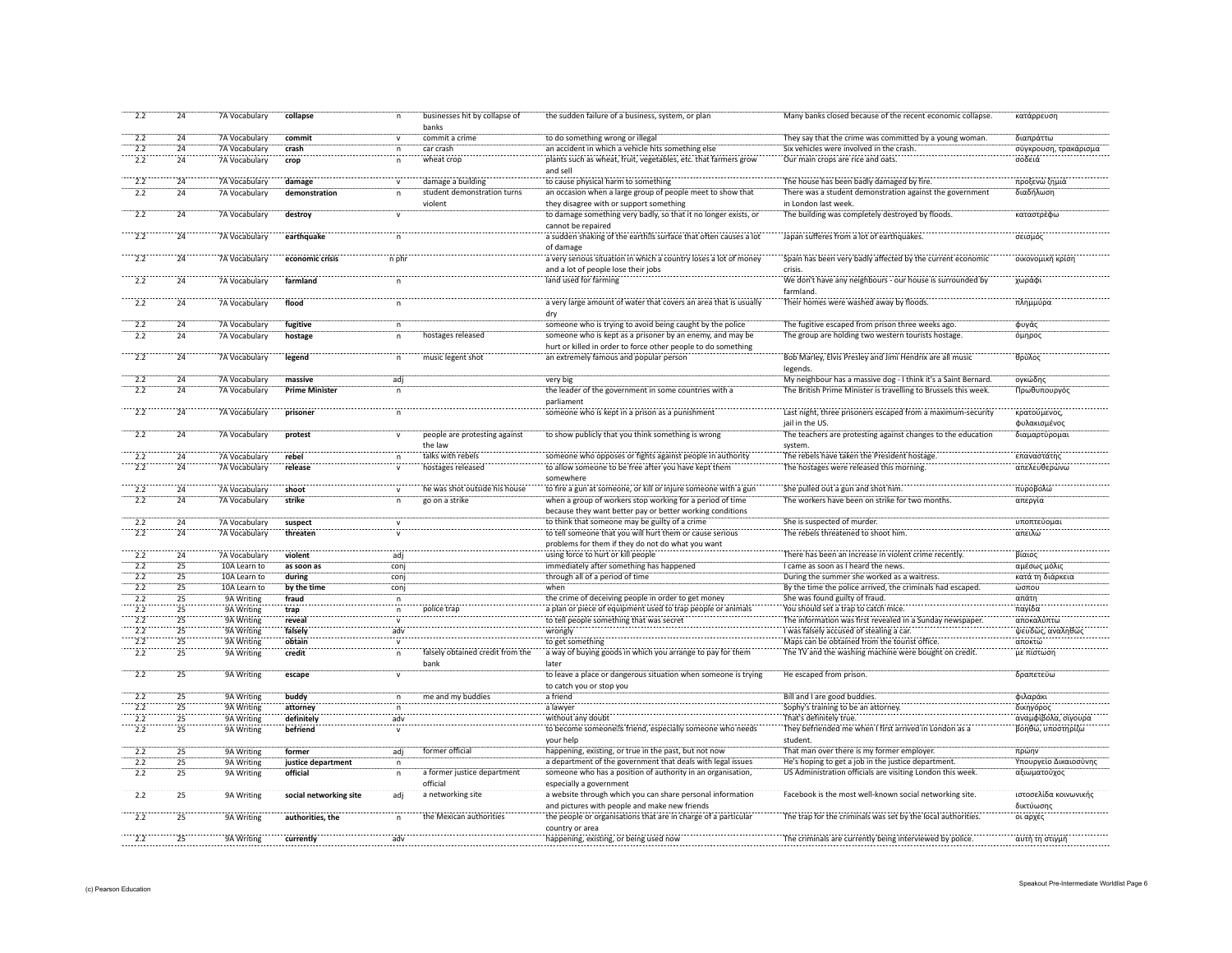| 2.2                               | 25              | 9A Writing    | in custody               | prep phr     |                                | when someone is kept in prison until they go to court, because                                    | The man is currently in police custody.                                                       | υπό κράτηση            |
|-----------------------------------|-----------------|---------------|--------------------------|--------------|--------------------------------|---------------------------------------------------------------------------------------------------|-----------------------------------------------------------------------------------------------|------------------------|
|                                   |                 |               |                          |              |                                | the police think they have committed a crime                                                      |                                                                                               |                        |
| 2.3                               | 26              | 1A Vocabulary | body language            | n            |                                | movements you make without thinking, that show what you                                           | I could tell from his body language that he was nervous.                                      | γλώσσα του σώματος     |
|                                   |                 |               |                          |              |                                | are feeling or thinking                                                                           |                                                                                               |                        |
| 2.3                               | 26              | 1A Vocabulary | tell a lie               | v phr        |                                | to say something that is not true                                                                 | Have you ever told a lie to make someone feel better?                                         | λέω ψέματα             |
| 2.3                               | 26              | 1A Vocabulary | tell a story             | v phr        |                                | to talk about an interesting, funny or sad chain of events has                                    | Yesterday, my boss told us a really funny story about                                         | λέω μια ιστορία        |
|                                   |                 |               |                          |              |                                | happened                                                                                          | something that happened to her on holiday last year.                                          |                        |
| $\overline{2.3}$                  | $\overline{26}$ |               |                          |              |                                | to say what really happened                                                                       |                                                                                               | λέω την αλήθεια        |
|                                   |                 | 1A Vocabulary | tell the truth           | v phr        |                                |                                                                                                   | It's always better to tell the truth.                                                         |                        |
| 2.3                               | $\overline{26}$ | 1A Vocabulary | white lie                | n phr        |                                | a lie that you tell someone in order to protect them or avoid                                     | Sometimes it's better to tell a white lie than to tell the truth.                             | αθώο ψέμα              |
|                                   |                 |               |                          |              |                                | hurting their feelings                                                                            |                                                                                               |                        |
| $\overline{2.3}$                  | $\overline{27}$ | 6A Learn to   | joke                     |              | you're joking!                 | to say things that are funny or that you do not really mean                                       | The guys laughed and joked about it later                                                     | αστειεύομαι            |
| 2.3                               | $\overline{27}$ | 6A Learn to   | kid                      |              | you're kidding!                | to make a joke, especially by saying something that is not true                                   | Don't worry, I was just kidding                                                               | πειράζω, κοροϊδεύω     |
| 2.3                               | 27              | 6A Learn to   | tube                     | n            | tube station                   | the informal name for the London Underground train                                                | I get the tube to work every day                                                              | υπόγειος σιδηρόδρομος, |
|                                   |                 |               |                          |              |                                |                                                                                                   |                                                                                               | μετρό                  |
|                                   | $\overline{27}$ | 6A Learn to   |                          | phr          |                                | as loudly as you can                                                                              | She shouted "Help!" at the top of her voice                                                   |                        |
|                                   |                 |               | at the top of your voice |              |                                |                                                                                                   |                                                                                               | όσο πιο δυνατά μπορώ   |
| 2.3                               | $\overline{27}$ | 6A Learn to   | pack                     |              | the bus was packed with        | to put things into cases, bags, etc. ready for a journey                                          | Have you finished packing up yet?                                                             | πακετάρω               |
|                                   |                 |               |                          |              | people                         |                                                                                                   |                                                                                               |                        |
| $\frac{1}{2.3}$                   | 27              | 6A Learn to   | swell up                 | phr v        |                                | to become larger and rounder than normal used especially                                          | I can't walk very fast - my ankle is all swollen up!                                          | πρήζομαι               |
|                                   |                 |               |                          |              |                                | about parts of the body                                                                           |                                                                                               |                        |
| 2.3                               | 27              | 6A Learn to   | blotch                   | n            | swollen up covered in blotches | a pink or red mark on your skin or a coloured mark on                                             | If I eat nuts, my face gets covered in blotches.                                              | κηλίδα                 |
|                                   |                 |               |                          |              | and spots                      | something                                                                                         |                                                                                               |                        |
| 2.3                               |                 |               |                          |              |                                |                                                                                                   |                                                                                               |                        |
|                                   | 27              | 6A Learn to   | spot                     | $\mathsf{n}$ | swollen up covered in blotches | a small round red area on someone's skin that shows that they                                     | The poor girls was covered in spots!                                                          | λεκές, κηλίδα          |
|                                   |                 |               |                          |              | and spots                      | are ill                                                                                           |                                                                                               |                        |
| 2.3                               | $\overline{27}$ | 6A Learn to   | allergic                 | adj          |                                | if you are allergic to something, you become ill if you eat,                                      | He's allergic to cats.                                                                        | αλλεργικός             |
|                                   |                 |               |                          |              |                                | touch, or breathe it                                                                              |                                                                                               |                        |
| 2.3                               | 27              | 6A Learn to   | allergic reaction        | $\mathsf{n}$ | allergic reaction              | the way your body responds to something you are allergic to                                       | Please excuse my sneezing - it's an allergic reaction to dust!                                | αλλεργική αντίδραση    |
| 2.3                               | 27              | 7A Speaking   | get stuck                | v phr        | got stuck in the lift          | to be trapped or unable to move                                                                   | Have you ever got stuck in a lift?                                                            | κολλάω                 |
| 2.3                               | $\overline{27}$ | 7A Speaking   | boutique hotel           | $\mathsf{n}$ | boutique hotel                 | a small, luxury hotel with very individual decoration                                             | Have you ever stayed in a boutique hotel?                                                     | μικρό ξενοδοχείο με    |
|                                   |                 |               |                          |              |                                |                                                                                                   |                                                                                               |                        |
|                                   |                 |               |                          |              |                                |                                                                                                   |                                                                                               | ιδιαίτερη διακόσμηση   |
| $\overline{2.4}$                  | $\overline{28}$ | 1 DVD preview | fictional                | ädj          |                                | fictional people or events are from a book or story and are not                                   | Her story was completely fictional.                                                           | φανταστικός            |
|                                   |                 |               |                          |              |                                | real                                                                                              |                                                                                               |                        |
| 2.4                               | 28              | 1 DVD preview | investigator             |              |                                | someone who investigates things, especially crimes                                                | Police investigators are working on the crime                                                 | αστυνομικός            |
| 2.4                               | $\overline{28}$ | 1 DVD preview | involve                  |              | programmes involving criminals | to include                                                                                        | The job involves a lot of travelling.                                                         | περιλαμβάνω            |
|                                   |                 |               |                          |              |                                |                                                                                                   |                                                                                               |                        |
| $\frac{1}{2.4}$                   | $\overline{28}$ | 1 DVD preview | feature                  |              | the features of a good         | an important, interesting, or typical part of something                                           | An important feature of his paintings is their colours                                        | χαρακτηριστικό         |
|                                   |                 |               |                          |              |                                |                                                                                                   |                                                                                               |                        |
|                                   |                 |               |                          |              | detective drama                |                                                                                                   |                                                                                               |                        |
| 2.4                               | 28              | 2 DVD preview | illegal                  | adi          |                                | not allowed by law                                                                                | It's illegal to park here.                                                                    | παράνομος              |
| $\overline{2.4}$                  | $\overline{28}$ | 2 DVD preview | dishonest                | adj          |                                | someone who is dishonest deceives people, for example by                                          | The newspapers are calling him a dishonest politician                                         | ανέντιμος              |
|                                   |                 |               |                          |              |                                | lying, stealing, or cheating                                                                      |                                                                                               |                        |
|                                   |                 |               |                          |              |                                |                                                                                                   |                                                                                               |                        |
| 2.4                               | 28              | 2 DVD preview | burglar                  | n            |                                | someone who goes into buildings in order to steal things                                          | The burglar was caught by police.                                                             |                        |
|                                   |                 |               |                          |              |                                |                                                                                                   |                                                                                               | διαρρήκτης             |
| 2.4                               | 28              | 2 DVD preview | customs                  |              | go through Customs at the      | the place where your bags are checked for illegal goods when                                      | All baggage must go through customs.                                                          | τελωνείο               |
|                                   |                 |               |                          |              | airport                        | you enter a country                                                                               |                                                                                               |                        |
| 2.4                               | 28              | 2 DVD preview | valuable                 | adj          |                                | worth a lot of money                                                                              | She was wearing a very valuable ring.                                                         | πολύτιμος              |
| 2.4                               | 28              | 3A DVD view   | loaded                   | adj          | loaded weapon                  | (of a gun) containing bullets                                                                     | Luckily, the gun wasn't loaded.                                                               | γεμάτος                |
| 2.4                               | 28              | 3A DVD view   | weapon                   | $\sf n$      |                                | something that is used to attack or fight against people                                          | They were armed with knives and other weapons.                                                | όπλο                   |
| 2.4                               | 28              | 4A DVD view   | ground                   | $\sf n$      | the grounds of the mansion     | the surface of the earth                                                                          | She was lying asleep on the ground.                                                           | έδαφος                 |
| 2.4                               | 28              | 4A DVD view   | mansion                  | n            |                                | a very large house                                                                                | They live in a beautiful country mansion.                                                     | έπαυλη                 |
|                                   |                 |               |                          |              | break into a house             |                                                                                                   |                                                                                               |                        |
| 2.4                               | 28              | 4A DVD view   | break into               | phr v        |                                | to enter a place or object forcefully and without permission                                      | My car was broken into last night.                                                            | κάνω διάρρηξη,         |
|                                   |                 |               |                          |              |                                |                                                                                                   |                                                                                               | εισέρχομαι με τη βία   |
| 2.4                               | 28              | 4A DVD view   | set off                  | phr v        | sets off the alarm             | to make something start happening, especially when you do                                         | The burglar broke into the mansion and set off the alarm.                                     | βάζω σε λειτουργία     |
|                                   |                 |               |                          |              |                                | not intend to do so                                                                               |                                                                                               |                        |
| 2.4                               | 28              | 4A DVD view   | alarm                    | n            | sets off the alarm             | a piece of equipment that makes a noise to warn people of                                         | The burglar broke into the mansion and set off the alarm.                                     | συναγερμός             |
|                                   |                 |               |                          |              |                                | danger                                                                                            |                                                                                               |                        |
| $\overline{2.4}$                  | $\overline{28}$ | Heading       | hustle                   |              |                                |                                                                                                   | Thieves are hustling stolen goods on the street.                                              | διακινώ παράνομα,      |
|                                   |                 |               |                          |              |                                | to sell or obtain things or money in an illegal or dishonest way                                  |                                                                                               |                        |
|                                   |                 |               |                          |              |                                |                                                                                                   |                                                                                               | "σπρώγνω"              |
| 2.4                               | 29              | 5B Speakout   | locker                   | n            | baggage lockers at the train   | a small cupboard that locks, used to store books, clothes, etc.                                   | You have to pay £5 a month for a locker at my gym                                             | ντουλάπι               |
|                                   |                 |               |                          |              | station                        | safely in a building such as a college, gym or airport                                            |                                                                                               |                        |
|                                   | $\overline{29}$ | 5B Speakout   | dodgy                    | adi          | dodgy art dealer               | seeming to be false, dishonest, or not to be trusted                                              | One girl thought the men looked dodgy.                                                        | κατεργάρης, πονηρό     |
| 2.4                               | $\overline{29}$ | 5B Speakout   | reward                   |              | reward for the arrest of the   | something, especially money, that is given to someone to thank                                    | She offered a £20 reward to anyone who could find her cat.                                    | αμοιβή                 |
|                                   |                 |               |                          |              | criminal                       |                                                                                                   |                                                                                               |                        |
|                                   |                 |               |                          |              |                                | them for doing something                                                                          |                                                                                               |                        |
| 2.4                               | 29              | 5B Speakout   | one-way                  | adj          | one-way ticket                 | a one-way street is one on which cars can travel in only one                                      | Everybody hates the new one-way system in the town centre.                                    | μονόδρομος             |
|                                   |                 |               |                          |              |                                | direction                                                                                         |                                                                                               |                        |
| 2.4                               | 29              | 5B Speakout   | under arrest             | prep phr     |                                | when the police take someone away and guard them because                                          | The girl is under arrest on suspicion of shoplifting.                                         | υπό κράτηση            |
|                                   |                 |               |                          |              |                                | they may have done something illegal                                                              |                                                                                               |                        |
| 2.5                               | 30              | 1A            | star                     |              | starring Julia Roberts         | if a film, play, etc. stars someone, or if someone stars in a film,                               | I love any film starring Arnold Schwarzenegger!                                               | πρωταγωνιστώ           |
|                                   |                 |               |                          |              |                                |                                                                                                   |                                                                                               |                        |
|                                   |                 |               |                          |              |                                | play, etc., they have one of the main parts in it                                                 |                                                                                               |                        |
| $\frac{1}{2.5}$<br>$\overline{3}$ | 31              | 4A<br>Heading | slipper<br>contact       | n<br>$\sf n$ | at home I wear slippers        | a light, soft shoe that you wear indoors<br>communication with a person, organisation, or country | I've trained my dog to bring me my slippers<br>There is little contact between the two tribes | παντόφλα<br>επαφή      |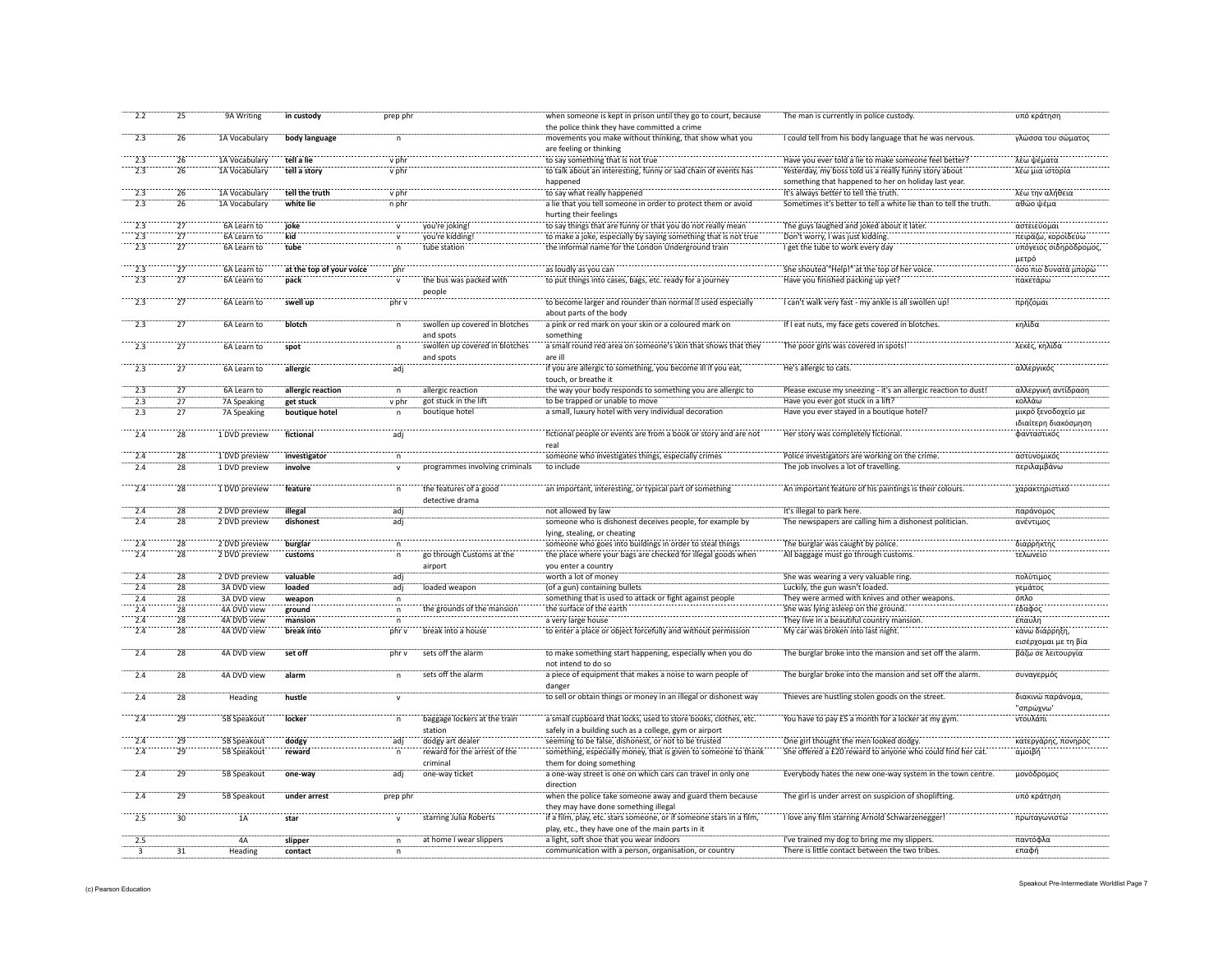| 3.1              | 32              | 2A Reading cope with cope with    |                                            | phr v        |                                | to succeed in dealing with a difficult problem or situation                              | She found it hard to cope with the death of her father.         | αντιμετωπίζω, τα βγάζω<br>πέρα |
|------------------|-----------------|-----------------------------------|--------------------------------------------|--------------|--------------------------------|------------------------------------------------------------------------------------------|-----------------------------------------------------------------|--------------------------------|
| 3.1              | 32              | 2A Reading cope with eager        |                                            | adj          | like an eager reporter         | wanting to do something very much, or waiting with<br>excitement for something to happen | Rosie was eager to leave work as early as possible last Friday. | πρόθυμος, ενθουσιώδης          |
| 3.1              | $\overline{32}$ | 2A Reading cope with nosy         |                                            | adi          | ask a lot of questions         | always trying to find out private information about someone                              | Our neighbours are really nosy.                                 | αδιάκριτος                     |
| 3.1              | 32              | 2A Reading cope with rough        |                                            | adj          | have a rough idea              | approximate                                                                              | I've got a rough idea of how much I want to spend on a new      | πρόχειρος, κατά                |
|                  |                 |                                   |                                            |              |                                |                                                                                          | car.                                                            | προσέγγιση                     |
| $\overline{3.1}$ | 32              | 2A Reading cope with logic        |                                            |              | the logic behind all the       | a sensible reason or way of thinking                                                     | There is no logic in releasing criminals just because prisons   | λογική                         |
|                  |                 |                                   |                                            |              | questions is.                  |                                                                                          | are crowded.                                                    |                                |
| $\overline{3.1}$ |                 |                                   |                                            |              | the wheels of a bus            |                                                                                          |                                                                 |                                |
|                  | 32              | 2A Reading cope with wheel        |                                            |              |                                | one of the round things under a car, bus, bicycle, etc. that turns                       | Where is the spare wheel in your car?                           | τροχός                         |
|                  |                 |                                   |                                            |              |                                | when it moves                                                                            |                                                                 |                                |
| $\overline{3.1}$ | 32              | 2A Reading cope with attempt      |                                            |              | in an attempt to               | when you try to do something                                                             | All attempts to resolve the problem have failed                 | απόπειρα, προσπάθεια           |
| $\overline{3.1}$ | $\overline{32}$ | 2A Reading cope with flexible     |                                            | adj          | flexible timetable             | able to change easily                                                                    | I'm lucky that I have flexible working hours in my job.         | ευέλικτος                      |
| $\overline{3.1}$ | $\overline{32}$ | 2A Reading cope with eldest       |                                            | adi          | eldest son                     | the oldest                                                                               | He is the eldest of six children.                               | ο μεγαλύτερος                  |
| $\overline{3.1}$ | $\overline{32}$ | 2B Reading                        | communicate                                |              |                                | if people communicate with each other, they give each other                              | We communicate by email.                                        | <b>ΕΠΙΚΟΙ</b> ΥΦΙΟΥ            |
|                  |                 |                                   |                                            |              |                                | information by speaking, writing letters, etc.                                           |                                                                 |                                |
| $\frac{1}{3.1}$  | $\overline{32}$ | 2C Reading                        | tend to                                    |              |                                | if something tends to happen, it happens often and is likely to                          | People tend to need less sleep as they get older.               | έχω την τάση να                |
|                  |                 |                                   |                                            |              |                                | happen again                                                                             |                                                                 |                                |
| 3.1              | 32              | 2C Reading                        | behaviour                                  |              |                                | the things that a person or animal does                                                  | I m not very pleased with your behaviour.                       | συμπεριφορά                    |
| 3.1              | $\overline{33}$ | 2A Reading cope with keep up with |                                            | phr v        |                                | to follow something that is moving or changing quickly                                   | I find it hard to keep up with the latest music these days.     | συμβαδίζω με                   |
| $\overline{3.1}$ | $\overline{33}$ | 2A Reading cope with instant      |                                            | adj          |                                | happening immediately                                                                    | The band became an instant success.                             | στιγμιαίος                     |
| $\overline{3.1}$ | 33              |                                   |                                            |              | object to this idea            |                                                                                          | If no one objects, I would like to be present.                  | αντιτίθεμαι, εκφράζω           |
|                  |                 | 2A Reading cope with object       |                                            |              |                                | to say that you do not like or approve of something                                      |                                                                 |                                |
|                  |                 |                                   |                                            |              |                                |                                                                                          |                                                                 | αντίρρηση                      |
| 3.1              | 33              | 2A Reading cope with series       |                                            | $\mathsf{n}$ | series of questions            | several events or actions of the same kind that happen one                               | His parents asked him a series of questions about why he        | σειρά                          |
|                  |                 |                                   |                                            |              |                                | after the other                                                                          | arrived home so late.                                           |                                |
| 3.1              | 33              | 2A Reading cope with freedom      |                                            | $\mathsf{n}$ |                                | when you are allowed to do what you want without being                                   | Kids have too much freedom nowadays.                            | ελευθερία                      |
|                  |                 |                                   |                                            |              |                                | stopped or controlled by anyone                                                          |                                                                 |                                |
| 3.1              | 33              | 2A Reading cope with beat         |                                            | $\mathbf{v}$ | if you can't beat them join    | to get more points, votes, etc. than other people in a game or                           | Spain beat the Netherlands 1-0 in the 2010 World Cup final.     | νικώ                           |
|                  |                 |                                   |                                            |              | them                           | competition                                                                              |                                                                 |                                |
| 3.1              | $\overline{33}$ |                                   | 2A Reading cope with follow someone's lead | phr v        | follow your lead               | to copy what another person is doing                                                     | Follow my lead and you'll learn the dance in no time!           | ακολουθώ το παράδειγμο         |
|                  |                 |                                   |                                            |              |                                |                                                                                          |                                                                 | κάποιου                        |
| $\frac{1}{3.1}$  | 33              | 2A Reading cope with turn up      |                                            | phr v        | turn up at the meeting         | to arrive                                                                                | What time did your parents turn up in the end?                  | εμφανίζομαι,                   |
|                  |                 |                                   |                                            |              |                                |                                                                                          |                                                                 | παρουσιάζομαι                  |
|                  | $\overline{33}$ | 6 Grammar                         | come ove                                   | phr v        | come over to my house          | to visit you at your house                                                               | Can I come over to your place tonight?                          | έρχομαι, περνάω                |
| $-3.1$           | 33              | 6 Grammar                         | bring round                                | phr v        |                                | to take something somewhere                                                              | If you bring your homework round to my house later, I'll help   | φέρνω κάτι κάπου               |
|                  |                 |                                   |                                            |              |                                |                                                                                          | you with it.                                                    |                                |
| $\overline{3.1}$ | $\overline{33}$ | 6 Grammar                         |                                            |              |                                | the things that you need to do a job, sport or hobby                                     |                                                                 | εξοπλισμός                     |
|                  |                 |                                   | equipment                                  | $\mathsf{n}$ |                                |                                                                                          | I'd really like some new photography equipment for my           |                                |
| $\overline{3.1}$ |                 |                                   |                                            |              |                                |                                                                                          | birthdav                                                        |                                |
|                  | 33              | 6 Grammar                         | make it                                    | phr v        | do you think you can make it   | to succeed in arriving somewhere                                                         | We made it to the station just in time.                         | προλαβαίνω, τα                 |
|                  |                 |                                   |                                            |              | tomorrow?                      |                                                                                          |                                                                 | καταφέρνω                      |
| 3.1              | 34              | 10 Writing                        | asap                                       | coni         | as soon as possible            | the abbreviation of as soon as possible                                                  | I need that work finished asap                                  | το συντομότερο δυνατόν         |
| 3.1              | 34              | 11B                               | book                                       | $\mathsf{v}$ | book a room                    | to arrange to have or do something at a particular time in the                           | Have you booked a holiday this year?                            | κλείνω, κάνω κράτηση           |
|                  |                 |                                   |                                            |              |                                | future                                                                                   |                                                                 |                                |
|                  | $\frac{1}{34}$  | 12 Writing                        | flatmate                                   |              |                                | someone who shares a flat with other people                                              | Do you get on well with your flatmates?                         | συγκάτοικος                    |
| 3.1              | 34              | 8A Vocabulary                     | apologise                                  |              |                                | to tell someone that you are sorry that you have done                                    | I'm so sorry, I do apologise.                                   | απολογούμαι, ζητώ              |
|                  |                 |                                   |                                            |              |                                | something wrong                                                                          |                                                                 | συγνώμη                        |
| $\frac{1}{3.1}$  | $\overline{34}$ | 8A Vocabulary                     | argue                                      | $\mathbf{v}$ | have a figh                    | to shout and say angry things to someone because you                                     | We could hear the neighbours arguing.                           | λογομαχώ, καβγαδίζω            |
|                  |                 |                                   |                                            |              |                                | disagree with them                                                                       |                                                                 |                                |
| $\frac{1}{3.1}$  | $\overline{34}$ | 8A Vocabulary                     | boast                                      |              |                                | to talk too much about your own abilities and achievements in                            | He's always boasting about how much money he has                | καυχιέμαι                      |
|                  |                 |                                   |                                            |              |                                | a way that annoys other people                                                           |                                                                 |                                |
| 3.1              | 34              |                                   |                                            |              |                                | something nice that you say about someone or something, in                               | I was trying to pay her a compliment.                           | φιλοφρόνηση                    |
|                  |                 | 8A Vocabulary                     | compliment                                 |              |                                |                                                                                          |                                                                 |                                |
|                  |                 |                                   |                                            |              |                                | order to praise them                                                                     |                                                                 |                                |
| 3.1              | 34              | 8A Vocabulary                     | gossip                                     | $\mathsf{n}$ |                                | informal talk about other people s behaviour and private lives                           | She told me all the latest gossip.                              | κουτσομπολιό                   |
|                  |                 |                                   |                                            |              |                                |                                                                                          |                                                                 |                                |
| 3.1              | 34              | 8A Vocabulary                     | moan                                       | $\mathsf{v}$ |                                | to complain                                                                              | She's always moaning that she doesn't have any money.           | γκρινιάζω                      |
| 3.1              | 34              | 8A Vocabulary                     | warn                                       |              |                                | to tell someone that something bad or dangerous may happen,                              | We tried to warn her, but she wouldn't listen.                  | προειδοποιώ                    |
|                  |                 |                                   |                                            |              |                                | so that they can avoid it or prevent it                                                  |                                                                 |                                |
| $\overline{3.1}$ | $\overline{34}$ | 8A Vocabulary                     | rugby                                      | n            |                                | a sport in which two teams carry, kick, or throw an oval ball in                         | Rugby is more popular than football in Wales                    | ράγκμπι                        |
|                  |                 |                                   |                                            |              |                                | an attempt to score points                                                               |                                                                 |                                |
| $\overline{3.1}$ | $\overline{34}$ | <b>8A Vocabulary</b>              | borrow                                     |              |                                | to use something that belongs to someone else and give it back                           | Can I borrow the car tonight, dad?                              | δανείζομαι                     |
|                  |                 |                                   |                                            |              |                                | to them later                                                                            |                                                                 |                                |
| $\overline{3.1}$ | $\overline{34}$ | 8A Vocabulary                     | top                                        |              | I bought 3 t-shirts and 4 tops | a piece of clothing that you wear on the upper part of your                              | Nice top - where did you buy it?                                | μπλουζάκι                      |
|                  |                 |                                   |                                            |              |                                | body                                                                                     |                                                                 |                                |
| $\overline{3.2}$ | 35              | 2B Listening                      | translate                                  |              |                                | to change written or spoken words from one language to                                   | I am translating the book into English.                         | μεταφράζω                      |
|                  |                 |                                   |                                            |              |                                | another                                                                                  |                                                                 |                                |
| $\frac{1}{3.2}$  | $\overline{35}$ | 2B Listening                      | digital                                    | adj          |                                | digital equipment, such as cameras or televisions, uses a                                | Do you have a digital or an analogue camera?                    | ψηφιακός                       |
|                  |                 |                                   |                                            |              |                                | system in which pictures and sound are recorded, stored, or                              |                                                                 |                                |
|                  |                 |                                   |                                            |              |                                | sent out in the form of numbers                                                          |                                                                 |                                |
|                  |                 |                                   |                                            |              |                                |                                                                                          |                                                                 |                                |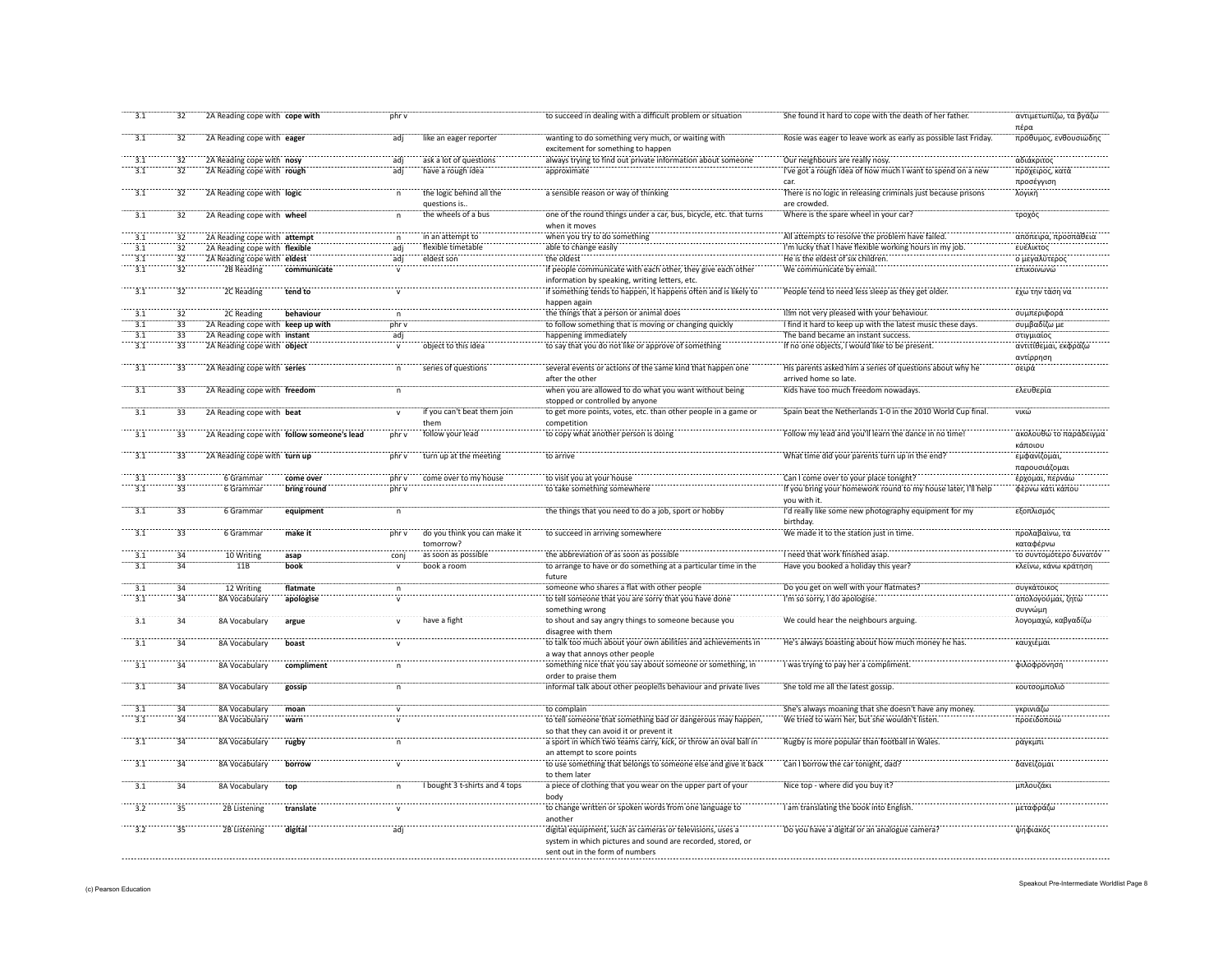| 3.2              | 35              | 2B Listening                       | signature               |              |                                   | your name written the way you usually write it, for example at                           | Put your signature here, then print your name underneath       | υπογραφή                 |
|------------------|-----------------|------------------------------------|-------------------------|--------------|-----------------------------------|------------------------------------------------------------------------------------------|----------------------------------------------------------------|--------------------------|
|                  |                 |                                    |                         |              |                                   | the end of a letter or on a cheque                                                       |                                                                |                          |
| 3.2              | 35              | 2B Listening                       | scan                    | n            |                                   | a digital image produced by a scanner to identify someone                                | They use a scan of your eye as a digital signature.            | σάρωση, σκανάρισμα       |
| 3.2              | 35              | 3 Listening                        | intermediary            | n.           |                                   | someone who tries to help two people or groups to agree with                             | Jackson acted as an intermediary between the two parties.      | ενδιάμεσος, μεσάζων      |
|                  |                 |                                    |                         |              |                                   | each other                                                                               |                                                                |                          |
| 3.2              | 35              | 3 Listening                        | barrier                 | n            |                                   | something that prevents people from doing something                                      | The most difficult thing about moving to a foreign country is  | εμπόδιο                  |
|                  |                 |                                    |                         |              |                                   |                                                                                          | the language barrier.                                          |                          |
| 3.2              | 35              | 3 Listening                        | retina scan             | n phr        |                                   | a scan of your eye which acts as personal identification                                 | To get into the building you have to pass through a retinal    | σάρωση του               |
|                  |                 |                                    |                         |              |                                   |                                                                                          | scan.                                                          | αμφιβληστροειδούς        |
| $\frac{1}{3.2}$  | $\overline{35}$ | 3 Listening                        | straightforward         | adj          | straighforward way to do          | simple to do or easy to understand                                                       | The directions you gave me were very straightforward, thank    | απλός                    |
|                  |                 |                                    |                         |              | something                         |                                                                                          |                                                                |                          |
| 3.2              | 35              | 3 Listening                        | on demand               |              |                                   | whenever someone wants something                                                         | you.<br>Do you feed your baby on demand?                       | όταν ζητηθεί             |
| 3.2              | 35              | 3 Listening                        | delivery                | prep phr     | method of delivery                | when something is taken to a place, or the things that are taken                         | There's free delivery on orders over £25                       | παράδοση                 |
|                  |                 |                                    |                         |              |                                   |                                                                                          |                                                                |                          |
|                  |                 |                                    |                         |              |                                   |                                                                                          |                                                                |                          |
| $\frac{1}{3.2}$  | 35              | 4A Vocabulary                      | in the long term        | prep phr     |                                   | used to talk about events or results of actions a long time into                         | In the long term, I think the government's changes will have a | μακροπρόθεσμα            |
|                  |                 |                                    |                         |              |                                   | the future                                                                               | positive effect on the country.                                |                          |
| 3.2              | 35              | 4A Vocabulary                      | in the near future      | prep phr     |                                   | soon                                                                                     | The school hopes to open in the near future.                   | στο κοντινό μέλλον       |
| 3.2              | 35              | 4A Vocabulary                      | in the short term       | prep phr     |                                   | used to talk about events or results of actions that will happen                         | I think there will be a lot of bebefits in the short term.     | βραχυπρόθεσμα            |
|                  |                 |                                    |                         |              |                                   | soon                                                                                     |                                                                |                          |
| 3.2              | 35              | 4A Vocabulary                      | shortly                 | adv          |                                   | soon                                                                                     | The report will be published shortly.                          | σύντομα                  |
| 3.2              | 35              | <b>4C Vocabulary</b>               | project                 | n            | work on a project                 | a piece of work that is carefully planned and done over a period                         | The project to build the new opera house will take three       | σχέδιο, πρόγραμμα        |
|                  |                 |                                    |                         |              |                                   | of time                                                                                  | years.                                                         |                          |
| 3.2              | 36              | 5A Grammar                         | physicist               | $\mathsf{n}$ |                                   | a scientist who specialises in physics                                                   | When he graduates from university, he wants to become a        | φυσικός                  |
|                  |                 |                                    |                         |              |                                   |                                                                                          | physicist                                                      |                          |
| 3.2              | 36              | 5A Grammar                         | futurist                |              | a physicist and futurist predicts | a scientist who tries to predict the future                                              | George Orwell was a writer and a futurist.                     | μελλοντολόγος            |
|                  |                 |                                    |                         |              | trends for the next 50 years      |                                                                                          |                                                                |                          |
|                  | 36              | 5A Grammar                         | explore                 |              |                                   | to investigate a thing or a travel around a place to see what it is                      | When I went to Costa Rica, we went exploring in the            | εξερευνώ                 |
|                  |                 |                                    |                         |              |                                   |                                                                                          | rainforest                                                     |                          |
| 3.2              | 36              | 5A Grammar                         | passive                 |              |                                   | someone who is passive accepts what happens or what people                               | Passive smoking is very bad for your health.                   | παθητικός                |
|                  |                 |                                    |                         | adj          | passive observer                  |                                                                                          |                                                                |                          |
|                  |                 |                                    |                         |              |                                   | say without trying to change or influence it                                             |                                                                |                          |
| $\overline{3.2}$ | 36              | 5A Grammar                         | observer                | n            |                                   | someone who regularly watches or pays attention to particular                            | Political observers are watching the situation with interest.  | παρατηρητής              |
|                  |                 |                                    |                         |              |                                   | things, events, situations, etc.                                                         |                                                                |                          |
| 3.2              | 36              | 5A Grammar                         | designer                | $\mathsf{n}$ | designers of the future           | someone whose job is to design new styles of clothes, cars, etc.                         | Dave wants to move to Milan and become a fashion designer.     | σχεδιαστής               |
|                  |                 |                                    |                         |              |                                   |                                                                                          |                                                                |                          |
| 3.2              | 36              | 5B Grammar                         | artificial intelligence | n            |                                   | the science of how to make computers do things that people                               | More and more technology uses artificial intelligence.         | τεχνητή νοημοσύνη        |
|                  |                 |                                    |                         |              |                                   | can do, such as make decisions and understand language                                   |                                                                |                          |
| $\overline{3.2}$ | 36              | 5B Grammar                         | revolutionise           | v            |                                   | to completely change the way people do something or think                                | New technology is going to revolutionise everything we do.     | φέρνω επανάσταση         |
|                  |                 |                                    |                         |              |                                   | about something                                                                          |                                                                |                          |
| 3.2              | $\overline{36}$ | 5B Grammar                         | repair                  | $\mathsf{v}$ | repair the car                    | to make something that is broken or damaged satisfactory                                 | How much will it cost to repair the car?                       | επισκευάζω               |
|                  |                 |                                    |                         |              |                                   | again                                                                                    |                                                                |                          |
| 3.2              | 36              | 5B Grammar                         | transition              | n.           | transition from the dark ages to  | when something changes from one form or state to another                                 | The transition from work to retirement is not always easy.     | μετάβαση                 |
|                  |                 |                                    |                         |              | the age of                        |                                                                                          |                                                                |                          |
| $\overline{3.2}$ | 36              | 5B Grammar                         | genetics                |              |                                   | the study of how genes affect the development of living things                           | She's going to university to study genetics.                   | Γενετική                 |
| 3.2              | 36              | 5B Gramma                          | biotechnology           |              |                                   | the use of living things such as cells and bacteria to make drugs,                       | Biotechnology is a huge global industry.                       | Βιοτεχνολογία            |
|                  |                 |                                    |                         |              |                                   |                                                                                          |                                                                |                          |
| 3.2              | 36              | 6A Grammar                         |                         |              |                                   | destroy waste matter, etc.<br>when a computer makes you feel as though you are in a real | Have you ever tried one of those virtual reality simulators?   | εικονική πραγματικότητα  |
|                  |                 |                                    | virtual reality         | n            |                                   |                                                                                          |                                                                |                          |
|                  |                 |                                    |                         |              |                                   | situation by showing images and sounds                                                   |                                                                |                          |
| 3.2              | 36              | 6A Grammar                         | remote controlled       | adj          |                                   | operated from a distance using electronic or radio signals                               | We bought our son a remote controlled racing car for his       | τηλεκατευθυνόμενος       |
|                  |                 |                                    |                         |              |                                   |                                                                                          | birthdav                                                       |                          |
| 3.2              | 36              | 6A Grammar                         | microchip               | n            |                                   | a very small piece of silicon containing electronic parts, used in                       | How many things in your house have microchips?                 | μικροτσίπ                |
|                  |                 |                                    |                         |              |                                   | computers and other machines                                                             |                                                                |                          |
| 3.2              | 36              | 6A Grammar                         | popularity              |              |                                   | when someone or something is liked by a lot of people                                    | The popularity of the Internet has grown dramatically          | δημοτικότητα             |
| 3.2              | 37              | 10 Vocabulary                      | competitive             | adj          |                                   | determined to be more successful than other people                                       | Boys are more competitive than girls.                          | ανταγωνιστικός           |
| 3.2              | 37              | 8A Vocabulary                      | issue                   | $\mathsf{n}$ | an issue that bothers me          | a subject or problem that people discuss                                                 | This is a very important political issue.                      | θέμα, ζήτημα             |
| 3.2              | 37              | Vocabulary 10                      | keep an eye on          | idiom        |                                   | to watch something or someone carefully                                                  | Can you keep an eye on my bike while I go into the shop,       | προσέχω                  |
|                  |                 |                                    |                         |              |                                   |                                                                                          | please?                                                        |                          |
| 3.2              | $\overline{37}$ | Vocabulary 10                      | put your foot in it     | idiom        |                                   | to accidentally say something that embarrasses or upsets                                 | I think I may have put my foot in it - I asked her how her dog | λέω κάτι ενοχλητικό κατά |
|                  |                 |                                    |                         |              |                                   | someone                                                                                  | was and she told me that he died yesterday!                    | λάθος                    |
|                  | 37              | Vocabulary 10                      | run out of time         | idiom        |                                   | to have no more time to complete an action                                               | I didn't answer all the questions in the exam because I ran    | δεν προλαβαίνω, δε μου   |
|                  |                 |                                    |                         |              |                                   |                                                                                          | out of time!                                                   |                          |
|                  |                 |                                    |                         |              |                                   |                                                                                          |                                                                | φτάνει ο χρόνος          |
| 3.2              | $\overline{37}$ | Vocabulary 10                      | be on someone's mind    | idiom        |                                   | someone is thinking about something (usually bad) a lot                                  | What's wrong? Tell me what's on your mind.                     | έχω στο μυαλό μου, με    |
|                  |                 |                                    |                         |              |                                   |                                                                                          |                                                                | απασχολεί                |
| $\overline{3.2}$ | 37              | Vocabulary 10                      | work against the clock  | idiom        |                                   | to have a limited time to complete something                                             | We're working against the clock to get the project finished on | έχω περιορισμένο χρόνο   |
|                  |                 |                                    |                         |              |                                   |                                                                                          | time.                                                          | για να ολοκληρώσω κάτι,  |
|                  |                 |                                    |                         |              |                                   |                                                                                          |                                                                | παλεύω με το χρόνο       |
| $\overline{3.2}$ | $\overline{37}$ | Vocabulary Plus 8A be in hot water |                         | idiom        |                                   | to be in trouble or difficulty                                                           | If my husband hasn't cleaned the house when I get home,        | έχω μπελάδες             |
|                  |                 |                                    |                         |              |                                   |                                                                                          | he'll be in hot water!                                         |                          |
|                  | 37              | Vocabulary Plus 8A a piece of cake |                         | idiom        |                                   | very easy                                                                                | That maths exam was a piece of cake!                           | πανεύκολος               |
|                  |                 |                                    |                         |              |                                   |                                                                                          |                                                                |                          |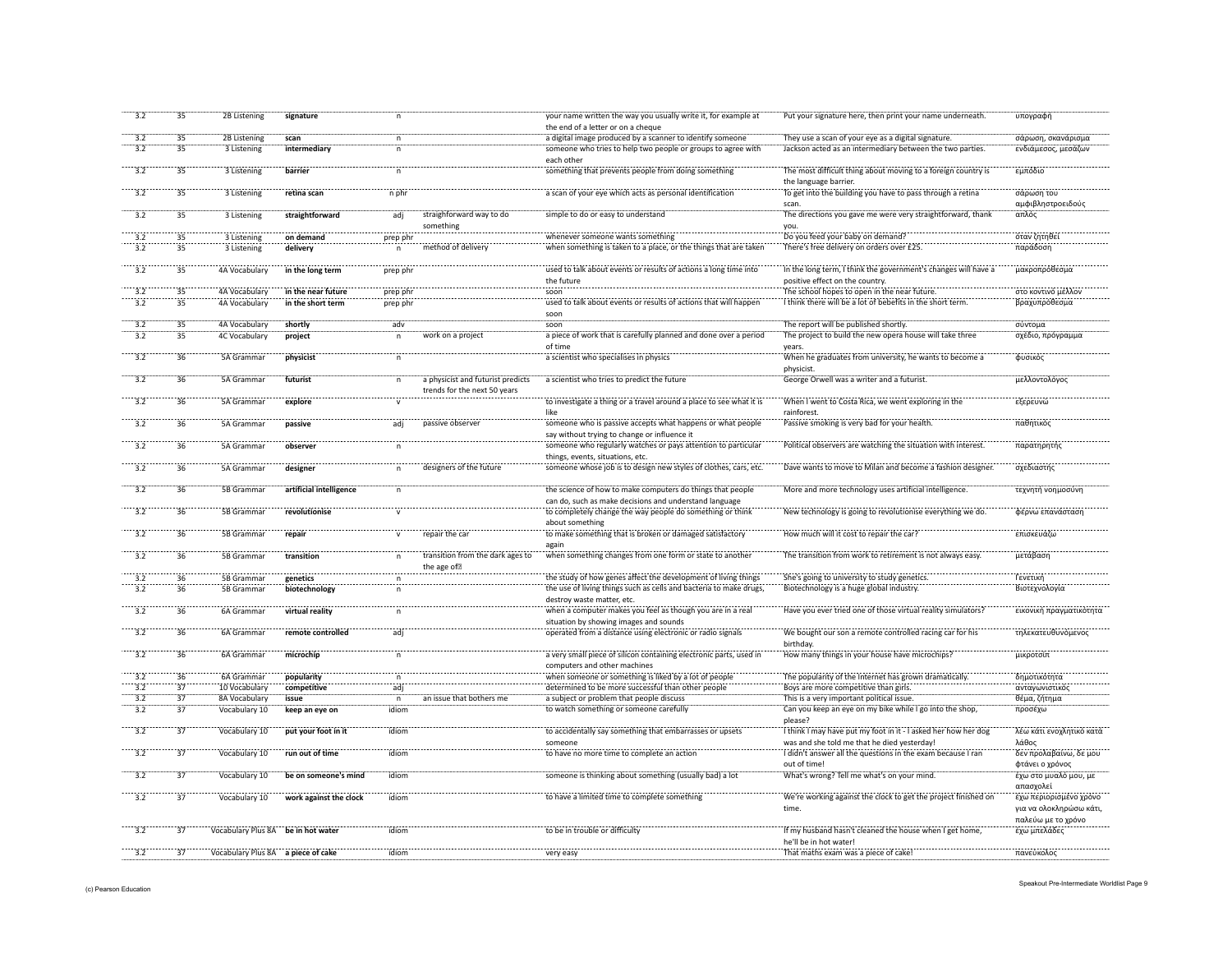| 3.2              | 37              | Vocabulary Plus 8A a dark horse |                           | idiom        |                                                | a person who has a lot of secrets                                                                                                                       | I didn't know you were so good at football - you're a dark<br>horse, aren't you?!              | μυστικοπαθής                      |
|------------------|-----------------|---------------------------------|---------------------------|--------------|------------------------------------------------|---------------------------------------------------------------------------------------------------------------------------------------------------------|------------------------------------------------------------------------------------------------|-----------------------------------|
| 3.2              | 37              | Vocabulary Plus 8A              | not be someone's cup of 1 | idiom        |                                                | someone doesn't like something                                                                                                                          | Cricket's not really my cup of tea!                                                            | δε μου αρέσει κάτι                |
| $\overline{3.2}$ | $\overline{37}$ | Vocabulary Plus 9B              | close to someone's heart  | idiom        |                                                | something is important to someone                                                                                                                       | Animal welfare is an issue that's very close to my heart.                                      | κάτι είναι σημαντικό για<br>εμένα |
| 3.2              | 37              | Vocabulary Plus 9B              | get out of the rat race   | idiom        |                                                | to escape (boring) everyday life                                                                                                                        | Pete and I want to escape the rat race and move to Hawaii!                                     | ξεφεύγω από τη ρουτίνα            |
| 3.2              | $\overline{37}$ | Vocabulary Plus 9B              | give someone a hand       | idiom        |                                                | to help someone                                                                                                                                         | Can you give me a hand with the housework, please?                                             | βοηθώ                             |
| 3.3              | 38              | 1 Speaking                      | nominate                  | $\mathsf{v}$ | nominated for an award                         | to officially suggest that someone or something should be                                                                                               | The film was nominated for an award.                                                           | ανακηρύσσω υποψήφιο               |
|                  |                 |                                 |                           |              |                                                | given an important position or prize                                                                                                                    |                                                                                                |                                   |
| 3.3              | 38              | 1 Speaking                      | award                     | n            |                                                | a prize that someone gets for something that they have<br>achieved                                                                                      | She won an award for her book                                                                  | βραβείο                           |
| $\frac{1}{3}$    | $\overline{38}$ | 1 Speaking                      | host                      | n            | a talk show host                               | the person at a party, meal, etc. who organised it and invited<br>the guests                                                                            | Our host greeted us at the door.                                                               | οικοδεσπότης                      |
| $\frac{1}{3.3}$  | $\overline{38}$ | 3A Function                     | reservation               | $\mathsf{n}$ | hotel reservation                              | an arrangement you make so that a place in a hotel, on a plane,<br>etc. is kept for you to use                                                          | Have you made reservations at the restaurant yet?                                              | κράτηση                           |
| $\overline{3.3}$ | $\overline{38}$ | 3A Function                     | rent                      |              | rent a flat                                    | if you rent a house, flat, etc., you pay money regularly to the<br>owner so that you can live there                                                     | I rented a room from friends while I looked for work.                                          | νοικιάζω                          |
| 3.3              | $\overline{38}$ | <b>3C Function</b>              | catch                     |              | dealing with<br>misunderstandings              | to hear or understand                                                                                                                                   | I'm sorry, I didn't catch any of that. Could you say it again,<br>please?                      | "πιάνω", καταλαβαίνω              |
| 3.3              | 38              | <b>3C Function</b>              | lose someone              | phr          | dealing with<br>misunderstandings              | to confuse someone                                                                                                                                      | You've lost me. Can you explain that again?                                                    | μπερδεύω κάποιον                  |
| $\overline{3.3}$ | 38              | 3C Function                     | get what someone is sayir | phr          | dealing with<br>misunderstandings              | to understand what someone is saying                                                                                                                    | Do you get what I'm saying? It's really not that complicated!                                  | καταλαβαίνω τι εννοεί<br>κάποιος  |
| 3.3              | 39              | 5A Learn to                     | fully booked              | phr          | we are fully booked tonight                    | when a restaurant or hotel has no more available tables or<br>rooms                                                                                     | We tried to book a table at Casa Puga but it was fully booked!                                 | πλήρης, γεμάτος                   |
| 3.3              | $\overline{39}$ | 6A Speaking                     | reception                 | $\mathsf{n}$ | hotel reception                                | the desk or office where visitors arriving in a hotel or large                                                                                          | You can book a taxi from the hotel reception.                                                  | γραφείο υποδοχής                  |
| 3.3              | 39              | 6A Speaking                     | misunderstanding          |              |                                                | organisation go first<br>a problem caused by someone not understanding a question,                                                                      | In the end we solved the problem - it was all a                                                | ρεσεψιόν<br>παρεξήγηση            |
|                  |                 |                                 |                           |              |                                                | situation, or instruction correctly                                                                                                                     | misunderstanding.                                                                              |                                   |
| 3.4              | 40              | 2A DVD Preview                  | create                    |              |                                                | to make something new exist or happen                                                                                                                   | The new factory should create 450 jobs.                                                        | δημιουργώ                         |
| 3.4              | 40              | 2A DVD Preview                  | wealth                    | n            |                                                | a large amount of money or property that a rich person has                                                                                              | She enjoyed sharing her wealth with her friends.                                               | πλούτος                           |
| 3.4              | 40              | 2A DVD Preview                  | authority                 | $\mathsf{n}$ | challenge authority                            | the power that a leader, government, etc. has                                                                                                           | Which country has authority over these islands?                                                | εξουσία                           |
| 3.4              | 40              | 2A DVD Preview                  | spy                       |              | allows the authorities to spy<br>and censor    | to get information for a government or organisation secretly                                                                                            | My boss asked me to spy on Terry to see if he was stealing<br>company money.                   | κατασκοπεύι                       |
| 3.4              | 40              | 2A DVD Preview                  | censor                    | $\mathbf{v}$ |                                                | to examine books, films, etc. and remove anything that is<br>offensive, politically dangerous, etc.                                                     | Songs containing bad language must be censored on the<br>radio.                                | λογοκρίνω                         |
| 3.4              | 40              | 2A DVD Preview                  | generation                | $\mathsf{n}$ | a generation of web addicts                    | all the people in a society or family who are about the same<br>age                                                                                     | Three generations of the Lambe family have lived here.                                         | γενιά                             |
| 3.4              | 40              | 2A DVD Preview                  | addict                    | n            |                                                | someone who is unable to stop doing or using something                                                                                                  | Another word for a chocolate addict is a 'chocoholic'                                          | εθισμένος                         |
| 3.4              | 40              | 2A DVD Preview                  | open up                   | phr v        |                                                | to become available or possible, or to make something<br>available or possible                                                                          | New business opportunities are opening up all the time.                                        | ανοίγω                            |
| 3.4              | 40              | 2A DVD Preview                  | realm                     |              |                                                | an area of knowledge, interest, or thought                                                                                                              | This year, there have been many new discoveries in the realm<br>of science                     | τομέας                            |
| 3.4              | 40              | 2A DVD Preview                  | knowledge                 |              |                                                | the information, skills, and understanding that you have got<br>through learning or experience                                                          | You don't need to have any special knowledge to do this job.                                   | γνώση                             |
| 3.4              | $40^{\circ}$    | 2A DVD Preview                  | pioneer                   |              |                                                | one of the first people to do something, whose work or ideas<br>are later developed by other people                                                     | Alexander Fleming was a pioneer of modern medicine.                                            | πρωτοπόροι                        |
| 3.4              | 40              | 2A DVD Preview                  | key player                | $\mathsf{n}$ | key players in the field to<br>become powerful | an important person in a team, group or industry                                                                                                        | Bill Gates is a key player in the computer industry.                                           | βασικός παράγοντας                |
| 3.4              | 40              | 2A DVD Preview                  | powerful                  | adj          |                                                | able to control and influence people and events                                                                                                         | That director is the most powerful man in Hollywood.                                           | ισχυρός                           |
| 3.4              | 40              | 2A DVD Preview                  | e-shopping                | $\mathsf{n}$ |                                                | buying things on the internet                                                                                                                           | This Christmas, I'm buying all my presents through e-<br>shopping.                             | αγορά μέσω διαδικτύου             |
| 3.4              | 40              | 3 DVD Preview                   | revolution                | $\mathsf{n}$ | the virtual revolution                         | a complete change in the way people think or do something                                                                                               | We are in the middle of a social networking revolution.                                        | επανάσταση                        |
| 3.4              | 40              | 3 DVD Preview                   | revolutionary             | adj          |                                                | completely new and different                                                                                                                            | She's the designer of a revolutionary new product.                                             | επαναστατικός                     |
| 3.4              | 40              | 3 DVD Preview                   | impact                    | n            | the impact on society                          | the effect or influence that something or someone has                                                                                                   | Recycling has a huge positive impact on the environment.the<br>environmental impact of car use | αντίκτυπος                        |
| 3.4              | 40              | 3 DVD Preview                   | innovation                | $\mathsf{n}$ |                                                | a new idea, method, or invention                                                                                                                        | This is the latest innovation in personal computing.                                           | καινοτομία                        |
| 3.4              | 40              | 3 DVD Preview                   | commentary                | $\mathsf{n}$ | commentary on how Internet                     | a spoken description on the television or radio of an event                                                                                             | One of my favourite things about watching sport on TV is the                                   | σχολιασμός                        |
|                  |                 |                                 |                           |              | has influenced                                 | while it is happening                                                                                                                                   | commentary.                                                                                    |                                   |
| $\overline{3.4}$ | 40              | 4 DVD view                      | blog                      |              |                                                | a web page containing information or opinions from a<br>particular person or about a particular subject, to which new<br>information is added regularly | My friend has a blog about surfing in Bali                                                     | ιστολόγιο, μπλογκ                 |
| $\overline{3.4}$ | 40              | 4 DVD view                      | billion                   | number       |                                                | the number 1,000,000,000                                                                                                                                | Scientists believe the Earth to be about 4.5 billion years old.                                | δισεκατομμύριο                    |
| 3.4              | 40              | 4 DVD view                      | censorship                |              |                                                | to examine books, films, etc. and remove anything that is<br>offensive, politically dangerous, etc.                                                     | People will always disagree about how much censorship<br>there should be in the media.         | λογοκρισία                        |
| $\frac{1}{3.4}$  | $\frac{1}{40}$  | 5A DVD View                     | shake apart               | phr v        |                                                | to completely change or disrupt something                                                                                                               | The internet has completely shaken our world apart in the<br>last ten years.                   | ταρακουνώ                         |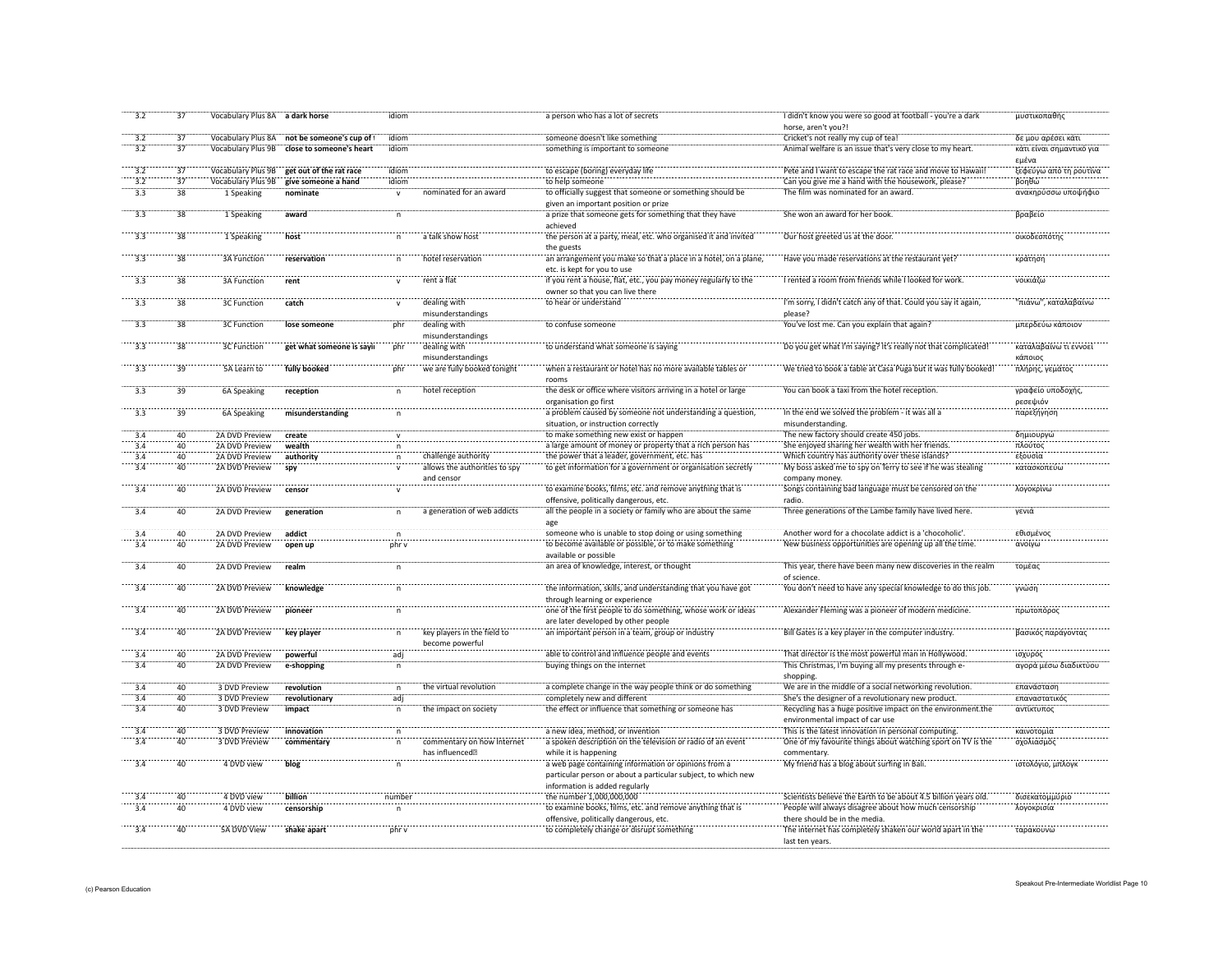| 3.4                | 40              | <b>5A DVD View</b> | empower               |                  |                                 | to give someone confidence or skills so that they have more               | Education can empower you                                      | δίνω εξουσία,           |
|--------------------|-----------------|--------------------|-----------------------|------------------|---------------------------------|---------------------------------------------------------------------------|----------------------------------------------------------------|-------------------------|
|                    |                 |                    |                       |                  |                                 | control over their life                                                   |                                                                | εξουσιοδοτώ             |
| 3.4                | 40              | 5A DVD View        | tool                  | $\mathsf{n}$     |                                 | something that you use to help you do something                           | The internet is a fantastic tool for learning.                 | εργαλείο                |
| 3.4                | 40              | <b>5A DVD View</b> | potential             | $\mathsf{n}$     | this tool has more potential    | the possibility that something will develop in a particular way,          | His football coach says he has the potential to become a       | δυνατότητα              |
|                    |                 |                    |                       |                  | than any other humankind has    | or have a particular effect                                               | professional player.                                           |                         |
|                    |                 |                    |                       |                  | created                         |                                                                           |                                                                |                         |
| $\overline{3.4}$   | 40              | 5A DVD View        | astounding            | adj              |                                 | extremely surprising                                                      | The popularity of Facebook is astounding                       | εκπληκτικός             |
| 3.4                | 41              | 6B Speakout        | circumstance          | $\mathsf{n}$     |                                 | the conditions that affect a situation, action, event, etc.               | I can't imagine a circumstance in which I would steal.         | περίσταση, συνθήκη      |
| 3.4                | 41              | 6B Speakout        | convenient            | adj              |                                 | useful to you because it saves you time, or does not spoil your           | Would 10:30 be a convenient time to meet?                      | βολικός                 |
|                    |                 |                    |                       |                  |                                 | plans or cause you problems                                               |                                                                |                         |
| $\overline{3.4}$   | $\overline{41}$ | 6B Speakout        | appreciate            |                  | people appreciate this gesture  | to understand how good or useful someone or something is                  | People really appreciate it when you say 'please' and 'thank   | εκτιμώ                  |
|                    |                 |                    |                       |                  |                                 |                                                                           | vou'                                                           |                         |
| 3.4                | 41              | 7A Writeback       | internal              | adi <sup>-</sup> | no internal emails within the   | inside something such as your body or a country or                        | Have you received the internal email about our meeting next    | εσωτερικός              |
|                    |                 |                    |                       |                  |                                 |                                                                           | week?                                                          |                         |
| 3.4                | $\overline{41}$ | 7A Writeback       |                       |                  | company                         | organisation<br>a short official note to someone in the same company      | Did you get the memo from the manager.                         | .<br>υπόμνημα           |
|                    |                 |                    | memo                  | n                |                                 |                                                                           |                                                                |                         |
| 3.4<br>3.4         | 41              | 7A Writeback       | external              | adj              |                                 | relating to the outside of a thing or person s body                       | How many external emails do you send every day?                | εξωτερικός              |
|                    | 41              | 7A Writeback       | reduce                |                  | reduce time spent on            | to make the price, amount, or size of something less or smaller           | They're trying to reduce the number of students in the         | μειώνω                  |
|                    |                 |                    |                       |                  |                                 |                                                                           | college.                                                       |                         |
| 3.4                | 41              | 7A Writeback       | additional            | adj              |                                 | more than you already have, or more than was agreed or                    | Additional information can be obtained from the centre.        | πρόσθετος, επιπλέον     |
|                    |                 |                    |                       |                  |                                 | expected                                                                  |                                                                |                         |
| 3.4                | 41              | 7A Writeback       | questionnaire         | n                |                                 | a set of written questions that you answer in order to give               | Students were asked to fill out a questionnaire.               | ερωτηματολόγιο          |
|                    |                 |                    |                       |                  |                                 | information about something                                               |                                                                |                         |
| 3.4                | 41              | 7A Writeback       | initiative            | $\mathsf{n}$     |                                 | an important new plan or process to achieve a particular aim or           | There's a new government initiative to promote public          | πρωτοβουλία             |
|                    |                 |                    |                       |                  |                                 | to solve a particular problem                                             | transport.                                                     |                         |
| 3.5                | 42              | 3A                 | retired               | adj              | I hope to be retired in 5 years | to have stopped working because you are too old, too ill or               | Are your parents retired?                                      | συνταξιούχος            |
|                    |                 |                    |                       |                  | time                            | have made enough money to live on for the rest of your life               |                                                                |                         |
|                    | 42              | 3A                 | autobiography         |                  |                                 | a book that someone writes about their own life                           | Do you like reading autobiographies?                           | αυτοβιογραφίο           |
| 3.5                | 42              | ÄÄ                 | reunification         | n                | reunification of Germany        | when different parts of a country are joined together again and           | The reunification of Germany was a huge political event.       | επανένωση               |
|                    |                 |                    |                       |                  |                                 | become one nation                                                         |                                                                |                         |
| 3.5                | 42              | 4A                 |                       |                  |                                 |                                                                           | The country wants to become a democracy in the long term.      |                         |
|                    |                 |                    | democracy             |                  |                                 | the political system in which everyone can vote to choose the             |                                                                | δημοκρατία              |
|                    | 42              |                    |                       |                  |                                 | government, or a country that has this system                             |                                                                |                         |
| $\frac{13.5}{3.5}$ |                 | <br>4A             | power                 | n                | electrical, nuclear power       | energy that can be used to make a machine work or to make                 | Many people are opposed to the use of nuclear power.           | ενέργεια, ισχύς         |
|                    |                 |                    |                       |                  |                                 | electricity                                                               |                                                                |                         |
| 3.5                | 42              | 4A                 | atomic                | adj              | atomic power                    | relating to atoms and the energy produced by splitting them               | Nuclear power' is another term for atomic power.               | ατομικός                |
| 3.5                | 42              | 4A                 | solar                 | adi              | solar power                     | relating to the sun and its energy                                        | In the future, everyone will drive solar-powered cars.         | ηλιακός                 |
| 3.5                | 42              | 4A                 | industry              |                  | the Janapese car industry       | the production of goods                                                   | Most of these men work in the construction industry.           | βιομηχανία              |
| $\overline{3.5}$   | 42              | 4A                 | the general public    | n phr            |                                 | the ordinary people in a country, rather than people belonging            | Members of the general public have been invited to ask the     | το ευρύ κοινό           |
|                    |                 |                    |                       |                  |                                 | to a particular group                                                     | Prime Minister questions.                                      |                         |
| 3.5                | 42              | 5Ä                 | take over             | phr v            | take over the business          | to take control of something                                              | His son will take over the business.                           | παίρνω τον έλεγχο,      |
|                    |                 |                    |                       |                  |                                 |                                                                           |                                                                | αναλαμβάνω              |
| 4.1                | 44              | 1A Vocabulary      | can't afford          | $\mathsf{v}$     |                                 | to not have enough money to pay for or buy something                      | I love those shoes, but I just can't afford them!              | δεν διαθέτω χρήματα για |
| 4.1                | 44              | 1A Vocabulary      | creative              | adj              |                                 | a creative person is good at thinking of new ideas                        | She's one of Japan's most talented and creative film directors | δημιουργικός            |
|                    |                 |                    |                       |                  |                                 |                                                                           |                                                                |                         |
| 4.1                | $\overline{44}$ | 1A Vocabulary      | good communicator     |                  |                                 | someone who is able to express ideas or their feelings clearly            | One of the reasons she got the job is that she's a good        | επικοινωνιακό           |
|                    |                 |                    |                       |                  |                                 | to other people                                                           | communicator.                                                  |                         |
| 4.1                | 44              | 1A Vocabulary      | good leader           |                  |                                 | someone who has all the qualities needed to be a leader                   | People listen to him because he's a good leader                | καλός ηγέτης            |
| 4.1                | 44              | 1A Vocabulary      | hard-working          | adi <sup>.</sup> |                                 | working with a lot of effort                                              | Zoe is a very hard-working student.                            | εργατικός               |
| 4.1                | 44              | 1A Vocabulary      | indecisive            | adi              |                                 | unable to make decisions                                                  | My biggest problem is that I'm so indecisive.                  | αναποφάσιστος           |
| 4.1                | 44              | 1A Vocabulary      | motivated             | adj              |                                 | wanting to do something for a particular reason                           | Many people are motivated by money.                            | υποκινούμενος           |
| 4.1                | 44              | 1A Vocabulary      | resource              |                  | we don t have many resources    | something that a country, organisation, person, etc. has that             | This school has very few teaching resources                    | πόρος                   |
|                    |                 |                    |                       |                  |                                 |                                                                           |                                                                |                         |
| $-4.1$             | 44              |                    |                       |                  | at school                       | they can use<br>someone who will do risky or dangerous things in order to | He became a billionaire because he's a risk taker.             | ριψοκίνδυνος            |
|                    |                 | 1A Vocabulary      | risk taker            |                  |                                 |                                                                           |                                                                |                         |
|                    |                 |                    |                       |                  |                                 | achieve something                                                         |                                                                |                         |
| $\overline{4.1}$   | 44              | 1A Vocabulary      | think outside the box | v ph             |                                 | to think of new, different, or unusual ways of doing something,           | If we want to solve this problem, we have to think outside the | σκέφτομαι δημιουργικά   |
|                    |                 |                    |                       |                  |                                 | especially in business                                                    |                                                                | και αντισυμβατικά       |
| $-4.1$             | 44              | 2A Reading         | marriage              | $\mathsf{n}$     |                                 | a relationship between two people who are married, or the                 | They have a very happy marriage                                | γάμος                   |
|                    |                 |                    |                       |                  |                                 | state of being married                                                    |                                                                |                         |
| $-4.1$             | $\overline{44}$ | 2A Reading         | designer goods        | $\mathsf{n}$     |                                 | expensive shoes, clothes and clothing accessories made by                 | She spends most of her money on designer goods.                | επώνυμα προϊόντα        |
|                    |                 |                    |                       |                  |                                 | famous fashion designers                                                  |                                                                |                         |
| 4.1                | 44              | 2A Reading         | to have what it takes | phr              |                                 | to have the qualities or abilities that are needed for success            | Sarah has what it takes to become a great athlete.             | έχω ό, τι χρειάζεται    |
| 4.1                | 44              | 2A Reading         | survey                | $\mathsf{n}$     | they did a survey to find       | a set of questions that you ask a lot of people in order to find          | We conducted a survey of people's eating habits.               | έρευνα                  |
|                    |                 |                    |                       |                  |                                 | out about their opinions or behaviour                                     |                                                                |                         |
| 4.1                | 44              | 2A Reading         | self-made             | adj              |                                 | a self-made man or woman has become rich and successful by                | Richard Branson is a self-made billionaire                     | αυτοδημιούργητος        |
|                    |                 |                    |                       |                  |                                 | working hard                                                              |                                                                |                         |
| 4.1                | $\Delta\Delta$  | 2A Reading         | surprisingly          | adv              |                                 | unexpectedly or unusually                                                 | The test was surprisingly easy.                                | αναπάντεχα              |
| 4.1                | $\overline{44}$ | 2A Reading         | invest                |                  | invest money                    | to buy shares, goods, or property because you hope you can                | He made a lot of money investing in property                   | επενδύω                 |
|                    |                 |                    |                       |                  |                                 | make a profit                                                             |                                                                |                         |
|                    |                 |                    |                       |                  |                                 |                                                                           |                                                                |                         |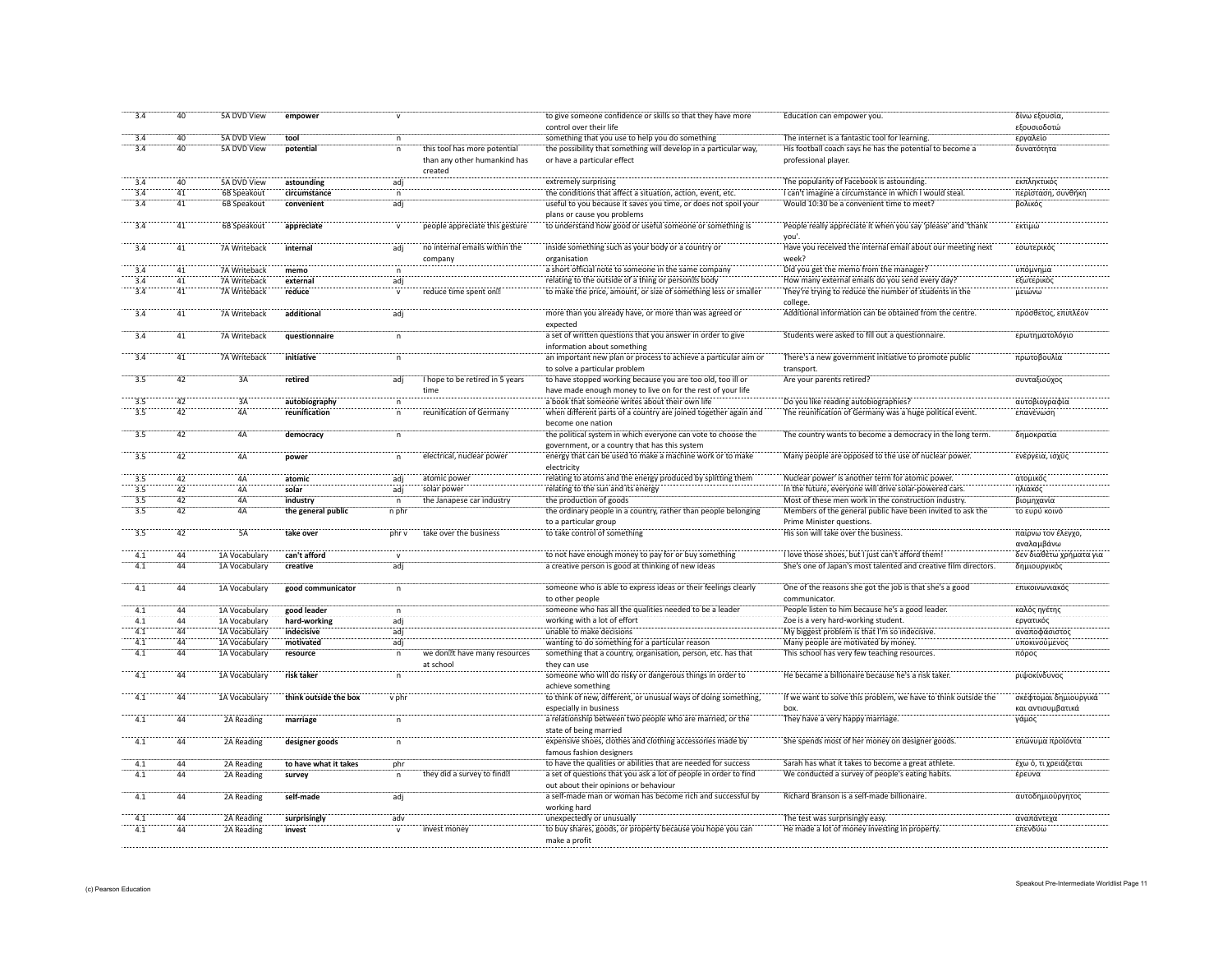| 4.1              | 45              | 2A Reading                 | percent          | adv            |                                                  | an amount equal to five, ten, etc. parts out of a total of a<br>hundred parts                             | 35% of British people own a dog                                                            | τοις εκατό                                 |
|------------------|-----------------|----------------------------|------------------|----------------|--------------------------------------------------|-----------------------------------------------------------------------------------------------------------|--------------------------------------------------------------------------------------------|--------------------------------------------|
| 4.1              | 45              | 2A Reading                 | switch off       | phr v          |                                                  | to forget about work and relax                                                                            | When I'm on holiday, I find it difficult to switch off.                                    | κλείνω διακόπτες<br>(μεταφορικά), χαλαρώνω |
| 4.1              | 45              | 2A Reading                 | moderately       | adv            |                                                  | not very big or very small, very hot or very cold, very fast or                                           | a moderately successful film                                                               | μέτρια                                     |
|                  |                 |                            |                  |                |                                                  | very slow, etc.                                                                                           |                                                                                            |                                            |
| $\overline{4.1}$ | $\overline{45}$ | 2A Reading                 | put in the hours | v phr          | you have to put in the hours to<br>be successful | to work hard to achieve an objective                                                                      | If you want to become good at something, you have to put in<br>the hours.                  | αφιερώνω χρόνο για να<br>πετύχω κάτι       |
|                  | 45              | 2A Reading                 | aggressive       | ädj            |                                                  | very determined to succeed or get what you want                                                           | A successful businessman has to be aggressive                                              | επιθετικός                                 |
| 4.1              | 45              | 2A Reading                 | self-confident   | adj            |                                                  | feeling sure that you can do things successfully                                                          | Successful businesspeople are always self-confident.                                       | που έχει αυτοπεποίθηση                     |
| $-4.1$           | 45              | 2A Reading                 | rule             |                |                                                  | an official instruction about what is allowed, especially in<br>game, organisation, or job                | Are there any rules that you don't like in your office?                                    | κανόνας                                    |
| $-4.1$           | $\overline{45}$ | 2A Reading                 | break the law    | v phr          |                                                  | to do something illegal                                                                                   | The criminal was sent to prison for breaking the law.                                      | παραβαίνω το νόμο                          |
|                  | 45              | 2A Reading                 | bargain          | $\mathsf{n}$   | find a bargair                                   | something you buy cheaply or for less than its usual price                                                | Our new dining table was a real bargain.                                                   | ευκαιρία                                   |
| 4.1              | $\overline{45}$ | 2A Reading                 | the high street  | n phr          |                                                  | used to talk about shops and the money people spend in them                                               | The January sales are a great time to find a bargain on the                                | ο κύριος εμπορικός                         |
|                  |                 |                            |                  |                |                                                  |                                                                                                           | high street.                                                                               | δρόμος                                     |
| 4.1              | $\overline{45}$ | 6A Gramma                  | patient          | adi            |                                                  | able to stay calm and not become angry when you are waiting<br>for something or doing something difficult | Nurses should be kind and patient                                                          | υπομονετικός                               |
| 4.1              | 45              | 6A Grammar                 | politician       | $\mathsf{n}$   |                                                  | someone who works in politics, especially someone who is<br>elected                                       | Do you trust your local politician.                                                        | πολιτικός                                  |
| 4.1              | 45              | 6A Grammar                 | train            | $\mathsf{v}$   | doctors train for many years                     | to learn the skills needed in a particular job                                                            | She trained as a nurse for four years.                                                     | εκπαιδεύω                                  |
| 4.1              | 46              | 7A Speaking                | specific         | adj            | specific skills                                  | a specific thing or person is one particular thing or person                                              | You need a specific type of flour to bake bread.                                           | συγκεκριμένος                              |
| 4.1              | 46              | 7A Speaking                | skill            | n              |                                                  | an ability to do something well, especially because you have<br>learned and practised it                  | Reading and writing are two different skills.                                              | ικανότητα, δεξιότητα                       |
| 4.1              | 46              | 7A Speaking                | resolve          | $\mathsf{v}$   | you resolve to get                               | to find a way of dealing with a problem or of ending a<br>disagreement                                    | What do you think is the best way to resolve problems<br>between employees?                | επιλύω                                     |
| $-4.1$           | 46              | 7A Speaking                | focus on         |                |                                                  | to give special attention to one particular person or thing                                               | When you are in a job interview, you have to focus on the                                  | εστιάζω, επικεντρώνω                       |
| 4.1              |                 |                            |                  |                |                                                  | to deliberately not pay attention to someone or something                                                 | things you can do, not the things you can't.<br>They can't ignore the fact that he's here. | αγνοώ                                      |
| $-4.1$           | 46<br>46        | 7A Speaking                | ignore<br>reject |                |                                                  |                                                                                                           | Your application has been rejected                                                         |                                            |
| 4.1              | 46              | 7A Speaking<br>7A Speaking | client           |                |                                                  | to not accept something or someone<br>someone who pays a person or organisation for a service             | I have a meeting with an important client this afternoon                                   | απορρίπτ<br>πελάτης                        |
| 4.1              | 46              | 7A Speaking                | work-related     | äďi            |                                                  | referring to work                                                                                         | How many work-related emails do you send a day?                                            | σχετικός με την εργασία                    |
| $-4.1$           | 46              | 7A Speaking                | finance          |                | have the finance to start you                    | the control of how money should be spent, especially in a                                                 | My girlfriend works in the finance department.                                             | οικονομικά                                 |
|                  |                 |                            |                  |                | own business                                     | company or government                                                                                     |                                                                                            |                                            |
| 4.1              | 46              | 7A Speaking                | miserable        | adi            |                                                  | making you feel very unhappy, uncomfortable, etc.                                                         | I've got a miserable cold at the moment                                                    | άθλιος                                     |
| $-4.1$           | 46              | 7A Speaking                | help out         | phr v          |                                                  | to help someone because they are busy or have problems                                                    | Do you need anyone to help out in the shop?                                                | $β$ onθώ                                   |
| 4.1              | 46              | 7A Speaking                | rush in          | phr v          |                                                  | to enter somewhere quickly or in a hurry                                                                  | As soon as the shop doors opened, hundreds of people<br>rushed in looking for bargains.    | μπαίνω βιαστικο                            |
| $-4.1$           | 46              | 7A Speaking                | shut up          | phr v          | tell her you're closing and shut<br>up shop      | to close                                                                                                  | What time do you shut up shop on Sundays?                                                  | κλείνω                                     |
| $-4.1$           | 46              | 7A Speaking                | in stock         | prep phr       | have some clothes in stock                       | available                                                                                                 | Do you have any of those new shoes in stock?                                               | σε απόθεμα, διαθέσιμος                     |
| 4.1              | 46              | 9A Vocabulary Plus         | remind           |                | remind somebody to do<br>something               | if you remind someone about something, you make then<br>remember it or remember to do it                  | Will you remind me to go to the bank later?                                                | υπενθυμίζω                                 |
|                  | $\overline{47}$ | 2C Listening               | work long hours  | v phr          | works very long hours                            | to work for a long time or longer than usual                                                              | My wife's been working very long hours recently.                                           | εργάζομαι πολλές ώρες                      |
| 4.2              | 47              | 2C Listening               | give up          | nhr v          | gave up their dream job                          | to stop doing something, especially something that you do                                                 | I gave up my job as an accountant and retrained as a teacher                               | εγκαταλείπω, αφήνω                         |
| 4.2              | 47              | 2C Listening               | science          |                |                                                  | regularly<br>knowledge about the physical world based on testing and                                      | My favourite subject in school was science.                                                | επιστήμη                                   |
|                  |                 |                            |                  |                |                                                  | proving facts, or work that results in this knowledge                                                     |                                                                                            |                                            |
| 4.2              | 47              | 3 Vocabulary               | enormous         | adj            |                                                  | very big in size, amount, or degree                                                                       | It cost an enormous amount of money.                                                       | τεράστιος                                  |
| 4.2              | 47              | 3 Vocabulary               | tiny             | adi            |                                                  | extremely small                                                                                           | I'm not going back to that restaurant the portions were<br>tiny!                           | μικροσκοπικός                              |
| 4.2              | 47              | 3 Vocabulary               | boiling          | adj            |                                                  | extremely hot                                                                                             | Can I open a window? It's boiling in here!                                                 | βραστός, πολύ καυτός                       |
| 4.2              | 48              | 5A Grammar                 | rocket ship      | $\overline{p}$ |                                                  | a vehicle for carrying people into space                                                                  | When I was young, I dreamed of having my own rocket ship                                   | πύραυλος, διαστημόπλοιο                    |
| 4.2              | 48              | 5A Grammar                 | join             |                | join a band                                      | to become a member of an organisation, society, or group                                                  | Trevor joined the BBC in 1969.                                                             | γίνομαι μέλος, προσχωρώ                    |
| 4.2              | 48              | 5A Grammar                 | crew             | n              |                                                  | all the people that work together on a ship, plane, etc.                                                  | He joined the crew of a large fishing boat                                                 | πλήρωμα                                    |
| 4.2              | 48              | 5A Grammar                 | lie              |                |                                                  | to be in a position in which your body is flat on the floor, on a<br>bed, etc.                            | If you don't feel well, you should lie down.                                               | ξαπλώνω                                    |
| $\frac{1}{4.2}$  | 48              | 5A Grammar                 | countdown        |                |                                                  | when numbers are counted backwards to zero before<br>something happens                                    | The most exciting part of New Year's Eve is the countdown.                                 | αντίστροφη μέτρηση                         |
|                  | $\overline{48}$ | 5A Gramma                  | blast off        | phr v          | blast off into space                             | if a spacecraft blasts off, it leaves the ground                                                          | What time did the space shuttle blast off?                                                 | εκτοξεύομαι                                |
| $-4.2$           | $\overline{48}$ | 5A Grammar                 | sort of          | quantifier     | that was sort of the beginning                   | used when what you are saying or describing is not ver-                                                   | I've sort of finished the report; I just need to print it out, then                        | περίπου, κατά κάποιο                       |
|                  | 48              | 5A Gramma                  | fascinated       |                |                                                  | definite or exact                                                                                         | I'm done.                                                                                  | τρόπο                                      |
| 4.2              | 48              | 5A Grammar                 | insect           | $\mathsf{n}$   |                                                  | extremely interested<br>any small creature that has six legs, for example a fly                           | I am fascinated by space travel<br>Are you afraid of insects?                              | γοητευμένο<br>έντομα                       |
| 4.2              | 48              | 5A Grammar                 | field            |                | run in the fields all day                        | an area of land in the country, where crops are grown or                                                  | I live next door to a farmer's field                                                       | χωράφι                                     |
|                  |                 |                            |                  |                |                                                  | animals feed on grass                                                                                     |                                                                                            |                                            |
| 4.2              | 48              | 5A Grammar                 | butterfly        | n              |                                                  | an insect with large coloured wings                                                                       | Look at this beautiful butterfly                                                           | πεταλούδα                                  |
|                  |                 |                            |                  |                |                                                  |                                                                                                           |                                                                                            |                                            |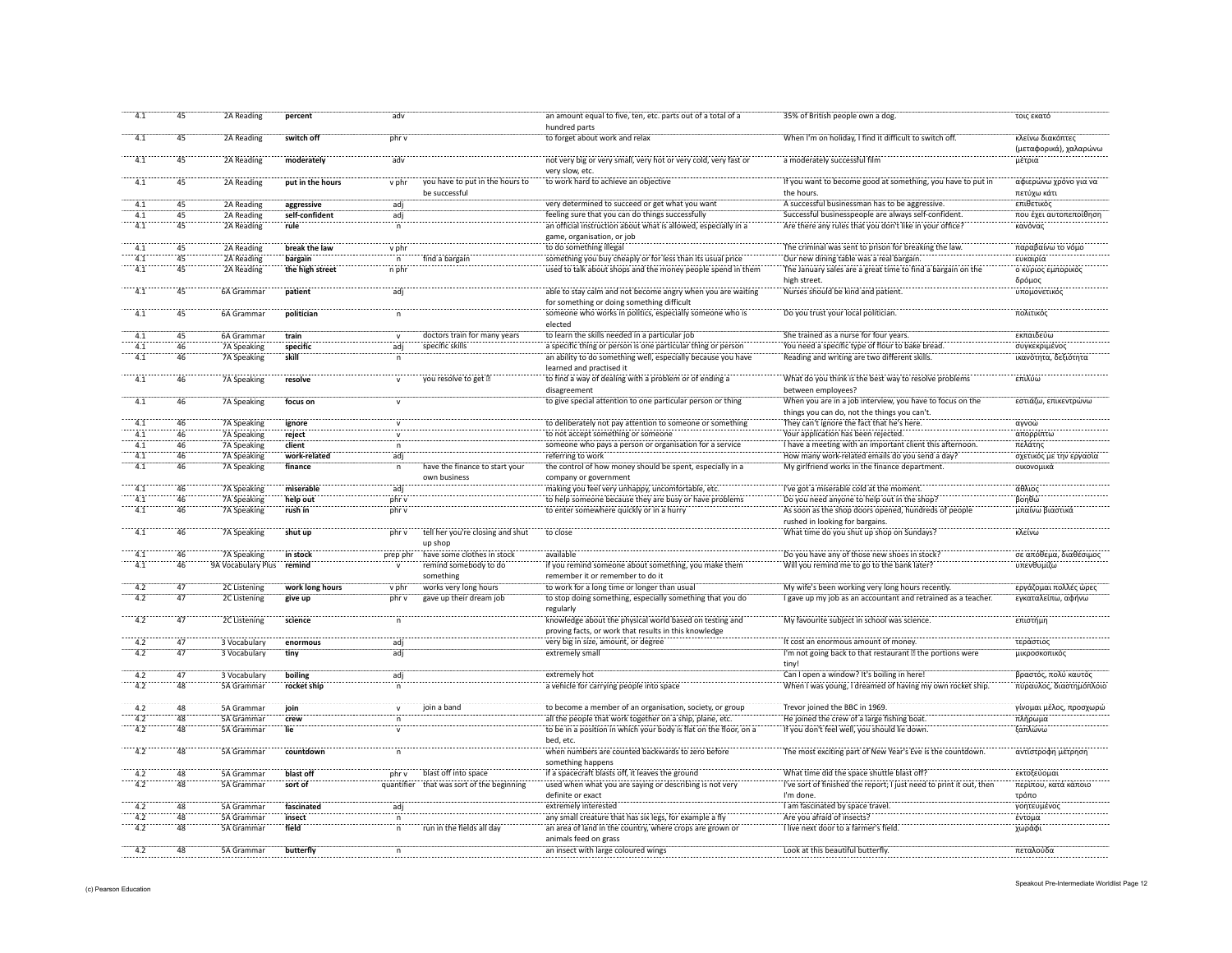| 4.2              | 48              | 5A Grammar    | fly away              | phr v        |                                | when an insect or bird leaves a place by flying                    | When we walked too close, the bird flew away.                   | πετάω μακριά           |
|------------------|-----------------|---------------|-----------------------|--------------|--------------------------------|--------------------------------------------------------------------|-----------------------------------------------------------------|------------------------|
| 4.2              | 48              | 6A Grammar    | speech                | $\mathsf{n}$ | give a speech                  | a formal talk to a group of people, especially at an official      | The President will give a speech to Congress later today.       | λόγος, ομιλία          |
|                  |                 |               |                       |              |                                | meeting or ceremony                                                |                                                                 |                        |
| 4.2              | 48              | 6A Grammar    | instead               | adv          |                                | used to say that something is done, used, etc. when something      | If Jane can't go, I'll go instead.                              | αντί για, στη θέση     |
|                  |                 |               |                       |              |                                | else is not done or used                                           |                                                                 |                        |
| 4.2              | 48              | 6A Grammar    | go crazy              | v phr        |                                | to become very excited                                             | England scored a goal and the fans went crazy.                  | τρελαίνομαι            |
| 4.2              | 48              | 7 Speaking    | achieve               |              | achieve your dreams            | to succeed in getting a good result or in doing something you      | Most of our students achieve excellent exam results             | επιτυγχάνω             |
|                  |                 |               |                       |              |                                | want                                                               |                                                                 |                        |
| 4.2              | 49              | 10 Learn to   | recipient             | $\mathsf{n}$ |                                | someone who receives something                                     | Who was the recipient of the Nobel Peace Prize this year?       | παραλήπτης             |
| 4.2              | 49              | 8 Writing     | caretaker             | $\mathsf{n}$ | estate caretaker to look after | someone whose job is to look after a building, especially a        | He used to be the school caretaker before he retired.           | επιστάτης              |
|                  |                 |               |                       |              | mansion                        | school                                                             |                                                                 |                        |
| 4.2              | 49              | 8 Writing     | qualification         |              |                                | if you have a qualification, you have passed an examination or     | He left school without any qualifications.                      | προσόν                 |
|                  |                 |               |                       |              |                                | course to show you have a particular level of skill or knowledge   |                                                                 |                        |
|                  |                 |               |                       |              |                                | in a subject                                                       |                                                                 |                        |
| 4.2              | 49              | 8 Writing     | candidate             | n            |                                | someone who is being considered for a job or is competing in       | She's a likely candidate for the job.                           | υποψήφιος              |
|                  |                 |               |                       |              |                                | an election                                                        |                                                                 |                        |
| 4.2              | 49              | 8 Writing     | snorkel               | $\mathsf{v}$ |                                | to swim with your head underwater, using a long tube to            | Have you ever snorkelled before?                                | κολυμπώ με             |
|                  |                 |               |                       |              |                                | breathe through                                                    |                                                                 | αναπνευστήρα           |
| 4.2              | 49              | 8 Writing     | sail                  | $\mathbf{v}$ | swim, snorkel and sail         | to travel across water in a boat or ship                           | We sailed along the coast of Alaska.                            | πλέω                   |
| 4.2              | 49              | 8 Writing     | applicant             | n            |                                | someone who has formally asked, usually in writing, for a job,     | He was one of 30 applicants for the manager's job.              | υποψήφιος, αιτών       |
|                  |                 |               |                       |              |                                | university place, etc.                                             |                                                                 |                        |
| 4.2              | 49              | 8 Writing     | rent-free             | adj          |                                | without having to pay to live in a house, flat, etc. that is not   | The prize of the competition is to live in a luxury apartment,  | χωρίς ενοίκιο          |
|                  |                 |               |                       |              |                                | vours                                                              | rent-free, for a year                                           |                        |
| $-4.2$           | $\overline{49}$ | 8 Writing     | villa                 | n            |                                | a house with a garden in the countryside or near the sea, used     | My parents want to buy a villa on the Algarve in Portugal.      | έπαυλη, βίλα           |
|                  |                 |               |                       |              |                                | especially for holidays                                            |                                                                 |                        |
| 4.2              | 49              | 8 Writing     | recruit               |              | the new recruit will work for  | someone who has recently joined a company or an                    | The army is always looking for new recruits.                    | νεοσύλλεκτος           |
|                  |                 |               |                       |              |                                | organisation                                                       |                                                                 |                        |
| 4.2              | 49              | 8 Writing     | duty                  |              | duties include feeding the     | something that you should do because it is right                   | What do the duties of the job include?                          | καθήκον                |
|                  |                 |               |                       |              | ducks                          |                                                                    |                                                                 |                        |
| 4.2              | 49              | 8 Writing     | species               |              | animal species                 | a group of animals or plants of the same kind                      | There are millions of different species of insects in the world | είδος                  |
| 4.2              | 49              | 8 Writing     | mail                  |              | collect the mail               | the letters and packages that are delivered to you                 | What time does the mail come?                                   | ταχυδρομείς            |
| 4.2              | 49              | 8 Writing     | update                |              | prepare video updates          | the most recent information about a news story                     | Can you send us regular progress updates while you're away?     | ενημέρωση              |
| 4.2              | 49              | 9A Writing    | regarding             | prep         |                                | a word used especially in business letters to introduce the        | I am writing to you regarding a problem I have with paying      | σχετικά με             |
|                  |                 |               |                       |              |                                | subject you are writing about                                      | my rent                                                         |                        |
| 4.2              | 49              | 9A Writing    | submit                |              | submit an application          | to give a plan or piece of writing to someone in authority so      | I would like to submit an application for the job you are       | υποβάλλω               |
|                  |                 |               |                       |              |                                | that they can consider it                                          | advertising.                                                    |                        |
| 4.2              | 49              | 9A Writing    | application           | $\mathsf{n}$ | an application for the post    | a formal request, usually in writing, for something such as a      | I submitted my application yesterday.                           | αίτηση                 |
|                  |                 |               |                       |              |                                | job, a university place, or permission to do something             |                                                                 |                        |
| 4.2              | 49              | 9A Writing    | post                  | n            | an application for the post    | the official system for sending letters, packages, etc.            | The letter's in the post                                        | ταχυδρομείο            |
| 4.2              | 49              | 9A Writing    | attach                | $\mathsf{v}$ | find my CV attached            | to fasten or join one thing to another                             | Please attach a photograph to your application                  | επισυνάπτω             |
| 4.2              | 49              | 9A Writing    | meet the requirements | v phr        |                                | to have or do what is necessary                                    | Does my application meet the requirements of the job?           | πληρώ τις προϋποθέσεις |
| 4.2              | 49              | 9A Writing    | broad                 | adj          | broad knowledge                | wide                                                               | He has very broad shoulders.                                    | φαρδύς                 |
| 4.2              | 49              | 9A Writing    | ÏΤ                    | n.           | information technology         | (information technology) the study or use of computers to          | My brother works in IT.                                         | πληροφορική            |
|                  |                 |               |                       |              |                                | store and manage information                                       |                                                                 |                        |
| 4.2              | 49              | 9A Writing    | journal               | $\mathsf{n}$ | keep a journal                 | a serious magazine about a particular subject                      | I buy this scientific journal every month                       | εφημερίδα, περιοδικό   |
| 4.2              | 49              | 9A Writing    | weblog                | $\mathsf{n}$ |                                | a website that is owned by a particular person or group of         | Do you know anyone who writes a blog?                           | ιστολόγιο, μπλογκ      |
|                  |                 |               |                       |              |                                | people rather than by an organisation or company, and that has     |                                                                 |                        |
|                  |                 |               |                       |              |                                | information about one or more subjects                             |                                                                 |                        |
|                  | 49              | 9A Writing    | up-to-date            | adj          |                                | up-to-date information includes the most recent facts available    | Is all your computer software up-to-date?                       | <b>ΕΥΠΗΣΡΟΔΙΣΥΟΣ</b>   |
| $-4.2$           | 49              | 9A Writing    | conservation          | n            | conservation of species        | the protection of natural things such as animals, plants, forests, | I'm very interested in nature conservation.                     | προστασία / διατήρηση  |
|                  |                 |               |                       |              |                                | etc.                                                               |                                                                 |                        |
| $-4.2$           | 49              | 9A Writing    | hands-on              | adj          | have hands-on experience       | doing something yourself rather than just talking about it or      | How can I get some hands-on experience of the job?              | πρακτικός              |
|                  |                 |               |                       |              |                                | telling other people to do it                                      |                                                                 |                        |
| 42               | 49              | 9A Writing    | proven                | adj          | proven ability                 | shown to be good or true                                           | I have proven ability in project management.                    | αποδεδειγμένος         |
| 4.2              | 49              | 9A Writing    | project management    | n            |                                | organisation and control of time, cost, etc. of a project          | A large part of my job is project management in publishing.     | διαχείριση έργου       |
| 4.2              | 49              | 9A Writing    | require               |              | require information            | to need something                                                  | Pets require a lot of care.                                     | απαιτώ                 |
| 4.2              | 49              | 9A Writing    | convenience           |              | at your earliest convenience   | the quality of being suitable or useful for a particular purpose   | Most people like the convenience of using credit cards.         | ευκολία, άνεση         |
| $-4.3$           | 50              | 1A Vocabulary | apprentice            |              |                                | someone who works for an employer for a fixed amount of            | She works in the hairdresser's as an apprentice.                | μαθητευόμενος          |
|                  |                 |               |                       |              |                                | time in order to learn a skill                                     |                                                                 |                        |
| $\overline{4.3}$ | 50              | 1A Vocabulary | compete               | $\mathsf{v}$ | compete for a job              | to try to win something or to be more successful than someone      | Ten runners are competing in the race.                          | διαγωνίζομαι           |
|                  |                 |               |                       |              |                                | else                                                               |                                                                 |                        |
| 4.3              | 50              | 1A Vocabulary | contestant            | $\mathsf{n}$ |                                | someone who competes in a competition                              | There are three contestants, all competing to win £10,000.      | διαγωνιζόμενος         |
| 4.3              | 50              | 1A Vocabulary | empire                | n            | a vast business empire         | a group of countries or organisations that are all controlled by   | How big was the Roman Empire, exactly?                          | αυτοκρατορία           |
|                  |                 |               |                       |              |                                | one person, government, etc.                                       |                                                                 |                        |
| 4.3              | 50              | 1A Vocabulary | get fired             | $\mathsf{v}$ | gets fired                     | to lose your job for doing something wrong                         | When his boss discovered he was selling company secrets, he     | απολύομαι              |
|                  |                 |               |                       |              |                                |                                                                    | got fired instantly.                                            |                        |
| $-4.3$           | $50^{\circ}$    | 1A Vocabulary | greet                 |              |                                | to say hello to someone or welcome them                            | The most popular way to greet someone is with a handshake.      | χαιρετώ                |
|                  |                 |               |                       |              |                                |                                                                    |                                                                 |                        |
|                  |                 |               |                       |              |                                |                                                                    |                                                                 |                        |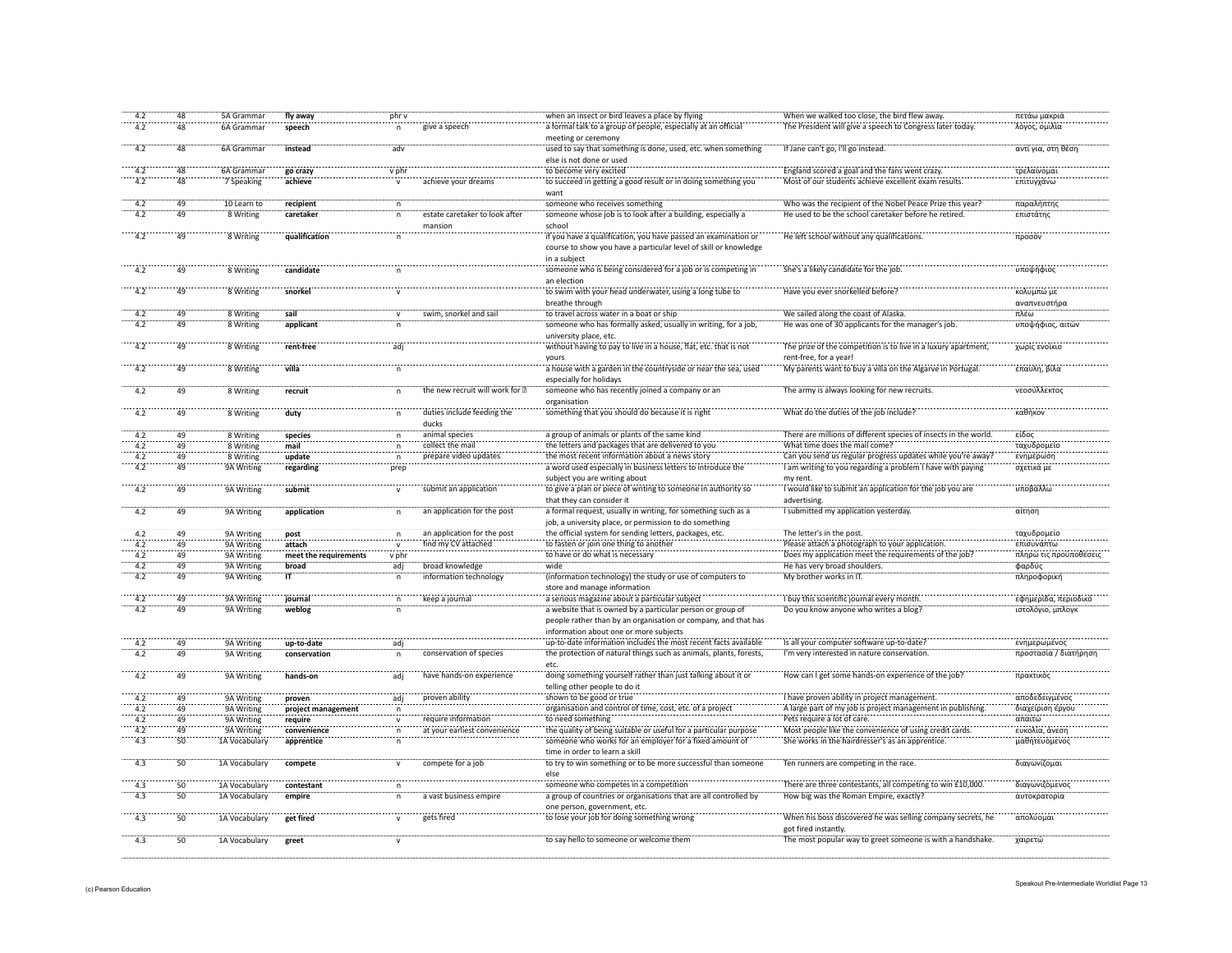| 4.3        | 50                    | 1A Vocabulary                | interview      | $\mathsf{n}$            |                                 | a meeting in which someone asks you questions, especially to       | She had an interview for a teaching job.                                                      | συνέντευξη                            |
|------------|-----------------------|------------------------------|----------------|-------------------------|---------------------------------|--------------------------------------------------------------------|-----------------------------------------------------------------------------------------------|---------------------------------------|
|            |                       |                              |                |                         |                                 | find out if you are suitable for a job                             |                                                                                               |                                       |
| 4.3        | 50                    | 1A Vocabulary                | luxury         | n                       |                                 | great comfort and pleasure, especially from beautiful or           | They lived a life of luxury.                                                                  | πολυτέλεια                            |
|            |                       |                              |                |                         |                                 | expensive things                                                   |                                                                                               |                                       |
| 4.3        | 50                    | 1A Vocabulary                | prize          |                         |                                 | something that is given to someone who is successful in a          | He won a prize of £3,000.                                                                     | βραβείο                               |
|            |                       |                              |                |                         |                                 | competition, race, etc.                                            |                                                                                               |                                       |
| $-4.3$     | 50                    | 1A Vocabulary                | salary         |                         |                                 | money that you receive every month as payment from the             | The average salary is \$39,000 a year.                                                        | μισθός                                |
|            |                       |                              |                |                         |                                 | organisation you work for                                          |                                                                                               |                                       |
| $-4.3$     | $\overline{50}$       | 1A Vocabulary                | figure         | <br>adj                 | a six-figure salary             | a number representing an amount, especially an official            | The latest unemployment figures are extremely worrying                                        | αριθμός                               |
|            |                       |                              |                |                         |                                 | number                                                             |                                                                                               |                                       |
| 4.3        | 50                    | 1A Vocabulary                | task           | n                       | sets the team a task            | a piece of work you must do                                        | My first task was to paint the whole house.                                                   | εργασίο                               |
| $-4.3$     | 50                    | 1A Vocabulary                | team           |                         |                                 | a group of people who play a sport or game against another         | How many people work in the sales and marketing team?                                         | ομάδα                                 |
|            |                       |                              |                |                         |                                 | group, or a group of people who work together                      | Stephen took his son to Disneyland as a treat.                                                |                                       |
| 4.3<br>4.3 | 50<br>$\overline{50}$ | 1A Vocabulary                | treat          | n                       | luxury treat                    | something special that you give someone or do for them             |                                                                                               | έκπληξη / κέρασμα                     |
| 4.3        | 50                    | 1A Vocabulary<br>2A Function | vast<br>set up | adi<br>phr v            | set up a company                | extremely large<br>to start a company or organisation              | The Amazon rainforest is absolutely vast.<br>She left the company to set up her own business. | απέραντος, αχανής<br>ιδρύω, δημιουργώ |
| 4.3        | 50                    |                              |                |                         | a catering company              | the job of providing and serving food and drinks at parties.       | Sally works in the catering industry.                                                         | τροφοδοσία                            |
|            |                       | 2A Function                  | catering       | adj                     |                                 | meetings, etc.                                                     |                                                                                               |                                       |
| 4.3        | 50                    | 2A Function                  | Mediterranean  | adj                     |                                 | relating to the area of southern Europe that surrounds the         | The Mediterranean diet is very healthy.                                                       | μεσογειακός                           |
|            |                       |                              |                |                         |                                 | Mediterranean Sea                                                  |                                                                                               |                                       |
| 4.3        | 50                    | 2B Function                  | fine by me     | phr                     |                                 | used when saying that you do not mind about something              | If you want to leave a bit later, that's fine by me.                                          | δε με πειράζει, είναι                 |
|            |                       |                              |                |                         |                                 |                                                                    |                                                                                               | εντάξει                               |
| 4.3        | 51                    | 5A Learn to                  | theme          | $\mathsf{n}$            | find a theme for our food       | the main subject or idea in a book, film, discussion, etc.         | Love is the main theme of the book.                                                           | θέμα                                  |
| 4.3        | 51                    | 5A Learn to                  | recap          |                         | let's recap                     | to repeat the main points of something that has just been said     | Let me just recap what's been discussed so far                                                | ανακεφαλαιώνω                         |
| 4.3        | 51                    | 5A Learn to                  | specialise     | $\mathsf{v}$            |                                 | to limit all or most of your study, business, etc. to a particular | Our restaurant specialises in American-style food.                                            | ειδικεύομαι                           |
|            |                       |                              |                |                         |                                 | subject or activity                                                |                                                                                               |                                       |
| $-4.3$     | $\overline{51}$       | 6 Learn to                   | review         |                         | review our policy               | to examine something carefully in order to see if changes are      | The school is reviewing its policy on homework.                                               | επανεξετάζω                           |
|            |                       |                              |                |                         |                                 | necessary                                                          |                                                                                               |                                       |
| 4.3        | $\overline{51}$       | 7A Speaking                  | location       |                         | location of the company         | a particular place or position                                     | The most important thing when buying a house is location.                                     | τοποθεσία                             |
| 4.3        | $\overline{51}$       | 7A Speaking                  | tour           |                         | organise themed tours           | a journey for pleasure in which you visit several different        | We went on a 14-day tour of Egypt.                                                            | εκδρομή, περιήγηση                    |
|            |                       |                              |                |                         |                                 | towns, areas, etc.                                                 |                                                                                               |                                       |
|            | $\overline{51}$       | 7A Speaking                  | promote        |                         | promote tourism in the area     | to help something happen or be successful                          | Have you seen those adverts on TV promoting drinking milk?                                    | προωθώ                                |
| 4.4        | 52                    | 1A DVD preview               | welcome pack   |                         | give all clients a welcome pack | a number of items given to someone joining a new company           | All the information you need is in your welcome pack.                                         | πακέτο καλοσωρίσματος                 |
|            |                       |                              |                |                         |                                 | club, etc.                                                         |                                                                                               |                                       |
| $-4.4$     | 52                    | 1A DVD preview               | motto          |                         |                                 | a short statement that expresses someone s aims or principles      | "Be prepared" is the motto of the Boy Scouts.                                                 | ρητό, γνωμικό                         |
|            |                       |                              |                |                         |                                 |                                                                    |                                                                                               |                                       |
| 4.4        | 52                    | 1A DVD preview               | parcel         |                         |                                 | something that has been packed in a box or wrapped in paper,       | The parcel was delivered last week.                                                           | δέμα                                  |
|            |                       |                              |                |                         |                                 | and then sent by mail or delivered                                 |                                                                                               |                                       |
| 4.4        | 52                    | 1A DVD preview               | disturb        |                         |                                 | to interrupt someone so that they cannot continue what they        | Sorry to disturb you, but it's urgent.                                                        | ενοχλώ                                |
|            |                       |                              |                |                         |                                 | are doing                                                          |                                                                                               |                                       |
| 4.4        | 52                    | 1B DVD preview               | long-distance  | adj                     |                                 | involving places that are a long distance apart                    | Some people say that long-distance relationships don't work.                                  | εξ αποστάσεως                         |
| 4.4        | 52                    | 1B DVD preview               | conduct        |                         | a relationship conducted over   | to do or organise something                                        | The pupils are conducting an experiment with two magnets.                                     | διεξάγω                               |
|            |                       |                              |                |                         | the phone                       |                                                                    |                                                                                               |                                       |
| 4.4        | $\overline{52}$       | 1B DVD preview               | eventually     | $\dddot{\mathsf{a}}$ dv |                                 | after a long time                                                  | Eventually he got a job.                                                                      | τελικά                                |
| 4.4        | 52                    | 3 DVD view                   | assistant      | n                       |                                 | someone whose job is to help someone more important                | Meet Jane, my new assistant                                                                   | βοηθός                                |
| 4.4        | 52                    | 3 DVD view                   | embarrass      | $\mathsf{v}$            |                                 | to make someone feel ashamed, stupid, or uncomfortable             | My parents always embarrass me                                                                | φέρνω σε αμηχανία,                    |
|            |                       |                              |                |                         |                                 |                                                                    |                                                                                               | ενοχλώ                                |
| 4.4        | $\overline{53}$       | 6A Writeback                 | gym instructor | $\mathsf{n}$            |                                 | someone who works in a gym whose job it is to tell you how to      | Michaela's fallen in love with a gym instructor.                                              | γυμναστής                             |
|            |                       |                              |                |                         |                                 | do exercises                                                       |                                                                                               |                                       |
| 4.4        | $\overline{53}$       | 6A Writeback                 | function       |                         | I can't function without coffee | to work in the correct or intended way                             | I can't function in the morning until I've had a cup of tea!                                  | λειτουργι                             |
| 4.4        | $\overline{53}$       | 6A Writeback                 | machine        |                         | show the clients how to use the | a piece of equipment that uses power, usually from electricity,    | When I go to the gym, I spend most of my time on the                                          | μηχανή                                |
|            |                       |                              |                |                         | machines in the gym             | to do a job                                                        | weights machines.                                                                             |                                       |
|            | 53                    | 6A Writeback                 | membership     | n                       | membership card                 | when someone is a member of a group or organisation                | Greece applied for membership of the EU in 1975.                                              | ένταξη                                |
| 4.5        | 54                    | ີຣ                           | limit          |                         |                                 | the greatest or least amount, number, etc. that is allowed or      | There is a limit on the time you have to take the test                                        | όριο                                  |
|            |                       |                              |                |                         |                                 | possible                                                           |                                                                                               |                                       |
| 4.5        | 54                    | ิ์ธ์                         | minimum wage   | n                       |                                 | the lowest amount of money that an employer can legally pay        | Most of the junior office staff are on the minimum wage                                       | ελάχιστος μισθός                      |
|            |                       |                              |                |                         |                                 | to a worker                                                        |                                                                                               |                                       |
| 4.5        | $\overline{54}$       |                              | stay off       | phr v                   | stay off work after having      | to not go somewhere or do something                                | Last week, I stayed off work because I was ill                                                | απέχω, αποφεύγω                       |
|            |                       |                              |                |                         | children                        |                                                                    |                                                                                               |                                       |
| 4.5        | 54                    | 2A                           | waste time     | v phr                   | waste my time                   | to use time in a way that is not effective or sensible             | I waste so much time using the internet!                                                      | χάνω χρόνο                            |
| 4.5        | 54                    | 3A                           | furious        | adi                     |                                 | extremely angry                                                    | When he saw what his dog had done, he was furious.                                            | έξαλλος                               |
| 4.5        | 54                    | 3A                           | exhausted      | adj                     |                                 | extremely tired                                                    | After working all week I'm always exhausted.                                                  | εξαντλημένος                          |
| 4.5        | 54                    | 3A                           | astronomy      | $\mathsf{n}$            |                                 | the scientific study of the stars and planets                      | I've bought my mother-in-law a book on astronomy for                                          | αστρονομία                            |
|            |                       |                              |                |                         |                                 |                                                                    | Christmas.                                                                                    |                                       |
| 4.5        |                       | 4A                           | dish           | $\mathsf{n}$            | wash the dishes                 | a round container with low sides, used for holding food            | Can you pass a dish for the potatoes, please?                                                 | πιάτο                                 |
|            |                       |                              |                |                         |                                 |                                                                    |                                                                                               |                                       |
|            | 54                    |                              |                | $\mathsf{v}$            |                                 |                                                                    |                                                                                               |                                       |
| 4.5        | 54                    | 5A                           | ban            |                         | should be banned from city      | to officially say that people must not do something                | Smoking is banned inside the building.                                                        | απαγορεύω                             |
| 4.5        | 54                    | 5Ä                           | immigration    | $\mathsf{n}$            | centres                         | when people come to a country in order to live there               | How strict are the immigration laws in your country?                                          | μετανάστευση                          |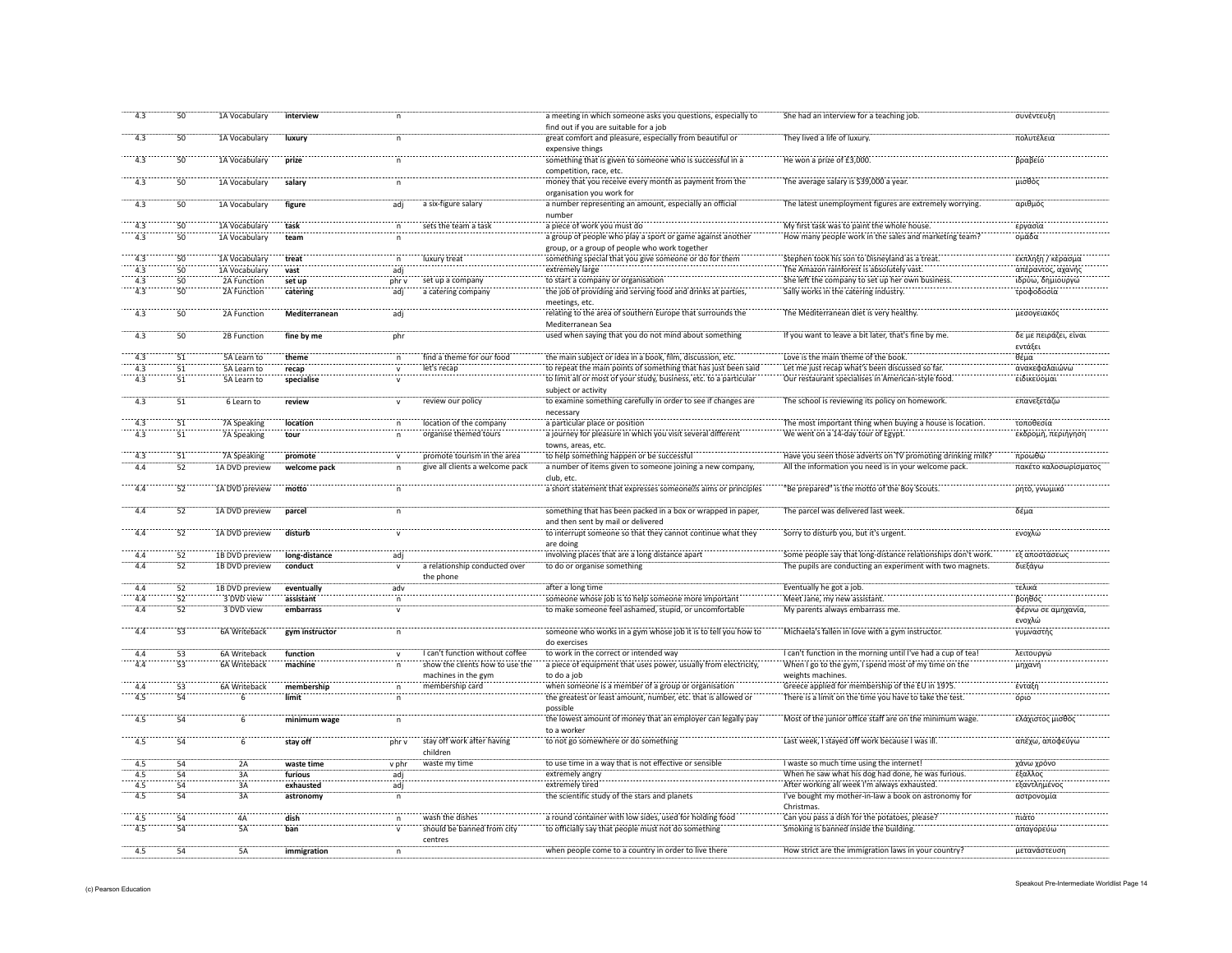|                  | 56              | 1B Vocabulary            | commercial aeroplane    |                       |                               | a flying vehicle used to transport paying passengers               | Commercial aeroplanes are very different from military ones.   | εμπορικό αεροπλάνο     |
|------------------|-----------------|--------------------------|-------------------------|-----------------------|-------------------------------|--------------------------------------------------------------------|----------------------------------------------------------------|------------------------|
| 5.1              | 56              | 1B Vocabulary            | communication satellite |                       |                               | a machine that has been sent into space and goes around the        | Some communications satellites are owned by mobile phone       | δορυφόρος επικοινωνίας |
|                  |                 |                          |                         |                       |                               | Earth used for radio, television, and other electronic             | companies.                                                     |                        |
|                  |                 |                          |                         |                       |                               | communication                                                      |                                                                |                        |
| 5.1              | 56              | 1B Vocabulary            | computer network        | $\mathsf{n}$          |                               | a set of computers that are connected to each other so that        | Do you have a computer network where you work?                 | δίκτυο ηλεκτρονικών    |
|                  |                 |                          |                         |                       |                               | they can share information                                         |                                                                | υπλογιστών             |
| $\overline{5.1}$ | 56              | 1B Vocabulary            | energy                  |                       |                               | power from oil, coal, sun, wind, etc. that produces heat           | Switch off lights to save energy.                              | ενέργεια               |
|                  |                 |                          |                         |                       |                               | movement, etc.                                                     |                                                                |                        |
|                  | 56              | 1B Vocabulary            | genetic engineering     |                       |                               | the science of changing the genes of a living thing                | Not everyone agrees with genetic engineering                   | γενετική μηχανική      |
| 5.1              | 56              | 1B Vocabulary            | medicine                |                       |                               | a substance for treating an illness, especially one that you drink | Have you taken your medicine?                                  | φάρμακο                |
|                  |                 |                          |                         |                       |                               |                                                                    |                                                                |                        |
|                  | 56              | 1B Vocabulary            | motorbike               |                       |                               | an informal word for a motorcycle                                  | How fast can your motorbike go                                 | μοτοσικλέτα, μηχανή    |
| $\overline{5.1}$ | 56              | 1B Vocabulary            | nuclear power           |                       |                               | energy from atomic reactions used to create electricity            | Some people think nuclear power is very dangerous              | πυρηνική ενέργεια      |
|                  | <br>56          | 1B Vocabulary            | solar power             |                       |                               | energy from the Sun used to create electricity                     | Some people think that solar power is the future.              | ηλιακή ενέργεια        |
| $\overline{5.1}$ | 56              | 1B Vocabulary            | space travel            |                       |                               | moving through the area beyond the Earth where the stars and       | As a child I always dreamed of space travel in my rocket ship. | διαστημικό ταξίδι      |
|                  |                 |                          |                         |                       |                               | planets are                                                        |                                                                |                        |
| 5.1              | 56              | 1B Vocabulary            | vaccination             |                       |                               | when someone is given a vaccine or injection to protect them       | You need lots of vaccinations to visit tropical countries.     | εμβολιασμός            |
|                  |                 |                          |                         |                       |                               | from a disease                                                     |                                                                |                        |
| 5.1              | 56              | 1B Vocabulary            | vacuum cleaner          | $\mathsf{n}$          |                               | a machine that cleans floors by sucking up the dirt from them      | I need a new vacuum cleaner - this one's terrible!             | ηλεκτρική σκούπα       |
| 5.1              | 56              | 1B Vocabulary            | washing machine         | n                     |                               | a machine that washes clothes                                      | Do you know how to use your washing machine?                   | πλυντήριο              |
| 5.1              | 56              | 2 Reading                | century                 | n                     |                               | a period of 100 years used especially in dates                     | The church was built in the thirteenth century.                | αιώνας                 |
| 5.1              | 56              | 2 Reading                | influential             | adj                   |                               | able to influence what happens or what people think                | He has some very influential friends.                          | ισχυρός, με επιρροή    |
| 5.1              | 56              | 2 Reading                | advance                 | $\mathsf{n}$          | influential advances          | a change, discovery, or invention that brings progress             | What do you think was the most important medical advance       | πρόοδος                |
|                  |                 |                          |                         |                       | century                       |                                                                    | of the twentieth century?                                      |                        |
| 5.1              | 56              | 2 Reading                | military                | adj                   |                               | used by or relating to the army, navy, or air force                | My grandfather was a military commander in World War II        | στρατιωτικός           |
| 5.1              | 56              | 2 Reading                | affordable              | adj                   |                               | to have enough money to pay for something                          | There is no affordable housing in the village where I grew up. | οικονομικά προσιτός    |
| $\overline{5.1}$ | 56              | 2 Reading                | shrink                  | $\mathsf{v}$          | the world shrank              | if something shrinks, or if you shrink it, it becomes smaller      | Families have been shrinking since the 1970s.                  | συρρικνώνομαι          |
| 5.1              | 56              | 2 Reading                | via                     | adv                   |                               | travelling through a place when you are going to another place     | We're flying to Denver via Chicago.                            | μέσω                   |
| 5.1              | 56              | 2 Reading                | high-rise               | adi                   | high-rise buildings           | high-rise buildings are very tall                                  | They live in a high rise block of flats on the East Side.      | πολυόροφος             |
| $\overline{5.1}$ | 56              | 2 Reading                | urban                   | adi.                  |                               | in or relating to a town or city                                   | What are the biggest problems in urban areas?                  | αστικός                |
| 5.1              | 56              | 2 Reading                | head for                | phr v                 |                               | to travel towards a particular destination                         | Head for the town centre and take the last turning on the      | κατευθύνομαι προ       |
|                  |                 |                          |                         |                       |                               |                                                                    | right.                                                         |                        |
|                  | 56              | 2 Reading                | power                   |                       | to power the machine          | to supply power to a machine                                       | The camera is powered by a small battery.                      | παρέχω ενέργεια        |
| 5.1              | 56              | 2 Reading                | fabric                  |                       | fabrics in fantastic colours  | cloth used for making clothes, curtains, etc.                      | Your curtains are made of a beautiful fabric                   | ύφασμα                 |
| 5.1              | 56              | 2 Reading                | invention               | n                     |                               | a machine, tool, system, etc. that someone has invented            | The computer was one of the most important inventions of       | εφεύρεση               |
|                  |                 |                          |                         |                       |                               |                                                                    | the twentieth century.                                         |                        |
| 5.1              | 56              | 2 Reading                | material                | n                     | materials like nylon          | cloth used to make clothes, curtains, etc.                         | She was wearing a dress made of light cotton material          | υλικό                  |
| 5.1              | 56              | 2 Reading                | nylon                   |                       |                               | a strong artificial material used for making clothes, plastic,     | Are your tights made of wool or nylon?                         | νάϊλον                 |
|                  |                 |                          |                         |                       |                               | rope, etc                                                          |                                                                |                        |
| 5.1              | 56              | 2 Reading                | transport               | $\mathsf{n}$          |                               | a system or method for carrying passengers or goods from one       | We need better rail transport in the UK.                       | μεταφορά               |
|                  |                 |                          |                         |                       |                               | place to another                                                   |                                                                |                        |
| 5.1              | 56              | 2 Reading                | electric guitar         |                       |                               | an electronic musical instrument with six strings that you play    | He plays the electric guitar in a rock band                    | ηλεκτρική κιθάρα       |
|                  |                 |                          |                         |                       |                               | by pulling the strings with your fingers or with a plectrum        |                                                                |                        |
|                  | 56              | 2 Reading                | symbol                  |                       |                               | someone or something that represents a particular quality or       | Jimi Hendrix is a symbol of rock music                         | σύμβολο                |
|                  |                 |                          |                         |                       |                               | idea                                                               |                                                                |                        |
| 5.1              | 56              | 2 Reading                | amplifier               |                       |                               | a piece of electronic equipment used to make music and other       | I need to buy a new amplifier because my last one exploded!    | ενισχυτής              |
|                  |                 |                          |                         |                       |                               | sounds louder                                                      |                                                                |                        |
| 5.1              | 57              | 5A Grammar               | healthy                 | adj                   |                               | if you are healthy, your body is in good condition and you do      | I always try to eat healthy food, even at weekends.            | υγιεινός               |
|                  |                 |                          |                         |                       |                               | not feel ill or weak                                               |                                                                |                        |
| $\overline{5.1}$ | 57              | 5A Gramma                | record                  | $\mathsf{v}$          | record the written word       | to write down information or store it in a computer so that it     | All the events were recorded in a diary.                       | καταγράφω              |
|                  |                 |                          |                         |                       |                               | can be looked at in the future                                     |                                                                |                        |
| 5.1              | 57              | 6A Speaking              | speed                   | n                     |                               | how fast something moves                                           | He was driving along at a speed of 60 mph.                     | ταχύτητα               |
| 5.1              | 57              | 6A Speaking              | consume                 |                       | consumes 13 gallons of petrol | to use energy, goods, time, etc.                                   | Only 27% of the paper we consume is recycled                   | καταναλώνω             |
| 5.1              | 58              | <b>7B Writing</b>        | advantage               | $\mathsf{n}$          |                               | something that helps you to be better or more successful than      | He has the advantage of a good education.                      | πλεονέκτημα            |
|                  |                 |                          |                         |                       |                               | other people                                                       |                                                                |                        |
| 5.1              | 58              | 7B Writing               | disadvantage            | $\mathsf{n}$          |                               | a bad feature of something, which causes problems or makes it      | What do you think are the disadvantages of living in a city?   | μειονέκτημα            |
|                  |                 |                          |                         |                       |                               | worse than other things                                            |                                                                |                        |
| 5.1              | 58              | <b>7B Writing</b>        | discovery               | n                     |                               | a fact or piece of knowledge that someone learns about, when       | Astronomers have made significant discoveries about our        | ανακάλυψη              |
|                  |                 |                          |                         |                       |                               | it was not known before                                            | galaxy.                                                        |                        |
| 5.1              | 58              | 7B Writing               | efficient               | adj                   |                               | working well, without wasting time or energy                       | Filing is an efficient way of organising your work.            | αποδοτικός             |
| 5.1              | 58              | 7B Writing               | cause                   | $\mathbf v$           |                               | to make something happen, especially something bad                 | Heavy traffic is causing long delays.                          | προξενώ, προκαλώ       |
| 5.1              | $\overline{58}$ | 7B Writing               | destruction             |                       |                               | when something is destroyed                                        | What can we do to stop the destruction of the rainforest?      | καταστροφή             |
| 5.1              | 58              |                          |                         | n                     |                               | to be more important than something else                           | The advantages of using public transport outweigh the          | ξεπερνώ                |
|                  |                 | 7B Writing               | outweigh                |                       |                               |                                                                    | disadvantages.                                                 |                        |
| $\overline{5.1}$ | 58              | 7B Writing               | benefit                 | n                     | for their own benefit         | an advantage or improvement that you get from something            | What are the benefits of contact lenses?                       | όφελος, πλεονέκτημα    |
| 5.1              | 58              |                          | harmful                 |                       |                               | causing harm or damage                                             | There are many harmful effects of smoking                      | επιβλαβής              |
| 5.1              | 58              | 7B Writing<br>7B Writing | consequence             | adj<br>$\overline{p}$ |                               | something that happens as a result of something else               | What are the environmental consequences of road building?      | συνέπεια               |
| 5.1              | $\overline{58}$ | 7D Writing               | relevant                | adi                   |                               | directly relating to the thing that is being discussed             | Are your qualifications relevant to the job?                   | σχετικός               |
|                  |                 |                          |                         |                       |                               |                                                                    |                                                                |                        |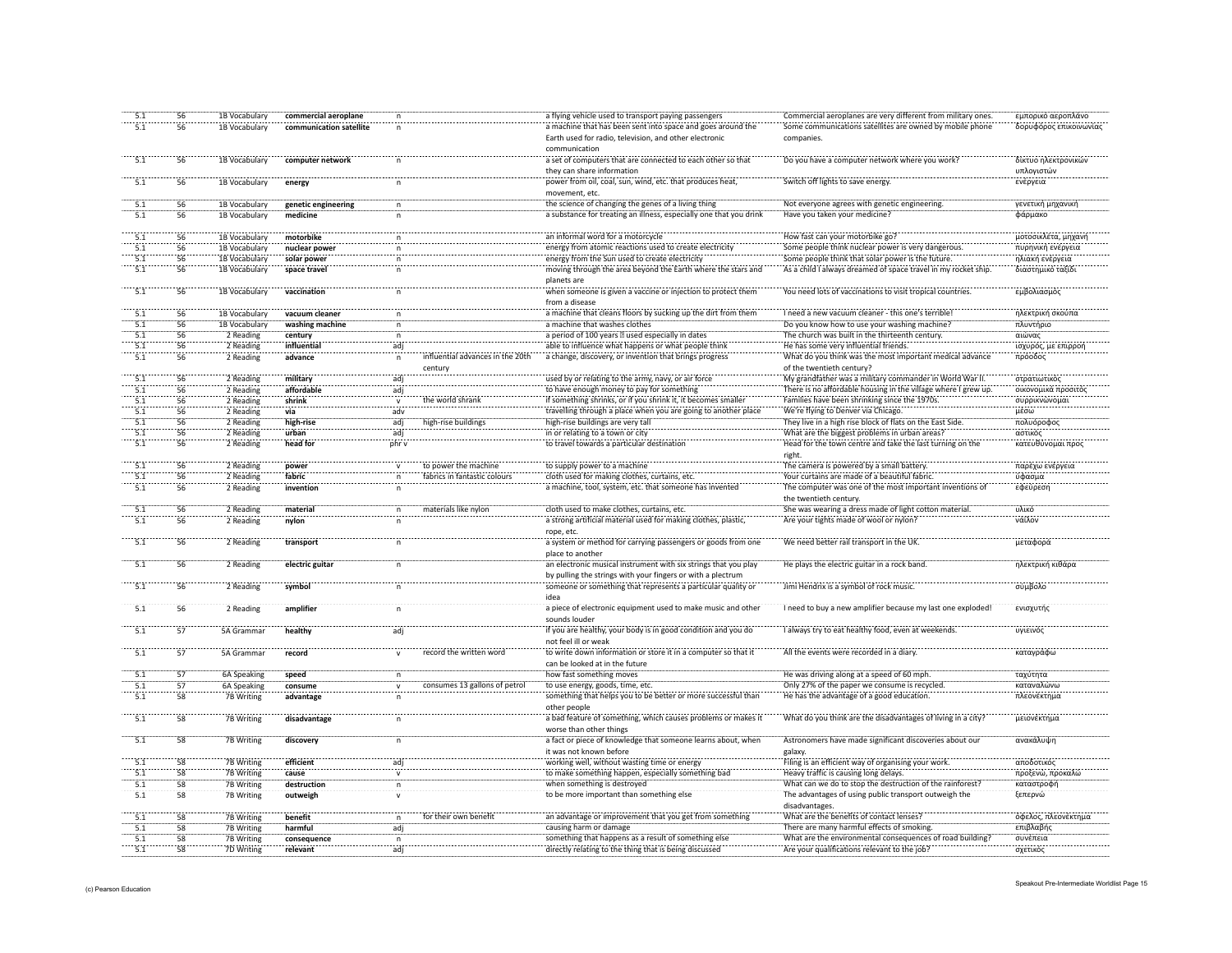| 5.1              | 58 | 7D Writing                     | essay            |              |                        | a piece of writing that discusses a subject                        | He wrote an essay on French politics.                        | δοκίμιο, πραγματεία     |
|------------------|----|--------------------------------|------------------|--------------|------------------------|--------------------------------------------------------------------|--------------------------------------------------------------|-------------------------|
| 5.1              | 58 | 8B Learn to                    | satellite        |              |                        | a machine that is sent into space and travels around the Earth,    | This broadcast comes live via satellite from New York.       | δορυφόρος               |
|                  |    |                                |                  |              |                        |                                                                    |                                                              |                         |
|                  |    |                                |                  |              |                        | moon, etc. Satellites are used to send radio or television         |                                                              |                         |
|                  |    |                                |                  |              |                        | signals, or for other forms of communication                       |                                                              |                         |
| 5.1              | 58 | 8B Learn to                    | whereas          | coni         |                        | used to say that one person, thing, or situation is different from | Nowadays the journey takes six hours, whereas then it took   | FVI                     |
|                  |    |                                |                  |              |                        |                                                                    |                                                              |                         |
|                  |    |                                |                  |              |                        | another                                                            | several weeks.                                               |                         |
| $\overline{5.1}$ | 58 | 8B Learn to                    | choice           |              |                        | if you have a choice, you can choose between several things        | Voters have a choice between three political parties         | επιλογή                 |
| 5.2              | 59 | 1A Speaking                    | surf             |              | surf a tidal wave      | to ride on ocean waves standing on a surfboard                     | Matt goes surfing every day.                                 | κάνω σέρφιν             |
| 5.2              | 59 |                                |                  |              |                        |                                                                    |                                                              |                         |
|                  |    | 1A Speaking                    | tidal wave       |              |                        | a very large wave that flows over the land, destroying things      | Last night the west coast was hit by a huge tidal wave.      | παλιρροϊκό κύμο         |
| 5.2              | 59 | 1A Speaking                    | nightmare        |              |                        | a very frightening dream                                           | I still have nightmares about the accident.                  | εφιάλτης                |
| 5.2              | 59 | 1A Speaking                    | sumo             | $\mathsf{n}$ | sumo wrestlers         | a Japanese form of wrestling, done by men who are very large       | What would you rather try: sumo wrestling or karate?         | σούμο                   |
| 5.2              | 59 | 1A Speaking                    | wrestler         |              |                        | a sportsman who fights others and tries to throw or hold them      | Greg's training to be a professional wrestler.               | παλαιστής               |
|                  |    |                                |                  |              |                        |                                                                    |                                                              |                         |
|                  |    |                                |                  |              |                        | on the ground                                                      |                                                              |                         |
| 5.2              | 59 | 1A Speaking                    | wasp             |              |                        | a black and yellow insect that stings                              | Are you allergic to wasp stings?                             | σφήκα                   |
| 5.2              | 59 | 1A Speaking                    | onion            |              |                        | a round white vegetable, usually with brown skin, which has a      | Do you want onions in your hotdog                            | κρεμμύδι                |
|                  |    |                                |                  |              |                        |                                                                    |                                                              |                         |
|                  |    |                                |                  |              |                        | strong smell and taste, and which makes you cry when you cut       |                                                              |                         |
|                  |    |                                |                  |              |                        | it                                                                 |                                                              |                         |
| $-5.2$           | 59 | 2A Vocabulary                  | debate           |              | to question a decision | to discuss a subject formally so that you can make a decision or   | The issue was debated on Monday                              | συζητώ ένα θέμα         |
|                  |    |                                |                  |              |                        | solve a problem                                                    |                                                              |                         |
|                  |    |                                |                  |              |                        |                                                                    |                                                              |                         |
| $\overline{5.2}$ | 59 | 2A Vocabulary                  | discuss          |              |                        | to talk about something with someone in order to exchange          | We re meeting today to discuss our science project           | συζητώ                  |
|                  |    |                                |                  |              |                        | ideas or decide something                                          |                                                              |                         |
| 5.2              | 59 | 2A Vocabulary                  | inquire          |              |                        | to ask someone for information                                     | "Why are you doing that?" he inquired.                       | ρωτώ, ζητώ να μάθω      |
|                  |    |                                |                  |              |                        |                                                                    |                                                              |                         |
| 5.2              | 59 | 2A Vocabulary                  | look into        | phr v        |                        | to investigate                                                     | I'm looking into how much I could sell my car for.           | ερευνώ, ψάχνω           |
| 5.2              | 59 | 2A Vocabulary                  | question         | $\mathsf{v}$ |                        | to ask someone questions about something                           | Two men are being questioned by police.                      | ανακρίνω                |
| 5.2              | 59 | 2A Vocabulary                  | reply            | $\mathsf{v}$ |                        | to answer                                                          | Why didn't you reply to my email?                            | απαντώ                  |
| 5.2              | 59 | 2A Vocabulary                  |                  |              |                        | to study a subject in detail so that you can discover new facts    | Conner spent eight years researching the history of the      |                         |
|                  |    |                                | research         |              |                        |                                                                    |                                                              | ερευνώ                  |
|                  |    |                                |                  |              |                        | about it                                                           | Romans                                                       |                         |
| 5.2              | 59 | 2A Vocabulary                  | wonder           | $\mathsf{v}$ |                        | to think about something you do not know, and want to know         | I wonder where she lives these days.                         | αναρωτιέμαι             |
| 5.2              | 59 | 2D Vocabulary                  | death penalty    | $\mathsf{n}$ |                        | when someone is killed as a legal punishment                       | Three Britons are facing the death penalty for spying.       | θανατική ποινή          |
|                  |    |                                |                  |              |                        |                                                                    |                                                              |                         |
| 5.2              | 59 | 2D Vocabulary                  | nuclear particle | $\mathsf{n}$ |                        | a very small object which is found in an atom                      | I'm doing research into nuclear particles.                   | πυρηνικό σωματίδιο      |
| 5.2              | 59 | 2D Vocabulary                  | social           | adj          | social problems        | relating to human society and the way it is organised              | What are the most important social issues in your city?      | κοινωνικός              |
| 5.2              | 60 | <b>3B Listening</b>            | sting            |              | get stung by a bee     | if an insect, animal, or plant stings you, it hurts you by putting | Jamie got stung by a wasp.                                   | τσιμπώ                  |
|                  |    |                                |                  |              |                        |                                                                    |                                                              |                         |
|                  |    |                                |                  |              |                        | poison into your skin                                              |                                                              |                         |
| 5.2              | 60 | <b>3B Listening</b>            | jellyfish        | n            |                        | a transparent sea animal with long parts that hang down from       | If you go swimming, watch out for jellyfish - they can sting | μέδουσα                 |
|                  |    |                                |                  |              |                        | its body                                                           | voul                                                         |                         |
| 5.2              | 60 | 3B Listening                   | doughnut         | n            |                        | a small cake that is usually shaped like a ring                    | Sometimes I have a doughnut for breakfast as a treat!        | λουκουμάς, ντόνατ       |
|                  |    |                                |                  |              |                        |                                                                    |                                                              |                         |
| 5.2              | 60 | 3B Listening                   | monk             | n.           | buddhist monks         | a member of a religious group of men who live together in a        | Have you seen those Shaolin monks who practice those         | μοναχός                 |
|                  |    |                                |                  |              |                        | monastery                                                          | incredible martial arts?                                     |                         |
| 5.2              | 60 | 3B Listening                   | magiciar         |              |                        | someone who does magic tricks to entertain people                  | We've hired a magician to perform at our son's birthday      | μάγος, ταχυδακτυλουργός |
|                  |    |                                |                  |              |                        |                                                                    |                                                              |                         |
|                  |    |                                |                  |              |                        |                                                                    | party                                                        |                         |
| $\frac{1}{5.2}$  | 60 | 3B Listening                   | expert           |              |                        | someone who has a lot of knowledge about a subject or is very      | Tammy is an expert on ancient Egyptian art                   | εμπειρογνώμονας         |
|                  |    |                                |                  |              |                        | skilful at doing something                                         |                                                              |                         |
| $\frac{1}{5}$    | 60 | 4A Listening                   | break up         | phr v        | the Beatles broke up   | when people in a group or relationship separate and do not live    | Why did the Beatles break up?                                | διαλύω, χωρίζω          |
|                  |    |                                |                  |              |                        |                                                                    |                                                              |                         |
|                  |    |                                |                  |              |                        | or work together any more                                          |                                                              |                         |
| $\overline{5.2}$ | 60 | 4A Listening                   | volcano          | n            |                        | a mountain with a large hole at the top, through which lava        | The island has several active volcanoes.                     | ηφαίστειο               |
|                  |    |                                |                  |              |                        | (=very hot liquid rock) is sometimes forced out                    |                                                              |                         |
| 5.2              | 60 | <b>5A Listening</b>            | ideology         |              |                        | a set of beliefs or ideas about politics                           | He has many Marxist ideologies.                              | ιδεολογία               |
|                  |    |                                |                  | n            |                        |                                                                    |                                                              |                         |
| 5.2              | 60 | 5A Listening                   | honour           | n            | a sense of honour      | when someone is honest, and behaves in a way that makes            | He was a man of honour.                                      | τιμή                    |
|                  |    |                                |                  |              |                        | people respect and trust them                                      |                                                              |                         |
| 5.2              | 60 | 6A Grammar                     | it depends       | phr          |                        | used to say that you are not sure about something, because         | "Are you coming to my house later?" "It depends. I might     | εξαρτάται               |
|                  |    |                                |                  |              |                        |                                                                    |                                                              |                         |
|                  |    |                                |                  |              |                        | other things might affect what happens                             | have to work.'                                               |                         |
| 5.2              | 61 | 10A Vocabulary Plus mainly     |                  | adv          |                        | used to mention the main part of something                         | The weather this weekend will be mainly sunny.               | κυρίως                  |
| 5.2              | 61 | 10A Vocabulary Plus hopeless   |                  | adj          |                        | certain to fail                                                    | I am absolutely hopeless at maths!                           | απελπιστικός            |
| 5.2              | 61 | 10A Vocabulary Plus situation  |                  |              |                        | the things that are happening at a particular time somewhere,      | She's in a very difficult situation.                         | κατάσταση               |
|                  |    |                                |                  |              |                        |                                                                    |                                                              |                         |
|                  |    |                                |                  |              |                        | or are happening to a particular person                            |                                                              |                         |
| $\frac{1}{5.2}$  | 61 | 10A Vocabulary Plus profitable |                  | adi          |                        | producing a profit or a useful result                              | He says his new business is going to be very profitable.     | επικερδής               |
| 5.2              | 61 | 10A Vocabulary Plus spoon      |                  | n.           |                        | something that you use for eating and serving food. It has a       | Do you use a spoon to eat spaghetti?                         | κουτάλι                 |
|                  |    |                                |                  |              |                        | small bowl-shaped part and a handle.                               |                                                              |                         |
| $\overline{5.2}$ |    |                                |                  |              |                        |                                                                    |                                                              |                         |
|                  | 61 | 10A Vocabulary Plus wafer      |                  |              |                        | a very thin biscuit                                                | Would you like a wafer in your ice cream?                    | <br>γκοφρέτα            |
| 5.2              | 61 | 10A Vocabulary Plus vendor     |                  |              |                        | someone who sells something, especially on the street              | Be careful about buying food from street vendors             | πωλητής                 |
| 5.2              | 61 | 10B Vocabulary Plus biological |                  | adi          |                        | relating to the natural processes performed by living things       | He wanted to know who his biological father was.             | βιολογικός              |
| $-5.2$           |    |                                |                  |              |                        | having the result that you want                                    | What is the most effective way to kill ants?                 | αποτελεσματικό          |
|                  | 61 | 10B Vocabulary Plus effective  |                  | adj          |                        |                                                                    |                                                              |                         |
| 5.2              | 61 | 10B Vocabulary Plus explosive  |                  | adj          |                        | something that is explosive can cause an explosion                 | They used explosives to destroy the old building.            | εκρηκτικός              |
| 5.2              | 61 | 10B Vocabulary Plus hairy      |                  | adi          |                        | covered in hair                                                    | Some people find a man with a hairy chest very attractive    | τριχωτός                |
| 5.2              | 61 | 10B Vocabulary Plus lovable    |                  | adj          |                        | easy to love                                                       | She really is a lovable child.                               | αξιαγάπητος             |
| 5.2              |    |                                |                  |              |                        |                                                                    | Tidy your room, it's too messy!                              | ακατάστατος             |
|                  |    |                                |                  |              |                        |                                                                    |                                                              |                         |
|                  | 61 | 10B Vocabulary Plus messy      |                  | adi          |                        | dirty or untidy                                                    |                                                              |                         |
| 5.2              | 61 | 10B Vocabulary Plus painful    |                  | adj          |                        | making you feel very unhappy or upset                              | I've got a very painful toothache                            | επώδυνος                |
| 5.2              | 61 | 10B Vocabulary Plus peaceful   |                  | adj          |                        | quiet and calm                                                     | The wood was cool and peaceful.                              | γαλήνιος                |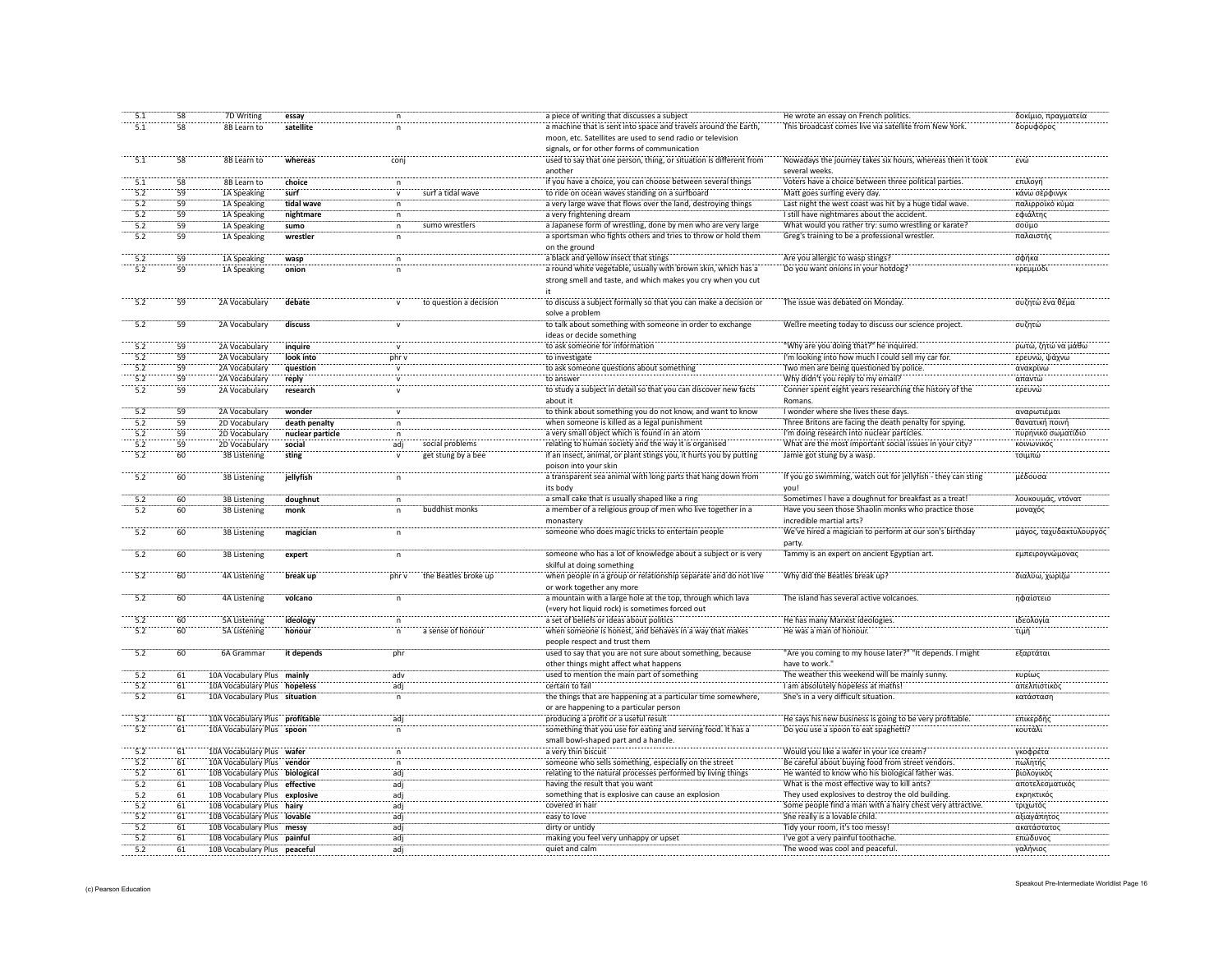| 5.2              | 61              | 10B Vocabulary Plus poetic        |                 | adj                     |                                | relating to poetry or typical of poetry                            | She uses lots of poetic language in her stories               | ποιητικός             |
|------------------|-----------------|-----------------------------------|-----------------|-------------------------|--------------------------------|--------------------------------------------------------------------|---------------------------------------------------------------|-----------------------|
| 5.2              | 61              | 10B Vocabulary Plus responsible   |                 | adj                     |                                | if you are responsible for something bad that has happened,        | Police have arrested a man who is responsible for the deaths  | υπεύθυνος             |
|                  |                 |                                   |                 |                         |                                | you caused it and you are the person who should be blamed          | of fifteen people.                                            |                       |
| 5.2              | 61              | 10B Vocabulary Plus useless       |                 | adj                     |                                | not useful or effective at all                                     | I get sent so much useless information by email.              | άχρηστος              |
| 5.2              | 61              | 11 Vocabulary Plus                | value           |                         | the value of the house         | the amount of money that something is worth                        | Do you know the value of your house?                          | αξία                  |
|                  |                 |                                   |                 | $\mathsf{n}$            |                                |                                                                    |                                                               |                       |
| 5.2              | 61              | 11 Vocabulary Plus                | response        | n                       |                                | a reply or reaction to something                                   | I knocked on the door but there was no response.              | απάντηση              |
| 5.2              | 61              | 11 Vocabulary Plus                | majority        | n.                      |                                | most of the people or things in a group                            | Money is a problem for the majority of students.              | πλειοψηφία            |
| 5.2              | 61              | 11 Vocabulary Plus                | regulate        | $\mathsf{v}$            |                                | to control an activity or process, especially by having rules      | Traffic lights are designed to regulate the flow of traffic.  | ρυθμίζω               |
| 5.2              | 61              | 11 Vocabulary Plus                | flow            | $\mathsf{n}$            | regulate the flow of traffic   | a smooth steady movement of something such as a liquid,            | The flow of traffic was very slow around London this morning. | ροή                   |
|                  |                 |                                   |                 |                         |                                | people, traffic, or information                                    |                                                               |                       |
| 5.2              | 61              | 11 Vocabulary Plus railway system |                 | n                       |                                | a network of lines on which trains run across a country            | The Spanish railway system is fantastically efficient.        | σιδηροδρομικό σύστημα |
| 5.2              | 61              | 11 Vocabulary Plus                | spread          | $\overline{\mathsf{v}}$ | from there it spread all over  |                                                                    | Fire spread quickly through the building.                     | απλώνω                |
|                  |                 |                                   |                 |                         |                                | to move and affect a larger area or more people, or to make        |                                                               |                       |
|                  |                 |                                   |                 |                         | the world                      | something do this                                                  |                                                               |                       |
| 5.2              | 61              | 12A Vocabulary Plus politics      |                 | $\mathsf{n}$            |                                | ideas and activities relating to how a place is governed and who   | Are you interested in politics?                               | πολιτική              |
|                  |                 |                                   |                 |                         |                                | has nower                                                          |                                                               |                       |
| $\frac{1}{5.3}$  | $\overline{62}$ | 1C Vocabulary                     | break down      | nhr v                   | the machine's broken down      | if a car or a machine breaks down, it stops working                | My car broke down on the way to work                          | γαλάω                 |
| 5.3              | 62              | 1C Vocabulary                     | crash           |                         | the computer's crashed         | to have an accident in a car, plane, etc., especially by hitting   | The jet crashed shortly after takeoff.                        | συντρίβα              |
|                  |                 |                                   |                 |                         |                                | something else                                                     |                                                               |                       |
| 5.3              | 62              |                                   |                 |                         |                                | if a liquid freezes, it becomes solid and hard because the         |                                                               |                       |
|                  |                 | 1C Vocabulary                     | freeze          |                         | the computer's frozen          |                                                                    | The lake had frozen overnight                                 | παγώνω                |
|                  |                 |                                   |                 |                         |                                | temperature is very cold                                           |                                                               |                       |
|                  | 62              | 1C Vocabulary                     | out of order    | prep phr                | the machine's out of order     | if a machine is out of order, it has stopped working               | The photocopier is out of order again                         | εκτός λειτουργίας     |
| 5.3              | 62              | 1C Vocabulary                     | print           |                         | print a copy of the page       | to produce words or pictures on paper, using a machine             | 1 m printing the document now.                                | <b>ΕΚΤ</b> υπώνω      |
| $\overline{53}$  | 62              | 1C Vocabulary                     | reception       |                         | signal reception               | the act of receiving radio, television, or other signals, or the   | Sorry I didn't call - there was no mobile phone reception on  | λήψη                  |
|                  |                 |                                   |                 |                         |                                | quality of signals you receive                                     | the underground.                                              |                       |
|                  |                 |                                   |                 |                         |                                |                                                                    |                                                               |                       |
| 5.3              | 62              | 1C Vocabulary                     | recharge        |                         | recharge your phone            | to put a new supply of electricity into a battery                  | How often do you need to recharge your phone?                 | επαναφορτίζω          |
| 5.3              | 62              | 1C Vocabulary                     | sort out        | phr v                   | sort the problem out           | to successfully deal with a problem or difficult situation         | She went to a psychiatrist to try to sort out her problems    | τακτοποιώ, διευθετώ   |
| 5.3              | 62              | 2A Vocabulary                     | rely            |                         | rely on computers              | to trust or depend on someone or something                         | I knew I could rely on you.                                   | βασίζομαι             |
| 5.3              | 62              | 2A Vocabulary                     | violence        | n                       |                                | behaviour that is intended to hurt other people physically         | There's too much violence on TV these days                    | Βία                   |
| $\overline{5.3}$ | 62              | 2A Vocabulary                     | frustrating     | ädi                     |                                | making you feel impatient or angry because you are unable to       | I find waiting in queues incredibly frustrating               | εξοργιστικός          |
|                  |                 |                                   |                 |                         |                                |                                                                    |                                                               |                       |
|                  |                 |                                   |                 |                         |                                | do what you want                                                   |                                                               |                       |
| 5.3              | 62              | 2A Vocabulary                     | physically      | adv                     | had physically attacked him    | relating to your body rather than your mind                        | Try to keep physically fit.                                   | σωματικά              |
| 5.3              | 62              | 2A Vocabulary                     | swear           | phr v                   | swore at me / foul language    | to use rude or offensive language                                  | She doesn't smoke, drink, or swea                             | βρίζω                 |
| 5.3              | 63              | 4A Learn to                       | properly        | adv                     |                                | correctly or in a way that is considered right                     | I can't see properly without my glasses                       | σωστά                 |
| 5.3              | 63              | 4A Learn to                       | hold the line   | v phr                   | can you hold the line, please  | to wait to be connected on a telephone call                        | Can you hold the line while I ask my manager                  | αναμένω στο ακουστικό |
| $\overline{5.3}$ | 63              | 4A Learn to                       | refund          | $\mathsf{n}$            |                                | money that is given back to you in a shop, restaurant, etc., for   | If you re not completely satisfied, we'll give you a refund.  | επιστροφή             |
|                  |                 |                                   |                 |                         |                                |                                                                    |                                                               |                       |
|                  |                 |                                   |                 |                         |                                | example because you are not satisfied with what you bought         |                                                               |                       |
| 5.3              | 63              | 5 Learn to                        | concentrate     |                         | concentrate on my studies      | to think very carefully about something you are doing              | With all this noise, it's hard to concentrate.                | συγκεντρώνομαι        |
| 5.3              | 63              | 5 Learn to                        | repair service  |                         |                                | a place where you send an item to be fixed when it has stopped     | The repair service for my watch was surprisingly quick        | υπηρεσία επισκευών    |
|                  |                 |                                   |                 |                         |                                | working, or the name of the action itself                          |                                                               |                       |
| $\overline{5.3}$ | 63              | <b>6A Speaking</b>                | modem           |                         |                                | a piece of electronic equipment used for sending information       | We don't have the internet at home at the moment; we're       | μόντεμ                |
|                  |                 |                                   |                 |                         |                                | along telephone wires from one computer to another                 | waiting for our modem to be repaired.                         |                       |
|                  |                 |                                   |                 |                         |                                |                                                                    |                                                               |                       |
| 5.4              | 64              | 2 DVD preview                     | international   | adj                     |                                | relating to or involving more than one country                     | I can't wait for the international rugby match this weekend   | διεθνής               |
|                  |                 |                                   |                 |                         |                                |                                                                    | between Wales and Scotland!                                   |                       |
| 5.4              | 64              | 2 DVD preview                     | award-winning   | adj                     |                                | having won an award or prize for being more successful or          | She is an award-winning actress.                              | βραβευμένος           |
|                  |                 |                                   |                 |                         |                                | popular than other people or things                                |                                                               |                       |
| 5.4              | 64              | 2 DVD preview                     | vehicle         | n                       |                                | something such as a car or bus that is used for carrying people    | Police are searching for a stolen vehicle in the London area. | όχημα                 |
|                  |                 |                                   |                 |                         |                                |                                                                    |                                                               |                       |
|                  |                 |                                   |                 |                         |                                | or things from one place to another                                |                                                               |                       |
| $\overline{5.4}$ | 64              | 2 DVD preview                     | viewer          |                         | TV viewers                     | someone who watches a television programme                         | The series is watched by millions of viewers                  | θεατής                |
| 5.4              | 64              | 2 DVD preview                     | worldwide       | adv                     |                                | everywhere in the world                                            | The company employs 2,000 people worldwide                    | παγκόσμιος            |
| 5.4              | 64              | 2 DVD preview                     | quirky          | adj                     |                                | slightly strange                                                   | People say I have a quirky sense of humour.                   | εκκεντρικός           |
| 5.4              | 64              | 2 DVD preview                     | freerunner      | $\overline{p}$          | parkour athletes               | a sportsperson who participates in parkour                         | My new boyfriend's a freerunner.                              | αθλητής παρκούρ       |
| 5.4              | 64              |                                   |                 |                         | get there first                | to get more points, votes, etc. than other people in a game or     | Spain beat the Netherlands 1-0 in the 2010 World Cup final.   | νικώ                  |
|                  |                 | 2 DVD preview                     | beat            |                         |                                |                                                                    |                                                               |                       |
|                  |                 |                                   |                 |                         |                                | competition                                                        |                                                               |                       |
| $-5.4$           | 64              | 2 DVD preview                     | route           |                         | a direct route                 | the roads, paths, etc. that you follow to get from one place to    | What's the quickest route to the station?                     | διαδρομη              |
|                  |                 |                                   |                 |                         |                                | another                                                            |                                                               |                       |
| 5.4              | 64              | 3 DVD view                        | solution        |                         |                                | a way of solving a problem or dealing with a difficult situation   | The new railway system is the perfect solution to all our     | λύση                  |
|                  |                 |                                   |                 |                         |                                |                                                                    | transport problems.                                           |                       |
|                  |                 |                                   |                 |                         |                                |                                                                    |                                                               |                       |
| 5.4              | 64              | 3 DVD view                        | parkour         |                         |                                | the sport of running through city streets and jumping between      | The last international parkour championships were held in     | παρκούρ               |
|                  |                 |                                   |                 |                         |                                | buildings                                                          | Munich                                                        |                       |
| 5.4              | 64              | 3 DVD view                        | leap            | $\mathbf{v}$            | leap from building to building | to jump up high or a long way                                      | The freerunner leapt over cars and park benches in front of a | πηδώ                  |
|                  |                 |                                   |                 |                         |                                |                                                                    | large crowd of people.                                        |                       |
| 5.4              | 64              | 3 DVD view                        | bench           | $\mathsf{n}$            | benches in the park            | a long wooden seat for two or more people                          | We sat on a park bench to eat our sandwiches.                 | παγκάκι               |
|                  |                 |                                   |                 |                         |                                |                                                                    |                                                               |                       |
| 5.4              | 64              | 3 DVD view                        | average         |                         |                                | to usually do something or usually happen a particular number      | The train travelled at speeds averaging 125 mph.              | κάνω κατά μέσο όρο    |
|                  |                 |                                   |                 |                         |                                | of times, or to usually be a particular size or amount             |                                                               |                       |
| 5.4              | 64              | 3 DVD view                        | sign            | $\mathsf{n}$            | there's no sign of them        | a piece of wood, metal, plastic, etc. with words or pictures on it | Do you have no-smoking signs in or around your office?        | πινακίδα              |
|                  |                 |                                   |                 |                         |                                | to give people information                                         |                                                               |                       |
| 5.4              | 64              | 3 DVD view                        | combat trousers |                         |                                | baggy trousers with lots of pockets, originally worn by army       | Combat trousers were the height of fashion in the mid 90s.    | στρατιωτικό παντελόνι |
|                  |                 |                                   |                 |                         |                                |                                                                    |                                                               |                       |
|                  |                 |                                   |                 |                         |                                | soldiers                                                           |                                                               |                       |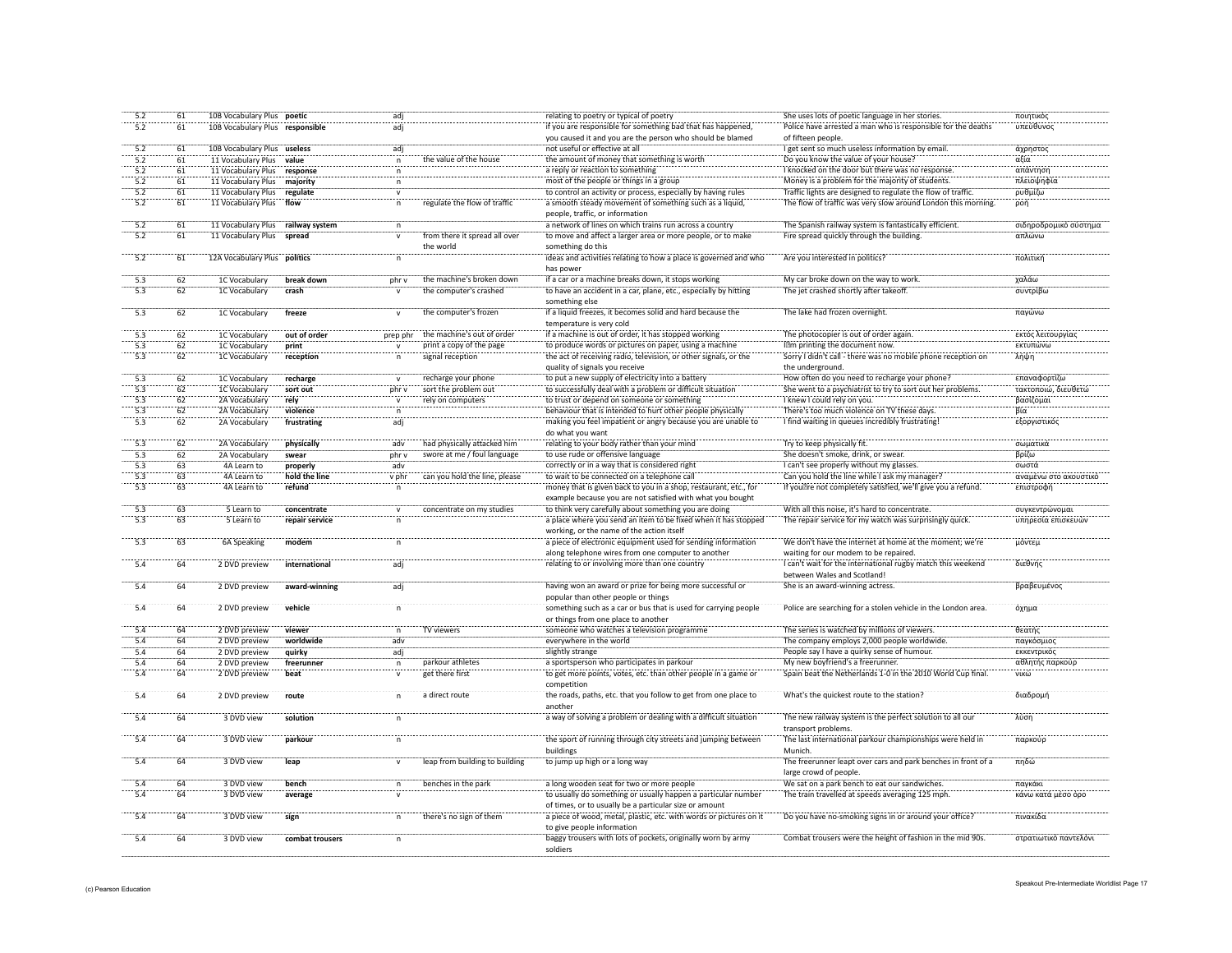| 5.4              | 65              | 6 Writeback         | shower-head           |              |                                | the part of a shower from which the water comes                   | Our shower isn't very powerful - maybe we should buy a new<br>shower head. | κεφαλή ντους            |
|------------------|-----------------|---------------------|-----------------------|--------------|--------------------------------|-------------------------------------------------------------------|----------------------------------------------------------------------------|-------------------------|
| 5.4              | 65              | 6 Writeback         | download              | $\mathsf{v}$ |                                | to receive information or programs on a computer, especially      | How often do you download music from the internet?                         | κατεβάζω από το         |
|                  |                 |                     |                       |              |                                | using the internet                                                |                                                                            | διαδίκτυο               |
| 5.4              | 65              | 6 Writeback         | tune                  | n            |                                | a series of musical notes that are nice to listen to              | He started to play a tune on the piano.                                    | μελωδία                 |
| 5.4              | 65              | 6 Writeback         | automatically         | adv          |                                | done without the need for human control                           | My computer downloads new updates automatically                            | αυτόματα                |
|                  |                 |                     |                       |              |                                | an informal way to say 'a lot of'                                 | Wow! You've got loads of music on your computer!                           | ένα σωρό                |
| 5.5              | 66              | 1A                  | loads of              | quantifier   |                                |                                                                   |                                                                            |                         |
| 5.5              | 66              | 4A                  | humanitarian          | adi          |                                | concerned with improving people sliving conditions and            | The UN sent humanitarian aid to help the refugees.                         | ανθρωπιστικός           |
|                  |                 |                     |                       |              |                                | preventing unfair treatment                                       |                                                                            |                         |
| 5.5              | $\overline{66}$ | 4Ä                  | lose power            | v phi        |                                | when a politician, monarch, etc. stops having control of their    | The Labour party lost power to the new coalition government                | χάνω την εξουσί         |
|                  |                 |                     |                       |              |                                | country                                                           | in 2010.                                                                   |                         |
|                  | 67              | Heading             | emotion               |              |                                | a strong feeling such as love, hate, anger, etc.                  | His songs are always full of emotion.                                      | συναίσθημα              |
|                  | 68              | 1B Speaking         | basic                 | adi          |                                | basic things are the most simple or most important things         | The basic rule of football is: don't use your hands (unless                | βασικός                 |
|                  |                 |                     |                       |              |                                |                                                                   | vou're in goal)!                                                           |                         |
| 6.1              | 68              | 1B Speaking         | facial                |              |                                | on or relating to your face                                       | You can read a lot about a person's emotions from their facial             | του προσώπου            |
|                  |                 |                     |                       |              |                                |                                                                   | expressions.                                                               |                         |
| 6.1              | 68              | 1B Speaking         | fear                  |              |                                | the feeling you get when you are afraid or worried that           | I have a real fear of speaking in public.                                  | φόβος                   |
|                  |                 |                     |                       |              |                                | something bad will happen                                         |                                                                            |                         |
|                  |                 |                     |                       |              |                                |                                                                   |                                                                            |                         |
| 6.1              | 68              | 1B Speaking         | activate              |              | activates a part in our brain  | to make something start working                                   | This switch activates the alarm.                                           | ενεργοποιώ              |
| 6.1              | 68              | 1B Speaking         | distress              |              | a feeling of distress          | a feeling of extreme unhappiness                                  | Their divorce caused him great distress                                    | θλίψη, δυστυχία         |
| 6.1              | $-68$           | 1B Speaking         | loss                  |              | the loss of a family member    | when you do not have something any longer, or when you have       | The loss of their home was a shock to the family                           | απώλεια                 |
|                  |                 |                     |                       |              |                                | less of it                                                        |                                                                            |                         |
| 6.1              | 68              | 1B Speaking         | tragedy               | n            | tragedy in the family          | a very sad event or situation, especially one involving death     | Have you heard the news about the plane crash tragedy?                     | τραγωδία                |
| 6.1              | 68              | 1B Speaking         | prompt                | $\mathsf{v}$ | prompt a feeling               | to make someone decide to do something                            | What prompted you to buy that suit?                                        | παρακινώ                |
| 6.1              | 68              | 1B Speaking         | result in             |              | results in tears               | to make something happen                                          | A traffic accident resulted in the death of two drivers.                   | καταλήγω                |
| 6.1              | 68              | 1B Speaking         | a lump in your throat | phr          | tears and a lump in the throat | a feeling that you want to cry                                    | At the end of that romantic film, I felt a lump in my throat.              | ένας κόμπος στο λαιμό   |
| 6.1              | 68              | 1B Speaking         | chest                 | n            | heaviness in the chest         | the front part of your body between your neck and stomach         | He had to go to hospital for a chest X-ray.                                | θώρακας                 |
| 6.1              | 68              | 1B Speaking         | joy                   |              |                                | a feeling of great happiness and pleasure, or something that      | She cried with joy when she heard the news.                                | χαρά                    |
|                  |                 |                     |                       |              |                                | gives you this feeling                                            |                                                                            |                         |
| 6.1              | 68              | 1B Speaking         |                       |              |                                | to make someone decide to do something                            | Nothing would induce me to vote for him again.                             | πείθω, παρακινώ         |
|                  |                 |                     | induce                |              |                                |                                                                   |                                                                            |                         |
| 6.1              | 68              | 1B Speaking         | motivator             |              |                                | something or someone that makes you want to do or achieve         | Money is a good motivator.                                                 | κίνητρο                 |
|                  |                 |                     |                       |              |                                | something                                                         |                                                                            |                         |
| 6.1              | 68              | 1B Speaking         | actively              | adv          |                                | in a way that involves doing things or taking part in something   | Parents must be actively involved in their children's                      | ενεργά                  |
|                  |                 |                     |                       |              |                                |                                                                   | education                                                                  |                         |
| 6.1              | 68              | 1B Speaking         | surprise              | $\mathsf{n}$ |                                | the feeling you have when something unexpected or unusual         | The news was a complete surprise to me!                                    | έκπληξη                 |
|                  |                 |                     |                       |              |                                | happens                                                           |                                                                            |                         |
| 6.1              | 68              | 1B Speaking         | unpredictable         | adi          |                                | changing so much that you do not know what to expect              | The UK has very unpredictable weather.                                     | απρόβλεπτος             |
| 6.1              | 68              | 1B Speaking         | raise                 |              | raise your evebrows            | to move something to a higher position or into an upright         | Raise your hand if you know the answer.                                    | σηκώνω                  |
|                  |                 |                     |                       |              |                                | position                                                          |                                                                            |                         |
| 6.1              | 68              | 1B Speaking         | eyebrow               |              |                                | the line of short hairs above your eye                            | He raised his eyebrows in surprise.                                        | φρύδι                   |
| 6.1              | 68              | 1B Speaking         | disgust               |              |                                | a strong feeling of dislike, annoyance, or disapproval            | Everybody looked at me with disgust.                                       | αηδία                   |
| $\overline{6.1}$ | 68              | 1B Speaking         | rotten                | adi          | rotten eg                      | rotten food or wood is in bad condition because it is old         | Don't eat those apples, they're rotten!                                    | σάπιος                  |
|                  | 68              | 1B Speaking         | disease               |              |                                | an illness which affects a person, animal, or plant               | She suffers from a rare disease of the blood                               | ασθένεια                |
| 6.1<br>6.1       | 68              |                     |                       | n            |                                |                                                                   |                                                                            |                         |
|                  |                 | 1B Speaking         | protect               |              |                                | to keep someone or something safe from harm, damage, or           | Do you think there should be more laws to protect the                      | προστατεύω              |
|                  |                 |                     |                       |              |                                | illness                                                           | environment?                                                               |                         |
| 6.1              | 68              | 2A Vocabulary       | confusing             | adi          |                                | unclear and difficult to understand                               | The instructions for my new TV are very confusing!                         | περίπλοκος, μπερδεμένος |
| 6.1              | 68              | 2A Vocabulary       | frightened            | adj          |                                | feeling afraid                                                    | Are you frightened of spiders?                                             | φοβάμαι                 |
| 6.1              | 68              | 2A Vocabulary       | relaxing              | adi          |                                | making you feel calm                                              | There's nothing better than a relaxing bath after a hard day's             | χαλαρωτικός             |
|                  |                 |                     |                       |              |                                |                                                                   | work!                                                                      |                         |
| $-6.1$           | $-68$           | 2A Vocabulary       | satisfying            | <br>adi      |                                | making you feel pleased and happy, especially because you         | I find my job very satisfying                                              | ικανοποιητικό           |
|                  |                 |                     |                       |              |                                | have achieved something                                           |                                                                            |                         |
| 6.1              | 68              | 2A Vocabulary       | shocked               | adj          |                                | very surprised and upset                                          | John looked shocked when he heard the news                                 | σοκαρισμένος            |
| 6.1              | 69              | 3 Listening         | treatment             |              | treatment of a disease         | something that is done to try to cure someone who is injured      | Two of the boys needed treatment for head injuries                         | θεραπεία, αγωγι         |
|                  |                 |                     |                       |              |                                | or ill                                                            |                                                                            |                         |
| 6.1              | 69              | 3 Listening         | mental                | adj          |                                | relating to the mind, or happening in the mind                    | Stress affects physical and mental health.                                 | πνευματικός             |
| 6.1              | $-69$           |                     |                       |              |                                |                                                                   | They destroyed the building with a number of controlled                    |                         |
|                  |                 | 4A Listening        | controlled            | adi          |                                | deliberately done in a particular way, or made to have            |                                                                            | ελεγχόμενος             |
|                  |                 |                     |                       |              |                                | particular qualities                                              | explosions.                                                                |                         |
| 6.1              | 69              | <b>4A Listening</b> | laughter              | n            |                                | when people laugh, or the sound of people laughing                | Tom burst into laughter.                                                   | νέλιο                   |
| 6.1              | 69              | 4A Listening        | therapy               | n            |                                | the treatment of a mental or physical illness over a long period  | He's having therapy to help with alcohol addiction.                        | ψυχοθεραπεία            |
|                  |                 |                     |                       |              |                                | of time, especially without using drugs or operations             |                                                                            |                         |
| 6.1              | 69              | <b>4A Listening</b> | on average            | prep phr     |                                | based on a calculation of what usually happens                    | On average, men still earn more than women                                 | κατά μέσο όρο           |
| 6.1              | 69              | 5A Grammar          | hammer                | n            | use a hammer to nai            | a tool with a heavy metal part on a long handle, used for hitting | He hit his thumb with a hammer when he was doing some                      | σφυρί                   |
|                  |                 |                     |                       |              |                                | nails into wood                                                   | DIY.                                                                       |                         |
| 6.1              | 69              | 5A Grammar          | smash to pieces       | v phr        |                                | to violently break something into many different parts            | The tidal wave smashed the little fishing boats to pieces.                 | κομματιάζω              |
| 6.1              | 69              | 7A Grammar          | feel down             | phr v        | under the weathe               | to feel depressed or upset                                        | Whenever I feel down, I always listen to some motivating                   | έχω τις μαύρες μου      |
|                  |                 |                     |                       |              |                                |                                                                   | music                                                                      |                         |
| 6.1              | 69              | 7A Grammar          | breath                | n            |                                | air that you send out of your lungs when you breathe              | He has bad breath.                                                         | αναπνοή                 |
|                  |                 |                     | nervous               | adi          |                                | worried or frightened about something and unable to relax         | Sam's very nervous about his driving test.                                 | αγχωμένος               |
| 6.1              | 70              | 8A Speaking         |                       |              |                                |                                                                   |                                                                            |                         |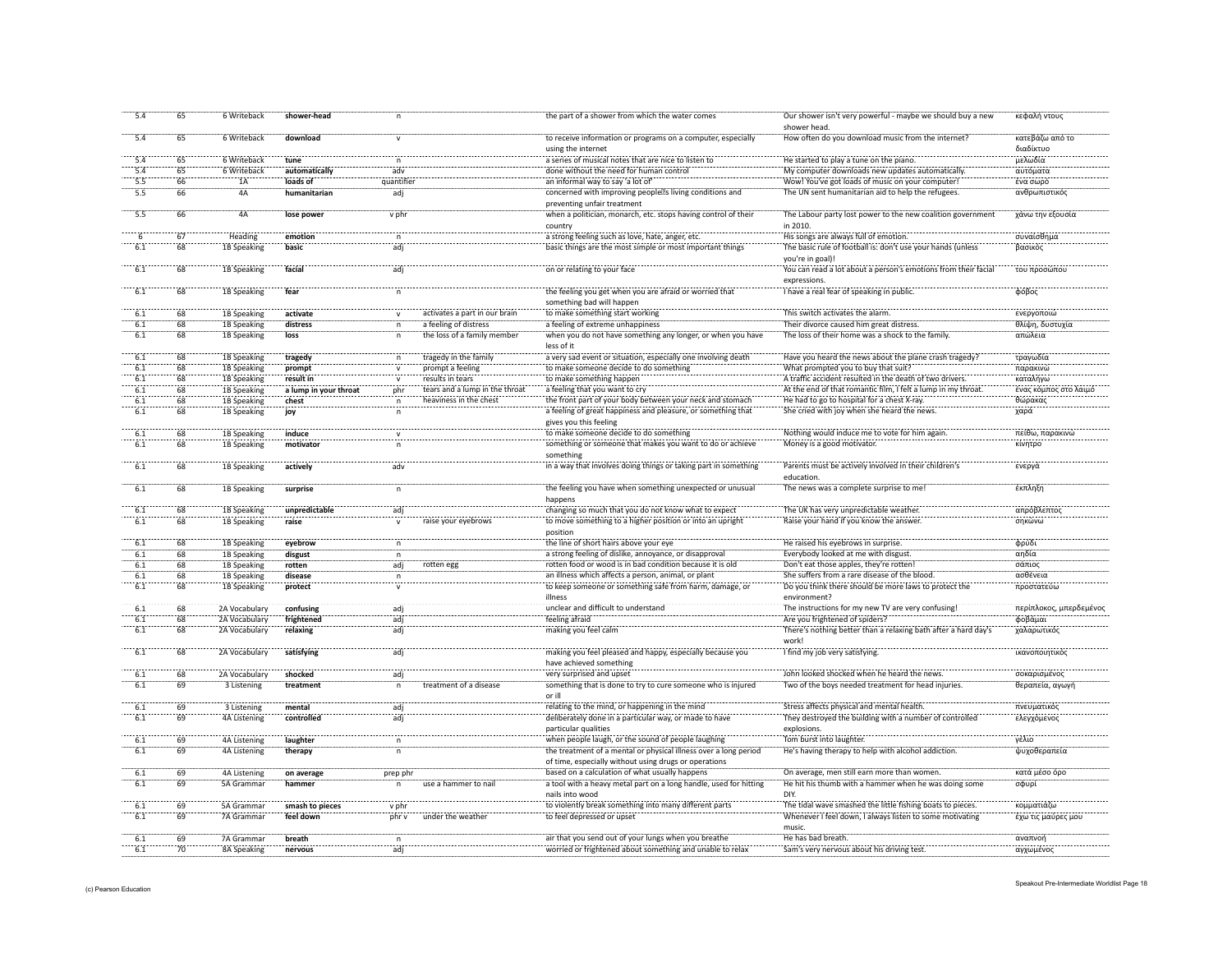| 6.1              | 70              | 8A Speaking                    | stressed        | adj          | he's stressed about his work     | so worried and tired that you cannot relax                                                                    | She's so stressed about her job - she needs a holiday!           | πιεσμένος                  |
|------------------|-----------------|--------------------------------|-----------------|--------------|----------------------------------|---------------------------------------------------------------------------------------------------------------|------------------------------------------------------------------|----------------------------|
| 6.1              | 70              | 9A Vocabulary Plus             | arrow           | n            | click on the arrow               | an icon or sign used to show where something is                                                               | Follow the arrows to the X-ray department.                       | βέλος                      |
| 6.1              | 70              | 9A Vocabulary Plus             | chat up         | phr v        |                                  | to start or have a conversation with someone you think is                                                     | My brother loves trying to chat up girls when we go out on       | καταφέρνω, ρίχνω με τα     |
|                  |                 |                                |                 |              |                                  | attractive                                                                                                    | Saturday nights!                                                 | λόγια                      |
| 6.1              | 70              | 9A Vocabulary Plus click on    |                 | phr v        |                                  | to press the button of a computer mouse to select something                                                   | Click on the arrow and follow the instructions.                  | επιλέγω (με το ποντίκι του |
|                  |                 |                                |                 |              |                                  | on a computer screen, the internet, etc.                                                                      |                                                                  | υπολογιστή)                |
| 6.1              | 70              | 9A Vocabulary Plus dress down  |                 | phr v        |                                  | to wear clothes that are less formal than the ones you usually                                                | She dressed down in old jeans and a T-shirt.                     | ντύνομαι πρόχειρα          |
|                  |                 |                                |                 |              |                                  | wea                                                                                                           |                                                                  |                            |
| 6.1              | 70              | 9A Vocabulary Plus get on well |                 | phr v        |                                  | to have a (very) good relationship with someone                                                               | I get on really well with my mother and father-in-law.           | τα πάω καλά με             |
| 6.1              | $70^{\circ}$    | 9A Vocabulary Plus icon        |                 |              | computer icon                    | a small sign or picture on a computer screen that you choose                                                  | To send a fax, click on the telephone icon.                      | εικονίδιο                  |
|                  |                 |                                |                 |              |                                  | when you want the computer to do something                                                                    |                                                                  |                            |
| 6.1              | 70              | 9A Vocabulary Plus log off     |                 | phr v        |                                  | to stop using a computer system by giving it particular                                                       | When you've finished using the computer, close the internet      | βγαίνω από ηλεκτρονικό     |
|                  |                 |                                |                 |              |                                  | instructions                                                                                                  | and log off.                                                     | υπολογιστή                 |
| 6.1              | 70              | 9A Vocabulary Plus scroll up   |                 | nhr v        |                                  | to move the information on a computer, phone, etc. screen up                                                  | If you scroll up to the top of the page, you'll see the address. | ξετυλίγω κείμενο προς τα   |
|                  |                 |                                |                 |              |                                  | or down to see more information                                                                               |                                                                  | κάτω σε οθόνη              |
|                  |                 |                                |                 |              |                                  |                                                                                                               |                                                                  | υπολογιστή                 |
| 6.1              | 70              | 9A Vocabulary Plus settle down |                 | phr v        |                                  | to start living a quiet and calm life in one place, especially when                                           | They'd like to see their daughter settle down, get married,      | φρονιμεύω,                 |
|                  |                 |                                |                 |              |                                  | you get married                                                                                               | and have kids.                                                   | νοικοκυρεύομαι             |
| 6.1              | 70              | 9A Vocabulary Plus shut down   |                 | phr v        | the computer                     | if a company, factory, machine, etc. shuts down, or if you shut it                                            | Hundreds of local post offices have shut down.                   | κλείνω                     |
|                  |                 |                                |                 |              |                                  | down, it stops operating                                                                                      |                                                                  |                            |
| 6.1              | $\frac{1}{70}$  | 9A Vocabulary Plus take off    |                 | phr v        | take off your shoes              | to remove something                                                                                           | He took off his shoes.                                           | βγάζω                      |
| 6.1              | 70              | 9A Vocabulary Plus             | try on          | phr v        | tried on new clothes             | to wear clothes (usually in a shop) to see if you want to buy                                                 | Can I try this dress on in a size 14, please?                    | δοκιμάζω, προβάρω          |
|                  |                 |                                |                 |              |                                  | them                                                                                                          |                                                                  |                            |
| $\overline{6.1}$ | 70              | 9A Vocabulary Plus             | go off          | phr v        | I went off him after a while     | to stop liking someone or something                                                                           | Since I saw how hamburgers are made, I've gone off them          | σταματάει να μου αρέσει    |
|                  |                 |                                |                 |              |                                  |                                                                                                               | completely                                                       | κάτι                       |
| 6.1              | 70              | 9B Vocabulary Plus exit        |                 |              |                                  | to leave a place                                                                                              | The band exited through a side door.                             | βγαίνω                     |
| 6.1              | 70              | 9B Vocabulary Plus             | website         |              |                                  | a place on the internet where you can find information about                                                  | For more information, visit our website.                         | ιστότοπος                  |
|                  |                 |                                |                 |              |                                  | something, especially a particular organisation                                                               |                                                                  |                            |
| $-6.2$           | $\overline{71}$ | 1A Reading                     | persuade        |              |                                  | to make someone decide to do something by telling them why                                                    | John was trying to persuade me to stay at his house              | πείθω                      |
|                  |                 |                                |                 |              |                                  | it is a good idea, or asking them many times                                                                  |                                                                  |                            |
| 6.2              | 71              | 1A Reading                     | charity         |              |                                  | an organisation that gives money, goods, or help to people who                                                | I'm running a race to raise money for charity.                   | φιλανθρωπία                |
|                  |                 |                                |                 |              |                                  | are poor, sick, etc.                                                                                          |                                                                  |                            |
| 6.2              | 71              | 1A Reading                     | creatively      | adv          |                                  | done in an interesting and imaginative way                                                                    | He got the job because he's able to think so creatively about    | δημιουργικά                |
|                  |                 |                                |                 |              |                                  |                                                                                                               | such boring things.                                              |                            |
| 6.2              | $\overline{71}$ | 1A Reading                     | episode         | $\mathsf{n}$ | TV episodes                      | one of the parts of a television or radio story that is broadcast                                             | He watches every episode of Friends.                             | επεισόδιο                  |
|                  |                 |                                |                 |              |                                  | separately                                                                                                    |                                                                  |                            |
|                  |                 |                                |                 |              |                                  |                                                                                                               |                                                                  |                            |
| 6.2              | $\overline{71}$ | 1A Reading                     | psychologist    |              |                                  | someone who studies the way people s minds work                                                               | She's having therapy with a psychologist.                        | ψυχολόγος                  |
| 6.2              | $\overline{71}$ | 1A Reading                     | neuroscientist  |              |                                  | a scientist who studies the brain                                                                             | My best friends at university studying to be a neuroscientist    | επιστήμονας ειδικευμένος   |
|                  |                 |                                |                 |              |                                  |                                                                                                               |                                                                  | στη νευρολογία             |
|                  |                 |                                |                 |              |                                  |                                                                                                               |                                                                  |                            |
| 6.2              | 71              | 1A Reading                     | crowded         |              |                                  | very full of people or things                                                                                 | The shops are always crowded at Christmas                        | γεμάτος, συνωστισμένος     |
| 6.2              | 71              | 1A Reading                     | pretend         |              |                                  | to behave as though something is true when you know that it is                                                | He's not really angry - he's just pretending.                    | προσποιούμαι               |
|                  |                 |                                |                 |              |                                  | not                                                                                                           |                                                                  |                            |
| 6.2              | 71              | 1A Reading                     | stall           |              | have a stall in the market       | a large table on which you put things you want to sell                                                        | He has a market stall selling fresh fruit and veg.               | πάγκος                     |
| 6.2              | $\overline{71}$ | 1A Reading                     | volunteer       |              |                                  | someone who does work without being paid                                                                      | I volunteer for a homeless charity at weekends.                  | εθελοντής                  |
| 6.2              | 71              | 1A Reading                     | conclusion      |              |                                  | something you decide after considering all the information you                                                | I've come to the conclusion that she's lying.                    | συμπέρασμα                 |
|                  |                 |                                |                 |              |                                  | have                                                                                                          |                                                                  |                            |
| 6.2              | $\overline{71}$ | 1A Reading                     | ordinary        | adi          |                                  | average, common, or usual, not different or special                                                           | My boss thinks she's wonderful, but she's just an ordinary       | συνηθισμένος, κοινός       |
|                  |                 |                                |                 |              |                                  |                                                                                                               | nerson                                                           |                            |
| 6.2              | 71              | 3A Vocabulary                  | experiment      | $\mathsf{n}$ |                                  | a scientific test to find out or prove something                                                              | The scientists do most of their experiments on rats.             | πείραμα                    |
| 6.2              | 71              | 3A Vocabulary                  | get a seat      | v phr        |                                  | to find somewhere to sit in a waiting room or on a bus or train                                               | I was very lucky on the train this morning - I managed to get a  | βρίσκω θέση                |
|                  |                 |                                |                 |              |                                  |                                                                                                               | seat!                                                            |                            |
| 6.2              | 71              | 3A Vocabulary                  | jump a queue    | v phr        |                                  | to avoid waiting in a line of people                                                                          | I hate it when people try to jump the queue in the post          | παρακάμπτω την ουρά        |
|                  |                 |                                |                 |              |                                  |                                                                                                               | office!                                                          |                            |
| 6.2              | $\overline{71}$ | 3A Vocabulary                  | raise money     | v phr        |                                  | to collect money that you can use to do a particular job or help                                              | My sister's running a marathon to raise money for victims of     | μαζεύω χρήματα             |
|                  |                 |                                |                 |              |                                  | people                                                                                                        | the recent earthquake.                                           |                            |
| 6.2              | 71              | 3B Vocabulary                  | scientific      | adi          |                                  | relating to science                                                                                           | What do you think was the most important scientific              | επιστημονικός              |
|                  |                 |                                |                 |              |                                  |                                                                                                               | discovery of the nineteenth century?                             |                            |
| $-6.2$           | 72              | 4A Grammar                     | pick of the     | n phr        |                                  | the pick of the month, day, bunch, etc. is the best or most                                                   | Russell Crowe's new film is the pick of the month in this        | η καλύτερη επιλογή         |
|                  |                 |                                |                 |              |                                  | interesting thing that exists at a particular time                                                            | magazine.                                                        |                            |
| 6.2              | $\overline{72}$ | 4A Grammar                     | statistics      | n            |                                  | the science of collecting and studying numbers which represent                                                | According to statistics, women are safer drivers than men.       | στατιστική                 |
|                  |                 |                                |                 |              |                                  | facts or measurements                                                                                         |                                                                  |                            |
| 6.2              | 72              | 4A Grammar                     | overall         | adv          |                                  | considering or including everything                                                                           | The overall cost of the trip is \$500.                           | συνολικός                  |
| 6.2              | 72              | 4A Grammar                     | light           | adj          | it's good TV, light, easy on the | not serious in meaning, style, or manner, and only intended to                                                | This is a great holiday book if you want some light              | ελαφρύς                    |
|                  |                 |                                |                 |              | eye and fun                      | entertain people                                                                                              | entertainment.                                                   |                            |
| 6.2              | 72              | 4A Grammar                     | easy on the eye | phr          |                                  | pleasant to look at                                                                                           | Cathy's new boyfriend is very easy on the eye!                   | ευχάριστος στο μάτι        |
| 6.2              | 72              | 6 Grammar                      | flute           | n.           | play the flute                   | a musical instrument like a thin pipe that you play by holding it<br>across your lips and blowing over a hole | I've always wanted to learn how to play jazz flute.              | φλάουτο                    |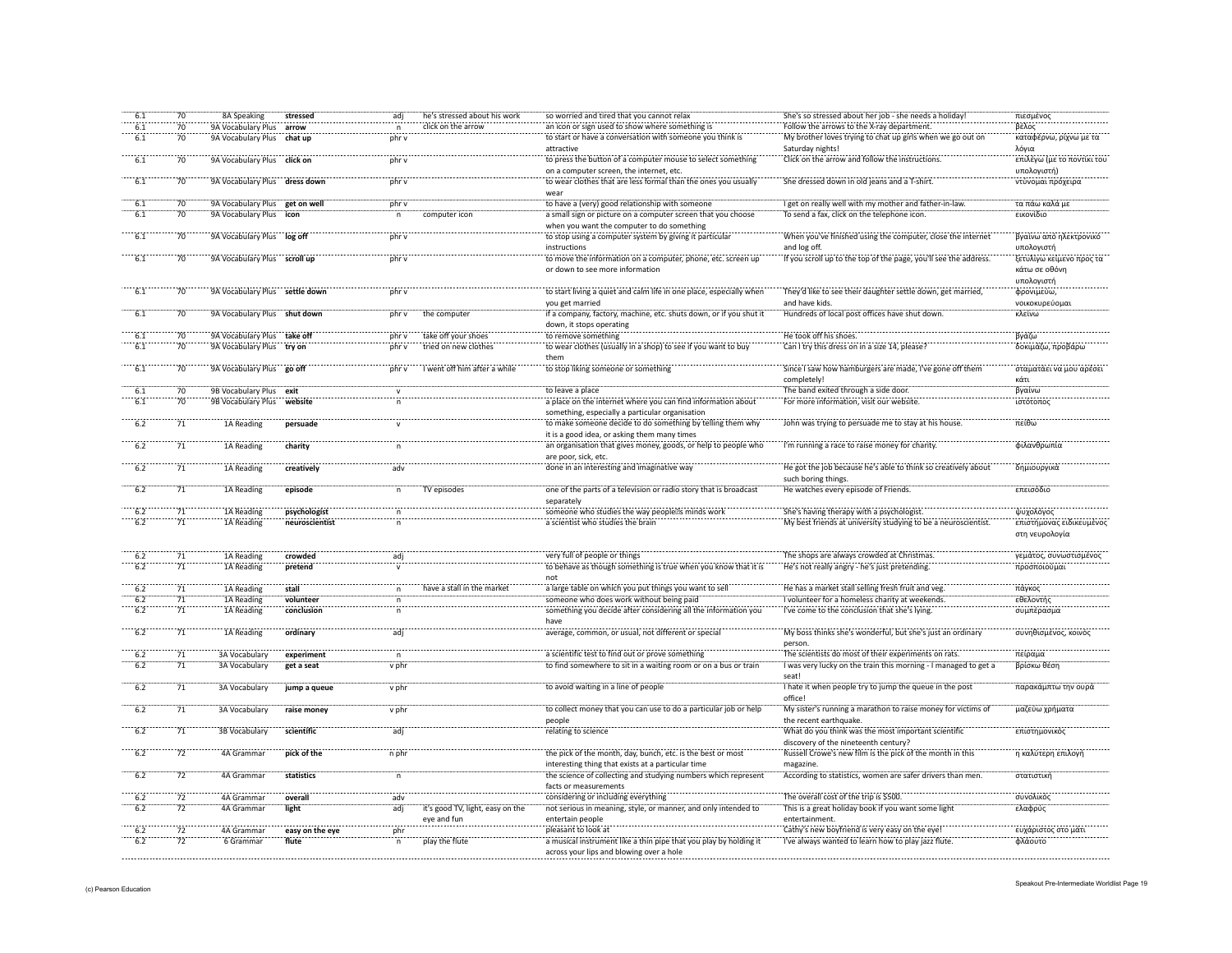| 6.2             | 73              | 10A Writing   | reliable              | adj            |                                                     | if someone or something is reliable, you can trust and depend<br>on them                        | Rick is hard-working and very reliable                                                    | αξιόπιστος             |
|-----------------|-----------------|---------------|-----------------------|----------------|-----------------------------------------------------|-------------------------------------------------------------------------------------------------|-------------------------------------------------------------------------------------------|------------------------|
| 6.2             | 73              | 10B Writing   | expertise             | $\overline{p}$ |                                                     | special skills or knowledge that you learn by experience or<br>training                         | This new job is a great opportunity to show people your<br>expertise.                     | τεχνογνωσία, εμπειρία  |
| 6.2             | 73              | 10B Writing   | in all likelihood     | prep phr       |                                                     | almost certainly                                                                                | The president will, in all likelihood, have to resign.                                    | κατά πάσα πιθανότητα   |
| 6.2             | 73              | 10B Writing   | apart from            | adv            |                                                     | except for                                                                                      | Apart from the ending, it's a really good film.                                           | εκτός από              |
| 6.2             | 73              | 10B Writing   | in all probability    | prep phr       |                                                     | very probably                                                                                   | In all probability, he's missed the bus.                                                  | κατά πάσα πιθανότητα   |
| 6.2             | 73              | 10B Writing   | profit                | $\overline{p}$ |                                                     | the money that you get when you sell something for more than                                    | They sold the house at a big profit.                                                      | κέρδος                 |
|                 |                 |               |                       |                |                                                     | you paid for it, especially in business                                                         |                                                                                           |                        |
| 6.2             | 73              | 10C Writing   | summary               |                |                                                     | a short statement that gives the main information about<br>something                            | I've given a brief summary on a separate sheet                                            | περίληψη               |
| $-6.2$          | 73              | 11A Learn to  | obsession             |                |                                                     | when you are obsessed with something, or the thing you are<br>obsessed with                     | She has an obsession with collecting teddy bears.                                         | εμμονή                 |
|                 | $\frac{1}{74}$  | 1A Vocabulary | fail                  |                |                                                     | to not succeed in doing something that you try to do                                            | Have you ever failed an exam?                                                             | αποτυγχάνω             |
| 6.3             | 74              | 1A Vocabulary | get promoted          |                |                                                     | to be given a better, more responsible job in a company                                         | We're celebrating tonight because my wife got promoted to<br>Senior Manager!              | παίρνω προαγωγή        |
| 6.3             | 74              | 1A Vocabulary | split up              | phr v          | split up with a boyfriend                           | if people split up, they end their marriage or relationship                                     | My parents split up when I was three.                                                     | χωρίζω                 |
| 6.3             | 74              | 2B Vocabulary | cancel                |                |                                                     | to say that something that was planned will not happen                                          | I had to cancel my trip to Rome.                                                          | ακυρώνω                |
| 6.3             | 74              | 2B Vocabulary | tone of voice         | n phr          |                                                     | the way your voice sounds, which shows how you are feeling or<br>what you mean                  | I know you're angry, but you can't talk to people in that tone<br>of voice!               | ο τόνος της φωνι       |
| 6.3             | 75              | 6 Learn to    | congratulations       |                |                                                     | something you say to someone who has done or achieved<br>something special or impressive        | Congratulations on your new job!                                                          | συγχαρητήρια           |
| 6.3             | 75              | 6 Learn to    | that's a shame        | phr            |                                                     | used when you wish a situation was different, and you feel sad<br>or disappointed               | You didn't get the job? That's a shame.                                                   | κρίμα                  |
| 6.3             | 75              | 6 Learn to    | you lucky thing!      | phr            |                                                     | used to say that someone is fortunate to be able to do<br>something                             | You don't have to work over Christmas? You lucky thing!                                   | τυχερέ!                |
| 6.4             | 76              | 1 DVD preview | publisher             |                |                                                     | a person or company that produces books, magazines, etc. and<br>offers them for sale            | My boyfriend works for a big publisher in New York.                                       | εκδότης                |
| 6.4             | 76              | 1 DVD preview | desperately           | adv            |                                                     | willing to do anything to change a bad situation, even if it is<br>dangerous or unpleasant      | The doctors tried desperately to save her life.                                           | απεγνωσμένα            |
|                 | 76              | 1 DVD preview | in-law                |                |                                                     | an informal way to refer to your parents-in-law                                                 | I'm not spending Christmas with the in-laws this year." 'You<br>lucky thing!              | πεθερικά               |
| 6.4             | 76              | 1 DVD preview | turn into             | nhr v          |                                                     | to become                                                                                       | Look outside - it's turned into a nice day!                                               | εξελίσσομαι, γίνομαι   |
| 6.4             | 76              | 2 DVD View    | burst into tears      | v phr          |                                                     | to suddenly start crying                                                                        | When Greg split up with Jenny, she burst into tears.                                      | ξεσπάω σε κλάματα      |
| 6.4             | 76              | 3 DVD view    | charming              | adj            | charming tradition                                  | very pleasing or attractive                                                                     | Have you met her father? He's absolutely charming!                                        | γοητευτικός            |
| 6.4             | 76              | 3 DVD view    | pass down             | phr v          | pass the ring down from<br>generation to generation | to give something special or valuable to a younger person in<br>vour family                     | My wedding ring was passed down from my grandmother.                                      | κληροδοτώ              |
| 6.4             | 76              | 3 DVD view    | fairy tale            | $\mathsf{n}$   |                                                     | a children's story in which magical things happen                                               | I've always wanted a fairy-tale wedding with loads of flowers<br>and a big, white dress!  | παραμύθι               |
| 6.4             | 76              | 3 DVD view    | vicar                 | $\overline{p}$ |                                                     | a priest in the Church of England                                                               | The new vicar came round earlier to introduce himself.                                    | εφημέριος              |
| 6.4             | 76              | 3 DVD view    | plumber               |                |                                                     | someone whose job is to repair water pipes, baths, toilets, etc.                                | Plumbers can make a lot of money, especially at weekends<br>and over holidays.            | υδραυλικός             |
| 6.4             | 77              | 5A Speakout   | lighthouse            | $\mathsf{n}$   |                                                     | a tower with a bright light that warns ships of danger                                          | Their new house is an old, converted lighthouse.                                          | φάρος                  |
| 6.4             | 77              | 5A Speakout   | course                | 'n             | five-course meal                                    | one of the separate parts of a meal                                                             | We had a wonderful, five-course meal at the wedding<br>reception                          | φαγητό, πιάτο          |
| 6.4             | 77              | 6A Writeback  | full moon             | $\overline{p}$ |                                                     | the moon when it looks completely round                                                         | Some people say strange things happen at full moon.                                       | πανσέληνος             |
| 6.5             | 78              | ā             | cancer                |                |                                                     | a serious disease in which cells in someone s body start to<br>grow in a way that is not normal | Smoking can cause lung cancer.                                                            | καρκίνος               |
|                 | 79              | Heading       | success               | $\mathsf{n}$   |                                                     | when you achieve what you want to achieve                                                       | Her new business is a huge success.                                                       | επιτυχία               |
| 7.1             | 80              | 1A Speaking   | opportunity           |                |                                                     | a chance to do something                                                                        | What's the best opportunity you've ever had?                                              | ευκαιρία               |
| 7.1             | 80              | 2A Vocabulary | high achiever         | v phr          |                                                     | someone who is very successful in their work                                                    | Our son is a very high achiever.                                                          | πολύ επιτυχημένος      |
| 7.1             | 80              | 2A Vocabulary | believe in yourself   | v phr          |                                                     | to have confidence that you can be successful                                                   | The most important thing when you go for a job interview is<br>to believe in yourself.    | πιστεύω στον εαυτό μου |
| 7.1             | 80              | 2A Vocabulary | determined            | adj            |                                                     | wanting to do something very much, so that you will not let<br>anything stop you                | She was determined to start her own business.                                             | αποφασιμένος           |
| $\frac{1}{7.1}$ | $\overline{80}$ | 2A Vocabulary | $d$ evelop            |                | develop a skill                                     | if something develops, or if you develop it, it gets bigger or<br>becomes more important        | The new prime minister plans to develop the local economy.                                | αναπτύσσω              |
| 7.1             | 80              | 2A Vocabulary | get better at         | v phr          |                                                     | to perform better or reach a higher standard in something                                       | You won't get better at cooking unless you practise                                       | γίνομαι καλύτερος σε   |
| 7.1             | $\overline{80}$ | 2A Vocabulary | goal                  | $\mathsf{n}$   | achieve a goa                                       | something that you hope to achieve in the future                                                | Their goal is to be the number one team.                                                  | στόχος                 |
| 7.1             | $\overline{80}$ | 2A Vocabulary | have a natural talent | v phr          |                                                     | to be born with a particular ability or skill                                                   | Jane has a natural talent for painting.                                                   | έχω φυσικό ταλέντο     |
| 7.1             | $\overline{80}$ | 2A Vocabulary | have the chance       | v phr          |                                                     | to be in a time or situation which you can use to do something<br>that you want to do           | Have you ever had the chance to appear on TV?                                             | έχω την ευκαιρία       |
| 7.1             | 80              | 2A Vocabulary | have the opportunity  | v phr          |                                                     | to be in a time or situation which you can use to do something<br>that you want to do           | I'd love to have the opportunity to meet a celebrity!                                     | έχω την ευκαιρία       |
| 7.1             | 80              | 2A Vocabulary | practise              | $\mathbf{v}$   |                                                     | to do something a lot or regularly in order to improve your skil                                | Today in my driving lesson I practised parking.                                           | εξασκούμαι             |
| 7.1             | 80              | 2A Vocabulary | regularly             | adv            |                                                     | often                                                                                           | Now that he's retired, he plays golf regularly.                                           | τακτικά                |
| 7.1             | $\overline{80}$ | 2A Vocabulary | work hard             | v phr          |                                                     | to make a lot of effort to achieve a goal                                                       | Jon really wants to work as cabin crew, so he's working hard<br>at his foreign languages. | δουλεύω σκληρά         |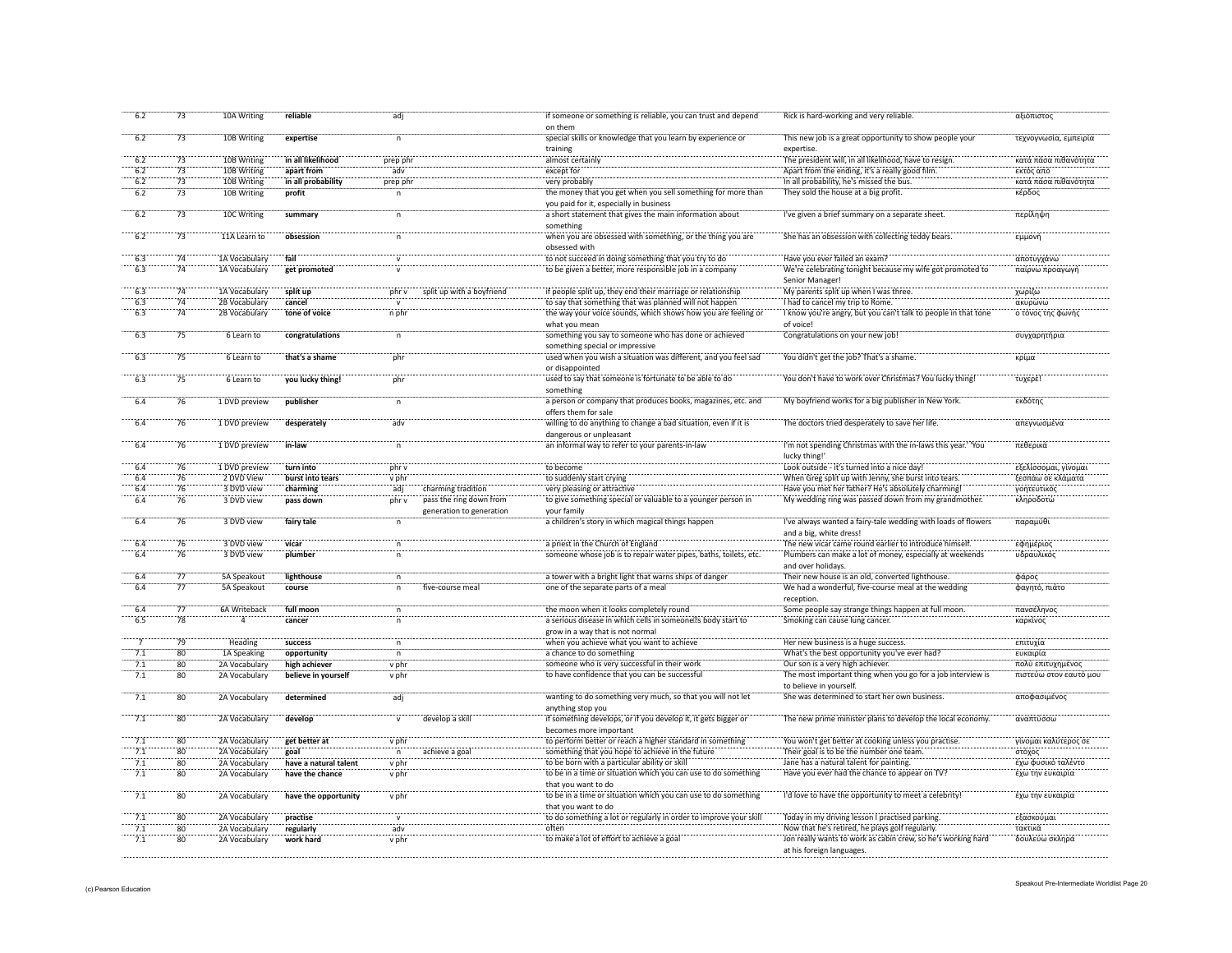| 7.1              | 80                       | 2B Vocabulary                        | improve                  |                |                                 | to become better, or to make something better                     | Her German is improving.                                         | βελτιώνομαι             |
|------------------|--------------------------|--------------------------------------|--------------------------|----------------|---------------------------------|-------------------------------------------------------------------|------------------------------------------------------------------|-------------------------|
| 7.1              | 80                       | 2B Vocabulary                        | objective                | $\mathsf{n}$   | have an objective               | something that you are working hard to achieve                    | Our main objective is to raise money.                            | αντικειμενικός σκοπός   |
|                  |                          |                                      |                          |                |                                 |                                                                   |                                                                  |                         |
|                  |                          |                                      |                          |                |                                 |                                                                   |                                                                  | στόχος                  |
| 7.1              | 81                       | <b>3A Listening</b>                  | factor                   | $\mathsf{n}$   |                                 | one of several things that influence or cause a situation         | Vaccination is an important factor in improving the nation s     | παράγοντας              |
|                  |                          |                                      |                          |                |                                 |                                                                   | health                                                           |                         |
| 7.1              | 81                       | <b>3A Listening</b>                  | obvious                  | adj            |                                 | easy to notice or understand                                      | Oh, come on - it's obvious she's pregnant!                       | φανερός                 |
| 7.1              | 81                       | 3C Listening                         | have one thing in commo  | v phr          |                                 | to share an interest or idea with someone                         | We have one thing in common: we both like fishing.               | έχω κάτι κοινό          |
| 7.1              | 81                       | <b>4A Listening</b>                  | master                   | $\mathsf{v}$   | master their craft              | to learn a subject or skill very well                             | I never mastered the violin.                                     | μαθαίνω τέλεια          |
| 7.1              | 81                       | <b>4A Listening</b>                  | craft                    | $\mathsf{n}$   |                                 | a skilled activity in which you make something using your hands   | I'd like to try a traditional country craft such as pottery or   | τέχνη                   |
|                  |                          |                                      |                          |                |                                 |                                                                   |                                                                  |                         |
|                  |                          |                                      |                          |                |                                 |                                                                   | weaving.                                                         |                         |
| 7.1              | $\overline{81}$          | 4A Listening                         | fortunate                | adj            |                                 | lucky                                                             | We were very fortunate to get tickets for their last show!       | τυχερός                 |
| 7.1              | 81                       | <b>4A Listening</b>                  | event                    |                |                                 | something that happens, especially something important,           | Have you ever been to a big live music event?                    | εκδήλωση, γεγονός       |
|                  |                          |                                      |                          |                |                                 | interesting, or unusual                                           |                                                                  |                         |
| $\overline{7.1}$ | 81                       | 4A Listening                         | programming              | $\mathsf{v}$   | computer programming            | to give a set of instructions to a computer to make it do         | I'm thinking of doing a course in computer programming           | προγραμματίζω           |
|                  |                          |                                      |                          |                |                                 | something                                                         |                                                                  |                         |
|                  | $\overline{\textbf{81}}$ |                                      |                          |                |                                 | teaching, especially in small groups                              | I had private tuition in English when I lived in the US.         | διδασκαλία              |
|                  |                          | 4A Listening                         | tuition                  |                |                                 |                                                                   |                                                                  |                         |
| 7.1              | 82                       | 9A Vocabulary Plus                   | have a talent for        | v phr          |                                 | to have an unusual amount of skill in a particular are            | Peter seems to have a talent for making money!                   | έχω ταλέντο σι          |
| $\overline{7.1}$ | 82                       | 9A Vocabulary Plus                   | have a lot in common wit | v phr          |                                 | to share a number of interests or ideas with someone              | The reason my girlfriend and I get on so well is that we have a  | έχω πολλά κοινά με      |
|                  |                          |                                      |                          |                |                                 |                                                                   | lot in common with each other.                                   |                         |
| $\frac{1}{7.1}$  | 82                       | 9A Vocabulary Plus                   | have access to           | v phr          |                                 | to have the right to enter a place, use something, see someone,   | Do you have access to the internet at home?                      | έχω πρόσβαση σε         |
|                  |                          |                                      |                          |                |                                 | etc.                                                              |                                                                  |                         |
| 7.1              | 82                       | 9A Vocabulary Plus be world-class at |                          | v phr          |                                 | to be one of the best people in the world at what you do          | My sister's boyfriend is world-class at rowing - he's            | είμαι παγκόσμιας κλάσης |
|                  |                          |                                      |                          |                |                                 |                                                                   |                                                                  |                         |
|                  |                          |                                      |                          |                |                                 |                                                                   | competing in the Olympics next year!                             |                         |
| $\overline{7.1}$ | 82                       | 9A Vocabulary Plus pick up on        |                          | phr v          | it picks up on the difficulties | to show or notice something                                       | The film picks up on the difficulties people experienced         | παρατηρώ, προσέχω       |
|                  |                          |                                      |                          |                | people have                     |                                                                   | during the war.                                                  |                         |
| 7.1              | 83                       | 2A Vocabulary                        | have a lot of ability    | v phr          |                                 | to be (very) skilled                                              | She has a lot of ability as a dancer. I think she could become a | είμαι πολύ ικανός       |
|                  |                          |                                      |                          |                |                                 |                                                                   | professional.                                                    |                         |
| 7.1              | 83                       | 2A Vocabulary                        | have an aptitude for     | v phr          |                                 | to have a natural ability                                         | He has an aptitude for maths.                                    | έχω κλίση σε            |
| 7.1              | 83                       | 2A Vocabulary                        |                          | v phr          |                                 | to have a special skill or special knowledge of a subject, gained | Mary's an expert at salsa dancing - she's been doing it for      | είμαι ειδκός σε         |
|                  |                          |                                      | be an expert at          |                |                                 |                                                                   |                                                                  |                         |
|                  |                          |                                      |                          |                |                                 | as a result of training or experience                             | years!                                                           |                         |
| 7.1              | $\overline{83}$          | 2A Vocabulary                        | be gifted at             | v phr          |                                 | to have a natural ability                                         | Terry's very gifted at sculpture.                                | έχω χάρισμα             |
| 7.1              | 83                       | 2A Vocabulary                        | skilful                  | adj            |                                 | good at doing something that you have learned and practised       | He's a really skilful photographer.                              | επιδέξιος               |
| 7.1              | 83                       | 2A Vocabulary                        | talented                 | adj            |                                 | having a natural ability to do something well                     | Donna's a talented musician.                                     | ταλαντούχος             |
| 7.1              | 83                       | 2A Vocabulary                        | exhibition               | n              |                                 | a public show where people can go and see paintings,              | Would you like to go and see an exhibition of historical         | έκθεση                  |
|                  |                          |                                      |                          |                |                                 | photographs, etc.                                                 | photographs this weekend?                                        |                         |
| $\overline{7.1}$ | $\overline{83}$          | 2A Vocabulary                        | professional             |                |                                 |                                                                   |                                                                  | επαγγελματίας           |
|                  |                          |                                      |                          |                |                                 | someone who earns money by doing a job, sport, or activity        | Would you like to be a tennis professional?                      |                         |
|                  |                          |                                      |                          |                |                                 | that many other people do just for fun                            |                                                                  |                         |
| 7.1              | $\overline{83}$          | 2A Vocabulary                        | formula                  |                | mathematical formulas           | a method or set of principles that you use to solve a problem or  | I can't remember one mathematical formula I learnt in school     | τύπος                   |
|                  |                          |                                      |                          |                |                                 | to make sure that something is successful                         | - I'm hopeless!                                                  |                         |
| $\frac{1}{7.2}$  | $\overline{83}$          | 4A Reading                           | sit still                | v phr          |                                 | to sit down and not move                                          | The children were so excited about the trip that they couldn't   | κάθομαι ακίνητος        |
|                  |                          |                                      |                          |                |                                 |                                                                   | sit still for more than a second!                                |                         |
|                  |                          |                                      |                          |                |                                 | to find out what illness a person has                             | She was diagnosed with breast cancer.                            | κάνω διάγνωση           |
| 7.2              | 83                       | 4A Reading                           | diagnose                 |                |                                 |                                                                   |                                                                  |                         |
| 7.2              | 83                       | 4A Reading                           | autistic                 |                |                                 | having a mental condition that makes it hard for someone to       | Shelly's an autistic child.                                      | αυτιστικός              |
|                  |                          |                                      |                          |                |                                 | understand other people and form relationships                    |                                                                  |                         |
| 7.2              | 83                       | <b>4A Reading</b>                    | eye for detail           | n phr          |                                 | to be skilled at noticing things                                  | Rob's a great architect because he's really got an eye for       | προσοχή στη λεπτομέρεια |
|                  |                          |                                      |                          |                |                                 |                                                                   | detail.                                                          |                         |
| 7.2              | 83                       | 4A Reading                           | publish                  | $\mathsf{v}$   |                                 | to print a book, magazine, etc. and offer it for sale             | The book was published in 1968.                                  | εκδίδω                  |
| 7.2              | 83                       | 4A Reading                           | ride                     | n              | go on a helicopter ride         | a trip in a car, bus, etc., or on a bicycle or horse              | We went for a ride in his new car.                               | βόλτα                   |
| 7.2              |                          |                                      |                          |                |                                 | the official system or organisation that provides something,      | She works for the health service.                                | υπηρεσία                |
|                  | 83                       | 4A Reading                           | service                  | n              | award for services to art       |                                                                   |                                                                  |                         |
|                  |                          |                                      |                          |                |                                 | especially something that everyone needs                          |                                                                  |                         |
| 7.2              | 83                       | 4A Reading                           | outstanding              | adj            |                                 | excellent and impressive                                          | It was an outstanding performance by both teams.                 | εξαιρετικός             |
| 7.2              | 84                       | 6 Grammar                            | stool                    | $\mathsf{n}$   | sit on the stool                | a seat with three or four legs but no back or arms                | I've just bought some new stools for the kitchen.                | σκαμνί                  |
| 7.2              | 84                       | 6 Grammar                            | extraordinary            | adj            |                                 | very unusual, surprising, or special                              | It's extraordinary that he didn't tell you.                      | ασυνήθης, εκπληκτικός   |
| 7.2              | 84                       | 6 Grammar                            | major                    | adj            |                                 | very large, serious, or important                                 | Traffic is a major problem.                                      | μείζων, σημαντικός      |
| 7.2              | 85                       | 10A Learn to                         | sales rep                | $\overline{p}$ |                                 | someone who travels around, usually within a particular area,     | I worked as a sales rep for ten years before working here.       | αντιπρόσωπος πωλήσεων   |
|                  |                          |                                      |                          |                |                                 |                                                                   |                                                                  |                         |
|                  |                          |                                      |                          |                |                                 | selling their company's products                                  |                                                                  |                         |
| 7.2              | 85                       | 11 A Learn to                        | strategy                 | n              |                                 | a plan used to achieve something                                  | Do you use any special strategies to remember things?            | στρατηγική              |
| 7.2              | 85                       | 9A Learn to                          | abbreviation             | $\mathsf{n}$   |                                 | a shorter form of a word                                          | "Dr" is the written abbreviation for "Doctor".                   | συντομογραφία           |
| 7.2              | 85                       | 9A Learn to                          | represent                |                | a symbol represents             | to speak and do things for someone else because they have         | Craig hired a lawyer to represent him.                           | εκπροσωπώ               |
|                  |                          |                                      |                          |                |                                 | asked you to                                                      |                                                                  |                         |
| 7.2              | 85                       | 9A Learn to                          | heading                  | $\mathsf{n}$   | give the article a heading      |                                                                   | Read the heading and tell me what you think the article is       | επικεφαλίδα             |
|                  |                          |                                      |                          |                |                                 | the title at the top of a piece of writing                        |                                                                  |                         |
|                  |                          |                                      |                          |                |                                 |                                                                   |                                                                  |                         |
| 7.2              | $\overline{85}$          | 9A Learn to                          | subheading               | n              |                                 | a short phrase used as a title for a small part within a longer   | Match the subheadings to the correct paragraph.                  | υπότιτλος               |
|                  |                          |                                      |                          |                |                                 | piece of writing                                                  |                                                                  |                         |
| $\frac{1}{7.2}$  | $\overline{85}$          | 9A Learn to                          | highlighted              | adi            | highlight the important info    | when text is made to appear more obvious by covering it with a    | I've highlighted the bits I need to remember for the exam        | υπογραμμίζω, τονίζω     |
|                  |                          |                                      |                          |                |                                 | brighter transparent colour                                       |                                                                  |                         |
| $\frac{1}{7.2}$  |                          |                                      |                          |                |                                 |                                                                   |                                                                  |                         |
|                  | 161                      | 4A Reading                           | calculate                |                |                                 | to find out how much something will cost, how long something      | I'm trying to calculate how much paint we need to decorate       | υπολογίζω               |
|                  |                          |                                      |                          |                |                                 | will take, etc., by using numbers                                 | the kitchen.                                                     |                         |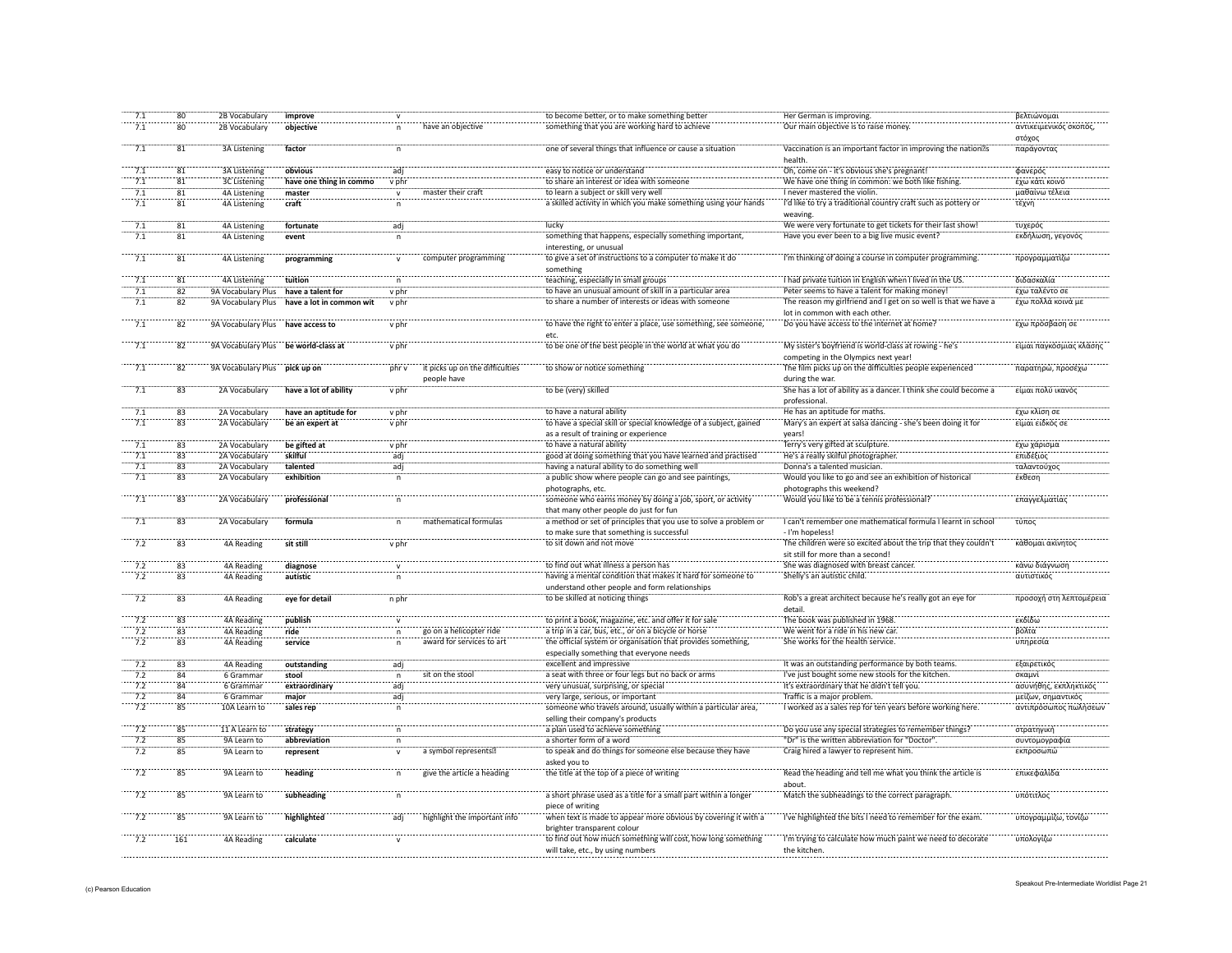| 7.2             | 161                        | <b>4A Reading</b>  | tie                  |                | tie your shoelaces           | to fasten something by making a knot in a piece of string, rope,<br>etc.                                                          | Tie this label to your suitcase.                                                                 | δένω                        |
|-----------------|----------------------------|--------------------|----------------------|----------------|------------------------------|-----------------------------------------------------------------------------------------------------------------------------------|--------------------------------------------------------------------------------------------------|-----------------------------|
| 7.2             | 161                        | 4A Reading         | shoe lace            | $\mathsf n$    |                              | a string that is pulled through special holes in shoes or clothing<br>to pull the edges together and fasten them                  | At what age did you learn to tie your shoe laces?                                                | κορδόνι παπουτσιού          |
| 7.2             | 161                        | 4A Reading         | incredible           | adj            |                              | extremely good, large, or great                                                                                                   | The view from our hotel room was incredible.                                                     | απίστευτος                  |
| 7.2             | 161                        | 4A Reading         | shape                | n              | different shapes and colours | the form that something has, for example round, square, etc.                                                                      | What shape is that table?                                                                        | σχήμα                       |
| 7.2             | 161                        | 4A Reading         | extremely            | adv            |                              | more than very                                                                                                                    | I'm extremely sorry.                                                                             | υπερβολικά                  |
| 7.2             | 161                        | 4A Reading         | calculation          | $\overline{p}$ | mathematical calculations    | when you use numbers to find out an amount, price, etc.                                                                           | Try and solve this simple mathematical calculation.                                              | υπολογισμός                 |
| 7.2             | 161                        | 4A Reading         | recite               |                |                              | to say something that you have learned, for example a poem or                                                                     | She recited a poem that she had learnt at school.                                                | απαγγέλω                    |
|                 |                            |                    |                      | $\mathsf{v}$   |                              | list of facts                                                                                                                     |                                                                                                  |                             |
| 7.2             | 161                        | 4A Reading         | pi                   | $\mathsf{n}$   | pi 3.14                      | a number that is represented by the Greek letter $(n)$ and is<br>equal to the distance around a circle, divided by its width      | The calculation of $\pi$ was revolutionized by the development<br>of infinite series techniques. | η μαθηματική σταθερά π      |
| $\cdots$ 7.2    | 161                        | 4A Reading         | porridge             | n              |                              | oats that are cooked in milk or water and eaten hot for<br>breakfast                                                              | I eat porridge for breakfast in the winter to warm me up.                                        | χυλός                       |
| 7.2             | 161                        | 4A Reading         | pebble               |                |                              | a small smooth stone that you find in a river or on a beach                                                                       | The beach was covered with smooth white pebbles.                                                 | βότσαλο                     |
| 7.3             | 86                         | 1B Vocabulary      | therapist            |                |                              | someone who treats people with injuries or psychological                                                                          | She's been seeing a therapist to help her get over the death                                     | θεραπευτής                  |
|                 |                            |                    |                      |                |                              | problems using different types of therapy                                                                                         | of her child.                                                                                    |                             |
| 7.3             | 86                         | 1B Vocabulary      | hypnotherapy         |                |                              | the use of hypnosis to treat emotional or physical problems                                                                       | I don't believe in hypnotherapy                                                                  | υπνοθεραπεία                |
| 7.3             | $\overline{86}$            | 1B Vocabulary      | $\dddot{\mathbf{c}}$ |                |                              | (curriculum vitae) a list of your education and previous jobs,                                                                    | If you want to apply for this job, please send us your CV,                                       | βιογραφικό σημείωμα         |
|                 |                            |                    |                      |                |                              | which you send to employers when you are looking for a job                                                                        | references and a covering letter.                                                                |                             |
| 7.3             | $\overline{86}$            | 1B Vocabulary      | backwards            | adv            |                              | in the direction that is behind you                                                                                               | I don't like sitting backwards on trains - it makes me feel sick.                                | ανάποδα, προς τα πίσω       |
| 7.3             | 86                         | 2A Vocabulary      | certificate          | $\mathsf{n}$   |                              | an official document that shows something is true or correct                                                                      | Do you know anyone with a certificate in first aid?                                              | πιστοποιητικό               |
| 7.3             | 86                         | 2A Vocabulary      | driving licence      |                |                              | an official card that says that you are legally allowed to drive a                                                                | Did you know you can use your driving licence as                                                 | άδεια οδήγησης              |
|                 |                            |                    |                      |                |                              | car                                                                                                                               | identification in a pub?                                                                         |                             |
|                 |                            |                    |                      |                |                              |                                                                                                                                   |                                                                                                  |                             |
| 7.3             | 86                         | 2A Vocabulary      | licence              | $\mathsf{n}$   |                              | an official document that gives you permission to do or own<br>something                                                          | Do you know anyone with a pilot's licence?                                                       | άδεια                       |
| 7.3             | 86                         | 2A Vocabulary      | distance learning    | n              |                              | a method of study that involves working at home and sending<br>your work to your teacher                                          | I'm studying for a distance-learning qualification in creative<br>writing.                       | εκπαίδευση εξ<br>αποστάσεως |
| 7.3             | 86                         | 2A Vocabulary      | apprenticeship       | n              |                              | the job of being an apprentice, or the period of time in which<br>you are an apprentice                                           | He's serving an apprenticeship as a printer.                                                     | μαθητεία                    |
| $\frac{1}{7.3}$ | 86                         | 2A Vocabulary      | training             |                | do training for a job        | the process of teaching or learning the skills for a particular job<br>or activity                                                | We all received training in first aid.                                                           | εκπαίδευση                  |
| 7.3             | 86                         | 2A Vocabulary      | degree               |                | university degree            | course of study at a university or college, or the qualification<br>that is given to you when you have successfully completed the | What did you study for your degree?                                                              | πτυχίο                      |
|                 |                            |                    |                      |                |                              | course                                                                                                                            |                                                                                                  |                             |
| 7.3             | 86                         | 2A Vocabulary      | <b>MA</b>            | n              |                              | a university degree in a subject such as history, languages, or<br>English literature that you can get after your first degree    | She's studying for an MA in marketing.                                                           | μάστερ                      |
| 7.3             | 86                         | 2A Vocabulary      | <b>PhD</b>           | $\mathsf{n}$   |                              | a university degree of a very high level, which involves doing<br>advanced research, or a person who has this degree              | Bill's got a PhD in psychiatry.                                                                  | διδακτορικό                 |
| 7.3             | 87                         | 5 Function         | academic             | adj            |                              | relating to education, especially in a college or university                                                                      | Most artists and musicians don't have many academic<br>qualifications.                           | ακαδημαϊκός                 |
| 7.3             | $\overline{87}$            | 5 Function         | suffer               |                | suffered from depression     | to experience physical or emotional pain                                                                                          | She's suffering a lot after her car accident.                                                    | υποφέρω                     |
| 7.3             | 87                         | 5 Function         | depression           |                |                              | a feeling of great sadness, or a medical condition that makes                                                                     | The patient is suffering from depression.                                                        | κατάθλιψι                   |
|                 |                            |                    |                      |                |                              | you have this feeling                                                                                                             |                                                                                                  |                             |
| 7.3             | 87                         | 6 Learn to         | having said that     | phr            |                              | used when you are adding a different opinion to the one you                                                                       | This isn't really a brilliant movie, but having said that, the kids                              | παρ' όλα αυτά               |
|                 |                            |                    |                      |                |                              | have just expressed                                                                                                               | should enjoy it.                                                                                 |                             |
| 7.3             | $\overline{87}$            | 8A Speaking        | guide                | $\mathsf{n}$   | tour guides                  | omeone whose job is to take tourists to a place and show them                                                                     | Have you ever considered becoming a tour guide?                                                  | ξεναγός                     |
| $\frac{1}{7.3}$ | $\overline{87}$            | 8A Speaking        | eco-tour             | n              |                              | a short trip through a place to see it and learn about its<br>environmental issues                                                | We're going on an eco-tour when we visit The Gambia next<br>month.                               | οικολογική εκδρομή          |
| 7.3             | 87                         | 8A Speaking        | cruise ship          | $\mathsf{n}$   |                              | a large ship with restaurants, bars, etc. that people have<br>holidays on                                                         | We get a lot of cruise ships stopping in our port.                                               | κρουαζιερόπλοιο             |
| 7.3             | 87                         | 8A Speaking        | duration             | $\mathsf{n}$   |                              | the length of time that something continues                                                                                       | He slept for the duration of the journey.                                                        | διάρκεια                    |
| 7.3             | 87                         | 8A Speaking        | land management      | n              |                              | the activity of controlling a particular area of ground                                                                           | I've got a degree in land management.                                                            | διαχείριση γαιών            |
| 7.3             | 87                         | 8B Speaking        | culture              | n              |                              | the ideas, way of life, traditions, etc. of a particular society                                                                  | You have to spend time in a country to understand its culture.                                   | πολιτισμός                  |
|                 |                            |                    |                      |                |                              |                                                                                                                                   |                                                                                                  |                             |
| 7.3             | 87                         | <b>8B Speaking</b> | sailing              | n              | I like sailing               | the activity of sailing in boats                                                                                                  | They've invited us to go sailing this weekend.                                                   | ιστιοπλοϊα                  |
| 7.3             | 87                         | 8B Speaking        | marine biology       | $\overline{p}$ |                              | the study of creatures that live in the ocean                                                                                     | Did you enjoy studying marine biology?                                                           | θαλάσσια βιολογία           |
| 7.3             | 87                         | 8B Speaking        | fitness              | $\mathsf n$    | physical fitness             | when you are healthy and strong enough to play sports or do<br>physical work                                                      | With all the junk food you eat, do you ever worry about your<br>physical fitness?                | φυσική κατάσταση            |
| 7.3             | 87                         | 8B Speaking        | scuba diving         |                |                              | the sport of swimming under water using a container of air on<br>your back to help you breathe                                    | I'd love to go scuba diving on the Great Barrier Reef.                                           | υποβρύχια κατάδυση          |
|                 | $\overline{88}$            | 1 DVD preview      | attempt              |                | attempted to win             | to try to do something, especially something difficult                                                                            | The second question was so difficult I didn't even attempt it.                                   | επιχειρώ                    |
| 7.4             | 88                         | 2A DVD Preview     | water ski            |                |                              | a sport in which you ski over water while being pulled by a boat                                                                  | This hotel looks great - they have water skiing classes every<br>morning!                        | θαλάσσιο σκι                |
|                 | 88                         | 2A DVD Preview     | tough                | adi            | tough challenge              | difficult or involving problems                                                                                                   | Tough decisions will have to be made.                                                            | σκληρός, δύσκολος           |
| 7.4             | $\overline{\phantom{0}88}$ | 2A DVD Preview     | crossing             |                | the crossing of the English  | the act of travelling from one side of a piece of water or land to                                                                | How long is the ferry crossing from Tarifa to Tangiers?                                          | διάπλους                    |
|                 |                            |                    |                      |                | Channel                      | another                                                                                                                           |                                                                                                  |                             |
|                 |                            |                    |                      |                |                              |                                                                                                                                   |                                                                                                  |                             |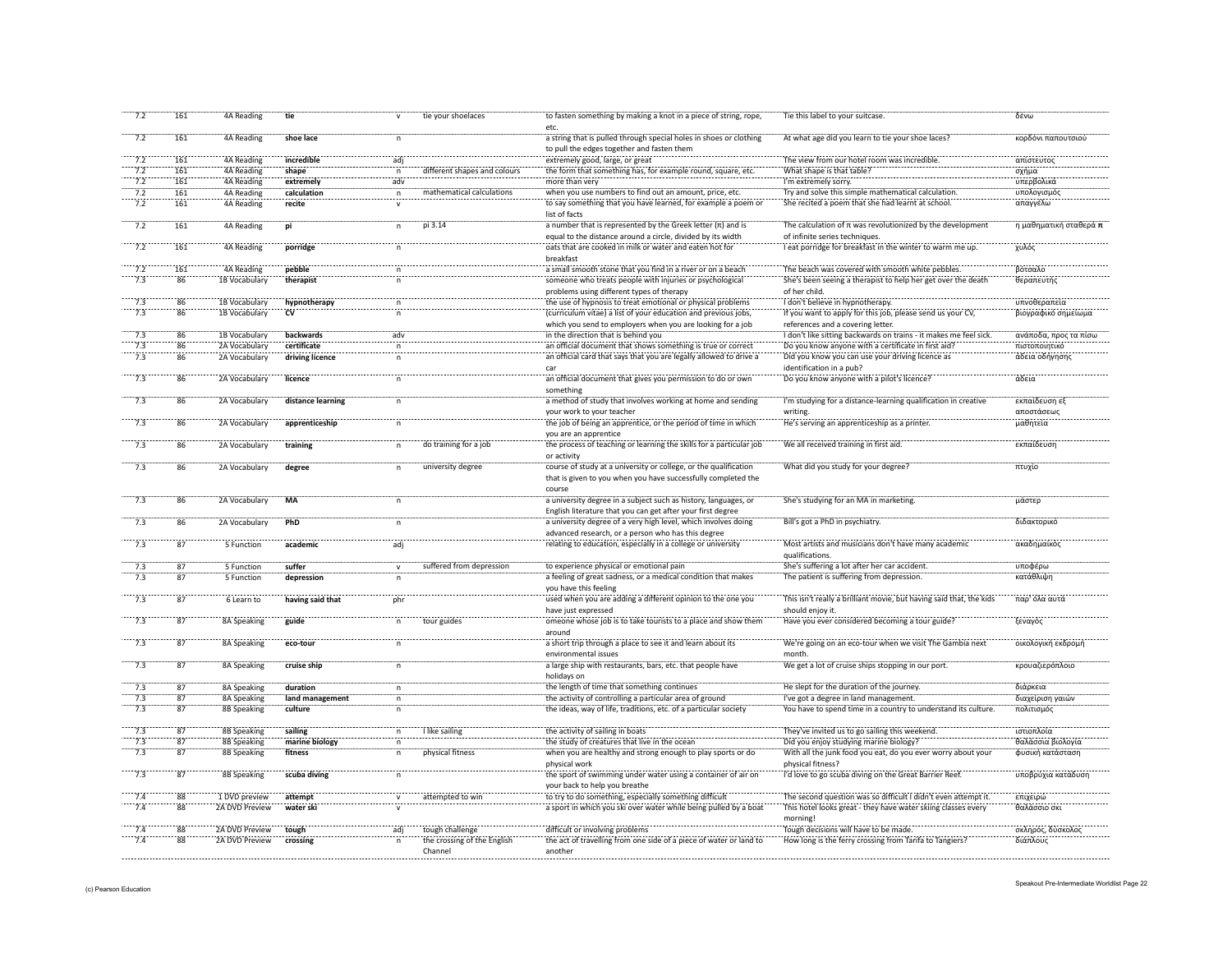| 7.4              | 88              | 4A DVD view                         | dig in                    | phr v          | be more determined                              | to show determination to do something difficult                                                                                     | Even though the marathon was extremely difficult, I knew I<br>had to dig in and get to the finish line. | προσπαθώ σκληρά                           |
|------------------|-----------------|-------------------------------------|---------------------------|----------------|-------------------------------------------------|-------------------------------------------------------------------------------------------------------------------------------------|---------------------------------------------------------------------------------------------------------|-------------------------------------------|
| 7.4              | 88              | 4A DVD view                         | freezing                  | adj            |                                                 | extremely cold                                                                                                                      | It's freezing in here!                                                                                  | παγωμένος                                 |
| 7.4              | 88              | 4A DVD view                         | remarkable                | adj            |                                                 | excellent and unusual                                                                                                               | Landing on the moon was a remarkable achievement for the                                                | αξιοσημείωτος                             |
|                  |                 |                                     |                           |                |                                                 |                                                                                                                                     | US astronauts.                                                                                          |                                           |
| 7.4              | 88              | 4A DVD view                         | operate                   | $\mathsf{v}$   | she'll be operating in sub-zero<br>temperatures | to work, or to make something work                                                                                                  | Do you have experience operating this machinery?                                                        | χειρίζομαι                                |
| $\frac{1}{7.4}$  | 88              | 4A DVD view                         | sub-zero                  | adi"           |                                                 | below zero in temperature                                                                                                           | The explorers had to deal with sub-zero temperatures in the<br>Arctic                                   | υπό το μηδέν                              |
| 7.4              | 88              | 4A DVD view                         | temperature               |                |                                                 | how hot or cold something is                                                                                                        | What's the average water temperature in the Caribbean at<br>this time of year?                          | θερμοκρασίο                               |
| 7.4              | 89              | 5C Speakout                         | technique                 |                |                                                 | a special skill or way of doing something                                                                                           | Do you have a special technique for making such delicious<br>cakes?                                     | τεχνική                                   |
| 7.4              | 89              | 6A Writeback                        | enrol                     |                |                                                 | if you enrol at a college, university, etc., or the college, etc.<br>enrols you, you officially arrange to join a course there      | I enrolled on the wine-tasting course starting this Thursday<br>night.                                  | εγγράφομαι                                |
| 7.4              | 89              | 6A Writeback                        | treasure                  | $\mathbf{v}$   | treasured their national                        | to keep and care for something that is very special or important                                                                    | Rob treasured the gold pocket watch that his grandfather had                                            | φυλάω σαν θησαυρό                         |
|                  |                 |                                     |                           |                | language                                        |                                                                                                                                     | given him.                                                                                              |                                           |
| 7.5              | 90              |                                     | staffroom                 | n              | teachers' staffroom                             | a room for teachers in a school                                                                                                     | Were you ever sent to the staffroom when you were naughty<br>at school?                                 | αίθουσα προσωπικού                        |
| 7.5              | 90              | 1Ä                                  | seldom                    | adv            |                                                 | not very often                                                                                                                      | He seldom goes out at weekends.                                                                         | σπανίως                                   |
| 7.5              | $\overline{90}$ | $\overline{2A}$                     | rehearsal                 |                |                                                 | a time when all the people in a play, concert, etc. practise it<br>before giving a public performance                               | Are you going to the rehearsals for "Romeo and Juliet"?                                                 | πρόβα                                     |
| $-7.5$           | 90              | $\overline{2A}$                     | recipe                    |                |                                                 | a set of instructions that tell you how to cook something                                                                           | You must give me your recipe for chocolate cake!                                                        | συνταγή                                   |
| 8.1              | 92              | 2A Vocabular                        | nuisance                  |                |                                                 | someone or something that annoys you or causes problems                                                                             | Sorry to be a nuisance, but could I use your phone?                                                     | ενόχληση                                  |
| 8.1              | 92              | 2A Vocabulary                       | ask a favour              | v phr          |                                                 | to request that someone do something to help you                                                                                    | Can I ask you a favour? Would you help me with my maths<br>homework, please?                            | ζητώ μια χάρι                             |
| $\overline{8.1}$ | $\overline{92}$ | 2A Vocabulary                       | do a favour               | v phr          |                                                 | to do something to help someone                                                                                                     | I always used to do favours for my grandparents when they<br>were alive                                 | κάνω μια χάρη                             |
| $\overline{8.1}$ | 92              | 2A Vocabulary                       | get to know               | v phr          |                                                 | to become familiar with a person and discover what their<br>personality is like                                                     | My husband seems really grumpy at first, but once you get to<br>know him, he's a very nice man          | γνωρίζω                                   |
| 8.1              | 92              | 2A Vocabulary                       | get on your nerves        | v phr          |                                                 | when something annoys or irritates you                                                                                              | It really gets on my nerves when people eat noisily                                                     | μου σπάει τα νεύρα                        |
| 8.1              | 92              | 2A Vocabulary                       | invite over               | v phr          |                                                 | to ask someone to come to your house                                                                                                | Mike and Ilene have invited us over for a cup of tea this<br>afternoon                                  | προσκαλώ                                  |
| 8.1              | 92              | 2A Vocabulary                       | keep yourself to yourself | v phr          |                                                 | to act in a private way and not attempt to interact with other<br>people                                                            | I don't know anything about my neighbour - he keeps himself<br>to himself.                              | είμαι ακοινώνητος                         |
| 8.1              | 92              | 2A Vocabulary                       | make friends with         | v phr          |                                                 | to become friends with someone                                                                                                      | Have you made friends with many people since you moved<br>here?                                         | κάνω φίλους                               |
| $\frac{1}{8.1}$  | $\overline{92}$ | 2A Vocabulary                       | mind your own business    | v phr          |                                                 | to not get involved in situations that do not concern you                                                                           | I never listen to people gossiping - I prefer to mind my own<br>business                                | κοιτάω τη δουλειά μου                     |
| 8.1              | 92              | 3B Reading                          | exchange                  |                | exchange a few words                            | to give, send, or say something to someone who gives, sends,<br>or says something to you                                            | The two armies exchanged prisoners.                                                                     | ανταλάσσω                                 |
| $\frac{1}{8.1}$  | 92              | 3B Reading                          |                           |                |                                                 | without being affected or influenced by something                                                                                   | I'm going to do it, regardless of what you say.                                                         | ανεξάρτητα από                            |
| $\overline{8.1}$ | $\overline{92}$ | 3B Reading                          | regardless of<br>rural    | adv<br>adj     |                                                 | relating to or happening in the country rather than in the city                                                                     | What are the advantages and disadvantages of rural life?                                                | αγροτικός                                 |
| 8.1              | $\overline{92}$ | 3B Reading                          | figure                    | n              | figure=number                                   | a number representing an amount, especially an official<br>number                                                                   | The latest unemployment figures are extremely worrying.                                                 | αριθμός                                   |
| $\overline{8.1}$ | 92              | 3B Reading                          | drop                      |                | the figure drops to 30%                         | to decrease in number or value                                                                                                      | Car sales this year have dropped to an all-time low.                                                    | πέφτω, μειώνομαι                          |
| 8.1              | 92              | 3B Reading                          | well-off                  | adi            |                                                 | fairly rich                                                                                                                         | Her family are quite well-off.                                                                          | ευκατάστατος                              |
| $\overline{8.1}$ | 93              | 10A Vocabulary Plus car park        |                           | $\overline{p}$ |                                                 | an area or building where people can park their cars                                                                                | Do you have to pay to use the car park?                                                                 | χώρος στάθμευσης<br>αυτοκινήτων, πάρκινγκ |
| 8.1              | 93              | 10A Vocabulary Plus car rental      |                           |                |                                                 | the act of paying money to borrow a car from a company                                                                              | Do you know how much car rental from the airport costs?                                                 | ενοικίαση αυτοκινήτου                     |
| 8.1              | 93              | 10A Vocabulary Plus city centre     |                           |                |                                                 | the main shopping or business area in a city                                                                                        | We live just outside the city centre.                                                                   | το κέντρο της πόλης                       |
| $rac{1}{8.1}$    | .93             | 10A Vocabulary Plus duty-free shop  |                           |                |                                                 | a shop in an airport or on a ship that sells alcohol, cigarettes,<br>etc. without the tax that you have to pay if you buy them in a | Can you buy me a bottle of whisky from the duty-free shop in<br>the airport, please?                    | κατάστημα<br>αφορολόγητων προϊόντων       |
| 8.1              | 93              | 10A Vocabulary Plus gift shop       |                           | $\mathsf{n}$   |                                                 | country<br>a shop that sells small things that are suitable for giving as                                                           | I never buy anything from gift shops when I'm on holiday                                                | κατάστημα με είδη δώρων                   |
| 8.1              | 93              | 10A Vocabulary Plus housing zone    |                           | $\mathsf{n}$   |                                                 | presents<br>an area where a lot of houses have been built                                                                           | they're so expensive!<br>That new housing zone has destroyed a lot of animals'                          | οικιστική ζώνη                            |
| $\frac{1}{8.1}$  | 93              | 10A Vocabulary Plus industrial zone |                           |                |                                                 | an area where there is a lot of industry                                                                                            | habitats<br>Their new office is in the industrial zone to the west of the                               | βιομηχανική ζώνη                          |
| $\overline{8.1}$ | 93              | 10A Vocabulary Plus language school |                           | $\mathsf{n}$   |                                                 | a place where you go to learn a foreign language.                                                                                   | city centre.<br>I've just enrolled for Swahili classes at the language school                           | σχολή ξένων γλωσσών                       |
| $\frac{1}{8.1}$  | 93              | 10A Vocabulary Plus one-way street  |                           |                |                                                 | a road down which you can only drive in one direction                                                                               | round the corner from where I work.<br>Be careful the police don't catch you driving down a one-way     | μονόδρομος                                |
|                  |                 |                                     |                           |                |                                                 |                                                                                                                                     | street                                                                                                  |                                           |
| 8.1              | 93              | 10A Vocabulary Plus outdoor market  |                           | $\mathsf{n}$   |                                                 | a place in the open air which has lots of stalls from which you<br>can buy fresh fruit, vegetables, meat, fish and other things     | The outdoor market is every Sunday, and is open from 6a.m.<br>to 2p.m.                                  | υπαίθρια αγορά                            |
| 8.1              | 93              | 10A Vocabulary Plus primary school  |                           | $\mathsf{n}$   |                                                 | a school in England and Wales for children between 5 and 11<br>years old                                                            | Which primary school did you go to?                                                                     | δημοτικό σχολείο                          |
|                  |                 |                                     |                           |                |                                                 |                                                                                                                                     |                                                                                                         |                                           |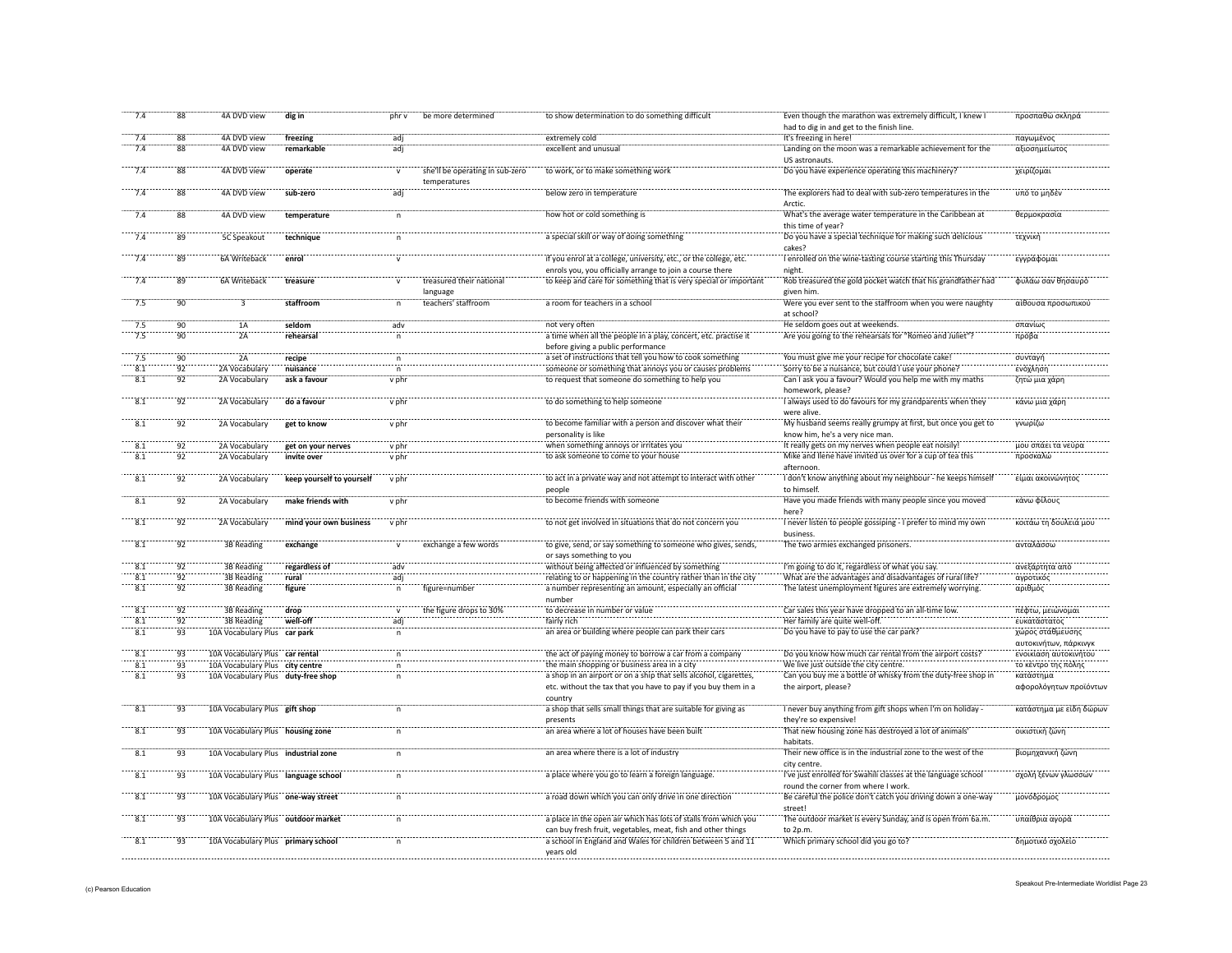| 8.1              | 93              |                                     | 10A Vocabulary Plus semi-detached house |                     |                         | a house which is joined to another house                                                                             | We used to live in a semi-detached house when I was a child                                       | σπίτι τριών προσόψεων                           |
|------------------|-----------------|-------------------------------------|-----------------------------------------|---------------------|-------------------------|----------------------------------------------------------------------------------------------------------------------|---------------------------------------------------------------------------------------------------|-------------------------------------------------|
| 8.1              | 93              | 10A Vocabulary Plus shopping centre |                                         |                     |                         | a group of shops together in one area                                                                                | What do you think of the new shopping centre they're                                              | εμπορικό κέντρο                                 |
|                  |                 |                                     |                                         |                     |                         |                                                                                                                      | building next to the industrial zone?                                                             |                                                 |
| 8.1              | 93              | 10A Vocabulary Plus shopping mall   |                                         | n.                  |                         | the American term for a shopping centre                                                                              | Does your city have a shopping mall?                                                              | εμπορικό κέντρο                                 |
| 8.1              | 93              | 10A Vocabulary Plus sports centre   |                                         | $\mathsf{n}$        |                         | a building where you can do different sports                                                                         | I've just enrolled in yoga classes at the sports centre.                                          | αθλητικό κέντρο                                 |
| 8.1              | 93              | 10A Vocabulary Plus supermarket     |                                         | $\mathsf{n}$        |                         | a very large shop that sells food, drinks, and things that people                                                    | I'm going to the supermarket. Do you need anything?                                               | υπεραγορά, σούπερ                               |
|                  |                 |                                     |                                         |                     |                         | need regularly in their homes                                                                                        |                                                                                                   | μάρκετ                                          |
| 8.1              | 93              | 10A Vocabulary Plus terraced house  |                                         | $\mathsf{n}$        |                         | a house that is one of a row of houses joined together                                                               | Living in a terraced house can be very noisy.                                                     | σπίτι σε συνεχές σύστημο                        |
|                  |                 |                                     |                                         |                     |                         |                                                                                                                      |                                                                                                   | δόμησης                                         |
| $\overline{8.1}$ | 93              | 10A Vocabulary Plus traffic jam     |                                         |                     |                         | a long line of vehicles on the road that cannot move, or that                                                        | We were stuck in a traffic jam for hours.                                                         | μποτιλιάρισμο                                   |
|                  |                 |                                     |                                         |                     |                         | move very slowly                                                                                                     |                                                                                                   |                                                 |
| $\frac{1}{8.1}$  | 93              | 10A Vocabulary Plus traffic lights  |                                         |                     |                         | a set of red, yellow, and green lights that control the movement                                                     | My house is just after the traffic lights, on the left                                            | φανάρια                                         |
|                  |                 |                                     |                                         |                     |                         | of traffic                                                                                                           |                                                                                                   |                                                 |
| $\overline{8.1}$ | $\overline{93}$ | 3B Reading                          | provoke                                 |                     |                         | to cause a reaction or feeling                                                                                       | If you provoke my dog, he'll probably bite you                                                    | προκαλώ                                         |
| 8.1              | 93              | <b>3B Reading</b>                   | remark                                  | n                   | his first remark was    | something that you say to express your opinion                                                                       | Carl made an unkind remark about her hair.                                                        | σχόλιο, παρατήρηση                              |
| $\frac{1}{8.1}$  | 93              | 3B Reading                          | reassure                                |                     |                         | to make someone feel less worried about something                                                                    | Police have reassured the public that the area is now                                             | διαβεβαιώνω                                     |
|                  |                 |                                     |                                         |                     |                         |                                                                                                                      | perfectly safe.                                                                                   |                                                 |
| $\overline{8.1}$ | 93              | 3B Reading                          | block of flats                          |                     | block of flats          | a building containing a lot of separate apartments                                                                   | What do you think of that new block of flats they're building                                     | πολυκατοικία,                                   |
|                  |                 |                                     |                                         |                     |                         |                                                                                                                      | next to the river?                                                                                | συγκρότημα                                      |
|                  |                 |                                     |                                         |                     |                         |                                                                                                                      |                                                                                                   | διαμερισμάτων                                   |
| 8.1              | 93              | <b>3B Reading</b>                   | assistance                              | $\mathsf{n}$        |                         | help                                                                                                                 | Can I give you some assistance?                                                                   | βοήθεια                                         |
| 8.1              | 93              | 3B Reading                          | rescue                                  |                     |                         | to save someone from harm or danger                                                                                  | He rescued two people from the fire.                                                              | διασώζω                                         |
| 8.1              | 93              | 6 Grammar                           | terrorise                               | $\mathsf{v}$        |                         | to deliberately frighten people by threatening to harm them,                                                         | Many people have been terrorised into leaving their homes                                         | τρομοκρατώ                                      |
|                  |                 |                                     |                                         |                     |                         | especially so they will do what you want                                                                             | by the army.                                                                                      |                                                 |
| 8.1              | 93              | 6 Gramman                           | goldfish                                | $\mathsf{n}$        |                         | a small orange fish often kept as a pet                                                                              | When I went to the fair last weekend, I won a goldfish from a                                     | χρυσόψαρο                                       |
|                  |                 |                                     |                                         |                     |                         |                                                                                                                      | stall                                                                                             |                                                 |
| 8.1              | 93              | 6 Grammar                           | chef                                    |                     |                         | a skilled cook, especially the most important cook in a                                                              | My brother is training as a chef.                                                                 | αρχιμάγειρας                                    |
|                  |                 |                                     |                                         |                     |                         | restaurant                                                                                                           |                                                                                                   |                                                 |
| 8.1              | 93              | 6 Gramma                            | grateful                                | adi                 |                         | feeling or showing thanks                                                                                            | Mona was very grateful to Peter for his advice                                                    | ευγνώμων                                        |
| 8.1              | 93              | 8A Grammar                          | feed                                    |                     |                         | to give food to a person or animal                                                                                   | Have you fed the cats?                                                                            | ταϊζω                                           |
| 8.1              | 93              | 8A Grammar                          | several                                 | quantifier          |                         | more than a few, but not a lot                                                                                       | I called her several times but she didn't answer.                                                 | πολλοί, αρκετοί                                 |
| 8.1              | 94              | 11A Speaking                        | essential                               | adi                 |                         | important and necessary                                                                                              | A balanced diet is essential for good health.                                                     | απαραίτητος, ουσιώδης                           |
| 8.1              | $\frac{2}{94}$  | 11A Speaking                        | graffiti                                | n                   |                         | writing and pictures that are drawn illegally on the walls of                                                        | Do you have a problem with graffiti where you live?                                               | γκράφιτι                                        |
|                  |                 |                                     |                                         |                     |                         | buildings, trains, etc.                                                                                              |                                                                                                   |                                                 |
| 8.1              | 94              | 11B Speaking                        | traffic congestion                      | n                   |                         | when there are a lot of vehicles moving slowy or not at all                                                          | The bad weather is causing serious traffic congestion                                             | κυκλοφοριακι                                    |
|                  |                 |                                     |                                         |                     |                         | along a road                                                                                                         |                                                                                                   | συμφόρηση                                       |
|                  |                 |                                     |                                         |                     |                         | a large and important road                                                                                           | We live just off the main road.                                                                   |                                                 |
|                  |                 |                                     |                                         |                     |                         |                                                                                                                      |                                                                                                   |                                                 |
| 8.1              | 94              | 9A Vocabulary Plus                  | main road                               | n                   |                         |                                                                                                                      |                                                                                                   | κύριος δρόμος                                   |
| 8.1              | $\overline{94}$ | 9A Vocabulary Plus                  | public                                  | adj                 | public swimming pool    | relating to the ordinary people in a country<br>when you look at goods in shop windows without intending to          | Public opinion is in favour of the war<br>Window shopping is a cheap alternative to real shopping | δημόσιος, κοινός<br>το να χαζεύεις τις βοτρίνες |
| $\overline{8.1}$ | $\overline{94}$ | 9A Vocabulary Plus                  | window shopping                         |                     |                         | buy them                                                                                                             |                                                                                                   |                                                 |
| 8.2              | 95              | 1A Vocabulary                       | factual                                 | adi                 |                         | based on or relating to facts                                                                                        | What's the best website to get accurate factual information                                       | πραγματικός                                     |
|                  |                 |                                     |                                         |                     |                         |                                                                                                                      | from?                                                                                             |                                                 |
| $\overline{8.2}$ | 95              | 2B Listening                        | colony                                  | n                   | an artists' colony      | a country or area that is controlled or lived in by a particular                                                     | Algeria was formerly a French colony.                                                             | αποικία                                         |
|                  |                 |                                     |                                         |                     |                         | group of people                                                                                                      |                                                                                                   |                                                 |
|                  |                 |                                     |                                         |                     |                         |                                                                                                                      |                                                                                                   |                                                 |
| 8.2<br>8.2       | 95<br>95        | 2B Listening<br>2B Listening        | loyal<br>social networking              | adj<br>$\mathsf{n}$ | loyal readers           | always supporting your friends, beliefs, country, etc.<br>the use of the internet to make information about yourself | Dogs are very loyal animals.<br>Are you a member of any social networking websites?               | πιστός<br>κοινωνική δικτύωση                    |
|                  |                 |                                     |                                         |                     |                         |                                                                                                                      |                                                                                                   |                                                 |
|                  |                 |                                     |                                         |                     |                         | available to other people, especially people you share an                                                            |                                                                                                   |                                                 |
| 8.2              | 96              |                                     | rise                                    | n                   |                         | interest or connection with, and to send messages to them                                                            |                                                                                                   |                                                 |
|                  |                 | 4A Grammar                          |                                         |                     | the rise of YouTube     | an increase in number, amount, or value                                                                              | There has been a rise in the amout of organised crime in the<br>last twelve months.               | αύξηση                                          |
| $\overline{8.2}$ | $\overline{96}$ | 4A Grammar                          | video clip                              | n                   |                         | a short piece of video taken from a longer recording                                                                 | Do you ever watch funny video clips on the internet?                                              | βίντεο κλιπ                                     |
| 8.2              | 96              |                                     |                                         |                     |                         |                                                                                                                      | Vitamins are necessary for a child's growth and development.                                      | ανάπτυξη                                        |
|                  |                 | 4A Grammar                          | development                             |                     |                         | the process of growing, changing, or becoming better                                                                 |                                                                                                   |                                                 |
| 8.2              | 96              | 4A Grammar                          |                                         |                     |                         | udes to describe a person who has a natural ability to use                                                           | My mum is really technology-minded - she knows more about                                         | καλός με την τεχνολογία                         |
|                  |                 |                                     | technology-minded                       | adj                 |                         |                                                                                                                      |                                                                                                   |                                                 |
| 8.2              | 96              | 4A Grammar                          | link                                    | n                   | links to other sites    | technology or easily understand technological things                                                                 | the internet than I do!<br>the link between drug use and crime                                    |                                                 |
|                  |                 |                                     |                                         |                     |                         | a relationship or connection between two or more events,                                                             |                                                                                                   | σύνδεση, σχέση                                  |
| 8.2              | 96              | 4A Grammar                          | function                                | n                   |                         | people, or ideas<br>the purpose that something has, or the job that someone does                                     | Lighting performs several functions in the home.                                                  | λειτουργία                                      |
|                  |                 |                                     |                                         | $\mathsf{v}$        | comment on the videos   |                                                                                                                      |                                                                                                   |                                                 |
| 8.2              | 96              | 4A Grammar                          | comment on                              |                     |                         | to express an opinion about someone or something                                                                     | The politician said he was unable to comment on the<br>situation.                                 | σχολιάζω                                        |
| 8.2              | 96              | 4A Grammar                          | sense                                   | $\mathsf{n}$        | sense of community      | a feeling about something                                                                                            | There was a great sense of sadness when they heard the                                            | αίσθηση                                         |
|                  |                 |                                     |                                         |                     |                         |                                                                                                                      | news                                                                                              |                                                 |
| 8.2              | 96              | 4A Grammar                          | post                                    | $\mathsf{v}$        | post videos, songs etc  | to add a comment, picture, video, etc. to a web page                                                                 | Have you seen the photos from New Year's Eve? I posted                                            | αναρτώ                                          |
|                  |                 |                                     |                                         |                     |                         |                                                                                                                      | them on my blog yesterday.                                                                        |                                                 |
| 8.2              | 96              | 4A Grammar                          |                                         | phr v               |                         | an expression you type in an email, text message or internet                                                         | LOL those pictures are so funny                                                                   | γελάω δυνατά                                    |
|                  |                 |                                     | LOL (laugh out loud)                    |                     |                         | comment to say something is very funny                                                                               |                                                                                                   |                                                 |
|                  | 96              | 4A Grammar                          | launch                                  |                     | the launch of a product |                                                                                                                      | The new women's magazine will be launched tomorrow.                                               | λανσάρω, παρουσιάζω                             |
| $-8.2$           |                 |                                     |                                         |                     |                         | when a new product, book, etc. is made available or made<br>known                                                    |                                                                                                   |                                                 |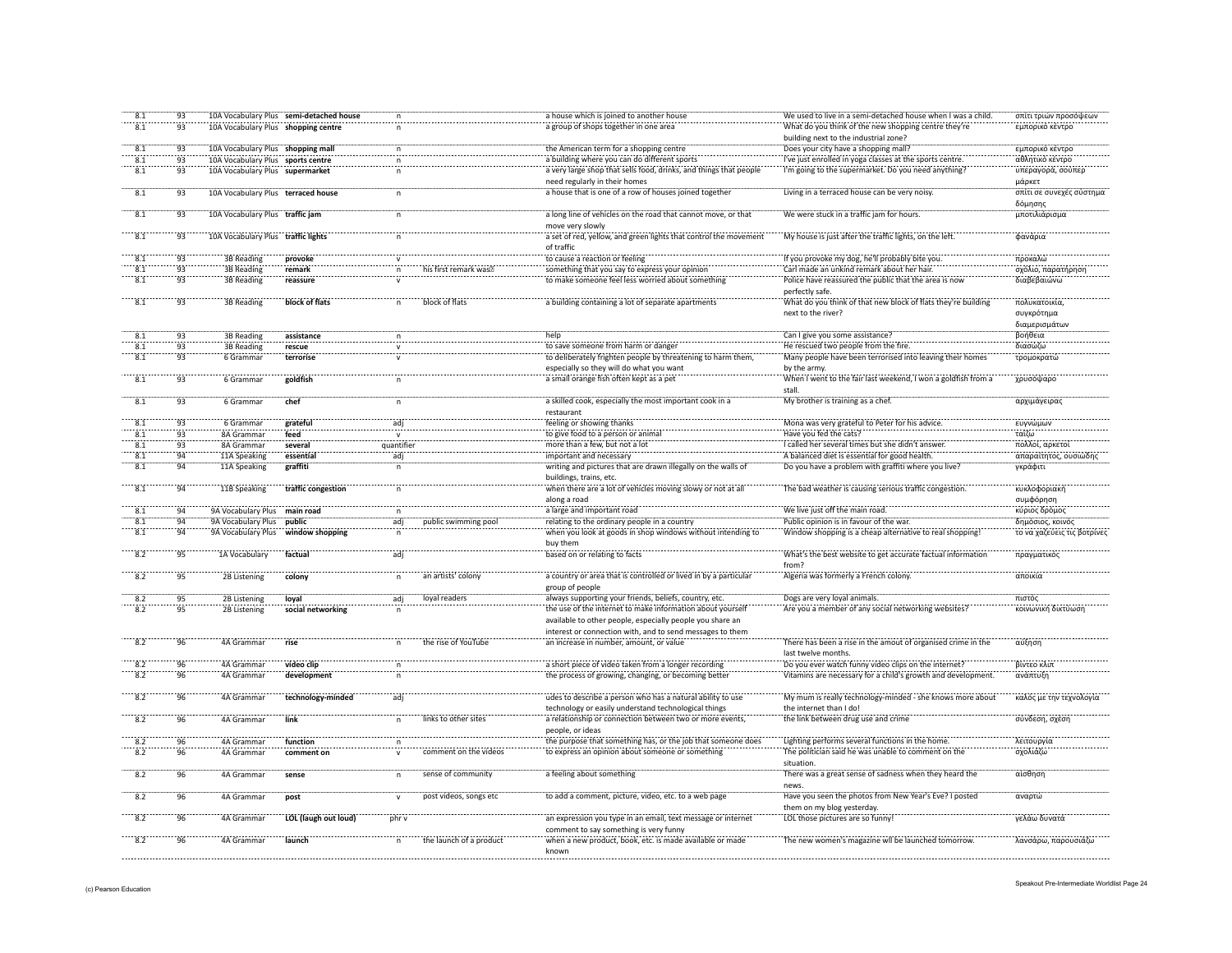| 8.2              | 96              | 6A Grammar                        | phone application     | $\mathsf{n}$ |                                      | a computer program designed specifically for mobile phones                                                                  | I've got a brilliant app for my phone that lets me read e-<br>books.                               | εφαρμογή κινητού<br>τηλεφώνου |
|------------------|-----------------|-----------------------------------|-----------------------|--------------|--------------------------------------|-----------------------------------------------------------------------------------------------------------------------------|----------------------------------------------------------------------------------------------------|-------------------------------|
| 8.2              | 96              | 6A Grammar                        | subscriber            | $\mathsf{n}$ |                                      | someone who receives a regular service, newspapers,                                                                         | How many subscribers do you have to your weekly                                                    | συνδρομητής                   |
|                  |                 |                                   |                       |              |                                      | magazines, emails, etc. either by paying or for free                                                                        | newsletter?                                                                                        |                               |
| 8.2              | 96              | 7A Grammar                        | resource              | $\mathsf{n}$ | a great resource for students        | something that a country, organisation, person, etc. has that<br>they can use                                               | The internet is a fantastic information resource for students.                                     | πόρος                         |
| 8.2              | 96              | 7A Grammar                        | dating site           |              |                                      | a website which you subscribe to when you want to meet<br>someone to have a romantic relationship with                      | My sister met her partner on a dating site.                                                        | ιστοσελίδα γνωριμιών          |
| $\frac{1}{8.2}$  | 97              | 10B Learn to                      | animation             |              | the site has too much<br>animation   | a series of moving images                                                                                                   | The site has too much animation which makes it very slow.                                          | κινούμενα σχέδια              |
| $\overline{8.2}$ | $\overline{97}$ | 10B Learn to                      | upload                |              | upload info on the net               | to move information, a program, etc. from a computer to a                                                                   | Does this website allow you to upload photos?                                                      | ανεβάζω στο διαδίκτυο         |
|                  |                 |                                   |                       |              |                                      | computer network so that other people can see it or use it                                                                  |                                                                                                    |                               |
| 8.2              | 97              | 10B Learn to                      | content               | $\mathsf{n}$ | the content comes from<br>manyusers  | the information, text, images, etc. on a website or in a book,<br>magazine, etc.                                            | The website's content comes from its users who upload<br>photos and videos.                        | περιεχόμενο                   |
| 8.2              | 97              | 10B Learn to                      | user profile area     | n            | users can say who they are           | a part of a website where subscribers can display personal<br>information about themselves                                  | The site has user profile areas, where users can say who they<br>are and what their interests are. | προφίλ χρήστη                 |
| 8.2              | 97              | 8A Speaking                       | find out              | phr v        | find out the news                    | to get information about something or someone                                                                               | When I want to find something out quickly, I Google it on my<br>phone                              | βρίσκω, ανακαλύπτω            |
| 8.2              | 97              | 8A Speaking                       | look up               | phr v        | look up info                         | to try and find information in a book or on the internet                                                                    | When I find a new word, I look it up in a dictionary to get the<br>definition.                     | αναζητώ, ψάχνω                |
| 8.2              | $\overline{97}$ | 9A Writing                        | recommend             |              |                                      | to advise someone to do something                                                                                           | Everyone I speak to recommends that I read this book!                                              | συνιστώ                       |
| 8.2              | 97              | 9A Writing                        | range                 |              | a range of subjects                  | a group of things that are different, but belong to the same<br>general type                                                | Our shop has a new range of clothes for the spring/summer<br>seasor                                | γκάμα, ποικιλία               |
| 8.2              | $\frac{1}{97}$  | 9A Writing                        | menu                  | $\mathsf{n}$ | the site has a menu of               | a list of things on a computer screen which you can ask the                                                                 | You can chose from a range of different links on the menu.                                         | κατάλογος, μενού              |
| $\overline{8.2}$ | $-97$           | 9A Writing                        | category              |              | categories                           | computer to do<br>a group of people or things that are all of the same type                                                 | Our local library has every category of book that you could                                        | κατηγορία                     |
|                  |                 |                                   |                       |              |                                      |                                                                                                                             | imagine                                                                                            |                               |
| 8.2              | 97              | 9A Writing                        | search engine         | $\mathsf{n}$ |                                      | a computer program that helps you find information on the<br>internet                                                       | Which search engine do you use the most?                                                           | μηχανή αναζήτησης             |
| 8.2              | 97              | 9A Writing                        | try out               | phr v        |                                      | to do or use something for a short while to discover if it is                                                               | My brother-in-law lent me his camera to try it out.                                                | δοκιμάζω                      |
| 8.3              | 98              | 1A Vocabulary                     | be my guest           | nhr          |                                      | suitable, successful, enjoyable, etc.<br>used to give someone permission                                                    | Could I use your phone?' 'Be my guest!'                                                            | ελεύθερα, παρακαλώ            |
| 8.3              | 98              | 1A Vocabulary                     | excuse the mess       | phr          |                                      | used to apologise for your house, flat, desk, etc. not being tidy                                                           | Come in! Excuse the mess, I haven't finished unpacking from                                        | συγνώμη για την               |
|                  |                 |                                   |                       |              |                                      |                                                                                                                             | my holiday yet!                                                                                    | ακαταστασία                   |
| $\frac{1}{8.3}$  | 98              | 1A Vocabulary                     | have a seat           | phr          |                                      | used to invite someone to sit down                                                                                          | Come in and have a seat. The doctor will call you when he's                                        | καθίστε                       |
| 8.3              | 98              | 1A Vocabulary                     | help yourself         | phr          |                                      | used to give permission for someone to use or take something                                                                | ready<br>Please help yourself to more tea and biscuits.                                            | πάρε μόνος σου,               |
|                  |                 |                                   |                       |              |                                      | that is yours                                                                                                               |                                                                                                    | σερβιρίσου                    |
| 8.3              | 98              | 1A Vocabular                      | make yourself at home | phr          |                                      | used when want someone to feel relaxed in your house                                                                        | Sit down and make yourself at home.                                                                | σαν στο σπίτι σου             |
| $-8.3$           | 98              | 1A Vocabulary                     | put your feet up      | phr          |                                      | to relax, especially by sitting with your feet supported on                                                                 | You've had a hard day - go and put your feet up!                                                   | βάλε τα πόδια σου ψηλά        |
|                  |                 |                                   |                       |              |                                      | something                                                                                                                   |                                                                                                    |                               |
| 8.3              | 98              | 1A Vocabulary                     | permission            | $\mathsf{n}$ |                                      | if you have permission to do something, someone in authority<br>allows you to do it                                         | Did your father give you permission to use his car?                                                | άδεια, έγκριση                |
| 8.3              | 98              | 2A Function                       | guest                 | n            | guests at your house                 | someone who you invite to stay in your home or to go to an                                                                  | How many guests are coming to your party?                                                          | καλεσμένος                    |
| 8.3              | 98              | 2A Function                       | sensitive             | adj          |                                      | a sensitive person thinks of how other people will feel about<br>something                                                  | The reason she loves him is because he's so sensitive.                                             | ευαίσθητος                    |
| 8.3              | 98              | 2A Function                       | tip                   | n.           | tips=advice                          | a helpful piece of advice                                                                                                   | I'm a subscriber to a website which sends me weekly                                                | συμβουλή                      |
|                  |                 |                                   |                       |              |                                      |                                                                                                                             | photography tips.                                                                                  |                               |
| 8.3              | 98              | 2A Function                       | formal                | adj          | formal situation                     | suitable for official or serious occasions                                                                                  | I only wear a suit on formal occasions.                                                            | επίσημος                      |
| 8.3              | 98              | 2A Function                       | empty-handed          | adj          |                                      | having nothing                                                                                                              | You should never go to a party empty-handed; take a gift for<br>the host                           | με άδεια χέρις                |
| $\overline{8.3}$ | $^{98}$         | 2A Function                       | greeting              |              |                                      | something you say or do when you meet someone                                                                               | Shaking hands is the typical greeting in the UK                                                    | χαιρετισμός                   |
| 8.3              | 98              | 2A Function                       | title                 | n.           | don t use first names, use<br>titles | a name such as 'Sir' or 'Professor', or abbreviations such as<br>'Mrs' or 'Dr', that are used before someone's name to show | His official title is Doctor Jones, not Mr Jones.                                                  | τίτλος                        |
|                  |                 |                                   |                       |              |                                      | their rank or profession, whether they are married, etc.                                                                    |                                                                                                    |                               |
| 8.3              | 98              | 2A Function                       | professor             | n            |                                      | a teacher at the highest level in a university department                                                                   | My father was a professor of economics before he retired.                                          | καθηγητής                     |
| 8.3<br>8.3       | 98<br>99        | 2A Function<br>6 Function         | chairman<br>realise   | $\mathsf{n}$ |                                      | someone who is in charge of a meeting or committee                                                                          | Who is the chairman of British Airways?<br>I suddenly realised that the boy was crying.            | πρόεδρος<br>συνειδητοποιώ     |
|                  |                 |                                   |                       | $\mathsf{v}$ | for when apologising                 | to know and understand something, or suddenly begin to<br>understand it                                                     |                                                                                                    |                               |
| 8.3<br>8.3       | 99<br>99        | <b>7A Function</b>                | take a call           | v phr        |                                      | to answer your phone when it rings                                                                                          | Is it OK to take a personal call during a meeting?                                                 | απαντώ σε μια κλήση           |
| 8.3              | 99              | <b>7A Function</b><br>8B Learn to | dairy                 | adj<br>adv   | dairy products                       | made from milk<br>done in an unplanned or unintentional way                                                                 | She's allergic to dairy products.<br>I accidentally set off the fire alarm.                        | γαλακτοκομικά<br>κατά λάθος   |
| 8.3              | 99              | 8B Learn to                       | accidentally<br>rip   | $\mathbf{v}$ | ripped on of the pages               | to break or tear something, or become broken or torn                                                                        | I ripped this advert out of the local newspaper for you.                                           | σκίζω                         |
| 8.3              | 99              | 9A Speaking                       | host family           | n            |                                      | a family you stay with when you go abroad to study or on an<br>exchange                                                     | My host family were horrible and their house smelled of wet<br>dog!                                | οικογένεια που φιλοξενεί      |
| 8.4              | 100             | 1A DVD preview                    | tribe                 | $\mathsf{n}$ |                                      | a group of people of the same race with the same language and<br>customs, who usually live together in the same area        | One of the most famous tribes is the Masai of Kenya.                                               | φυλή                          |
|                  |                 |                                   |                       |              |                                      |                                                                                                                             |                                                                                                    |                               |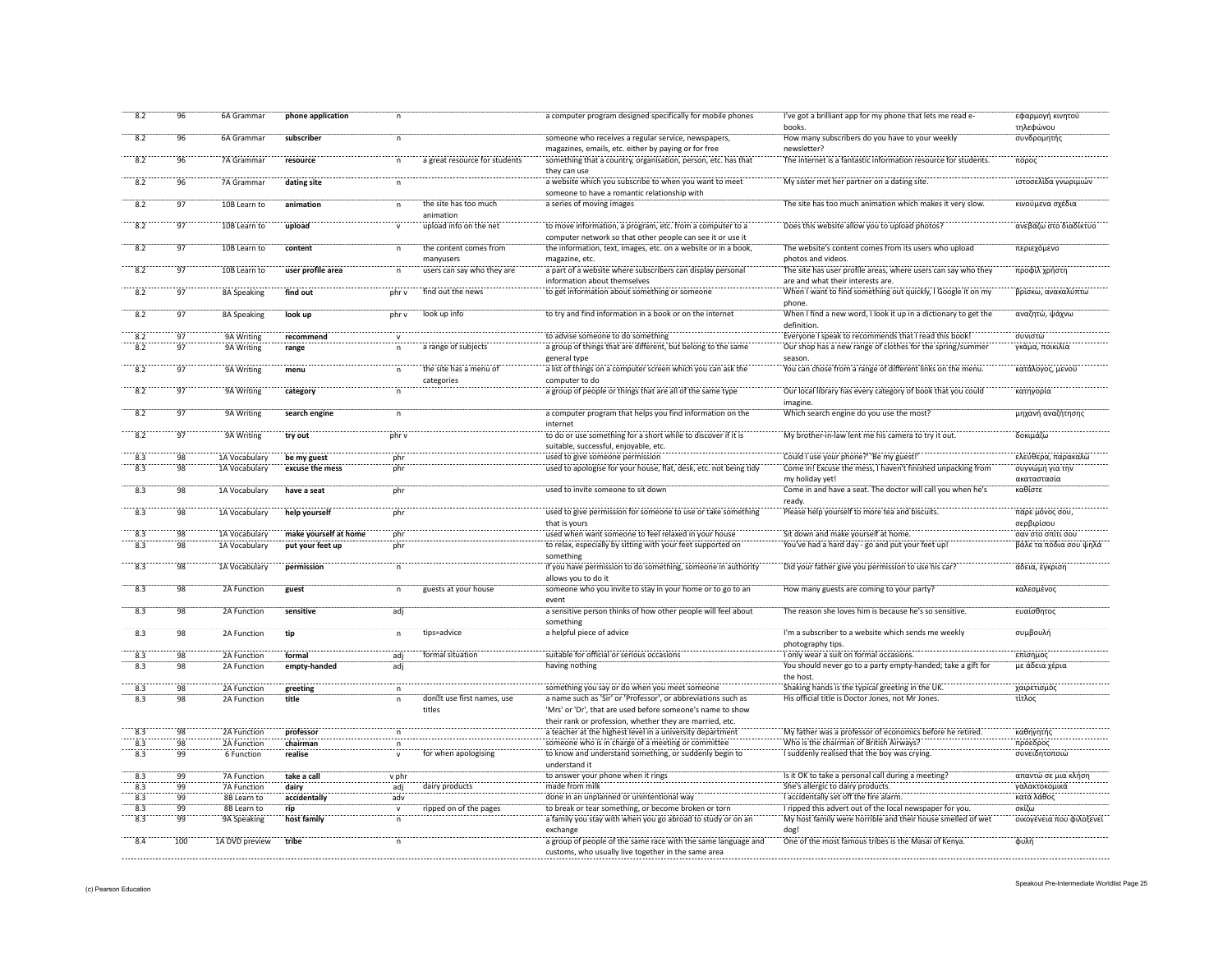| 8.4             | 100 | 1A DVD preview | isolated                     | adi                 |                                                              | far away from other places                                                                                 | I grew up an isolated farm in northern England.                                                  | απομονωμένος                  |
|-----------------|-----|----------------|------------------------------|---------------------|--------------------------------------------------------------|------------------------------------------------------------------------------------------------------------|--------------------------------------------------------------------------------------------------|-------------------------------|
| 8.4             | 100 | 1A DVD preview | remote                       | adj                 |                                                              | far away from other places                                                                                 | The tribe lives in a remote village in the middle of the<br>Amazon rainforest.                   | απομακρυσμένος                |
| 8.4             | 100 | 1A DVD preview | tradition                    | $\mathsf{n}$        |                                                              | a custom, belief, or way of doing something that has existed for<br>a long time                            | The people are very proud of their traditions.                                                   | παράδοση                      |
| 8.4             | 100 | 1A DVD preview | custom                       | n                   | traditions and customs                                       | something that people in a particular society do because it is<br>traditional                              | She follows Islamic custom by covering her hair                                                  | έθιμο                         |
| 8.4             | 100 | 1A DVD preview | hind                         |                     | bind the people of the<br>community together                 | to form a strong emotional or economic connection between<br>two people, countries, etc.                   | A tribe's customs help to bind them together                                                     | δένομαι                       |
| 84              | 100 | 1A DVD preview | traditional                  |                     |                                                              | relating to the traditions of a country or group of people                                                 | My wife is a master of traditional Italian cooking                                               | παραδοσιακό                   |
| 8.4             | 100 | 1A DVD preview | race                         | adj<br>$\mathsf{n}$ | ethnic race                                                  | one of the main groups that humans can be divided into                                                     | The school welcomes children of all races.                                                       | φυλή, γένος                   |
|                 |     |                |                              |                     |                                                              | according to the colour of their skin and other physical features                                          |                                                                                                  |                               |
| 8.4             | 100 | 4 DVD view     | divide                       | $\mathsf{v}$        | is divided amongst                                           | if something divides, or if you divide it, it separates into two or<br>more parts                          | The teacher divided the class into groups.                                                       | χωρίζω, διαιρώ                |
| 8.4             | 100 | 4 DVD view     | amongst                      | prep                |                                                              | in a particular group of people or things                                                                  | The decision has caused a lot of anger amongst women.                                            | μεταξύ                        |
| 8.4             | 101 | 6A Speakout    | population                   | $\mathsf{n}$        |                                                              | the number of people living in an area, a country, etc.                                                    | What's the population of Tokyo?                                                                  | πληθυσμός                     |
| 8.4             | 101 | 6A Speakout    | global warming               | n                   |                                                              | an increase in world temperatures, caused by an increase in<br>carbon dioxide around the Earth             | Scientists knew about global warming before the rest of the<br>population.                       | υπερθέρμανση του<br>πλανήτη   |
| 8.4             | 101 | 6A Speakout    | remain                       | $\mathbf{v}$        |                                                              | to stay in the same place or condition                                                                     | In a few years, there won't be much rainforest remaining.                                        | απομένω                       |
| 8.4             | 101 | 6B Speakout    | government                   | $\mathsf{n}$        |                                                              | the group of people who govern (control) a country                                                         | The Government is not doing enough to help the<br>unemployed.                                    | κυβέρνηση                     |
| 8.4             | 101 | 9A Writeback   | combine                      |                     |                                                              | to join or mix two or more things together                                                                 | I try not to combine my work and my personal life.                                               | συνδυάζω, ανακατεύω           |
| 8.4             | 101 | 9A Writeback   | environmentally-friendly     | adj                 |                                                              | not causing much or any damage to the natural environment                                                  | Scientists say that electric cars are more environmentally<br>friendly than petrol-powered ones. | φιλικός προς το<br>περιβάλλον |
| 8.4             | 101 | 9A Writeback   | construction                 | $\mathsf{n}$        | construction of buildings                                    | the process of building something such as a house, bridge, or                                              | Local residents are against the construction of a new airport.                                   | κατασκευή                     |
| $\frac{1}{8.4}$ | 101 | 9A Writeback   | hammock                      |                     |                                                              | road<br>a large piece of material used for sleeping on that hangs                                          | Have you ever slept in a hammock?                                                                | αιώρα                         |
|                 |     |                |                              |                     |                                                              | between two trees or poles                                                                                 |                                                                                                  |                               |
| 8.5             | 102 | 2A             | storm                        | n                   |                                                              | a period of very bad weather with a lot of wind or rain                                                    | There was a terrible storm last night                                                            | καταιγίδα                     |
| 8.5             | 102 | 2A             | sway                         |                     | the ship swayed                                              | to move slowly from one side to another                                                                    | The boxer swayed for a few seconds then fell to the floor.                                       | ταλαντεύομαι                  |
| 8.5             | 102 | 3A             | contribute                   |                     |                                                              | to give money, help, ideas, etc. to something that other people<br>are also involved in                    | Everyone should contribute £2 for his birthday present.                                          | συνεισφέρω                    |
| $\frac{1}{8.5}$ | 102 | äÄ             | vote on                      |                     |                                                              | to show by marking a paper, raising your hand, etc. which                                                  | Let's vote on who's going to discuss the problem with the                                        | ψηφίζω                        |
|                 |     |                |                              |                     |                                                              | person you want to elect or whether you support a particular                                               | hoss.                                                                                            |                               |
|                 |     |                |                              |                     |                                                              | plan                                                                                                       |                                                                                                  |                               |
| 8.5             | 102 | ΔΔ             | rush hour                    | $\mathsf{n}$        |                                                              | the time of day when there is a lot of traffic because people are<br>going to and from work                | I got caught in the morning rush hour and was late for work.                                     | ώρα αιχμής                    |
| 8.5             | 102 | 4A             | banker                       | $\mathsf{n}$        | bank manager                                                 | someone who has an important job in a bank                                                                 | She used to be a banker, but now she's a primary school<br>teacher                               | τραπεζίτης                    |
| 8.5             | 102 | 6Ä             | national anthem              |                     |                                                              | a country's official song                                                                                  | What's the national anthem of Scotland?                                                          | εθνικός ύμνος                 |
| 9.1             | 104 | 1B Vocabulary  | civil rights                 |                     |                                                              | the rights that every person should have, such as the right to                                             | Which do you think are the most important civil rights?                                          | πολιτικά δικαιώματα           |
|                 |     |                |                              |                     |                                                              | vote or to be treated fairly by the law, whatever their sex, race,<br>or religion                          |                                                                                                  |                               |
| 9.1             | 104 | 1B Vocabulary  | foundation                   |                     | the foundation of all<br>technology                          | a basic idea, principle, situation, etc. that something develops<br>from                                   | The wheel is the foundation of most transport.                                                   | θεμέλιο                       |
| 9.1             | 104 |                | <b>Industrial Revolution</b> |                     |                                                              | the period in the eighteenth and nineteenth centuries in                                                   | What do you think was the most important invention of the                                        | Βιομηχανική Επανάσταση        |
|                 |     | 1B Vocabulary  |                              | n                   |                                                              | Europe and the USA when machines were invented and the<br>first factories were established                 | Industrial Revolution?                                                                           |                               |
| 9.1             | 104 | 1B Vocabulary  | movement                     | $\mathsf{n}$        | important movements like the<br><b>Civil Rights Movement</b> | a group of people who have the same beliefs and work<br>together to achieve a particular aim               | Do you remember the civil rights movement of the 1960s?                                          | κίνημα                        |
| 9.1             | 104 | 1B Vocabulary  | progress                     |                     |                                                              | the process of getting better at doing something, or getting<br>closer to finishing or achieving something | Nick has made a lot of progress at school.                                                       | πρόοδος                       |
| 9.1             | 104 | 1B Vocabulary  | social justice               | n                   |                                                              | when everyone has all the civil rights they are entitled to                                                | People will always campaign for social justice                                                   | κοινωνική δικαιοσύνη          |
| $-9.1$          | 104 | 1B Vocabulary  | spread                       | n                   | the spread of the Internet                                   | when something increases and affects a larger area or more                                                 | The biggest problem after a natural disaster is the spread of                                    | εξάπλωση                      |
| $-9.1$          | 104 | 1B Vocabulary  | turning point                |                     |                                                              | people<br>the time when an important change starts to happen                                               | disease<br>Meeting my husband was the biggest turning point in my life                           | σημείο καμπής                 |
| 9.1             | 104 | 1C Vocabulary  | human rights                 |                     |                                                              | the basic rights that everyone has to say what they think, vote,                                           | Can you think of any famous human rights activists?                                              | ανθρώπινα δικαιώματα          |
| 9.1             | 104 | 1C Vocabulary  | increase                     |                     |                                                              | be treated fairly, etc.<br>if you increase something, or if it increases, it becomes bigger                | Regular exercise increases your chances of living longer.                                        | αυξάνω                        |
|                 |     |                |                              |                     |                                                              | in number, amount, or degree                                                                               |                                                                                                  |                               |
| 9.1             | 104 | 2A Reading     | landing                      | n                   | the Moon landing                                             | the action of bringing a plane down to the ground after flying                                             | The pilot had to make an emergency landing.                                                      | προσγείωση                    |
| 9.1             | 104 | 2A Reading     | consider                     |                     |                                                              | to think about something carefully, especially before making a<br>decision                                 | We're considering having another baby.                                                           | σκέφτομαι, εξετάζω            |
| 9.1             | 105 | 2B Reading     | human                        | $\mathsf{n}$        |                                                              | a person                                                                                                   | Humans are closely related to chimpanzees                                                        | άνθρωπος                      |
| 9.1             | 105 | 2B Reading     | weak                         | adj                 | weak teeth                                                   | not physically strong or not having much energy                                                            | She's too weak to feed herself.                                                                  | αδύναμος                      |
| 9.1             | 105 | 2B Reading     | protein                      | n                   |                                                              | a substance in food such as meat and eggs which helps your                                                 | Red meat is a good source of protein.                                                            | πρωτεϊνη                      |
|                 |     |                |                              |                     |                                                              | body to grow and be healthy                                                                                |                                                                                                  |                               |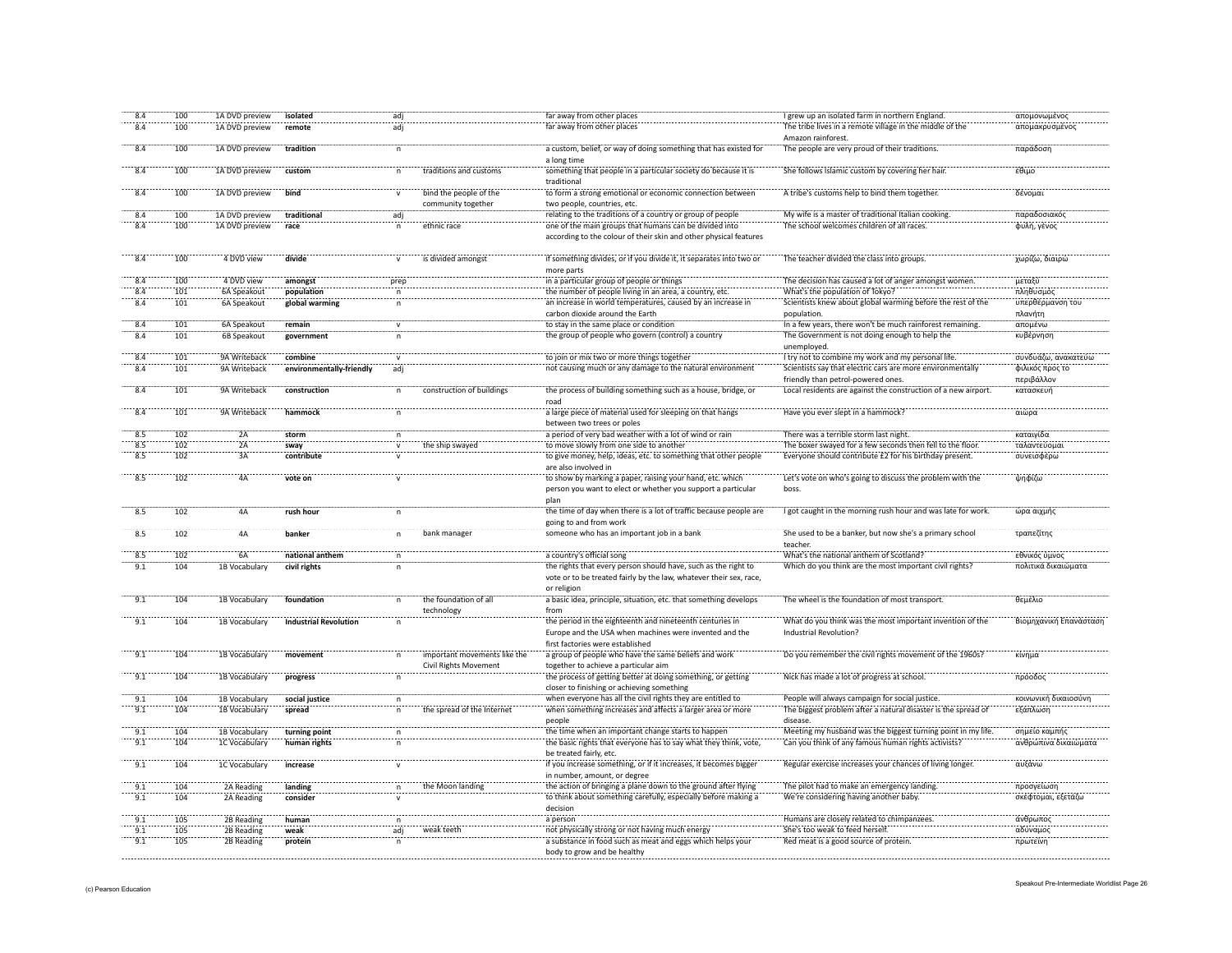| 9.1              | 105 | 2B Reading    | hunting         |              | hunting for food                | chasing and killing animals for food or sport                     | Do you agree with the sport of fox hunting?                    | κυνήγι                 |
|------------------|-----|---------------|-----------------|--------------|---------------------------------|-------------------------------------------------------------------|----------------------------------------------------------------|------------------------|
| 9.1              | 105 | 2B Reading    | imagination     | n            |                                 | the ability to form pictures or ideas in your mind                | Children tend to have better imagination than adults.          | φαντασία               |
| 9.1              | 105 | 2B Reading    | imaginative     | adj          |                                 | good at thinking of interesting ideas                             | It's one of the most imaginative books I've ever read.         | ευφάνταστος            |
| 9.1              | 105 | 2B Reading    | memorise        | $\mathbf{v}$ |                                 | to learn words, music, etc. so that you know them perfectly       | Actors have to be very good at memorising their lines.         | απομνημονεύω           |
| 9.1              | 105 |               |                 |              | write in verse                  | written in the form of poetry                                     | Some complicated ideas are easier to learn if they are written |                        |
|                  |     | 2B Reading    | in verse        | prep phr     |                                 |                                                                   |                                                                | έμμετρος, σε στίχους   |
|                  |     |               |                 |              |                                 |                                                                   | in verse.                                                      |                        |
| 9.1              | 105 | 2B Reading    | literacy        | n            |                                 | the ability to read and write                                     | The level of adult literacy in this country is very high.      | γνώση γραφής και       |
|                  |     |               |                 |              |                                 |                                                                   |                                                                | ανάγνωσης              |
| 9.1              | 105 | 2B Reading    | education       | $\mathsf{n}$ |                                 | the process of teaching and learning, usually at school, college, | The government has promised to spend more on education.        | παιδεία                |
|                  |     |               |                 |              |                                 | or university                                                     |                                                                |                        |
|                  |     |               |                 |              |                                 |                                                                   |                                                                |                        |
| 9.1              | 105 | 4A Grammar    | defend          |              |                                 | to protect someone or something from attack                       | This castle was built to defend the island against invaders.   | υπερασπίζομαι          |
| 9.1              | 105 | 4C Grammar    | steam engine    |              |                                 | a machine that pushes a vehicle like a steam train using power    | Life would have been different if we hadn't invented the       | ατμομηχανή             |
|                  |     |               |                 |              |                                 | from heated water                                                 | steam engine.                                                  |                        |
| 9.1              | 105 | 5A Grammar    | virus           |              |                                 | a set of instructions secretly put onto a computer or computer    | It's a good idea to have anti-virus software installed on your | ιός                    |
|                  |     |               |                 |              |                                 | program, which can destroy information                            | computer.                                                      |                        |
| $-9.1$           | 105 | 5A Grammar    | cloning         |              |                                 | the action of making an exact copy of a plant or animal by        | Do you agree with human cloning?                               | κλωνοποίησ             |
|                  |     |               |                 |              |                                 |                                                                   |                                                                |                        |
|                  |     |               |                 |              |                                 | taking a cell from it and developing it artificially              |                                                                |                        |
| $-9.1$           | 105 | 5A Grammar    | gene            |              |                                 | a part of a cell in a living thing that controls how it develops. | Studying genes is a very exact science                         | γονίδιο                |
|                  |     |               |                 |              |                                 | Parents pass genes on to their children.                          |                                                                |                        |
| 9.1              | 105 | 5A Grammar    | form            |              | form the Beatles                | to start an organisation, group or business                       | The United Nations was formed in 1945                          | σχηματίζω, συγκροτώ    |
| 9.1              | 106 | 10A Learn to  | weigh           |              |                                 | to have a particular weight                                       | The baby weighs 12 pounds.                                     | ζυγίζω                 |
| 9.1              | 106 | 10A Learn to  | unlike          |              |                                 | completely different from another person or thing                 | Unlike me, she's very intelligent.                             | σε αντίθεση με         |
|                  |     |               |                 | prep         |                                 |                                                                   |                                                                |                        |
| 9.1              | 106 | 10A Learn to  | watertight      | adj          |                                 | a watertight container, roof, door, etc. does not allow water to  | Chinese ships had rooms which were watertigl                   | στεγανός               |
|                  |     |               |                 |              |                                 | get in or out                                                     |                                                                |                        |
| 9.1              | 106 | 8 Writing     | proofread       |              |                                 | to read something in order to correct mistakes in it              | She's just got a proofreading job for a big publisher.         | διορθώνω δοκίμια       |
| 9.1              | 106 | 8 Writing     | error           | $\mathsf{n}$ |                                 | a mistake                                                         | I made an error in my calculations and failed the test!        | σφάλμα, λάθος          |
| 9.1              | 106 | 8 Writing     | analyse         |              |                                 | to examine or think about something carefully in order to         | We're trying to analyse what went wrong.                       | αναλύω                 |
|                  |     |               |                 |              |                                 | understand it                                                     |                                                                |                        |
|                  |     |               |                 |              |                                 |                                                                   |                                                                |                        |
| 9.1              | 106 | 8 Writing     | compare         | $\mathsf{v}$ |                                 | if you compare things, you examine them in order to find out      | We went to different shops to compare prices.                  | συγκρίνω               |
|                  |     |               |                 |              |                                 | how they are similar or different                                 |                                                                |                        |
| 9.1              | 106 | 8 Writing     | argue           | $\mathsf{v}$ | give arguments                  | to shout and say angry things to someone because you              | We could hear the neighbours arguing.                          | διαπληκτίζομαι,        |
|                  |     |               |                 |              |                                 | disagree with them                                                |                                                                | λογομαχώ               |
| $-9.1$           | 106 | 8 Writing     | section         |              |                                 | one of the parts that something is divided into                   | Some sections of the motorway are very busy.                   | τμήμα                  |
| 9.1              | 106 | 8 Writing     |                 |              |                                 | to think of (new) ideas and information.                          | With your partner, brainstorm everything you know about        | σκέφτομαι και ανταλάσσ |
|                  |     |               | brainstorm      |              |                                 |                                                                   |                                                                |                        |
|                  |     |               |                 |              |                                 |                                                                   | the Industrial Revolution.                                     | ιδέες                  |
| $-9.1$           | 106 | 9 Writing     | printing        |              | printing was invented           | the process of making a book, magazine, etc. using a machine      | The invention of printing was a turning point in how humans    | εκτύπωση               |
|                  |     |               |                 |              |                                 |                                                                   | communicated with each other.                                  |                        |
| $-9.1$           | 106 | 9 Writing     | gunpowder       |              |                                 | an explosive substance used in guns, bombs and fireworks          | You should always be very careful when handling gunpowder      | πυρίτιδα               |
| 9.1              | 106 | 9 Writing     | compass         |              | use the compass to find you     | an instrument that shows the direction you are travelling in,     | I've got a compass app on my mobile phone.                     | πυξίδα                 |
|                  |     |               |                 |              |                                 | with a needle that always points north                            |                                                                |                        |
|                  |     |               |                 |              | way                             |                                                                   |                                                                |                        |
| $-9.1$           | 106 | 9 Writing     | navigate        |              |                                 | to decide which way a car or ship should go, using maps           | I'll drive - you take the map and navigate.                    | καθοδηγώ μέσω χάρτη    |
| 9.1              | 106 | 9 Writing     | exploration     |              |                                 | travelling around an area to find out what it is like             | I'm absolutely facinated by space exploration                  | εξερεύνηση             |
| 9.1              | 106 | 9 Writing     | trade           |              | trade routes                    | the activity of buying and selling goods, especially from or to   | They hope to increase trade with China.                        | εμπόριο                |
|                  |     |               |                 |              |                                 | another country                                                   |                                                                |                        |
| $\overline{9.1}$ | 106 | 9 Writing     | westward        | adv          |                                 | towards the west                                                  | All westward flights from Atlanta airport have been cancelled  | προς τα δυτικά         |
|                  |     |               |                 |              |                                 |                                                                   |                                                                |                        |
|                  |     |               |                 |              |                                 |                                                                   |                                                                |                        |
| 9.1              | 106 | 9 Writing     | political       | adi          |                                 | relating to the government, politics, and public affairs of a     | The 1980s were a time of great political change.               | πολιτικός              |
|                  |     |               |                 |              |                                 | country                                                           |                                                                |                        |
| 9.1              | 106 | 9 Writing     | riches          | $\mathsf{n}$ | discover the riches of the land | a lot of money or valuable things                                 | Pirates were always trying to increase their riches by         | πλούτη                 |
|                  |     |               |                 |              |                                 |                                                                   | attacking other ships.                                         |                        |
| 9.2              | 107 | 2A Grammar    |                 |              |                                 | creams, powders, etc. that you use to make your face and body     | I strongly disagree with testing cosmetics on animals.         | καλλυντικά             |
|                  |     |               | cosmetics       | n            |                                 |                                                                   |                                                                |                        |
|                  |     |               |                 |              |                                 | more attractive                                                   |                                                                |                        |
| $-9.2$           | 107 | 2A Grammar    | appeal to       |              |                                 | if someone or something appeals to you, they seem attractive      | The idea of working abroad really appeals to me                | συγκινώ, μου αρέσε     |
|                  |     |               |                 |              |                                 | and interesting                                                   |                                                                |                        |
| 9.2              | 107 | 3A Grammar    | influence       |              |                                 | to change how something develops, or how someone behaves          | His advice strongly influenced my decision.                    | επηρεάζω               |
| 9.2              | 107 | 3A Grammar    | vampire         |              |                                 | in stories, a dead person who bites people s necks and sucks      | Vampire films are very popular at the moment                   | βρυκόλακας             |
|                  |     |               |                 |              |                                 |                                                                   |                                                                |                        |
|                  |     |               |                 |              |                                 | their blood                                                       |                                                                |                        |
| $-9.2$           | 107 | 3A Grammar    | prevent from    |              |                                 | to stop something from happening, or stop someone from            | We were prevented from entering the museum because we          | εμποδίζω, αποτρέπω     |
|                  |     |               |                 |              |                                 | doing something                                                   | arrived too late.                                              |                        |
| 9.2              | 108 | 4A Vocabulary | age             |              | an age of insecurity            | a particular period of history                                    | We are living in the age of technology.                        | εποχή                  |
| 9.2              | 108 | 4A Vocabulary | decade          |              |                                 | a period of ten years                                             | In which decade were you born?                                 | δεκαετία               |
|                  |     |               |                 |              |                                 |                                                                   |                                                                |                        |
| 9.2              | 108 | 4A Vocabulary | era             | $\mathsf{n}$ |                                 | a period of time in history                                       | The film is set in the post-war era.                           | εποχή                  |
| 9.2              | 108 | 4A Vocabulary | fortnight       | n            |                                 | two weeks                                                         | The meetings take place once a fortnight.                      | δεκαπενθήμερο          |
| 9.2              | 108 | 4A Vocabulary | millennium      |              |                                 | a period of 1,000 years, or the time when a new 1,000-year        | How did you celebrate the millennium (=when the year 1999      | χιλιετία               |
|                  |     |               |                 |              |                                 | period begins                                                     | became 2000)?                                                  |                        |
| 9.2              | 108 | 4A Vocabulary | quarter-century |              |                                 | twenty-five years                                                 | We started this company a quarter-century ago.                 | εικοσιπενταετία, ένα   |
|                  |     |               |                 |              |                                 |                                                                   |                                                                | τέταρτο του αιώνα      |
|                  |     |               |                 |              |                                 |                                                                   |                                                                |                        |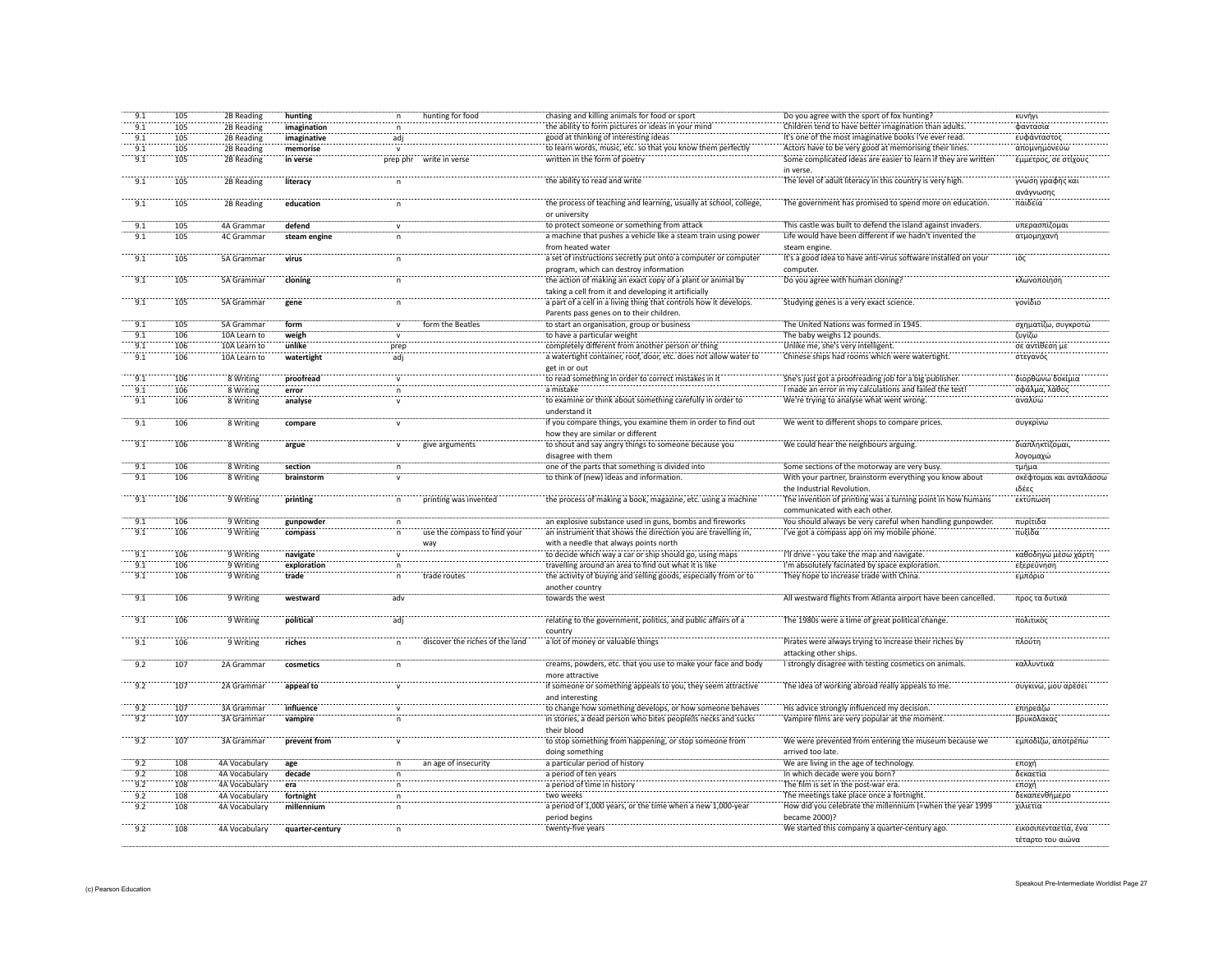| 9.2    | 108 | <b>5C Listening</b>                 | icon                                     |                     | icon=idol                     | someone famous who is admired by many people and is<br>thought to represent an important idea                    | Who do you think is the biggest music icon of the 1970s?                        | ίνδαλμα                       |
|--------|-----|-------------------------------------|------------------------------------------|---------------------|-------------------------------|------------------------------------------------------------------------------------------------------------------|---------------------------------------------------------------------------------|-------------------------------|
| 9.2    |     |                                     |                                          |                     | start a new trend             |                                                                                                                  | It's my job to analyse the shopping trends of the British                       |                               |
|        | 108 | 5C Listening                        | trend                                    | n                   |                               | the way a situation is generally developing or changing                                                          | population.                                                                     | τάση                          |
| 9.2    | 108 | 6A Listening                        | memorable                                | adj                 |                               | good or enjoyable and likely to be remembered                                                                    | It was a memorable day for everybody who attended.                              | αξέχαστος,<br>αξιομνημόνευτος |
| 9.2    | 109 | 8A Vocabulary Plus                  | come back from                           | $phr$ v             |                               | to return to one place from another                                                                              | When did you come back from holiday?                                            | επιστρέφω από                 |
| 9.2    | 109 | 8A Vocabulary Plus                  | come naturally                           | v phr               |                               | when something is easy because you have a natural ability                                                        | She comes from a big family, so being a mother herself comes                    | κάτι έρχεται φυσικό           |
|        |     |                                     |                                          |                     |                               |                                                                                                                  | naturally to her.                                                               |                               |
| 9.2    | 109 | 8A Vocabulary Plus                  | give directions                          | v phr               |                               | to tell someone how to get to a particular place                                                                 | Could you give me directions to the post office, please?                        | δίνω οδηγίες, κατευθύνω       |
| 9.2    | 109 | 8A Vocabulary Plus                  | give instructions                        | v phr               |                               | to tell someone how to do something                                                                              | My dad gave me instructions over the phone about how to                         | δίνω οδηγίες                  |
|        |     |                                     |                                          |                     |                               |                                                                                                                  | prepare the meal.                                                               |                               |
| $-9.2$ | 109 | 8A Vocabulary Plus make a mess      |                                          | v phr               |                               | to make an area untidy                                                                                           | The dog came in from the garden and made a mess of our<br>white carpets!        | χαλάω, τα κάνω θάλασσα        |
| $-9.2$ | 109 | 8A Vocabulary Plus time travel      |                                          |                     |                               | in science fiction, the action of going to a time in the past or                                                 | Do you think time travel will ever be possible?                                 | ταξίδι στο χρόνο              |
|        |     |                                     |                                          |                     |                               | the future                                                                                                       |                                                                                 |                               |
| 9.2    | 109 |                                     | 8A Vocabulary Plus theoretical physicist | $\mathsf{n}$        |                               | a scientist who uses maths and physics to try and explain                                                        | All theoretical physicists share the same dream: time travel.                   | θεωρητικός φυσικός            |
|        |     |                                     |                                          |                     |                               | natural phenomena                                                                                                |                                                                                 |                               |
| 9.2    | 109 | 8A Vocabulary Plus youthful         |                                          | adi                 |                               | typical of young people                                                                                          | She looks very youthful for her age.                                            | νεανικός                      |
| 9.2    | 109 | 8A Vocabulary Plus                  | unlined                                  | adj                 | unlined young faces           | smooth, not having any lines or wrinkles                                                                         | She had a beautiful, unlined face.                                              | χωρίς γραμμές ή ρυτίδες       |
| 9.2    | 109 | 8A Vocabulary Plus                  | drag                                     | $\mathsf{v}$        | drag something behind you     | to pull someone or something somewhere                                                                           | Ben dragged his sledge through the snow.                                        | σέρνω                         |
| 9.2    | 109 | 8A Vocabulary Plus                  | conquer                                  |                     |                               | to get control of a country or area by fighting                                                                  | The Normans conquered England in 1066.                                          | κατακτώ                       |
| 9.2    | 109 | 8A Vocabulary Plus humanity         |                                          | n                   |                               | people in general                                                                                                | How much has humanity really changed in the last 1,000                          | ανθρωπότητα                   |
|        |     |                                     |                                          |                     |                               |                                                                                                                  | years?                                                                          |                               |
| 9.2    | 109 | 8A Vocabulary Plus exist            |                                          | $\mathsf{v}$        |                               | to be real or alive                                                                                              | Do ghosts really exist?                                                         | υπάρχω                        |
| 9.2    | 109 | 8D Vocabulary Plus                  | come first                               | v phr               |                               | to win                                                                                                           | I came first in the race and won a £10,000 prize!                               | έρχομαι πρώτος, κερδίζω       |
| 9.2    | 109 | 8D Vocabulary Plus give a talk      |                                          | v phr               |                               | to make a speech                                                                                                 | This morning our boss gave us a talk about the company's                        | βγάζω λόγο                    |
|        |     |                                     |                                          |                     |                               |                                                                                                                  | progress.                                                                       |                               |
| 9.2    | 109 | 8D Vocabulary Plus have a break     |                                          | v phr               |                               | to stop working in order to rest, eat, etc.                                                                      | We'll have a one-hour break for lunch after this talk.                          | κάνω διάλειμμα                |
| 9.2    | 109 | 8D Vocabulary Plus have a good time |                                          | v phr               |                               | to enjoy yourself                                                                                                | Did you have a good time at the party last night?                               | περνάω καλά                   |
| 9.2    | 109 | 8D Vocabulary Plus                  | make a decision                          | v phr               |                               | to make a choice or judgement after a period of discussion or                                                    | Have you made a decision about whether to sell your house                       | παίρνω μια απόφαση            |
|        |     |                                     |                                          |                     |                               | thought                                                                                                          | or not?                                                                         |                               |
| 9.2    | 109 | <b>8D Vocabulary Plus</b>           | make a profit                            | $\frac{1}{2}$ v phr |                               | to make more money than you spend                                                                                | Last year our company made a profit of £2.2 billion                             | βγάζω κέρδος                  |
| 9.3    | 110 | 2A Vocabulary                       | brave                                    | adj                 |                               | showing that you are not afraid to do something that is                                                          | I think firefighters are incredibly brave.                                      | γενναίος                      |
|        |     |                                     |                                          |                     |                               | dangerous, frightening, or difficult                                                                             |                                                                                 |                               |
| 9.3    | 110 | 2A Vocabulary                       | charismatic                              |                     |                               | having the natural ability to attract and influence other people                                                 | Martin Luther King was a very charismatic speaker.                              | χαρισματικός                  |
| 9.3    | 110 | 2A Vocabulary                       | exemplary                                | adj                 |                               | exemplary behaviour is excellent and can be used as an                                                           | This is a company with an exemplary record on                                   | υποδειγματικό                 |
|        |     |                                     |                                          |                     |                               | example for other people to copy                                                                                 | environmental issues.                                                           |                               |
| $-9.3$ | 110 | 2A Vocabulary                       | innovative                               | adj                 |                               | using clever new ideas and methods                                                                               | Leonardo da Vinci was an extremely innovative man.                              | <br>καινοτόμος                |
| 9.3    | 110 |                                     | inspirational                            | <br>adj             |                               | providing encouragement or new ideas for what you should do                                                      | Jones is an inspirational figure in Welsh rugby.                                |                               |
| 9.3    |     | 2A Vocabulary                       |                                          |                     | highly original writer        |                                                                                                                  |                                                                                 | που εμπνέει                   |
|        | 110 | 2A Vocabulary                       | original                                 | adj                 |                               | completely new and different from anything that anyone has<br>thought of before                                  | MC Escher was an incredibly original artist.                                    | πρωτότυπος                    |
| 9.3    | 110 | 2A Vocabulary                       | highly                                   | adv                 | highly original writer        | very                                                                                                             | Clive is a highly successful businessman.                                       | πολύ                          |
| 9.3    | 110 | 2A Vocabulary                       | kidnap                                   |                     |                               | to take someone somewhere by force, especially in order to get                                                   | Police appealed for witnesses after a woman was kidnapped                       | απάγω                         |
|        |     |                                     |                                          |                     |                               | money for returning them                                                                                         | at gunpoint.                                                                    |                               |
| $-9.3$ | 110 | 2A Vocabulary                       | freedom fighter                          | n                   |                               | someone who fights against the government or army that<br>controls their country                                 | Can you think of any famous freedom fighters?                                   | μαχητής της ελευθερίας        |
|        |     |                                     |                                          |                     |                               |                                                                                                                  |                                                                                 |                               |
| 9.3    | 110 | 2A Vocabulary                       | road trip                                | $\mathsf{n}$        |                               | a long trip that you take in a car, usually with friends                                                         | This summer, I'm doing a road trip across the US with five of<br>my friends.    | οδικό ταξίδι                  |
| 9.3    | 110 | 2A Vocabulary                       | continent                                | $\mathsf{n}$        |                               | one of the seven main areas of land on the Earth                                                                 | What is the world's largest continent by area?                                  | ήπειρος                       |
| 9.3    | 110 | <b>4A Function</b>                  | I haven't a clue                         | phr                 |                               | used when you don't know the answer to something                                                                 | How many emails do you send every day?' 'I haven't a clue. At<br>least twenty.' | δεν έχω ιδέα                  |
| 9.3    | 111 | 5A Function                         | fairly sure                              | phr                 |                               | used when you think you know something                                                                           | I'm fairly sure I'll be able to finish the project by then.                     | αρκετά σίγουρος               |
| 9.3    | 111 |                                     |                                          |                     |                               | used to describe how sure you are of something                                                                   | I'm about seventy-five percent certain that I remembered to                     |                               |
|        |     | <b>5A Function</b>                  | percent certain                          | phr                 | I'm a hundred percent certain |                                                                                                                  |                                                                                 | τοις εκατό βέβαιος            |
|        |     |                                     |                                          |                     | that                          |                                                                                                                  | lock the door, but I'd better go back and check.                                |                               |
| 9.3    | 111 | <b>5A Function</b>                  | sculptor                                 |                     |                               | someone who makes sculptures                                                                                     | Michelangelo was the sculptor who created 'David'.                              | γλύπτης                       |
| 9.3    | 111 | 5A Function                         | dinosaur                                 | n                   |                               | a large animal that lived about 200 million years ago and is now<br>extinct (=no longer exists)                  | My son was fascinated by dinosaurs when he was little.                          | δεινόσαυρος                   |
| $-9.3$ | 111 | 6A Learn to                         | apparently                               | ädv                 |                               | used to say that you have heard that something is true,                                                          | Apparently, the best way to clean a red wine stain is with                      | προφανώς                      |
|        |     |                                     |                                          |                     |                               | although you are not completely sure about it                                                                    | white wine!                                                                     |                               |
| $-9.3$ | 111 | 6A Learn to                         | medical                                  | ädi                 |                               | relating to medicine and the treatment of diseases or injuries                                                   | The victims are currently in hospital receiving medical                         | ιατρικός                      |
|        |     |                                     |                                          |                     |                               |                                                                                                                  | treatment.                                                                      |                               |
| $-9.3$ | 111 | 6A Learn to                         | parachute                                | n                   |                               | a piece of equipment worn by people who jump out of planes,<br>to make them fall slowly and safely to the ground | Would you ever do a parachute jump?                                             | αλεξίπτωτο                    |
| 9.4    | 112 | 2 DVD preview                       | unique                                   | adj                 |                               | something that is unique is the only one of its kind                                                             | Every person is unique.                                                         | μοναδικός                     |
| 9.4    | 112 | 2 DVD preview                       | similar                                  | adj                 |                               | almost the same                                                                                                  | This new car is very similar to the previous model.                             | παρόμοιος                     |
|        | 112 | 2 DVD preview                       | divine                                   | adi                 |                               | relating to God or a god                                                                                         | Roman emperors used to believe they had divine power.                           | θεϊκός                        |
| 9.4    |     |                                     |                                          |                     |                               |                                                                                                                  |                                                                                 |                               |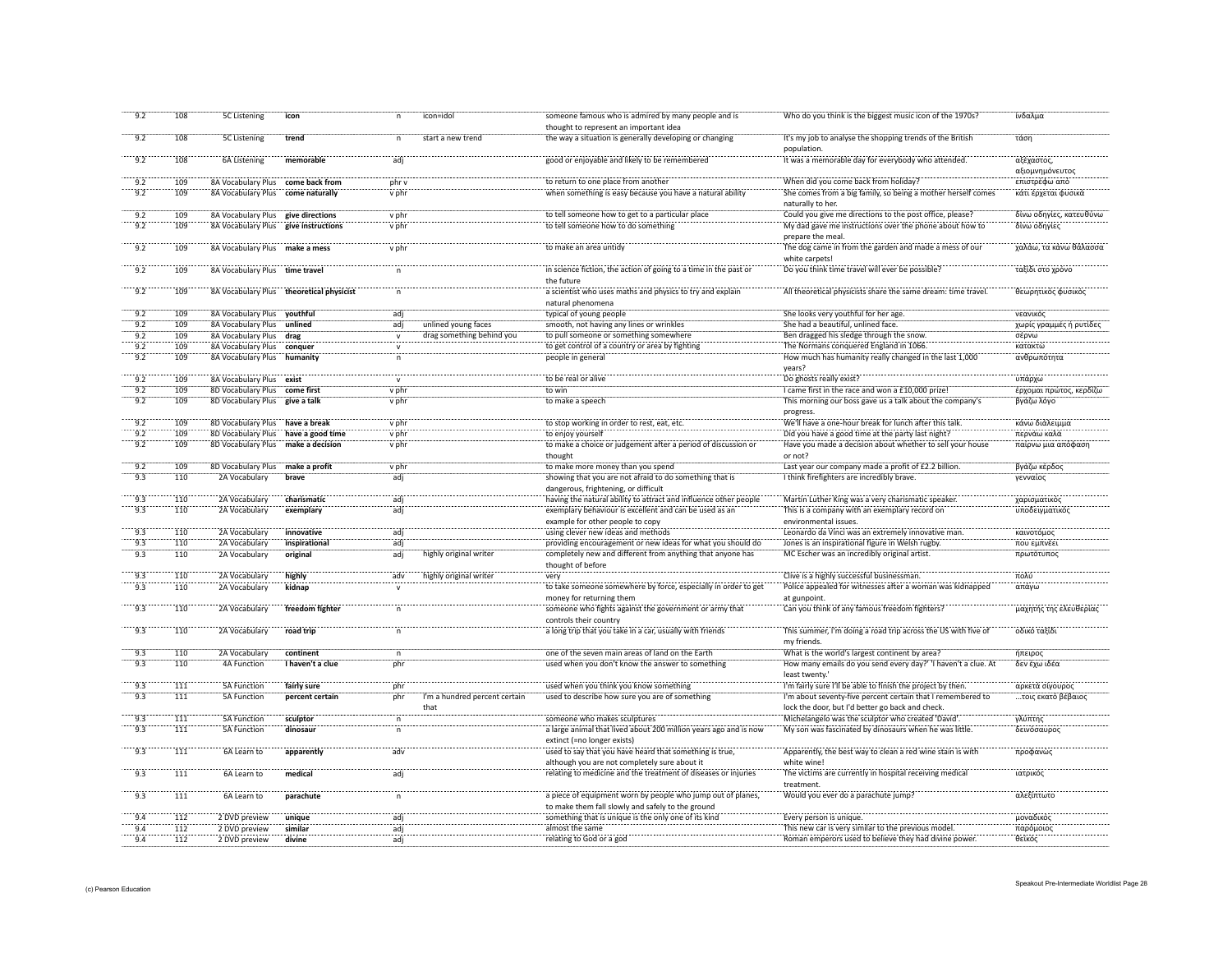| 9.4             | 112 | 2 DVD preview      | eternal           | adj          |                        | continuing for ever and having no end                               | Some people use cosmetics to try to give themselves eternal   | αιώνιος                  |
|-----------------|-----|--------------------|-------------------|--------------|------------------------|---------------------------------------------------------------------|---------------------------------------------------------------|--------------------------|
|                 |     |                    |                   |              |                        |                                                                     | youthfulness.                                                 |                          |
| 9.4             | 112 | 2 DVD preview      | sculpture         | $\mathsf{n}$ |                        | a work of art made from stone, wood, clay, etc.                     | Her latest creation is a bronze sculpture of a horse.         | γλυπτό                   |
| 9.4             | 112 | 2 DVD preview      | realistic         | adj          |                        | someone who is realistic accepts the facts about a situation        | You need to be realistic about your chances of winning        | ρεαλιστικός              |
|                 |     |                    |                   |              |                        | and realises what is possible and what is not possible              |                                                               |                          |
| 9.4             | 112 | 2 DVD preview      | mortal            | adj          |                        | not able to live for ever                                           | All men are mortal.                                           | θνητός                   |
| 9.4             | 112 | 2 DVD preview      | awe-inspiring     | adj          |                        | very impressive                                                     | The pyramids of Egypt are awe-inspiring achievements          | που προκαλεί δέος        |
|                 |     |                    |                   |              |                        |                                                                     |                                                               | επιβλητικός              |
| 9.4             | 112 | 2 DVD preview      | feat              |              |                        | an impressive achievement needing a lot of strength or ski          | The Eiffel Tower was an amazing feat of engineering for its   | άθλος, επίτευγμα         |
|                 |     |                    |                   |              |                        |                                                                     | time                                                          |                          |
| 9.4             | 112 | 2 DVD preview      | stone             |              | worked with stone      | a hard solid mineral substance                                      | The car crashed into a stone wall.                            | πέτρα                    |
| 9.4             | 112 | 2 DVD preview      | far from ordinary | phr          |                        | extraordinary, incredible                                           | Michelangelo's talents were far from ordinary                 | έξω από τα συνηθισμένα   |
| 9.4             | 112 | 2 DVD preview      | aspiration        |              |                        | a strong desire to have or achieve somethin                         | Sarah has aspirations of becoming a vet.                      | φιλοδοξία                |
| 9.4             | 112 | 2 DVD preview      | quest             |              |                        | a long and difficult search                                         | The book's about a hero on his quest to rescue the princess   | αναζήτηση                |
|                 |     |                    |                   |              |                        |                                                                     | from a dragon.                                                |                          |
| 9.4             | 112 | 3 DVD Preview      | chapel            |              |                        | a small church or room in which Christians pray and have            | Bethan goes to chapel every Sunday                            | παρεκκλήσ                |
|                 |     |                    |                   |              |                        | religious services                                                  |                                                               |                          |
| $-9.4$          | 112 | 3 DVD Preview      | dome              |              |                        | a round roof on a building                                          | St Paul's Cathedral in London has a huge dome as part of its  | θόλος                    |
|                 |     |                    |                   |              |                        |                                                                     | roof.                                                         |                          |
| 9.4             | 112 | 3 DVD Preview      | jewel             |              |                        | a valuable stone, such as a diamond                                 | She loved dressing up and wearing priceless jewels.           | κόσμημο                  |
| 9.4             | 112 | 3 DVD Preview      |                   |              |                        | a circle made of gold and jewels, which a king or queen wears       | This crown belonged to a Viking king.                         | στέμμα                   |
|                 |     |                    | crown             |              |                        |                                                                     |                                                               |                          |
|                 |     |                    |                   |              |                        | on their head                                                       |                                                               |                          |
| 9.4             | 112 | 3 DVD Preview      | skyline           | $\mathsf{n}$ |                        | the shape made by tall buildings or hills against the sky           | I sent my parents a postcard of the famous New York skyline.  | γραμμή ορίζοντα          |
| 9.4             | 112 | 3 DVD Preview      | tempestuous       | adj          |                        | full of anger and strong emotions                                   | He has a tempestuous relationship with his mother.            | θυελλώδης                |
| 9.4             | 112 | 3 DVD Preview      | rival             | $\mathsf{n}$ |                        | a person or group that you compete with                             | The two teams had always been rivals.                         | αντίπαλος                |
| 9.4             | 112 | 3 DVD Preview      | demon             | $\mathsf{n}$ |                        | something that makes you anxious and causes you problems            | She struggled with her husband's demons of addiction and      | δαίμονας                 |
|                 |     |                    |                   |              |                        |                                                                     | alcoholism.                                                   |                          |
| 9.4             | 112 | 3 DVD Preview      | imperfect         | adj          |                        | not perfect                                                         | He gave a talk about the imperfect world that we live in.     | ατελής                   |
| 9.4             | 112 | 5A DVD View        | labourer          | $\mathsf{n}$ |                        | someone whose job involves hard physical work, especially           | When I was at university, I had a summer job as a farm        | εργάτης                  |
|                 |     |                    |                   |              |                        | outside                                                             | lahourer                                                      |                          |
| 9.4             | 112 | 5A DVD View        | honest            | adj          |                        | someone who is honest does not lie, cheat, or steal                 | He seems a good, honest man.                                  | τίμιος                   |
| 9.4             | 112 | 5A DVD View        | stonecutter       | $\mathsf{n}$ |                        | someone whose job it is to cut stone into smaller pieces from a     | Being a stonecutter was a very difficult job.                 | λιθοτόμος                |
|                 |     |                    |                   |              |                        | larger piece                                                        |                                                               |                          |
| 9.4             | 112 | 5A DVD View        | lowly-paid        | adi          |                        | not earning much money from your job                                | He likes being a tour guide, but it's very lowly-paid.        | χαμηλόμισθος             |
| 9.4             | 112 | 5A DVD View        | persevere         |              |                        | to continue trying to do something difficult in a determined        | I'm not enjoying the course, but I'll persevere with it.      | επιμένω, εγκαρτερώ       |
|                 |     |                    |                   |              |                        | way                                                                 |                                                               |                          |
| 9.4             | 112 | 5A DVD View        | vision            |              |                        | an idea of what you think something should be like                  | Most great artists have a vision which they try to create.    | όραμα                    |
| 9.4             | 112 | <b>5A DVD View</b> | heaven            | n            |                        | the place where some people believe that good people go after       | Eating chocolate all day, every day is my idea of heaven!     | παράδεισος               |
|                 |     |                    |                   |              |                        | they die                                                            |                                                               |                          |
| $\frac{1}{9.4}$ | 113 | 6B Speakout        | novel             |              |                        | a long written story about characters and events that are not       | The novels of Jane Austen are classics of English literature. | μυθιστόρημα              |
|                 |     |                    |                   |              |                        | real                                                                |                                                               |                          |
| 9.4             | 113 | 6B Speakout        | make your mark on | v phr        |                        | to have an impact or lasting effect on something or someone         | That book was fantastic - it really made it's mark on me.     | αφήνω το στίγμα μου      |
| 9.4             | 113 | 7A Writeback       | compile           |              |                        | to make a book, list, etc. using different pieces of information    | The document was compiled by the Department of Health.        | συντάσσω                 |
| 9.4             | 113 | 7A Writeback       | entry             |              | write an entry         | something that you write, make, do, etc. in order to try and win    | All competition entries must be received by the 15th October. | εγγραφή, καταχώριση      |
|                 |     |                    |                   |              |                        | a competition                                                       |                                                               |                          |
| 9.4             | 113 | 7B Writeback       | sitar             |              |                        | a very long musical instrument from India, similar to a guitar,     | Do you know anyone who can play the sitar                     | σιτάρ                    |
|                 |     |                    |                   |              |                        | with two sets of strings and a round body                           |                                                               |                          |
|                 |     |                    |                   |              |                        | someone who writes music                                            | Who's your favourite composer of classical music?             | συνθέτης                 |
| 9.4             | 113 | 7B Writeback       | composer          | $\mathsf{n}$ |                        |                                                                     |                                                               |                          |
| 9.4             | 113 | 7B Writeback       | performer         | n            |                        | an actor, musician, etc. who performs to entertain people           | Believe it or not, she used to be a circus performer!         | εκτελεστής, ερμηνευτής   |
| 9.4             | 113 | 7B Writeback       | collaboration     |              |                        | the action of working together to produce or achieve                | The company is building the centre in collaboration with the  | συνεργασία, σύμπραξη     |
|                 |     |                    |                   |              |                        | something                                                           | Institute of Offshore Engineering.                            |                          |
| 9.4             | 113 | 7B Writeback       | full time         | adv          |                        | for all the hours of a week during which it is usual for people to  | Dennis has decided to focus full time on his photography.     | πλήρης απασχόληση        |
|                 |     |                    |                   |              |                        | work, study, etc.                                                   |                                                               |                          |
| 9.4             | 113 | 7B Writeback       | master            | n            | become a master of the | someone who is very skilled at something                            | Bruce Lee was a kung fu master.                               | αριστοτέχνης             |
|                 |     |                    |                   |              | instrument             |                                                                     |                                                               |                          |
| 9.4             | 113 | 7B Writeback       | film score        |              |                        | music that is written to accompany a film                           | She made her money writing film scores in Hollywood.          | μουσική επένδυση ταινίας |
|                 |     |                    |                   |              |                        |                                                                     |                                                               |                          |
| 9.4             | 113 | 7B Writeback       | numerous          | ad           |                        | many                                                                | We've discussed this before on numerous occasions.            | πολυάριθμος              |
| 9.4             | 113 | 7B Writeback       | committed         |              |                        | wanting to work hard at something                                   | The new president is committed to improving human rights in   | δεσμεύομαι, αναλαμβάνι   |
|                 |     |                    |                   |              |                        |                                                                     | his country.                                                  |                          |
| 9.5             | 114 | 4Ä                 | assassinate       |              |                        | to murder an important person                                       | How many American presidents have been assassinated?          | δολοφονώ                 |
| 9.5             | 114 | 4A                 | declare           |              | declare wa             | to state officially and publicly that a particular situation exists | She declared her intention to stand for president.            | δηλώνω                   |
|                 |     |                    |                   |              |                        | or that something is true                                           |                                                               |                          |
| $-9.5$          | 114 | 4Ä                 | elect             |              |                        | to choose someone for a job by voting                               | She was elected President                                     | εκλένομαι                |
| 9.5             | 114 | 4A                 | iceberg           |              |                        | a very large piece of ice floating in the sea                       | The Titanic sank after hitting an iceberg in 191.             | παγόβουνς                |
| $-9.5$          | 114 | 4Ä                 | terrorist         |              |                        | someone who uses bombs and violence, usually against                | We refuse to talk to terrorists.                              | τρομοκράτης              |
|                 |     |                    |                   |              |                        | ordinary people, to try to force a government to do something       |                                                               |                          |
|                 |     |                    |                   |              |                        |                                                                     |                                                               |                          |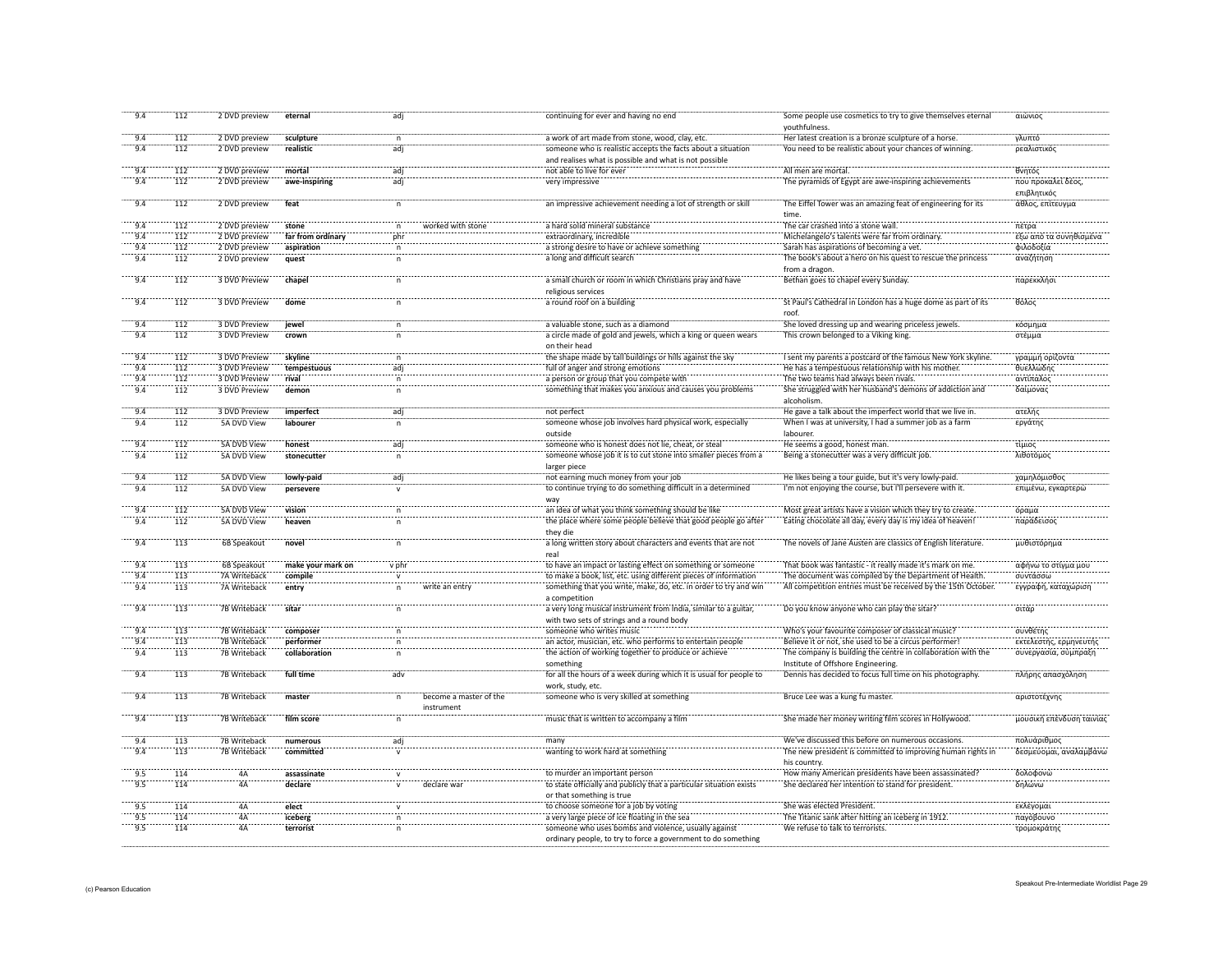| 10.1             | 116 | 1A Vocabulary             | heat             |              | heat your house                      | to make something warm or hot                                                                                            | What's the most environmentally-friendly way to heat your<br>house?                                 | ζεσταίνω                        |
|------------------|-----|---------------------------|------------------|--------------|--------------------------------------|--------------------------------------------------------------------------------------------------------------------------|-----------------------------------------------------------------------------------------------------|---------------------------------|
| 10.1             | 116 | 1A Vocabulary             | give away        | phr v        | give away old clothes and toys       | to give something to someone because you do not want or<br>need it for yourself                                          | I gave most of my books away when I left college.                                                   | χαρίζω                          |
| 10.1             | 116 | 1B Vocabulary             | double-glazed    | adj          |                                      | a type of window with two layers of glass                                                                                | Have you got double-glazed windows in your house?                                                   | διπλά τζάμια                    |
| 10.1             | 116 | 1B Vocabulary             | energy-saving    | adj          |                                      | efficient and not using much electricity                                                                                 | Installing energy-saving light bulbs in your house will<br>dramatically cut your electricity bills. | που εξοικονομεί ενέργεια        |
| 10.1             | 116 | 1B Vocabulary             | insulated        | adj          | heat and sound insulated             | covered with a material that stops electricity, sound, heat, etc.<br>from getting in or out                              | The better insulated your house, the lower your electricity<br>bills will be.                       | μονωμένος                       |
| $\frac{1}{10.1}$ | 116 | 1B Vocabulary             | light bulb       | n            |                                      | the glass part of an electric light, where the light shines from                                                         | Do you use energy-saving lightbulbs in your house?                                                  | λάμπα                           |
| 10.1             | 116 | 1B Vocabulary             | on standby       | prep phr     | leave the TV on standby              | (electrical equipment) not completely switched off but ready to                                                          | Leaving your TV on standby may be more convenient, but less                                         | σε κατάσταση αναμονής           |
|                  |     |                           |                  |              |                                      | be used if needed                                                                                                        | environentally-friendly.                                                                            |                                 |
| 10.1             | 116 | 1B Vocabulary             | organic          | adj          |                                      | relating to farming or gardening without using chemicals that<br>are harmful to the environment                          | Do you mind paying extra for organic food?                                                          | οργανικός                       |
| 10.1             | 116 | 1B Vocabulary             | packaging        | $\mathsf{n}$ | recycle the packaging of<br>products | the bags, boxes, etc. that a product is sold in                                                                          | We need to try and reduce how much packaging we buy and<br>throw away.                              | συσκευασία                      |
| 10.1             | 116 | 1B Vocabulary             | pre-prepared     | adj          |                                      | describes food which has been previously cooked and is ready<br>to eat as soon as you buy it                             | Sicentists say that pre-prepared food is less healthy than<br>organic food.                         | προπαρασκευασμένος              |
| 10.1             | 116 | 1B Vocabulary             | processed        | adj          | processed food                       | processed food has substances added to it before it is sold in                                                           | Processed food is often more fattening than organic food.                                           | επεξεργασμένος                  |
| 10.1             | 116 | 1B Vocabulary             | recycle          |              |                                      | order to preserve it, improve its colour, etc.<br>to put glass, paper, etc. through a special process so that it can     | How much of your rubbish do you recycle?                                                            | ανακυκλώνω                      |
|                  |     |                           |                  |              |                                      | be used again                                                                                                            |                                                                                                     |                                 |
| 10.1             | 116 | 1B Vocabulary             | rubbish          |              |                                      | things that people throw away such as old food, dirty paper,<br>etc.                                                     | How many tonnes of rubbish does the average family<br>generate each year?                           | σκουπίδια, απορρρίματα          |
| 10.1             | 116 | 1B Vocabulary             | secondhand item  | n phr        |                                      | something you buy which is not new but has been owned by                                                                 | There's a fantastic shop in town which sells all sorts of                                           | μεταχειρισμένο                  |
|                  |     |                           |                  |              |                                      | someone else before you                                                                                                  | secondhand items.                                                                                   | αντικείμενο                     |
| 10.1             | 116 | 2B Reading                | editor           | n            | newspaper editor                     | the person who decides what should be included in a book,<br>newspaper, magazine, etc. and checks for mistakes           | After being a teacher for five years, he became an editor of<br>educational textbooks.              | συντάκτης                       |
| 10.1             | 116 | 2B Reading                | get rid of       | phr v        |                                      | to take action so that you no longer have something unpleasant<br>that you do not want                                   | We got rid of our car and tried to live ethically for six months.                                   | ξεφορτώνομαι                    |
| 10.1             | 116 | 2B Reading                | give birth       | v phr        |                                      | if a woman gives birth, she produces a baby from her body                                                                | She's just given birth to twins.                                                                    | γεννώ                           |
| 10.1             | 116 | 2B Reading                | heatwave         | $\mathsf{n}$ |                                      | a period of unusually hot weather                                                                                        | Australia is experiencing its biggest heatwave for a decade.                                        | κύμα ζέστης                     |
| 10.1             | 116 | 2B Reading                |                  |              |                                      | an area where a war is being fought                                                                                      | You either have to be very brave or very stupid to be a                                             | εμπόλεμη ζώνη                   |
|                  |     |                           | war zone         | $\mathsf n$  |                                      |                                                                                                                          | journalist in a war zone!                                                                           |                                 |
| 10.1             | 116 | 2B Reading                | complex          | adj          |                                      | having a lot of different parts and being difficult to understand<br>or deal with                                        | Photosynthesis is a highly complex process.                                                         | πολύπλοκος                      |
| 10.1             | 116 | 2B Reading                | data             |              |                                      | information or facts                                                                                                     | He's collecting data for his report.                                                                | δεδομένα                        |
| 10.1             | 116 | 2B Reading                | gang             |              |                                      | a group of young people, especially a group that often causes<br>trouble and fights                                      | Is there a problem with gangs in your city                                                          | συμμορία                        |
| 10.1             | 116 | 2B Reading                | put through hell | v phr        |                                      | to make someone suffer very much, either physically or<br>emotionally                                                    | When they got divorced, her husband's lawyer put her<br>through hell.                               | κάνω τη ζωή κάποιου<br>κόλαση   |
| 10.1             | 116 | 2B Reading                | row              | $\mathsf{n}$ | rows and bitter arguments            | a short angry argument, especially between people who know<br>each other well                                            | He had a row with his wife about how much she was<br>spending on his credit card.                   | καβγάς                          |
| 10.1             | 116 | 2B Reading                | argument         | $\mathsf{n}$ | rows and bitter arguments            | a situation in which people speak angrily to each other because<br>they disagree about something                         | There are always arguments in my house at Christmas time.                                           | λογομαχία                       |
| 10.1             | 116 | 2B Reading                | carbon footprint |              |                                      | the amount of carbon dioxide that a person or organisation<br>produces by the things they do, used as a way of measuring | There are lots of ways you can reduce your carbon footprint.                                        | αποτύπωμα άνθρακα               |
|                  |     |                           |                  |              |                                      | how much they harm the environment                                                                                       |                                                                                                     |                                 |
| 10.1             | 116 | 2B Reading                | force            |              | being forced to                      | to make someone do something they do not want to do                                                                      | Many companies have been forced to close.                                                           | εξαναγκάζω                      |
| 10.1             | 116 | 2B Reading                | compel           | $\mathbf{v}$ |                                      | to force someone to do something                                                                                         | The bad weather compelled me to stay at home.                                                       | υποχρεώνω, αναγκάζω             |
| 10.1             | 116 | 2B Reading                | give a go        | v phr        |                                      | to try doing something                                                                                                   | I'd never tried aerobics before, so I thought I'd give it a go.                                     | κάνω μια δοκιμή /<br>προσπάθεια |
| 10.1             | 116 | 2B Reading                | regret           |              |                                      | to feel sorry about something you have done and wish you had<br>not done it                                              | We've always regretted selling that car.                                                            | μετανιώνω                       |
| 10.1             | 118 | 6A Speaking               | garbage          |              |                                      | waste material, such as paper, empty containers, and food<br>thrown away; the American word for rubbish                  | Can you take out the garbage?                                                                       | σκουπίδια                       |
| 10.1             | 118 | 6A Speaking               | patch            | $\mathsf{n}$ | garbage patch                        | a small area of something                                                                                                | We've got a vegetable patch in our garden, so we never need<br>to buy vegetables from the shops.    | κομμάτι, τεμάχιο                |
| 10.1             | 118 | 6A Speaking               | waste plastic    | $\sf n$      |                                      | plastic which no one wants and has thrown away                                                                           | This country is one of the biggest producers of waste plastic<br>in the world.                      | πλαστικά απόβλητα               |
| 10.1             | 118 | 6A Speaking               | marine           | adj          | marine animals                       | relating to the sea and the creatures that live there                                                                    | When I was younger, I wanted to be a marine biologist.                                              | θαλάσσιος                       |
| 10.1             | 118 | 6A Speaking               | desert           | n            |                                      | a large area of very hot dry land where few plants grow                                                                  | The Sahara is the biggest desert on Earth.                                                          | έρημος                          |
| 10.1             | 118 | 6A Speaking               | disintegrate     | $\mathsf{v}$ |                                      | to break up into small pieces                                                                                            | The whole plane just disintegrated in mid-air.                                                      | αποσυντίθεμαι                   |
| 10.1             | 118 | 6A Speaking               | law              | $\mathsf{n}$ |                                      | the system of rules that people in a country or area must obey                                                           | People are punished for breaking the law.                                                           | νόμος                           |
| 10.1             | 118 | 6A Speaking               | scheme           | n            |                                      | an official plan that is intended to help people or to achieve                                                           | She's involved in a government training scheme for young                                            | σχέδιο                          |
| 10.1             | 118 | <b>7A Vocabulary Plus</b> |                  |              |                                      | something<br>to refuse to do what someone in authority tells you to do                                                   | people.<br>She would never disobey her parents.                                                     | παρακούω                        |
|                  |     |                           | disobev          |              |                                      |                                                                                                                          |                                                                                                     |                                 |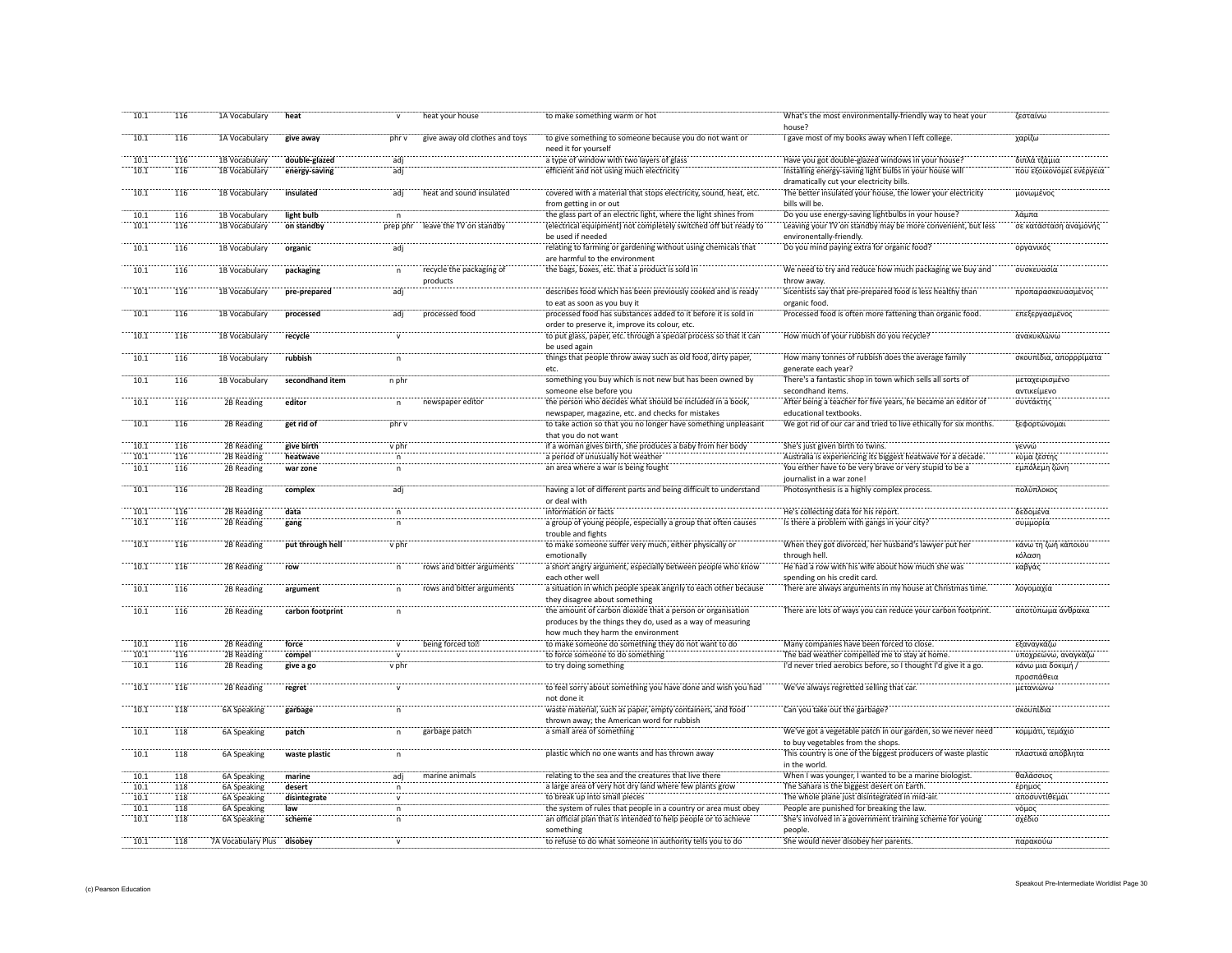| 10.1         | 118        | 7A Vocabulary Plus mispronounce     |                          |                         |                                             | to pronounce a word wrongly                                                                                               | So many people mispronounce my name and it really annoys<br>mel                             | προφέρω λανθασμένα                       |
|--------------|------------|-------------------------------------|--------------------------|-------------------------|---------------------------------------------|---------------------------------------------------------------------------------------------------------------------------|---------------------------------------------------------------------------------------------|------------------------------------------|
| 10.1         | 118        | 7A Vocabulary Plus misunderstand    |                          | $\mathbf{v}$            |                                             | to not understand something correctly                                                                                     | I think you misunderstood my question.                                                      | παρανοώ, παρεξηγώ                        |
| 10.1         | 118        | 7A Vocabulary Plus reusable         |                          | adj                     |                                             | describes something you can use more than once                                                                            | I try to take my own reuasable shopping bags to the<br>supermarket.                         | επαναχρησιμοποιήσιμος                    |
| 10.1         | 118        | 7A Vocabulary Plus underweight      |                          | adi                     |                                             | below the normal weight                                                                                                   | Being underweight can be just as dangerous as being<br>overweight.                          | ελλιποβαρής                              |
| 10.1         | 118        | 7A Vocabulary Plus aluminium can    |                          |                         |                                             | a container made from a recyclable metal that is used to store                                                            | I think all drinks cans should be made from aluminium.                                      | κουτάκι από αλουμίνιο                    |
| 10.1         | 118        | 8 Vocabulary Plus                   | policy                   | n                       | company policies                            | drinks<br>a way of dealing with something, especially one that has been                                                   | Prime Minister, what is your policy on immigration?                                         | πολιτική                                 |
| 10.1         | 118        | 8 Vocabulary Plus                   | despite                  | $\overline{con}$        |                                             | officially decided by a political party or an organisation<br>used to say that something happened or is true, even though | She loved him despite the way he treated her.                                               | παρά                                     |
| 10.1         | 118        | 9 Vocabulary Plus                   | mistrust                 |                         |                                             | this is not what you expected<br>the feeling that you cannot trust someone or something                                   | Many animals mistrust people                                                                | δυσπιστώ προς                            |
| 10.1         | 118        | 9 Vocabulary Plus                   | renew                    |                         |                                             | to arrange for an agreement or official document such as a                                                                | I need to renew my passport this year                                                       | ανανεώνω                                 |
|              |            |                                     |                          |                         |                                             | licence to continue                                                                                                       |                                                                                             |                                          |
| 10.1         | 118        | 9 Vocabulary Plus                   | overestimate             | $\overline{\mathsf{v}}$ |                                             | to think that someone or something is bigger, more important,<br>etc. than they really are                                | The company overestimated demand for their new product.                                     | υπερεκτιμώ                               |
| 10.1         | 118        | 9 Vocabulary Plus                   | underestimate            |                         |                                             | to think that someone or something is smaller, less important,<br>than they really are                                    | They underestimated the size of the problem.                                                | υποτιμώ                                  |
| 10.1         | 118        | 9 Vocabulary Plus                   | disapprove               |                         |                                             | to think that someone or something is bad or wrong                                                                        | Her parents strongly disapprove of her lifestyle.                                           | αποδοκιμάζω                              |
| 10.1         | 162        | 6A Speaking                         | household                | n                       |                                             | all the people who live together in one house                                                                             | Many households have at least one computer.                                                 | <b>VOLKOKUPLÓ</b>                        |
| 10.1         | 162        | 6A Speaking                         | lighting                 | n                       | lighting appliances                         | the lights in a place, or the quality of the light                                                                        | Better street lighting might help prevent crime.                                            | φωτισμός                                 |
| 10.1         | 162        | 6A Speaking                         | appliance                | $\overline{p}$          |                                             | a piece of electrical equipment, such as a refrigerator or a<br>washing machine, that is used in people s homes           | What do you think is the most useful kitchen appliance?                                     | συσκευή                                  |
| 10.1         | 162        | 6A Speaking                         | pollution                | n                       |                                             | damage caused to air, water, soil, etc. by harmful chemicals and<br>waste                                                 | Pollution is one of the biggest threat to marine life.                                      | μόλυνση                                  |
| 10.1         | 162        | 6A Speaking                         | solar system             |                         |                                             | the Sun and all the planets that move around it                                                                           | How many planets are there in our solar system?                                             | ηλιακό σύστημα                           |
| 10.1         | 162        | 6A Speaking                         | nation                   |                         |                                             | a country and its people                                                                                                  | The world's most important industrial nations are meeting in                                | έθνος                                    |
|              |            |                                     |                          |                         |                                             |                                                                                                                           | Tokyo this weekend.                                                                         |                                          |
| 10.2         | 119        | 2A Reading                          | food hall                |                         |                                             | the part of a large shop where food is sold                                                                               | I'm going shopping. Do you need anything from the food hall?                                | ο διάδρομος τροφίμων σε<br>σούπερ μάρκετ |
| 10.2         | 119        | 2A Reading                          | exclusive                | adi                     |                                             | available to only one person or group, and not shared                                                                     | On today's show, we have an exclusive interview with Nelson<br>Mandela.                     | αποκλειστικός                            |
| 10.2         | 119        | 2A Reading                          | bursting                 |                         | it's bursting with amazing<br>places to eat | extremely full and likely to break open at any moment                                                                     | On the first day of the sales, our shop was bursting with<br>shoppers!                      | ξεχειλίζω                                |
| 10.2         | 119        | 2A Reading                          | sushi                    | n                       |                                             | Japanese food containing raw fish                                                                                         | Have you ever tried sushi?                                                                  | σούσι                                    |
| 10.2         | 119        | 2A Reading                          | instant noodles          | n.                      |                                             | dried oriental pasta which you mix with boiling water and are                                                             | When I was a student, I lived on instant noodles and toast!                                 | στιγμιαία κινέζικα                       |
|              |            |                                     |                          |                         |                                             | ready to eat very quickly                                                                                                 |                                                                                             | ζυμαρικά                                 |
| 10.2         | 119        | 2A Reading                          | bankrupt                 | adi                     |                                             | without enough money to pay your debts                                                                                    | Many small businesses went bankrupt last year.                                              | χρεωκοπημένος                            |
| 10.2         | 119        | 2A Reading                          | culinary                 | adj                     |                                             | relating to cooking                                                                                                       | People from the north of Spain are known for their culinary<br>skills.                      | γαστρονομικός                            |
| 10.2         | 119        | <b>3A Listening</b>                 | seafood                  |                         |                                             | fish and animals from the sea that you can eat                                                                            | We're taking our parents to a seafood restaurant for their<br>anniversary.                  | θαλασσινά                                |
| 10.2         | 119        | <b>3A Listening</b>                 | a cross between          | phr                     |                                             | a mixture or combination of two or more things                                                                            | The duck-billed platypus of Australia looks like a cross<br>between a duck and a beaver.    | μια διασταύρωσ<br>ανάμεσα σε             |
| 10.2         | 119        | <b>3A Listening</b>                 | pancake                  |                         |                                             | a thin flat food made from flour, milk, and eggs that is cooked                                                           | Did you eat pancakes for breakfast when you went to the US?                                 | τηγανίτα                                 |
|              |            |                                     |                          |                         |                                             | in a pan and eaten hot<br>a small meal                                                                                    | We had a bite to eat and a couple of drinks before the flight                               |                                          |
| 10.2<br>10.2 | 119<br>119 | 3A Listening<br><b>3A Listening</b> | a bite to eat<br>grilled | phr<br>adj              | grilled chicker                             | food cooked on a flat metal frame with bars across it, above o                                                            | Do you prefer grilled or roasted meats?                                                     | μια μπουκιά<br>στη σχάρα                 |
|              |            |                                     |                          |                         |                                             | below strong direct heat                                                                                                  |                                                                                             |                                          |
| 10.2         | 119        | 3B Listening                        | prawn                    | n                       |                                             | a small pink sea animal that you can eat                                                                                  | I'm sorry but I can't eat that - I'm allergic to prawns.                                    | γαρίδα                                   |
| 10.2         | 119        | 3B Listening                        | deep fry                 |                         |                                             | to cook food under the surface of hot fat or oil                                                                          | In many chip shops in Scotland, they will deep fry any food<br>you ask for, even pizzas!    | τηγανίζω                                 |
| 10.2         | 119        | 3B Listening                        | fluffy                   | adj                     | light, fluffy batter                        | very soft and light to touch                                                                                              | Tempura is prawns and vegetables, deep fried in a light, fluffy<br><b>batter</b>            | αφράτος                                  |
| 10.2         | 119        | <b>3B Listening</b>                 | batter                   | $\mathsf{n}$            |                                             | a mixture of flour, eggs, and milk, used in cooking                                                                       | Fry the fish in batter.                                                                     | χυλός, κουρκούτι                         |
| 10.2         | 119        | 3B Listening                        | on and off               | prep phr                |                                             | for short periods but not regularly over a long period of time                                                            | He's been smoking on and off for ten years now.                                             | περιστασιακά, που και                    |
| 10.2         | 119        | <b>3B Listening</b>                 |                          | $\mathsf{n}$            |                                             | a mixture of flour, fat, and water that you roll flat then fill with                                                      | Homemade pastry is quite difficult to make.                                                 | $\pi$ <sup>OU</sup><br>ζύμη              |
|              |            |                                     | pastry                   |                         |                                             | other food and bake                                                                                                       |                                                                                             |                                          |
| 10.2         | 120        | 4B Vocabulary                       | good value for money     | `ohr                    |                                             | when you buy something that costs less than it should                                                                     | When I go to the supermarket, I always look for products<br>which are good value for money. | που αξίζει τα λεφτά του                  |
| 10.2         | 120        | 5A Grammar                          | show around              | phr v                   | show us around Palermo                      | to go around a place with someone when they first arrive                                                                  | Would you like me to show you around the office?                                            | ξεναγώ                                   |
|              |            |                                     |                          |                         |                                             |                                                                                                                           |                                                                                             |                                          |
| 10.2         | 120        | 5A Grammar                          | chilli                   | n                       | hot chilly peppers                          | there, to show them what is interesting, useful, etc.<br>a small, thin red or green pepper with a very strong, hot taste  | Some people can't stand chillies, but I love them!                                          | καυτερή πιπεριά                          |
| 10.2         | 120        | 7A Speaking                         | would rather             | phr                     |                                             | if you would rather do or have something, you would prefer to<br>do or have it                                            | I hate sitting doing nothing - I'd rather be working.                                       | θα προτιμούσα                            |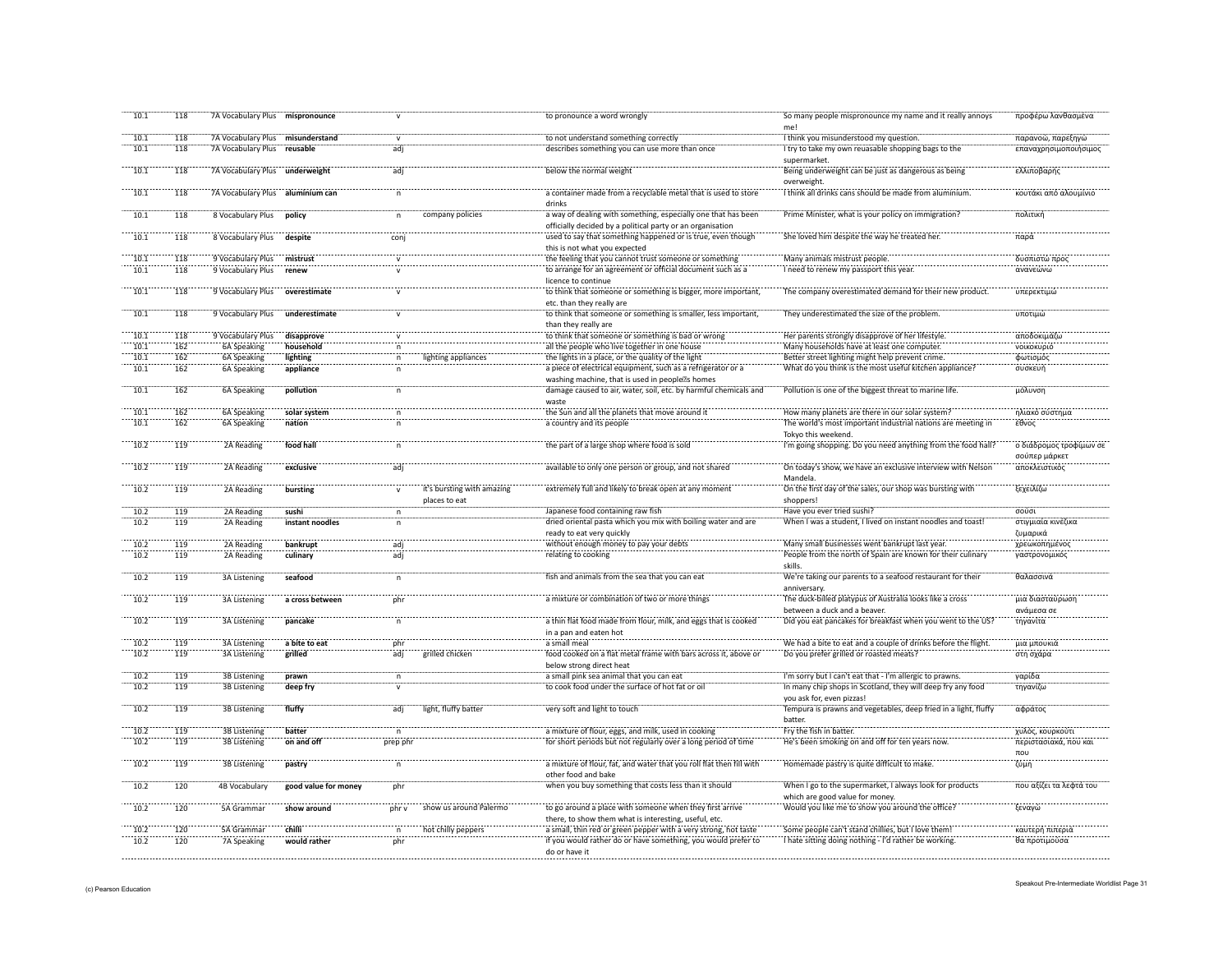| 10.2         | 120              | 7A Speaking   | passion           | $\mathsf{n}$   | have a passion for cooking      | a very strong feeling of love or desire                            | Cooking is my passion.                                                  | πάθος                   |
|--------------|------------------|---------------|-------------------|----------------|---------------------------------|--------------------------------------------------------------------|-------------------------------------------------------------------------|-------------------------|
| 10.2         | 120              | 7A Speaking   | a waste of money  | n phr          |                                 | when you spend money on something that is unnecessary or           | That exercise bike was a complete waste of money - you                  | χάσιμο χρημάτων         |
|              |                  |               |                   |                |                                 | useless                                                            | never use it!                                                           |                         |
| 10.2         | 121              | 8A Writing    | décor             | $\sf n$        |                                 | the way that the inside of a building is decorated                 | The décor is a cross between antique and modern.                        | διάκοσμος               |
| 10.2         | 121              | 8A Writing    | child-friendly    | adj            |                                 | being suitable for children                                        | The restaurant is very child-friendly - it even has a play area.        | φιλικός προς τα παιδιά  |
| 10.2         | 121              | 8A Writing    | speciality        | n              | special dishes                  | a type of food that is made in a particular restaurant or area     | Grilled fish is our speciality.                                         | σπεσιαλιτέ              |
|              |                  |               |                   |                |                                 | and is always very good there                                      |                                                                         |                         |
| 10.2         | 121              | 8A Writing    | vegetarian        | adj            |                                 | not containing meat or fish                                        | Does your menu have any vegetarian options?                             | χορτοφαγικός            |
| 10.2         | 121              | 8A Writing    | staff             |                |                                 | the group of people who work for an organisation                   | Lisa's the only female member of staff at the hotel where she           | προσωπικό               |
|              |                  |               |                   |                |                                 |                                                                    | works.                                                                  |                         |
| 10.2         | 121              | 8A Writing    | special offer     | $\mathsf{n}$   | special offers of the day       | a special low price that is charged for something for a short      | The hotel has a special offer of five nights for the price of           | ειδική προσφορά         |
|              |                  |               |                   |                |                                 | period of time                                                     | three.                                                                  |                         |
| 10.2         | 121              | 8B Writing    | diner             |                |                                 | a restaurant that serves cheap food                                | When we went to the States this summer, we only ate in                  | μικρό εστιατόριο        |
|              |                  |               |                   |                |                                 |                                                                    | diners.                                                                 |                         |
| 10.2         | 121              | 8B Writing    | curry             | n              | spicy curry dish                | meat or vegetables cooked in a spicy sauce                         | Curry is seen as a national dish in the UK.                             | φαγητό μαγειρεμένο με   |
|              |                  |               |                   |                |                                 |                                                                    |                                                                         | κάρι                    |
| 10.2         | 121              | 8B Writing    | go against        | phr v          |                                 | if something goes against your expectations, beliefs, principles,  | Eating meat goes against everything my parents taught me as             | αντιβαίνω               |
|              |                  |               |                   |                |                                 | etc., it is opposite to them                                       | a child.                                                                |                         |
| 10.2         | 121              | 8B Writing    | whilst            | conj           |                                 | alternative for while; during the time that something is           | Whilst I was waiting to pick up my brother from the airport, I          | ενώ                     |
|              |                  |               |                   |                |                                 | happening                                                          | read a gossip magazine.                                                 |                         |
| 10.2         | 121              | 8B Writing    | surroundings      | $\sf n$        |                                 | the place where you are and all the things in it                   | When I first started my new job I felt a bit lost, but I soon got       | περιβάλλον, περίχωρα    |
|              |                  |               |                   |                |                                 |                                                                    | used to my new surroundings.                                            |                         |
| 10.2         | 121              | 8B Writing    |                   |                | reasonably priced               | in a sensible way                                                  | Despite her anger, she had behaved very reasonably                      | λογικά                  |
| 10.2         |                  |               | reasonably        | adv            | stuffed green chillies          |                                                                    | Try the stuffed peppers - they're really good!                          | γεμιστός                |
|              | 121              | 8B Writing    | stuffed           | adj            |                                 | when a food is filled with a mixture of bread or rice, onion, etc. |                                                                         |                         |
| 10.2         | $\overline{121}$ | 8B Writing    |                   | adi            |                                 | before cooking it                                                  |                                                                         |                         |
| 10.2         |                  |               | vegan             |                |                                 | someone who does not eat meat, fish, eggs, or milk products        | Paula is a strict vegan.                                                | χορτοφάγος              |
|              | 121              | 8B Writing    | cosy              | adj            | cosy atmosphere                 | warm and comfortable                                               | There's nothing like a big, cosy bed on a cold winter's night!          | ζεστός, άνετος          |
| 10.2         | 121              | 8B Writing    | due to            | conj           |                                 | because of something                                               | The planecrash was due to pilot error.<br>You can't beat homemade food! | λόγω<br>σπιτικός        |
| 10.2         | 121              | 8B Writing    | homemade          | adj            |                                 | made at home                                                       |                                                                         | τροφοδοτώ               |
| 10.2<br>10.2 | 121              | 8B Writing    | cater for         | $\mathbf{v}$   | catering for large parties      | to provide and serve food and drinks at a party, meeting, etc.     | Our restaurant can cater for up to 100 people                           |                         |
|              | 121              | 8B Writing    | authentic         | adi            |                                 | something that is authentic really is what it seems to be          | If you're looking for authentic Indian food, try this restaurant.       | αυθεντικός              |
|              |                  |               |                   | adi            |                                 |                                                                    |                                                                         |                         |
| 10.2         | 121              | 8B Writing    | two-for-one       |                |                                 | when you can buy two things for the price of one thing             | Our local Italian restaurant has a two-for-one deal on pizzas           | δύο στην τιμή ενός      |
|              |                  |               |                   |                |                                 |                                                                    | at the moment.                                                          |                         |
| 10.2         | 121              | 8B Writing    | deal              | n              | a two-for-one deal on selecte   | an agreement or arrangement that represents good value for         | Are there any good deals on at your local supermarket?                  | προσφορά                |
|              |                  |               |                   |                | meals                           | money                                                              |                                                                         |                         |
| 10.2         | 121              | 8B Writing    | selected          | adi            |                                 | certain, particular                                                | We have 50% off on selected sofas this weekend!                         | επιλεγμένος             |
| 10.2         | 121              | 9A Learn to   | appalling         | adj            |                                 | terrible and shocking                                              | The worst thing about visiting a war zone is seeing children            | απαίσιος, αποκρουστικός |
|              |                  |               |                   |                |                                 |                                                                    | living in appalling conditions.                                         |                         |
| 10.2         | 121              | 9C Learn to   | review            | $\overline{p}$ | restaurant reviews              | an article in a newspaper or magazine that gives an opinion        | This restaurant's had great reviews.                                    | κριτική                 |
|              |                  |               |                   |                |                                 | about a new restaurant, book, film, etc.                           |                                                                         |                         |
| 10.3         | 122              | 1A Vocabulary | aisle seat        | n              |                                 | a seat on a plan, train or bus which is next to the walkway in     | Would you prefer the aisle seat or the window seat?                     | θέση στο διάδρομο       |
|              |                  |               |                   |                |                                 | the middle of the vehicle, not the window                          |                                                                         |                         |
| 10.3         | 122              | 1A Vocabulary | boarding card     | $\mathsf{n}$   |                                 | an official piece of paper which shows that you are allowed to     | Have you printed out our boarding cards?                                | κάρτα επιβίβασης        |
|              |                  |               |                   |                |                                 | travel on a plane, train, ship or bus                              |                                                                         |                         |
| 10.3         | 122              | 1A Vocabulary | board             | $\mathbf{v}$   | your flight boards at 9 o'clock | to get on a plane, train, ship or bus                              | Passengers in rows 15 to 25 may now board.                              | επιβιβάζομαι            |
| 10.3         | 122              | 1A Vocabulary | check in          | phr v          |                                 | to go to the desk at an airport or hotel to say that you have      | You must check in two hours before your flight.                         | παραδίδω αποσκευές στο  |
|              |                  |               |                   |                |                                 | arrived                                                            |                                                                         | αεροδρόμιο              |
| 10.3         | 122              | 1A Vocabulary | gate              | $\mathsf{n}$   | at the airport                  | the place in an airport where you show your boarding card          | All passengers for the Edinburgh flight go to gate number 4.            | πύλη                    |
|              |                  |               |                   |                |                                 | before getting on the plane                                        |                                                                         |                         |
| 10.3         | 122              | 1A Vocabulary | hand luggage      | n              |                                 | small bags that you carry with you when you travel on a plane      | I only take hand luggage if I'm going away for the weekend.             | χειραποσκευή            |
| 10.3         | 122              | 1A Vocabulary | passport          |                |                                 | an official document with your photograph and details about        | My son holds an American passport.                                      | διαβατήριο              |
|              |                  |               |                   |                |                                 | you inside it that you need when you travel to other countries     |                                                                         |                         |
| 10.3         | $\overline{122}$ | 1A Vocabulary | priority boarding |                |                                 | if you pay extra money for this, you can get on the plane before   | If I could afford it, I'd always pay extra for priority boarding.       | επιβίβαση κατά          |
|              |                  |               |                   |                |                                 | other people                                                       |                                                                         | προτεραιότητα           |
| 10.3         | 122              | 1A Vocabulary | proceed           |                | proceed to gate 20              | to move in a particular direction                                  | Would all passengers please proceed to gate number 12.                  | προχωρώ                 |
| 10.3         | $\overline{122}$ | 1A Vocabulary | X-ray machine     | n              |                                 | a piece of electronic equipment that can see inside luggage and    | Everyone must have their hand luggage checked by the X-ray              | μηχάνημα ακτίνων Χ      |
|              |                  |               |                   |                |                                 | people to see what is inside                                       | machine.                                                                |                         |
| 10.3         | 122              | 2B Function   | terminal          | $\mathsf{n}$   | airport terminal                | a building where you get onto planes, buses, or ships              | They're building a new terminal at the airport.                         | τερματικός σταθμός      |
| 10.3         | 122              | 2B Function   | drop off          | phr v          | the taxi drops you off          | to take someone or something to a place by car and leave them      | Can you drop me off at the shops on your way to work,                   | αφήνω κάποιον / κάτι    |
|              |                  |               |                   |                |                                 | there on your way to another place                                 | please?                                                                 | κάπου                   |
| 10.3         | 122              | 2B Function   | drive away        | phr v          |                                 | to leave a place in a car, taxi, bus, etc.                         | The criminals ran out of the bank, got into their car and drove         | απομακρύνομαι           |
|              |                  |               |                   |                |                                 |                                                                    | away at top speed.                                                      | οδηγώντας               |
| 10.3         | 122              | 2B Function   | check-in desk     | $\mathsf{n}$   |                                 | the place where you go at an airport or in a hotel to say that     | We had to queue for two hours at the check-in desk!                     | γραφείο υποδοχής        |
|              |                  |               |                   |                |                                 | you have arrived                                                   |                                                                         |                         |
| 10.3         | $\overline{122}$ | 2B Function   | get nowhere       | v phr          | bad manners will get you        | if you do or say something but do not make any progress            | Getting angry in post office queues will get you nowhere.               | δεν οδηγεί πουθενά      |
|              |                  |               |                   |                | nowhere                         |                                                                    |                                                                         |                         |
| 10.3         | 122              | 2B Function   | bomb              |                | car bomb                        | a weapon made of material that will explode                        | The bomb went off in a crowded street.                                  | βόμβα                   |
|              |                  |               |                   |                |                                 |                                                                    |                                                                         |                         |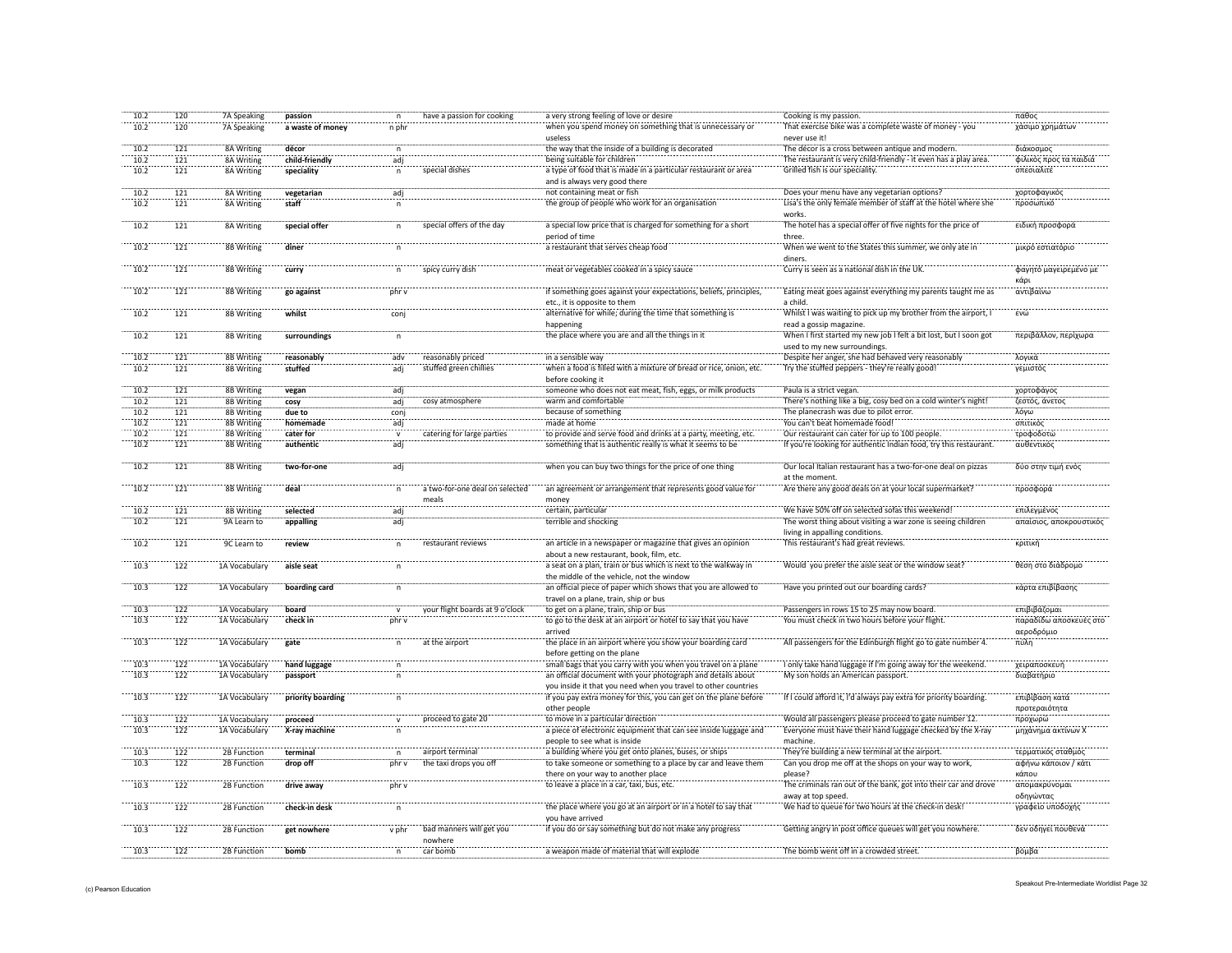| 10.3    | 122 | 2B Function        | drug               | n              | illegal substances              | an illegal substance that people take to make them feel happy,     | The politician admitted taking drugs when she was at             | ναρκωτικό             |
|---------|-----|--------------------|--------------------|----------------|---------------------------------|--------------------------------------------------------------------|------------------------------------------------------------------|-----------------------|
|         |     |                    |                    |                |                                 | relaxed, excited, etc.                                             | university.                                                      |                       |
| 10.3    | 122 | 2B Function        | jail               | $\mathsf{n}$   |                                 | a place where criminals are kept as a punishment                   | He was sentenced to six years in jail.                           | φυλακή                |
| 10.3    | 122 | 2B Function        | liquid             | $\mathsf{n}$   | 100ml the limit to liquids if   | a substance that is not solid or a gas, such as water or milk      | You can only take small amounts of liquids in your hand          | υγρό                  |
|         |     |                    |                    |                | you're travelling by air        |                                                                    | luggage when you fly.                                            |                       |
| 10.3    | 122 | 2B Function        | go through         | phr v          | go through the x-ray machine    | to move from one side of a doorway, tunnel, etc. to another        | You must remove all metal jewelry and accessories before         | περνώ από             |
|         |     |                    |                    |                |                                 |                                                                    |                                                                  |                       |
|         |     |                    |                    |                |                                 |                                                                    | going through airport security.                                  |                       |
| 10.3    | 122 | 2B Function        | tray               | $\sf n$        | put metal things in the tray    | an open container in which you put metal objects, laptops,         | Put all your metal items in a tray and collect it from the other | δίσκος                |
|         |     |                    |                    |                | before you go through the x-ray | coats, etc. before going through airport security                  | side of the X-ray machine.                                       |                       |
|         |     |                    |                    |                | machine                         |                                                                    |                                                                  |                       |
| 10.3    | 122 | 2B Function        | departure gate     |                |                                 | the place from which you leave an airport to get on a plane        | Would all remaining passengers please go to departure gate 3     | πύλη αναχώρησης       |
|         |     |                    |                    |                |                                 |                                                                    | as it is about to close.                                         |                       |
|         |     |                    |                    |                | I wish I hadn't bothered        | to make the effort to do something                                 | Don't bother to argue with airport security staff it's not       |                       |
| 10.3    | 122 | 2B Function        | bother             | $\mathbf{v}$   |                                 |                                                                    |                                                                  | μπαίνω στον κόπο,     |
|         |     |                    |                    |                |                                 |                                                                    | worth it.                                                        | σκοτίζομαι            |
| 10.3    | 122 | 2B Function        | budget hotel       | $\sf n$        |                                 | a cheap, simple place to stay                                      | I'm quite happy staying in a budget hotel if it's only for one   | οικονομικό ξενοδοχείο |
|         |     |                    |                    |                |                                 |                                                                    | night.                                                           |                       |
| 10.3    | 123 | <b>4A Function</b> | jungle             | $\overline{p}$ |                                 | a large tropical forest with trees and large plants growing very   | The Amazon jungle has millions of plants and animals living in   | ζούγκλα               |
|         |     |                    |                    |                |                                 | close together                                                     | it.                                                              |                       |
| 10.3    | 123 | 4A Function        | supposed to        |                | it's supposed to cost little    | used to say what someone should or should not do, especially       | Our hotel was supposed to cost £200 a night, but we got a        | υποτίθεται ότ         |
|         |     |                    |                    |                |                                 | because of rules or what someone in authority has said             | great deal so we only paid £100!                                 |                       |
|         |     |                    |                    |                | money                           |                                                                    |                                                                  |                       |
| 10.3    | 123 | 4A Function        | malaria            |                |                                 | a serious tropical disease that is spread by mosquitoes            | If you're going to Central or South America, you should          | ελονοσία              |
|         |     |                    |                    |                |                                 |                                                                    | definitely take malaria tablets to stop you getting ill.         |                       |
| 10.3    | 123 | 4A Function        | tablet             |                | malaria tablets                 | a small round piece of medicine that you swallow                   | She took a couple of sleeping tablets.                           | χάπι                  |
| 10.3    | 123 | 5 Function         | waterproof         | adj            |                                 | not allowing water to enter                                        | My new watch is waterproof to 200 metres.                        | αδιάβροχοι            |
| 10.3    | 123 | 5 Function         | helmet             | $\mathsf{n}$   |                                 | a hard hat that protects your head"                                | Don't rent a motorbike without a helmet.                         | κράνος                |
| $-10.3$ | 123 | 5 Function         | protective         | ädi            | protective clothing             | used to protect someone or something from damage                   | You should wear protective clothing if you're going to rent a    | προστατευτικό         |
|         |     |                    |                    |                |                                 |                                                                    |                                                                  |                       |
|         |     |                    |                    |                |                                 |                                                                    | motorbike.                                                       |                       |
| 10.3    | 123 | 5 Function         | fake               | adj            | fake watches                    | made to look or seem like something else in order to deceive       | Look at the fake Rolex I bought in Asia - it's a Nolex!          | απομίμηση             |
|         |     |                    |                    |                |                                 | neonle                                                             |                                                                  |                       |
| 10.3    | 123 | 5 Function         | valuables          | $\mathsf{n}$   | leave your valuables in the     | things that you own that are worth a lot of money, such as         | Put your valuables in the hotel safe.                            | τιμαλφή               |
|         |     |                    |                    |                | hotel                           | jewellery or cameras                                               |                                                                  |                       |
| 10.3    | 123 | 6A Learn to        | have a tendency to | v phr          |                                 | to usually happen                                                  | I'm sorry, my husband has a tendency to fall asleep after a      | έχω την τάση να       |
|         |     |                    |                    |                |                                 |                                                                    | couple of drinks!                                                |                       |
| 10.3    | 123 |                    |                    |                | there are delays because of     | when you have to wait for something to happen, or the time         | There are long delays on the motorway due to an accident.        | καθυστέρηση           |
|         |     | 6A Learn to        | delay              | $\mathsf{n}$   |                                 |                                                                    |                                                                  |                       |
|         |     |                    |                    |                | traffic                         | vou have to wait                                                   |                                                                  |                       |
| 10.3    | 123 | 6A Learn to        | mosquito           | $\mathsf{n}$   |                                 | a small flying insect that bites and sucks blood                   | In some countries, mosquitoes can give you malaria.              | κουνούπι              |
| 10.3    | 123 | 6A Learn to        | common             | adj            |                                 | something that is common is often seen or often happens            | Delays are common on the London Underground.                     | κοινός, συνηθισμένος  |
| 10.3    | 123 | 6A Learn to        | mosquito net       | $\mathsf{n}$   |                                 | a net placed over a bed as a protection against mosquitoes         | If I were you, I'd take a mosquito net if you're going to sleep  | κουνουπιέρα           |
|         |     |                    |                    |                |                                 |                                                                    | in the jungle.                                                   |                       |
| 10.3    | 123 | 6A Learn to        | obviously          | adv            |                                 | easily noticable or understandable                                 | From her expression, she obviously didn't want to go to the      | προφανώς              |
|         |     |                    |                    |                |                                 |                                                                    | museum.                                                          |                       |
|         |     |                    |                    |                |                                 |                                                                    |                                                                  |                       |
| 10.3    | 123 | 6A Learn to        | on the whole       | prep phi       |                                 | generally or usually                                               | On the whole, the local people like tourists.                    | γενικά                |
| 10.3    | 123 | 8B Speaking        | sunburn            |                | get sunburn                     | when your skin is red and sore from spending too much time in      | There's nothing more painful than having sunburn on the          | ηλιακό έγκαυμο        |
|         |     |                    |                    |                |                                 | the sur                                                            | soles of your feet.                                              |                       |
| 10.3    | 123 | 8B Speaking        | wash off           | phr v          | suncream washes off in the      | if something washes off, you can remove it from the surface of     | Try and buy waterproof suncream so it doesn't wash off in        | ξεπλένω, καθαρίζω     |
|         |     |                    |                    |                | water                           | something by washing it                                            | the sea.                                                         |                       |
| 10.3    | 123 | 8B Speaking        | coral              | $\mathsf{n}$   | coral reef                      | a hard pink, white, or red substance formed from the bones of      | It's illegal to take coral awy from the sea.                     | κοράλλι               |
|         |     |                    |                    |                |                                 | very small sea animals                                             |                                                                  |                       |
|         |     |                    |                    |                |                                 |                                                                    |                                                                  |                       |
| 10.3    | 123 | <b>8B Speaking</b> | stingray           | 'n             |                                 | a large flat fish that has a long tail with sharp poisonous points | If you go scuba diving, watch out for stingrays.                 | σαλάχι                |
|         |     |                    |                    |                |                                 | on it                                                              |                                                                  |                       |
| 10.3    | 123 | <b>8B Speaking</b> | nasty              | adj            | give you a nasty sting          | unpleasant or unkind                                               | Stingrays and jellyfish can give you a nasty sting.              | δυσάρεστος, άσχημος   |
| 10.3    | 123 | 8B Speaking        | sting              | $\sf n$        | give you a nasty sting          | a wound that is made when an insect, plant, etc. stings you        | Some people are allergic to bee stings                           | τσίμπημα              |
| 10.3    | 123 | <b>8B Speaking</b> | shore              | $\mathsf{n}$   | swim to the shore               | the land along the edge of an ocean, sea, or lake                  | We're staying in a hotel right on the sea shore.                 | ακτή                  |
| 10.3    | 123 | 8B Speaking        | underwater         | adj            | underwater camera               | below the surface of the water                                     | I really want to practice my underwater photography when         | υποβρύχιος            |
|         |     |                    |                    |                |                                 |                                                                    | we go to Mexico next month.                                      |                       |
|         |     |                    |                    |                |                                 |                                                                    |                                                                  |                       |
| 10.4    | 124 | 1 DVD preview      | narrate            | $\mathsf{v}$   |                                 | to tell a story or explain what is happening in a film, television | Let's watch this wildlife film narrated by David Attenborough    | αφηγούμαι             |
|         |     |                    |                    |                |                                 | programme, etc.                                                    | tonight.                                                         |                       |
| 10.4    | 124 | 1 DVD preview      | melt               |                | the ice melts                   | to change from solid to liquid, or to make something do this by    | Why is the melting ice a problem for polar bears?                | λιώνω                 |
|         |     |                    |                    |                |                                 | heating it                                                         |                                                                  |                       |
| 10.4    | 124 | 1 DVD preview      | seasonal           | adi            |                                 | happening or available only during one particular season           | You might be able to get seasonal work in the summer.            | εποχιακό              |
| 10.4    | 124 | 1 DVD preview      | plummet            |                | temperatures plummet            | to suddenly and quickly decrease in value or amount                | House prices have plummeted over the past year.                  | πέφτω κατακόρυφο      |
| 10.4    | 124 | 1 DVD preview      | landscape          |                |                                 | a view across an area of land                                      | The landscape of northern Italy is absolutely stunning.          | τοπίο                 |
|         |     |                    |                    |                | the northern lights flicker     |                                                                    |                                                                  |                       |
| 10.4    | 124 | 3A DVD view        | flicker            |                |                                 | to burn or shine with an unsteady light                            | The candle flickered when the door opened.                       | τρεμοσβήνω            |
|         |     |                    |                    |                | across the sky                  |                                                                    |                                                                  |                       |
| 10.4    | 124 | 3A DVD view        | rise               |                | the sun rises                   | if an amount rises, it increases                                   | The sea level is rising due to global warming.                   | αυξάνομαι             |
| 10.4    | 124 | 3A DVD view        | drown              |                | drown in the water              | to die by being under water for too long, or to kill someone in    | The boys almost drowned in the river.                            | πνίγομαι              |
|         |     |                    |                    |                |                                 | this way                                                           |                                                                  |                       |
|         |     |                    |                    |                |                                 |                                                                    |                                                                  |                       |